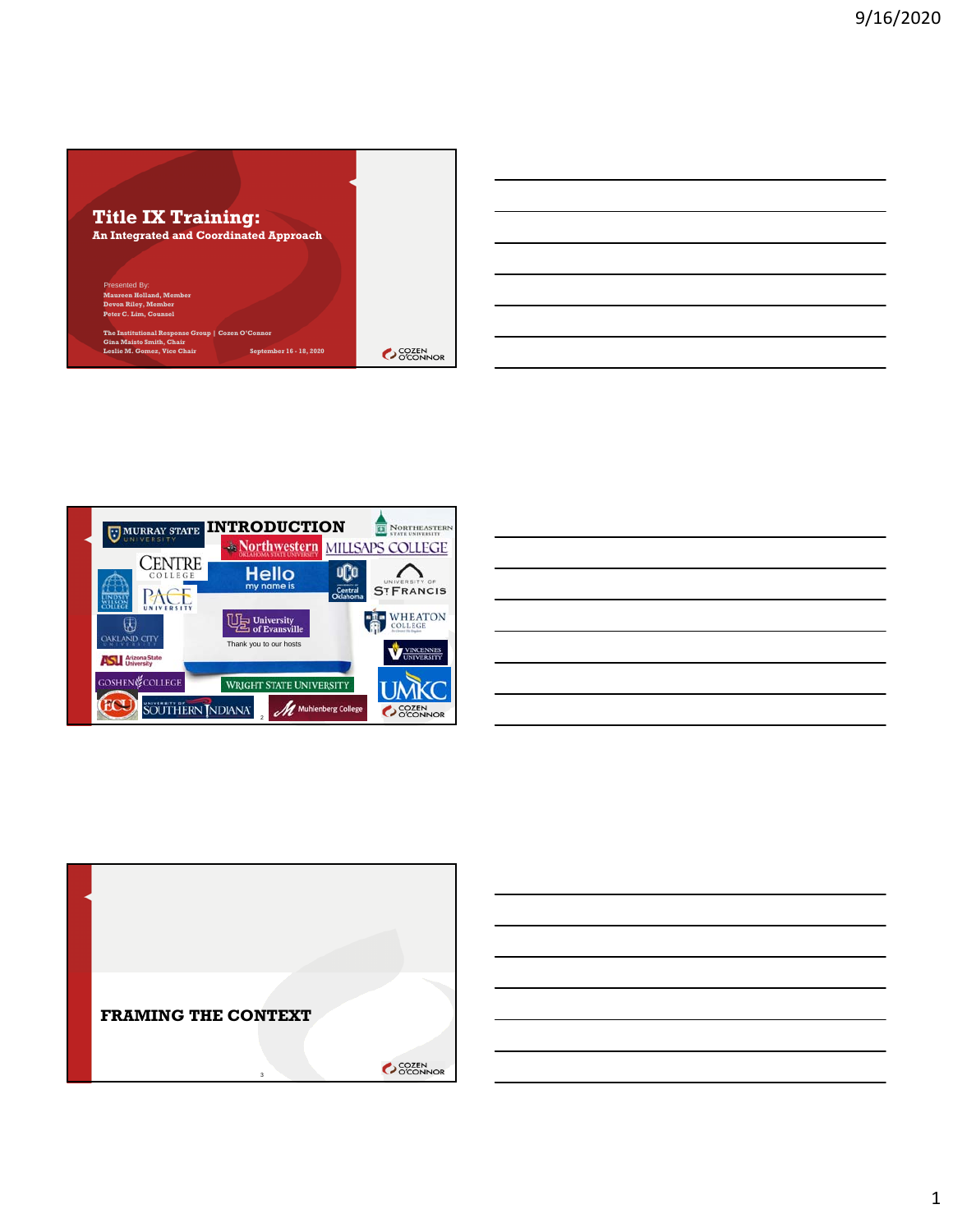

| <u> Andreas Andreas Andreas Andreas Andreas Andreas Andreas Andreas Andreas Andreas Andreas Andreas Andreas Andr</u> |  |  |
|----------------------------------------------------------------------------------------------------------------------|--|--|
|                                                                                                                      |  |  |
|                                                                                                                      |  |  |
|                                                                                                                      |  |  |
|                                                                                                                      |  |  |

# **The Context**

5

- Regulatory Framework
- Dynamics of Trauma & Sexual and Gender-Based Harassment and Violence
- Individual Culture, Climate, History, Resources, Policies, Procedures, Personnel and Values of the Institution





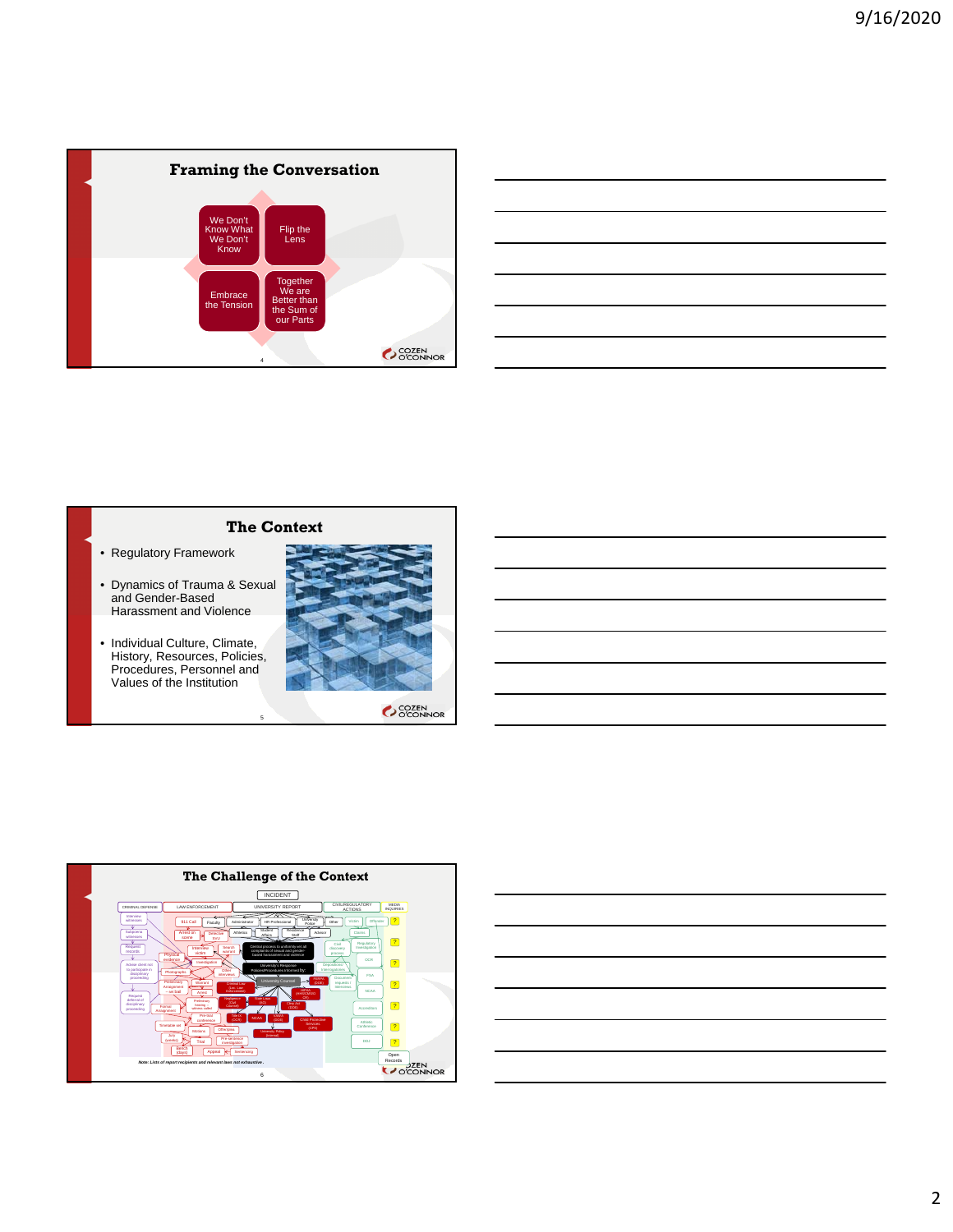

| $\sim$ $\sim$ $\sim$ $\sim$ $\sim$                                                  | ________                                                                                                             |
|-------------------------------------------------------------------------------------|----------------------------------------------------------------------------------------------------------------------|
| $\overline{\phantom{a}}$                                                            |                                                                                                                      |
| and the contract of the contract of the contract of the contract of the contract of | _______                                                                                                              |
|                                                                                     | ________                                                                                                             |
|                                                                                     | <u> Alexandro de la contrada de la contrada de la contrada de la contrada de la contrada de la contrada de la co</u> |
|                                                                                     |                                                                                                                      |







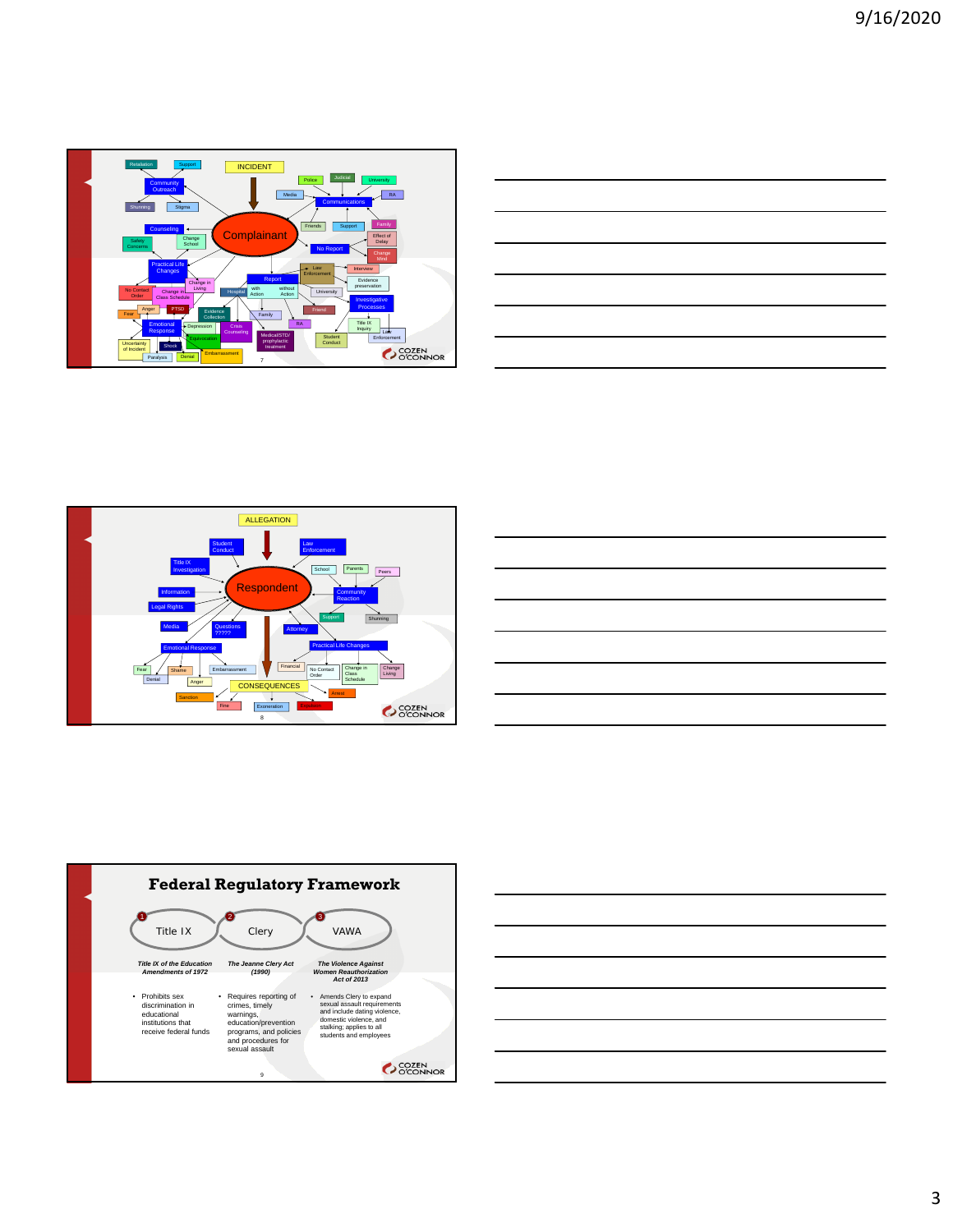# **Implementation Rubric**

- Law
- Regulations
- Guidance
- Preamble and commentary
- OCR webinars, charts, blog
- Policy
- Higher education experience
- Institutional values



OCCEN CONDI



| <u> 1989 - Johann Stoff, deutscher Stoff, der Stoff, der Stoff, der Stoff, der Stoff, der Stoff, der Stoff, der S</u> |  |  |
|-----------------------------------------------------------------------------------------------------------------------|--|--|
| ,我们也不会有什么?""我们的人,我们也不会有什么?""我们的人,我们也不会有什么?""我们的人,我们也不会有什么?""我们的人,我们也不会有什么?""我们的人                                      |  |  |
| <u> 1989 - Johann Stoff, amerikansk politiker (d. 1989)</u>                                                           |  |  |
| ,我们也不会有什么。""我们的人,我们也不会有什么?""我们的人,我们也不会有什么?""我们的人,我们也不会有什么?""我们的人,我们也不会有什么?""我们的人                                      |  |  |
|                                                                                                                       |  |  |
| and the control of the control of the control of the control of the control of the control of the control of the      |  |  |
|                                                                                                                       |  |  |

|            |                                                            | <b>The Hierarchy</b>                                                                                                                                                                 |                                                                                                                                                                                                                                   |                                                                                                                             |
|------------|------------------------------------------------------------|--------------------------------------------------------------------------------------------------------------------------------------------------------------------------------------|-----------------------------------------------------------------------------------------------------------------------------------------------------------------------------------------------------------------------------------|-----------------------------------------------------------------------------------------------------------------------------|
| Law        | Implementing<br><b>Regulations</b>                         | Significant<br>Guidance<br><b>Documents</b>                                                                                                                                          | <b>Guidance Documents</b>                                                                                                                                                                                                         | <b>Resolution Agreements</b><br>and Advisory-ish<br>Guidance                                                                |
| • Title IX | · Title IX<br>Implementing<br><b>Regulations</b><br>(2020) | $\cdot$ 2011 Dear<br>Colleague Letter<br>(Rescinded)<br>$+201408A$<br>(Rescinded)<br>$+201708A$<br>(Rescinded)<br>• Preamble to Title<br>IX Implementing<br><b>Regulations</b><br>12 | • 1997 Sexual<br>Harassment<br>Guidance<br>· 2001 Revised<br>Sexual Harassment<br>Guidance<br>(Rescinded)<br>Dear Colleague<br><b>Letters</b><br>- Bullying<br>- Hazing<br>- Title IX Coordinator<br>(Rescinded)<br>- Retaliation | • Resolution<br>Agreements<br>• OCR aids and tools<br>• OCR webinars<br>$\cdot$ OCR blog<br><b>COZEN</b><br><b>D'CONNOR</b> |

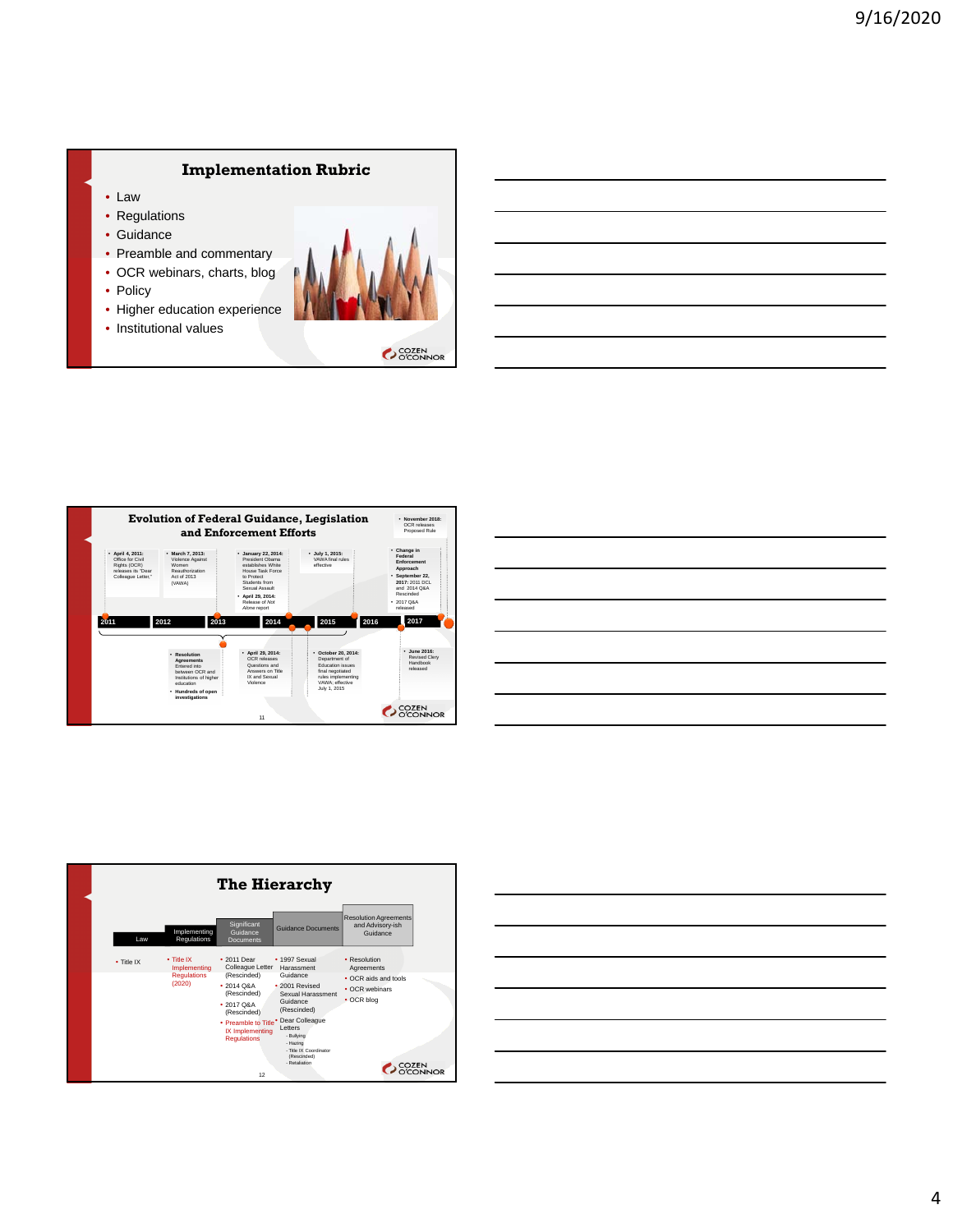

| <u> 1989 - Johann Harry Harry Harry Harry Harry Harry Harry Harry Harry Harry Harry Harry Harry Harry Harry Harry H</u>    |  | <u> London Communication and the communication of the communication of the communication of the communication of the communication of the communication of the communication of the communication of the communication of the co</u> |
|----------------------------------------------------------------------------------------------------------------------------|--|--------------------------------------------------------------------------------------------------------------------------------------------------------------------------------------------------------------------------------------|
|                                                                                                                            |  |                                                                                                                                                                                                                                      |
| <u>.</u><br>1980 - Paul Barbara, politikar eta biztanleria eta biztanleria eta biztanleria eta biztanleria eta biztanleria |  |                                                                                                                                                                                                                                      |
|                                                                                                                            |  |                                                                                                                                                                                                                                      |
| <u> 1988 - Andrea San Andrea San Andrea San Andrea San Andrea San Andrea San Andrea San Andrea San Andrea San A</u>        |  |                                                                                                                                                                                                                                      |
|                                                                                                                            |  |                                                                                                                                                                                                                                      |
| <u> 1989 - Johann Stoff, amerikansk politiker (d. 1989)</u>                                                                |  |                                                                                                                                                                                                                                      |
|                                                                                                                            |  |                                                                                                                                                                                                                                      |
| <u> Alexandro de la contrada de la contrada de la contrada de la contrada de la contrada de la contrada de la co</u>       |  |                                                                                                                                                                                                                                      |
|                                                                                                                            |  |                                                                                                                                                                                                                                      |
|                                                                                                                            |  |                                                                                                                                                                                                                                      |
|                                                                                                                            |  |                                                                                                                                                                                                                                      |
|                                                                                                                            |  |                                                                                                                                                                                                                                      |



|                                                                                                                       |  | <u> 2000 - Andrea Andrew Maria (h. 1888).</u>                                                                        |
|-----------------------------------------------------------------------------------------------------------------------|--|----------------------------------------------------------------------------------------------------------------------|
|                                                                                                                       |  | <u> 2008 - Andrea Andrew Maria (h. 1888).</u>                                                                        |
|                                                                                                                       |  | <u> Alexandro de la contrada de la contrada de la contrada de la contrada de la contrada de la contrada de la co</u> |
|                                                                                                                       |  | <u> 2002 - Jan Barat de Barat de la contrada de la contrada de la contrada de la contrada de la contrada de la c</u> |
| <u> 1989 - Johann Stoff, deutscher Stoff, der Stoff, der Stoff, der Stoff, der Stoff, der Stoff, der Stoff, der S</u> |  |                                                                                                                      |
|                                                                                                                       |  |                                                                                                                      |
|                                                                                                                       |  |                                                                                                                      |
|                                                                                                                       |  |                                                                                                                      |



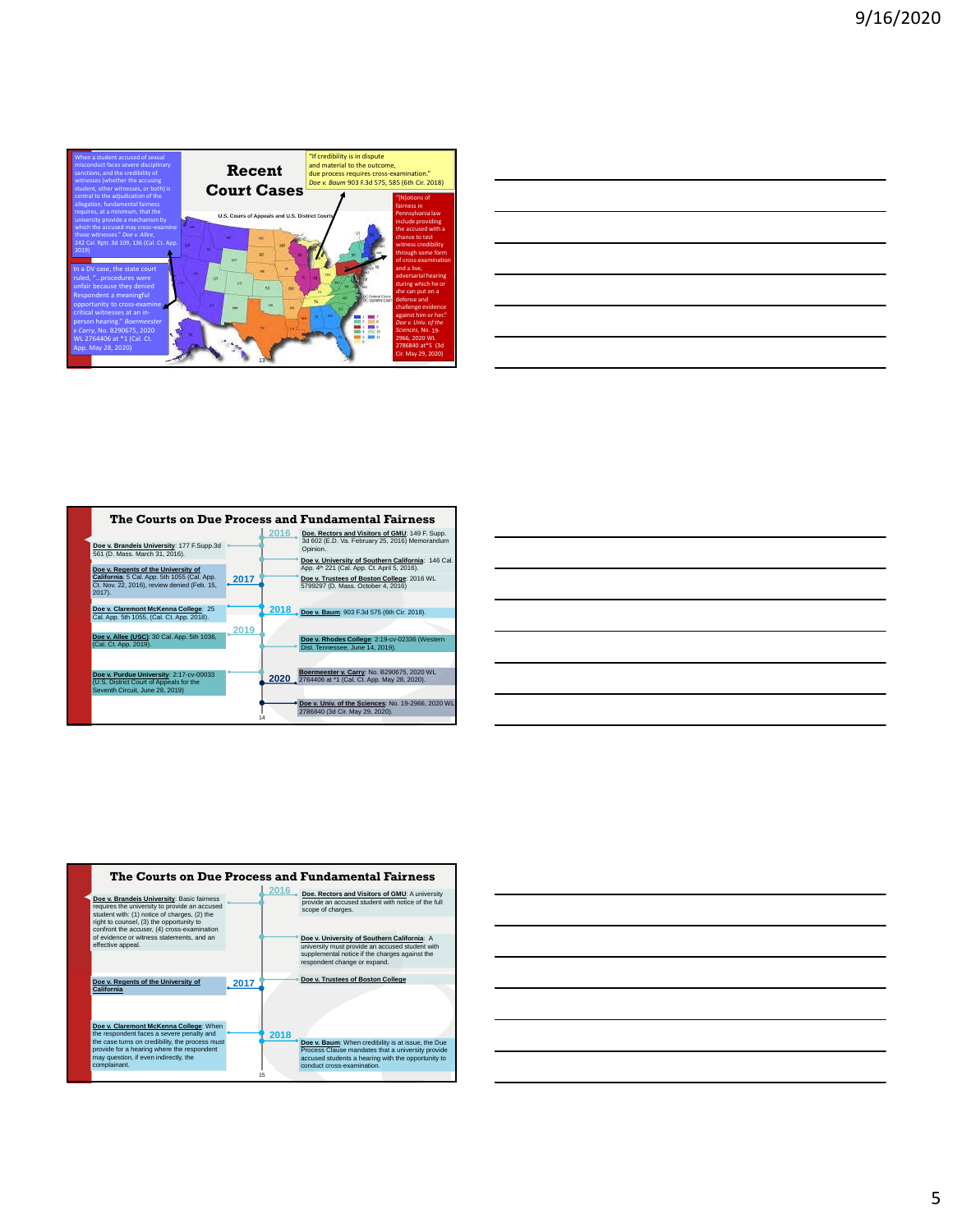|                                                                                                                                                                                                                                                                                                                                   |      |            | The Courts on Due Process and Fundamental Fairness                                                                                                                                                                                                                                                                                                                                                                                                            |
|-----------------------------------------------------------------------------------------------------------------------------------------------------------------------------------------------------------------------------------------------------------------------------------------------------------------------------------|------|------------|---------------------------------------------------------------------------------------------------------------------------------------------------------------------------------------------------------------------------------------------------------------------------------------------------------------------------------------------------------------------------------------------------------------------------------------------------------------|
| Doe v. Allee (USC): Fundamental fairness<br>requires, at a minimum, that the university<br>provide a mechanism by which the accused<br>may cross-examine those witnesses, directly<br>or indirectly, at a hearing before a neutral<br>adjudicator with the power to find facts and<br>make credibility assessments independently. | 2019 |            | Doe v. Rhodes College: An accused student must<br>be afforded the opportunity to question the<br>complainant and review all relevant evidence prior to<br>the hearing.                                                                                                                                                                                                                                                                                        |
| Doe v. Purdue University: Investigation<br>report must be provided to the parties prior to<br>the hearing and must include summaries of<br>both inculpatory and exculpatory evidence.                                                                                                                                             |      | 2020<br>16 | Boermeester v. Carry: In a DV case, the state court<br>ruled, "procedures were unfair because they denied<br>Respondent a meaningful opportunity to cross-<br>examine critical witnesses at an in-person hearing."<br>Doe v. Univ. of the Sciences: Notions of fairness<br>include providing the accused with some form of<br>cross-examination and a live, adversarial hearing<br>during which he or she can put on a defense and<br>challenge the evidence. |

| <u> 1989 - Johann Barn, mars ann an t-Amhainn an t-Amhainn an t-Amhainn an t-Amhainn an t-Amhainn an t-Amhainn an</u> |  |                                                                                                                        |
|-----------------------------------------------------------------------------------------------------------------------|--|------------------------------------------------------------------------------------------------------------------------|
| <u> 1989 - Andrea Andrew Maria (h. 1989).</u>                                                                         |  |                                                                                                                        |
| <u> 1989 - Andrea Andrew Maria (h. 1989).</u>                                                                         |  |                                                                                                                        |
| <u> 1989 - Johann Stoff, deutscher Stoffen und der Stoffen und der Stoffen und der Stoffen und der Stoffen und de</u> |  |                                                                                                                        |
| <u> 1989 - Andrea Andrew Maria (h. 1989).</u>                                                                         |  |                                                                                                                        |
| <u> 1989 - Johann Stoff, amerikansk politiker (d. 1989)</u>                                                           |  | <u> London a long a long and a long a long and a long and a long and a long and a long and a long and a long and a</u> |
|                                                                                                                       |  |                                                                                                                        |



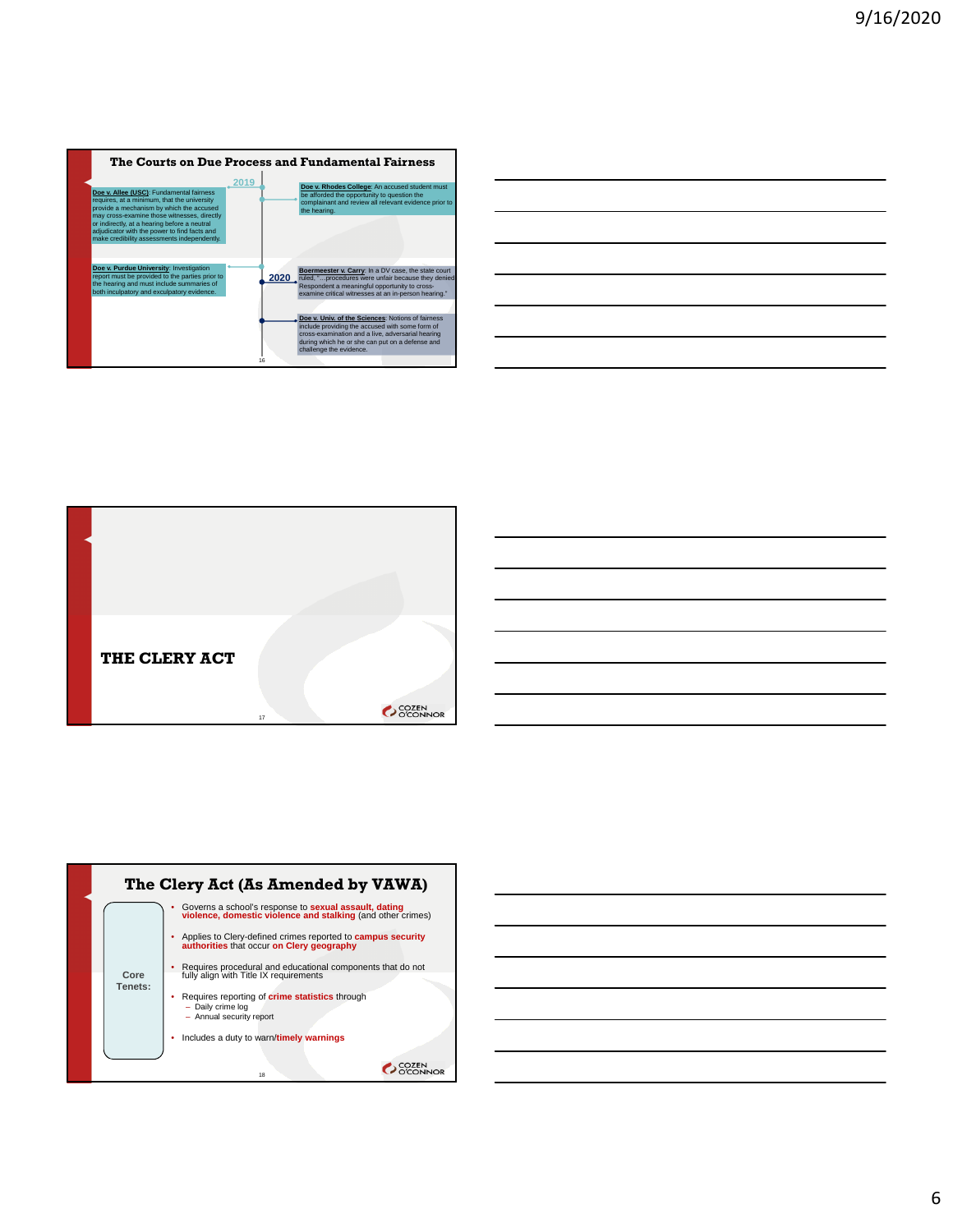#### **VAWA: Prompt, Fair, and Impartial Investigation & Resolution**

- **Prompt, fair, and impartial process** from the initial investigation to the final result
- Conducted in a manner consistent with the institution's policies and transparent to the accuser and accused
- The accuser and the accused have **equal opportunities** to have others present, including an **advisor of their choice**
- The accuser and accused are given **timely notice of meetings** at which one or the other or both may be present
- The accuser, the accused, and appropriate officials are given **timely and equal access to information** that will be used during informal and formal disciplinary meetings and hearings

19

**COZEN** 

# **VAWA: Prompt, Fair, and Impartial**

# **Investigation & Resolution**

- Officials are appropriately **trained** and do not have a **conflict of**
- **interest or bias** for or against the accuser or the accused • The proceeding is completed in a **reasonably prompt timeframe**
- Explicit provision noting that institutions may extend their reasonably prompt deadlines for **good cause** with written notice to the accused and accuser of the delay and the reason for the delay
- The accuser and the accused receive simultaneous<br>notification, in writing, of the result of the proceeding, the<br>rationale, sanctions, any available appeal procedures, any<br>change to the results that occurs prior to final when results become final

 $\overline{20}$ 

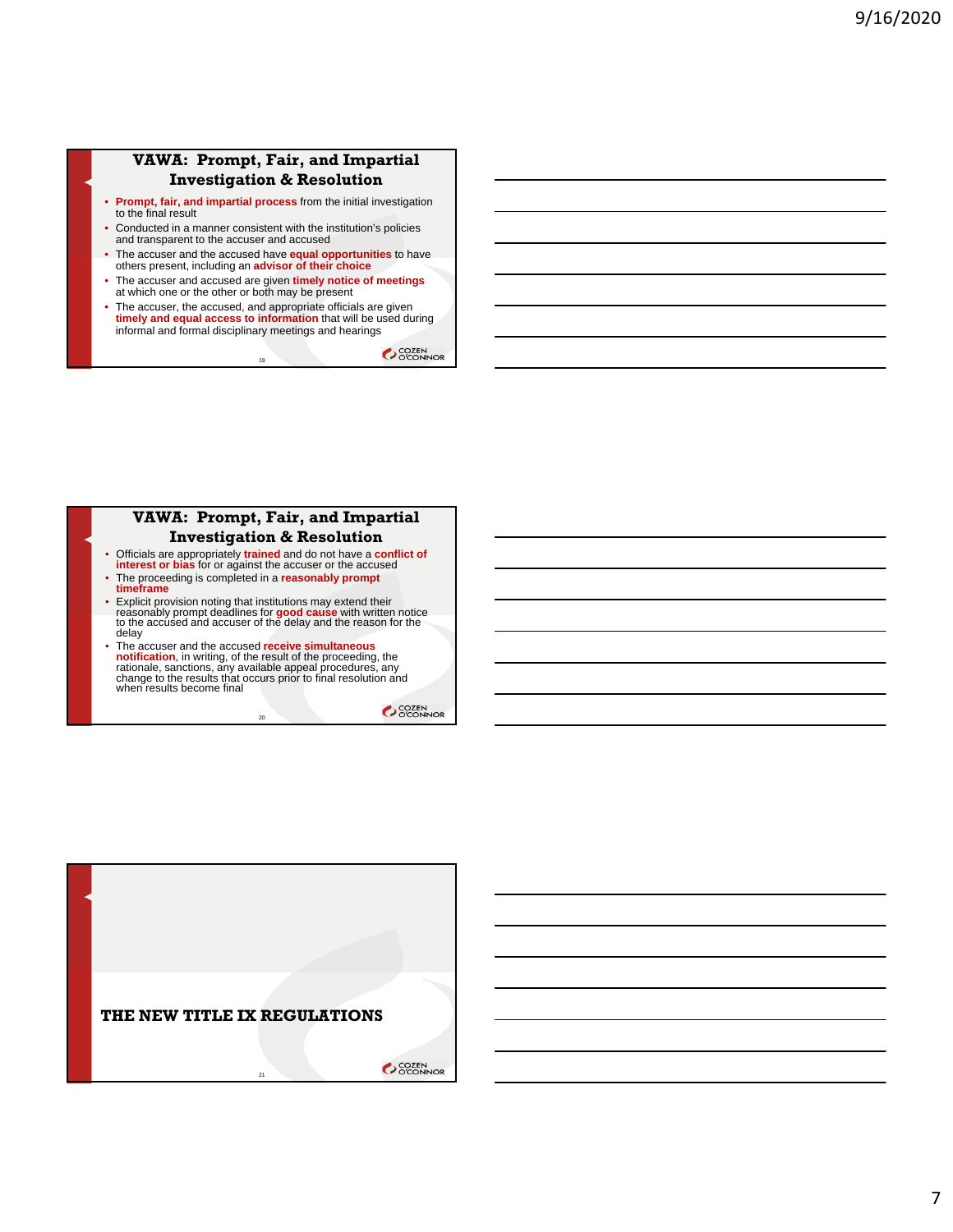#### **New Title IX Regulations**

- 2033 page document issued by the U.S. Department of Education, Office for Civil Rights (OCR) on May 6, 2020
- Includes significant resource materials: a preamble, executive summary, overview of public comments, discussion of directed questions, regulatory impact analysis and other content
- Final regulations are located at page 2008-2033
- Official version (2082 pages) were released May 19, 2020
- Regulations must be implemented as of **August 14, 2020**

22

**COZEN** 

# **Regulations Formally Incorporate Sexual Harassment as a Form of Sex Discrimination** • Tile IX obligations related to **sexual harassment as a form of sex discrimination** had not been formally addressed in the regulations

• "These final regulations impose, for the first time, **legally binding rules** on recipients with respect to responding to sexual harassment."

23 Title IX Regulations issued May 6, 2020; Executive Summary, pp. 15-16

SCOZEN<br>COCONNOR

#### **Regulations: "Legally Binding Obligations"**

• "Because these final regulations represent the Department's interpretation of a recipient's legally binding obligations, **rather than best practices**, recommendations, or guidance, these final regulations focus on **precise legal compliance requirements** governing recipients."

 $^{24}$ 

Title IX Regulations issued May 6, 2020; Executive Summary, p. 18

**COZEN**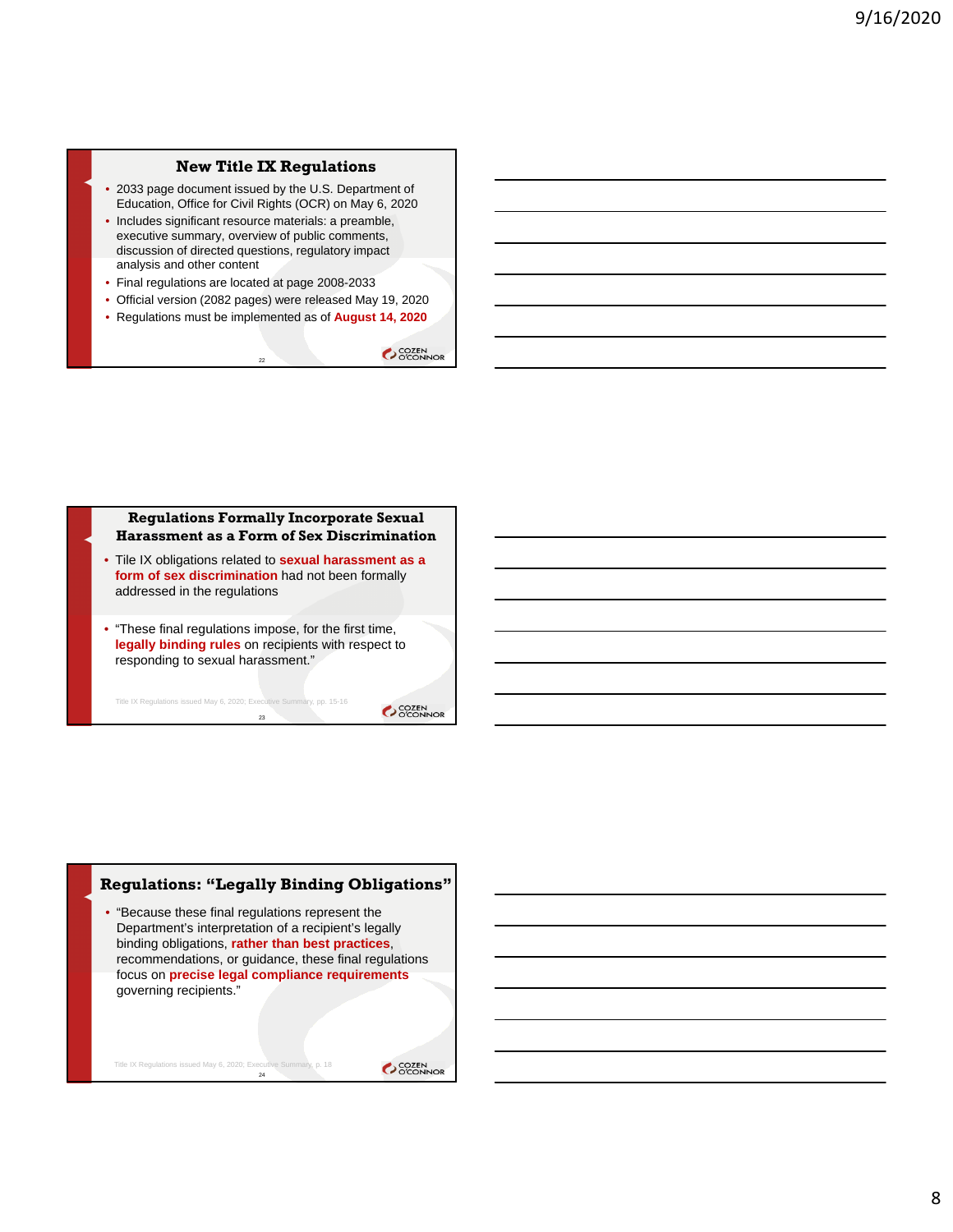#### **Regulations: "Best Practices"**

• "These final regulations leave recipients the **flexibility to choose to follow best practices and recommendations** contained in the Department's guidance, or similarly, best practices and recommendations made by non-Department sources, such as Title IX consultancy firms, legal and social sciences scholars, victim advocacy organizations, civil libertarians and due process advocates and other experts."

25 Title IX Regulations issued May 6, 2020; Executive Summary, p. 18

OCCEN<br>OCCONNOR





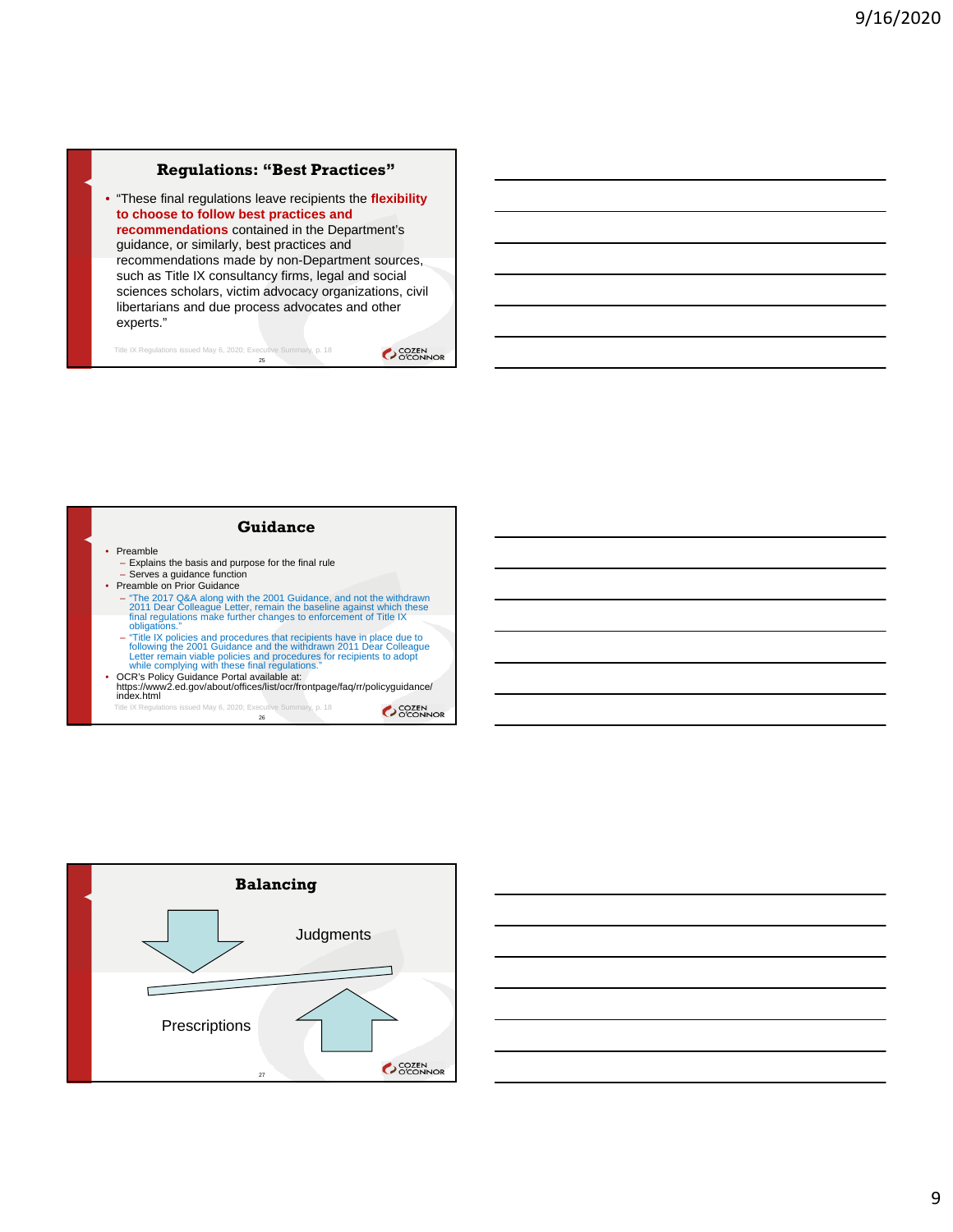#### **Overview of Significant Provisions**

- Jurisdiction & Scope
- Notice
- Formal Complaint & Dismissal
- Supportive Measures
- Emergency Removal
- Basic Requirements of Grievance Process
- Written Notice to Parties
- 
- Investigations • Hearings • Determination of
- Responsibility • Appeals
- Informal Resolution
- Documentation • Retaliation
- Training
- Consolidation
- 
- SCOZEN<br>OCONNOR



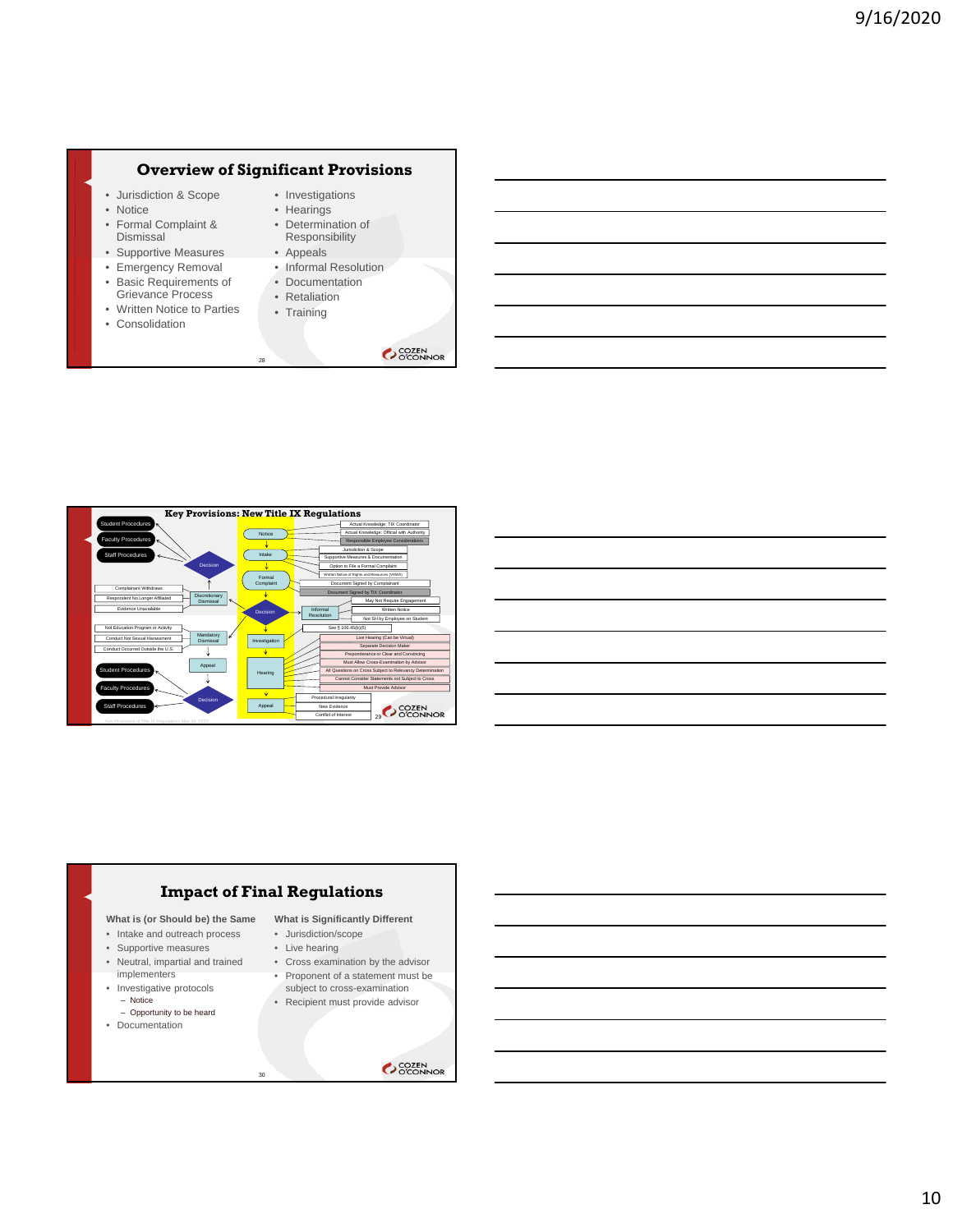



#### **Designation of Coordinator**

- Each recipient must designate and authorize at least one employee to coordinate its efforts to comply with its responsibilities under this part, its responsibilities under this part, which employee must be referred to as the "Title IX Coordinator."
- Any person may report sex discrimination, including sexual harassment (whether or not the person reporting is the person alleged to be the victim of conduct that could constitute sex discrimination or sexual harassment)

Title IX Regulations issued May 6, 2020; § 106.8(a)<br>33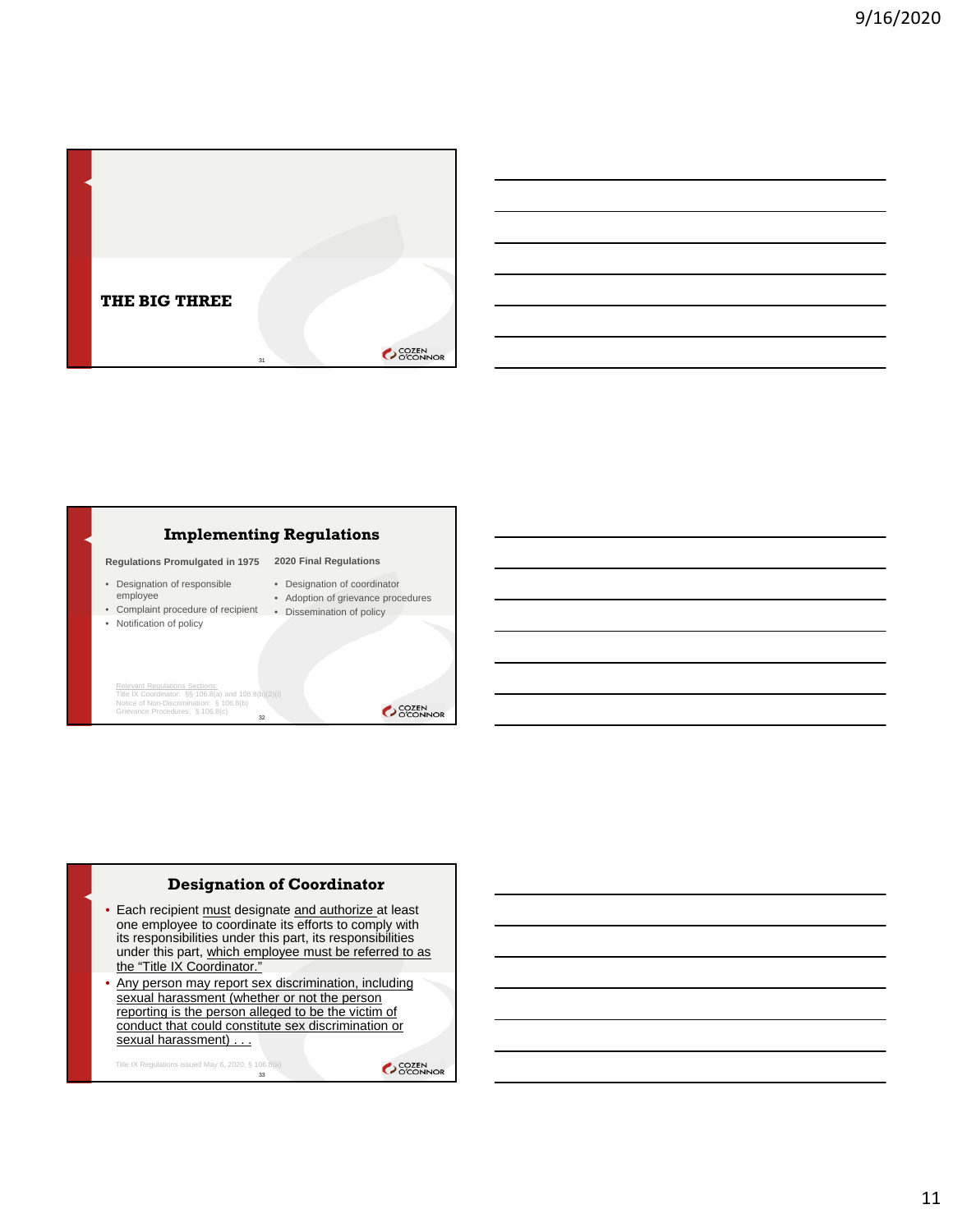### **Dissemination of Policy**

- Each recipient must notify persons entitled to a notification under paragraph (a) of this section that the recipient does not discriminate on the basis of sex in the education program or activity that it operates, and that it is required by title IX and this part not to discriminate in such a manner.
- Such notification must state that the requirement not to discriminate in the education program or activity extends to admission (unless subpart C of this part does not apply) and employment, and that inquiries about the application of title IX and this part to such recipient may be referred to <u>the recipient's</u><br>Title IX Coordinator, or to the Assistant Secretary, <u>or both</u>.

34 Title IX Regulations issued May 6, 2020; § 106.8(b)

**COZEN** 

#### **Adopt Grievance Procedures**

- . A recipient must adopt and publish grievance procedures that provide for the prompt and equitable resolution of student and employee complaints alleging any action that would be prohibited by this part and a grievance process that complies with § 106.45 for formal complaints as defined in § 106.30.
- A recipient must provide to persons entitled to a notification under paragraph (a) of this section notice of the recipient's grievance procedures and grievance process, including how to report or file a complaint of sex discrimination, how to report or file a formal complaint of sexual harassment, and how the recipient will respond.

35 Title IX Regulations issued May 6, 2020; § 106.8(c)

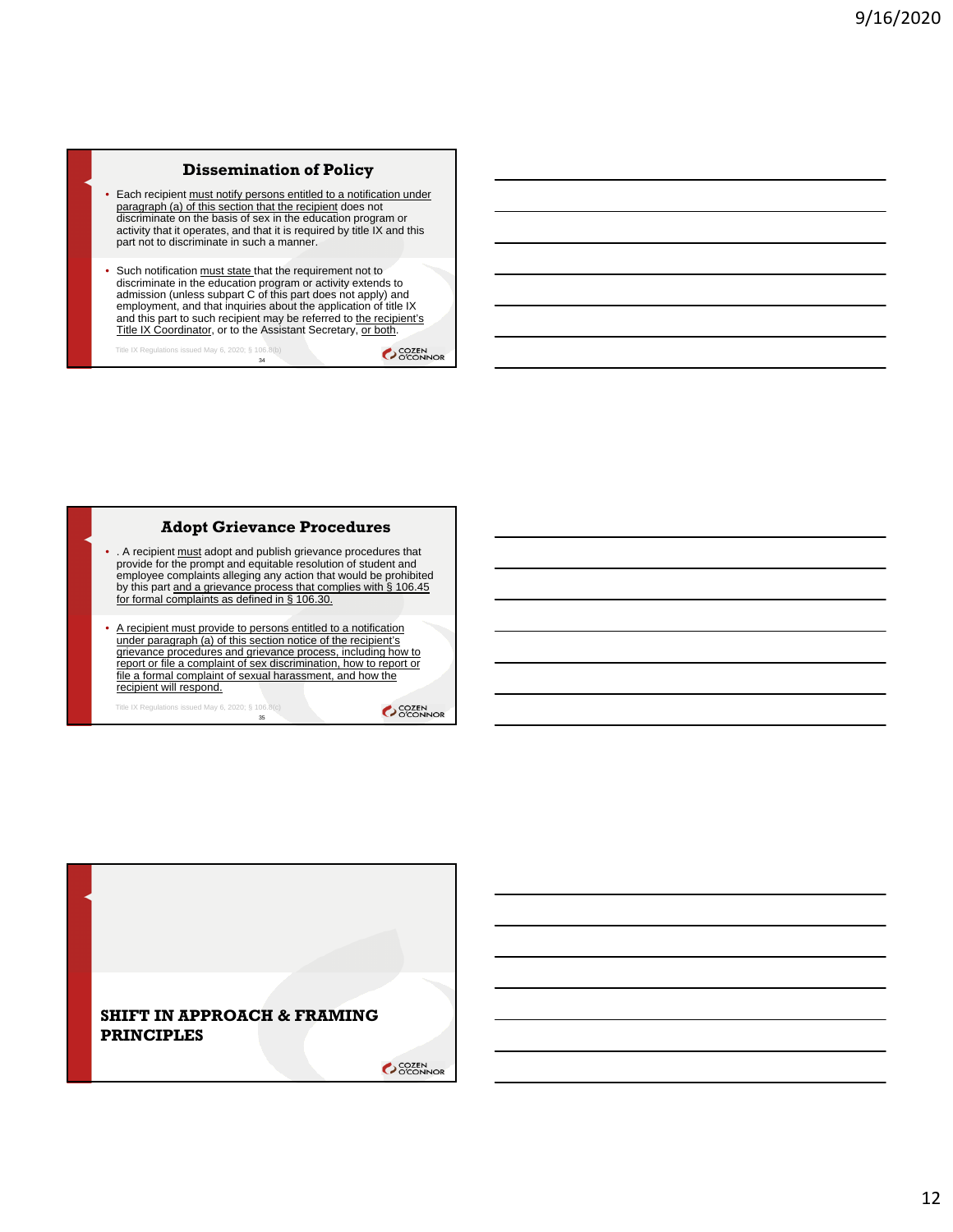

| ,我们也不会有什么?""我们的人,我们也不会有什么?""我们的人,我们也不会有什么?""我们的人,我们也不会有什么?""我们的人,我们也不会有什么?""我们的人                                     |  |  |
|----------------------------------------------------------------------------------------------------------------------|--|--|
| <u> 1989 - Andrea Andrew Maria (h. 1989).</u>                                                                        |  |  |
| <u> 1989 - Andrea Santa Andrea Andrea Andrea Andrea Andrea Andrea Andrea Andrea Andrea Andrea Andrea Andrea Andr</u> |  |  |
| ,我们也不会有什么。""我们的人,我们也不会有什么?""我们的人,我们也不会有什么?""我们的人,我们也不会有什么?""我们的人,我们也不会有什么?""我们的人                                     |  |  |
| <u> 1989 - Andrea Santa Andrea Andrea Andrea Andrea Andrea Andrea Andrea Andrea Andrea Andrea Andrea Andrea Andr</u> |  |  |
|                                                                                                                      |  |  |



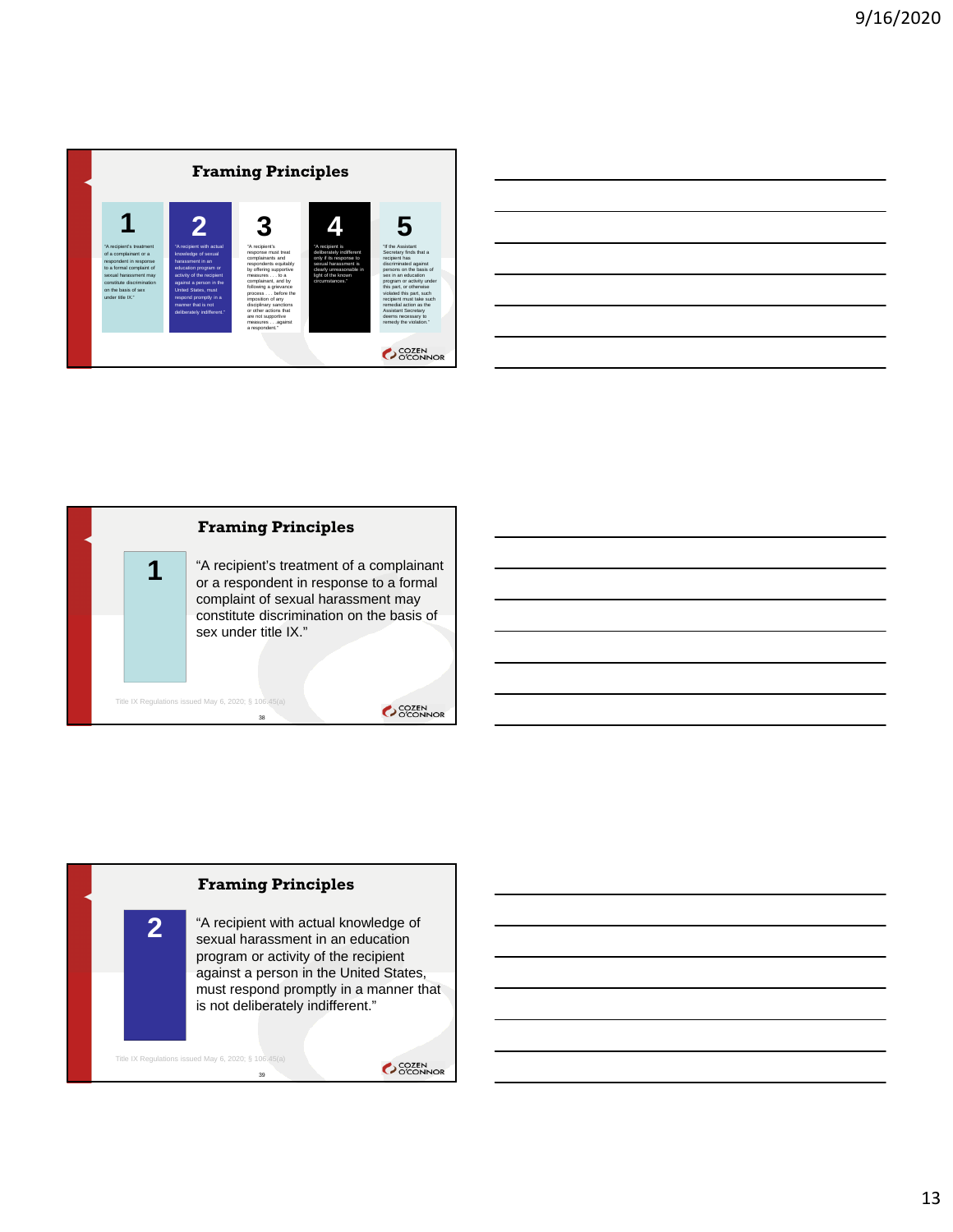





"If the Assistant Secretary finds that a recipient has discriminated against persons on the basis of sex in an education program or activity under this part, or otherwise violated this part, such recipient must take such remedial action as the Assistant Secretary deems necessary to remedy the violation."

```
Title IX Regulations issued May 6, 2020; § 106.45(a)
                             42
```
**5**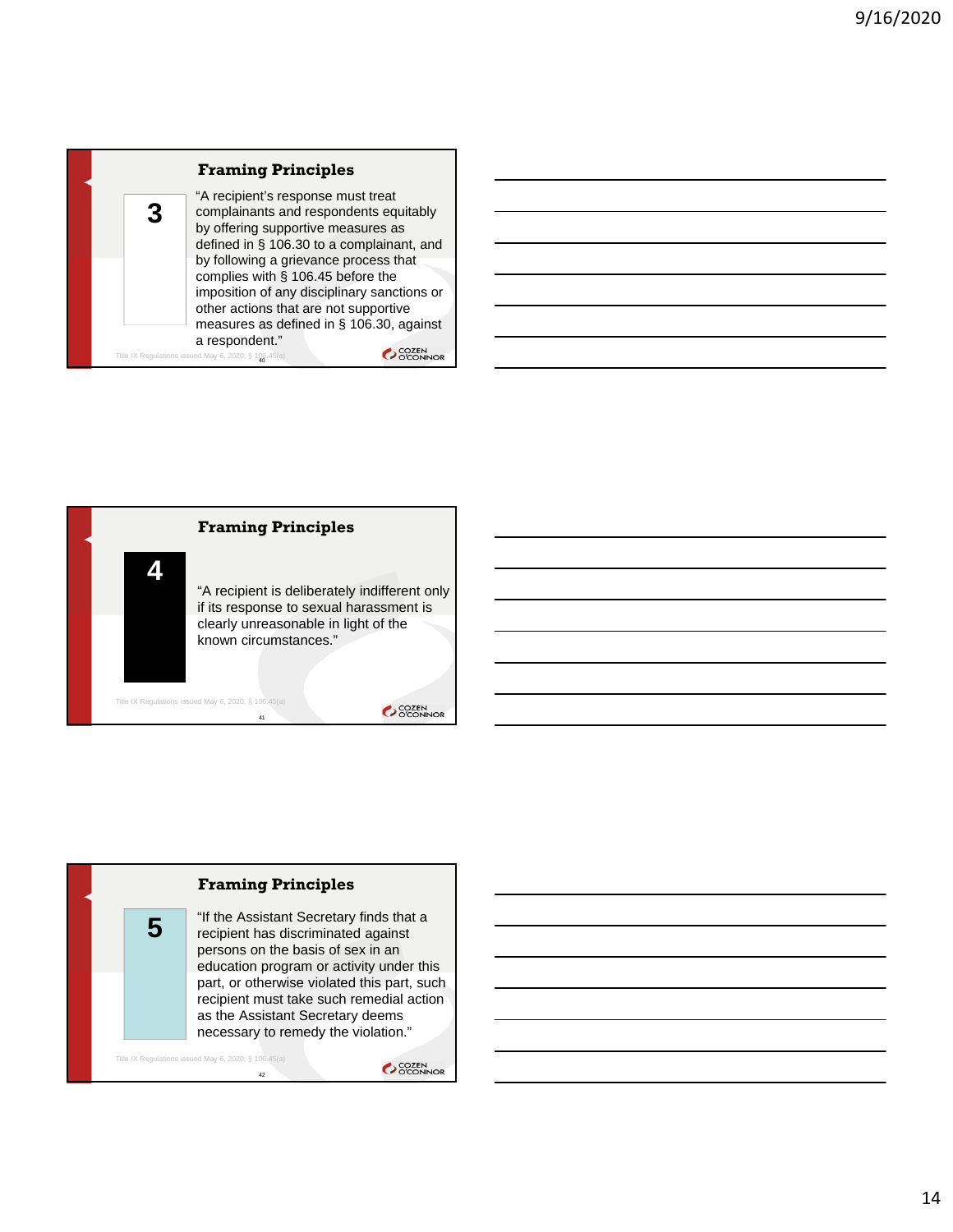









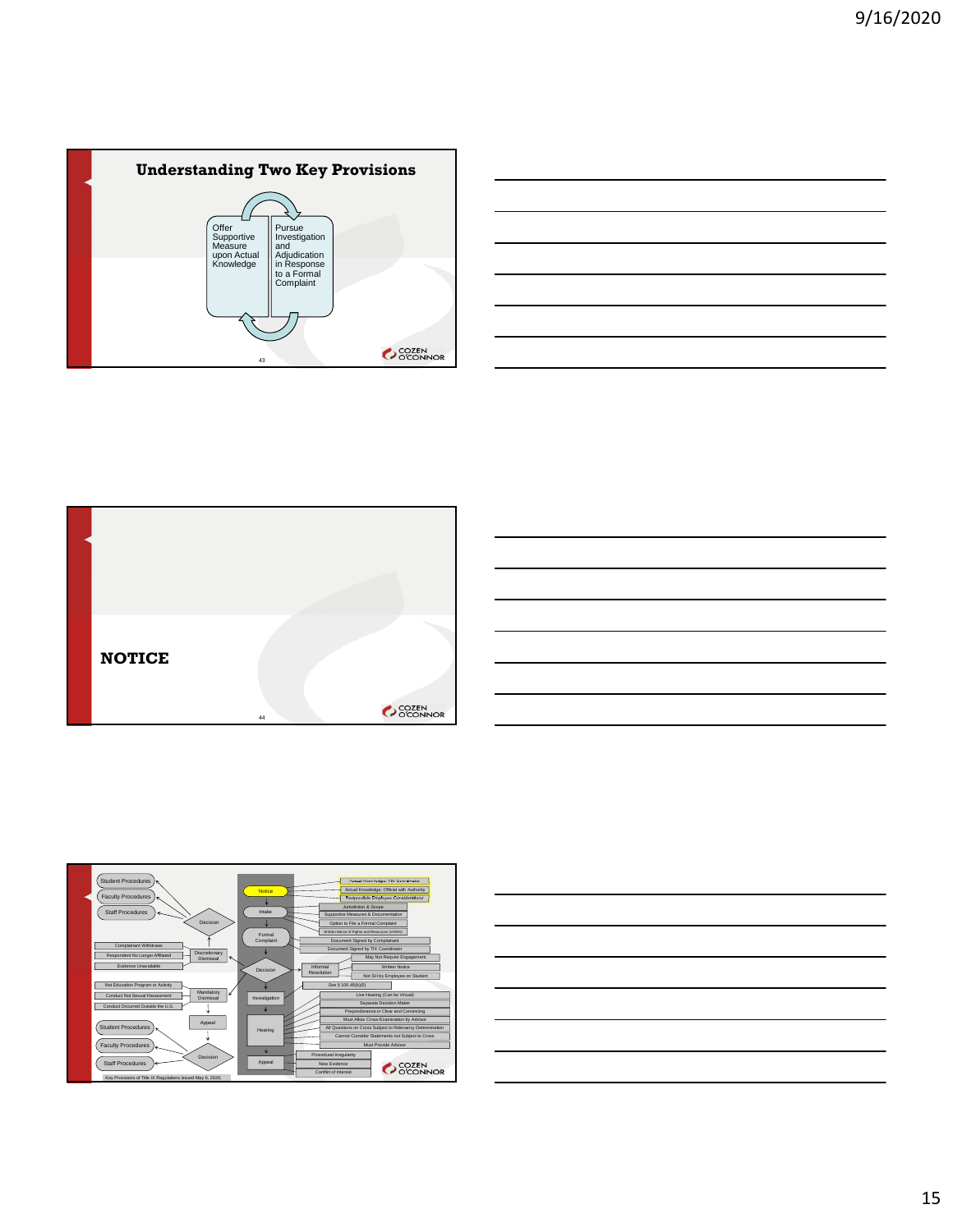



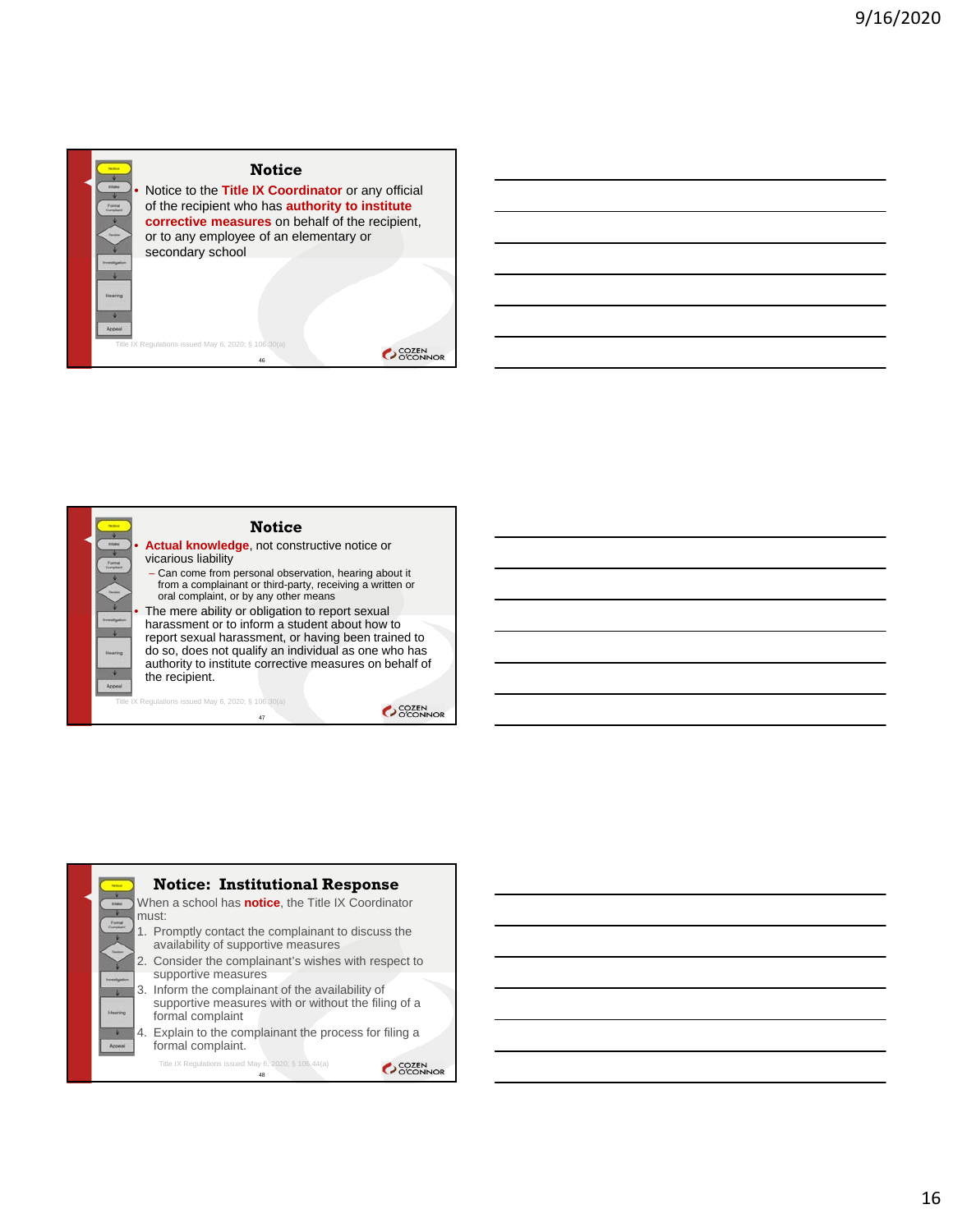





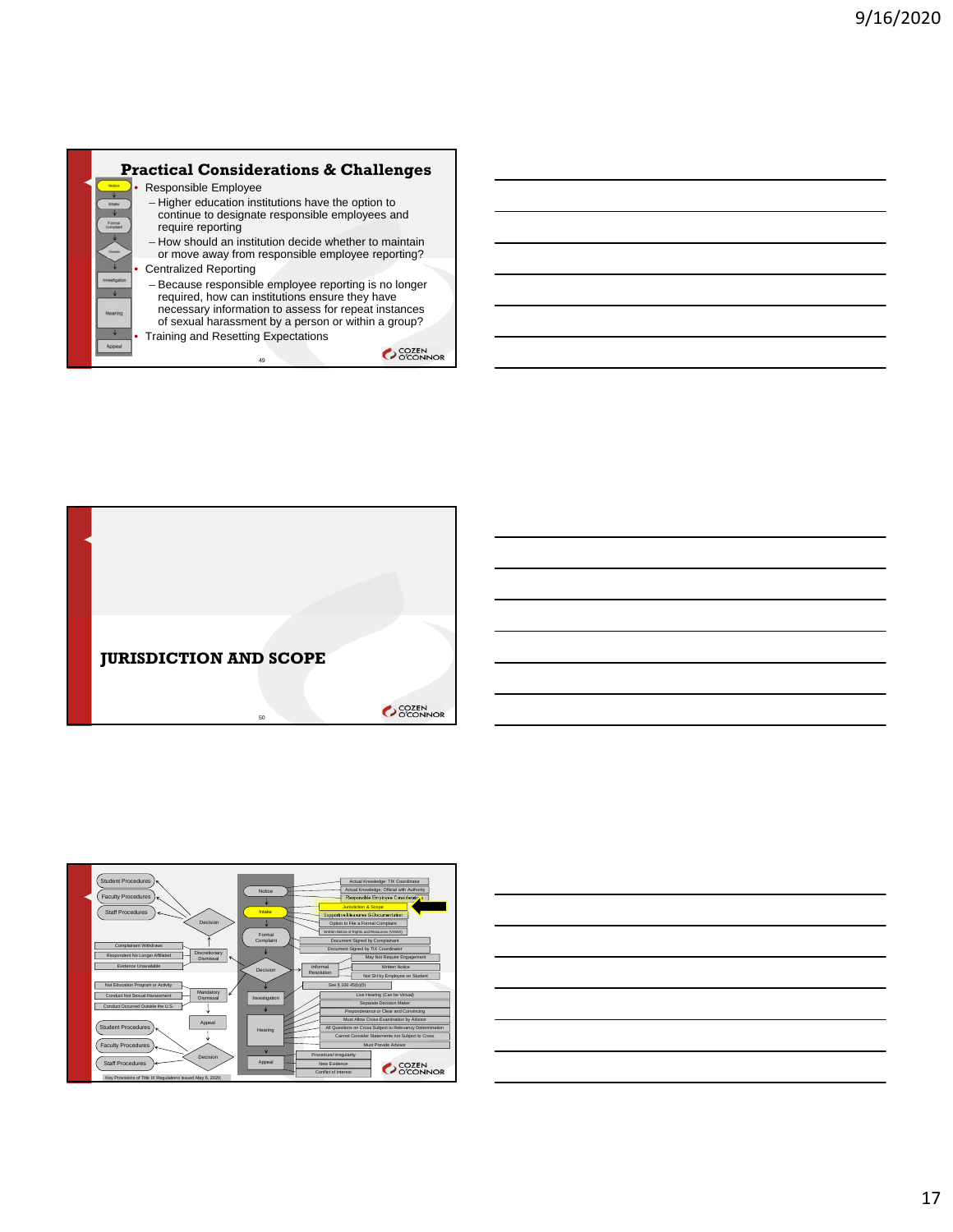

| <u> 1989 - Johann Stoff, amerikansk politiker (d. 1989)</u> |  |  |
|-------------------------------------------------------------|--|--|
|                                                             |  |  |
|                                                             |  |  |
|                                                             |  |  |



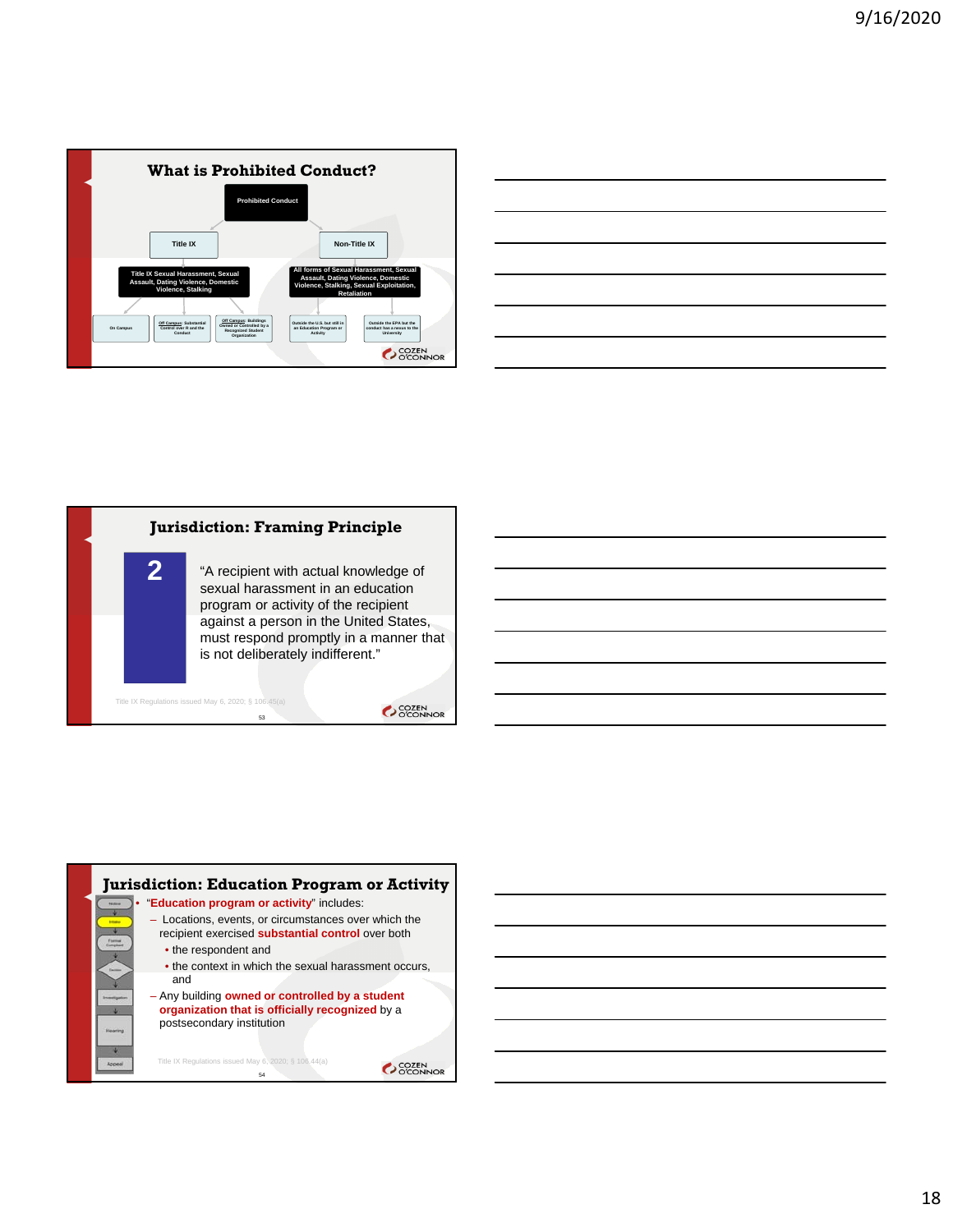



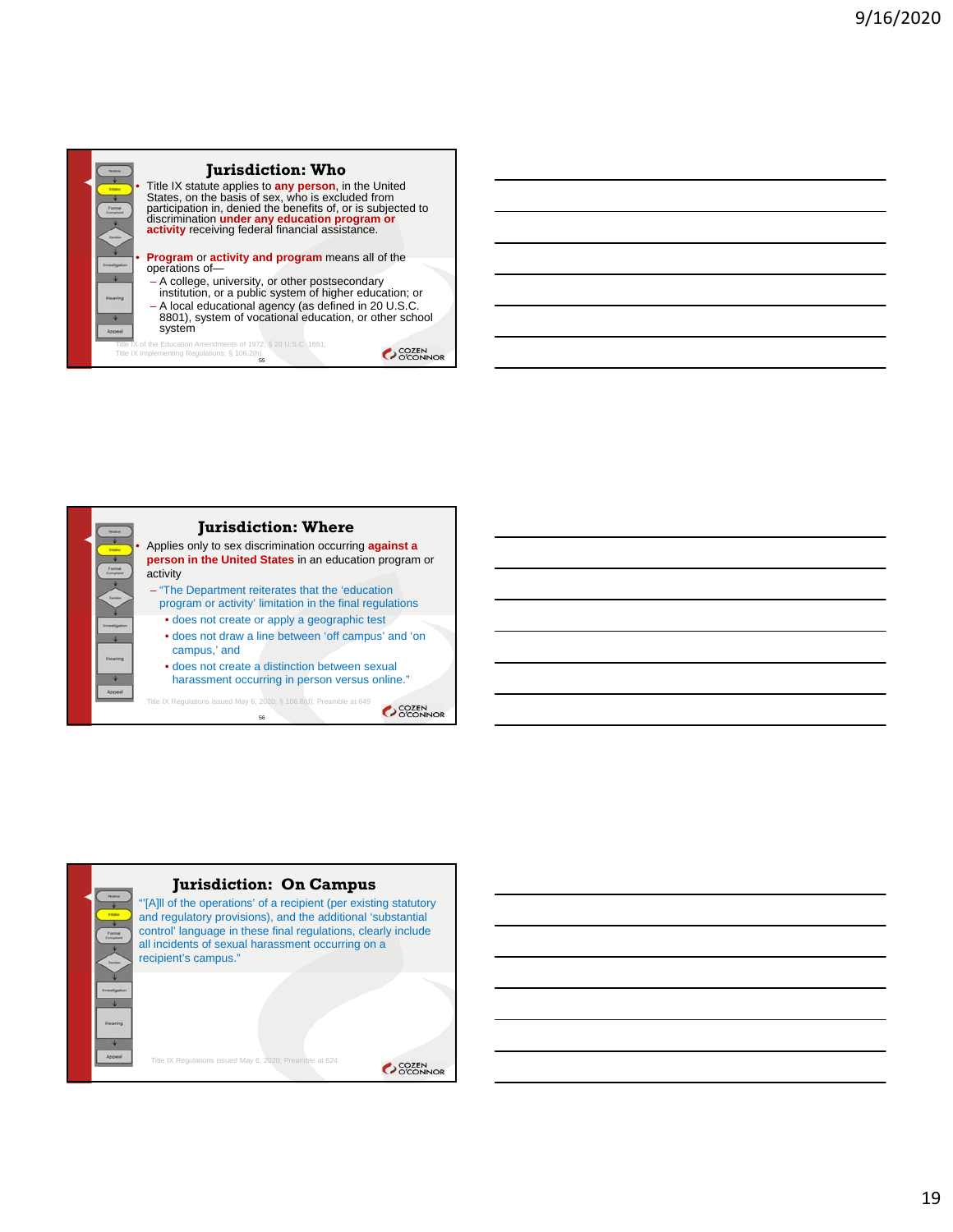

# **Jurisdiction: Off Campus**

• "[T]he statutory and regulatory definitions of program or activity along with the revised language in § 106.44(a) clarify that a recipient's Title IX obligations extend to sexual harassment incidents that occur off campus **if any of three** conditions are met:

- if the off-campus incident occurs as part of the recipient's '**operations**' pursuant to 20 U.S.C. 1687 and 34 CFR 106.2(h);
- if the recipient exercised **substantial control over the respondent and the context** of alleged sexual harassment that occurred off campus pursuant to § 106.44(a); or
- if a sexual harassment incident occurs at an off-campus building **owned or controlled by a student organization officially**
- **recognized** by a postsecondary institution pursuant to §106.44(a)."

Title IX Regulations issued May 6, 2020; Preamble at 624-5

**COZEN** 



**COZEN** 

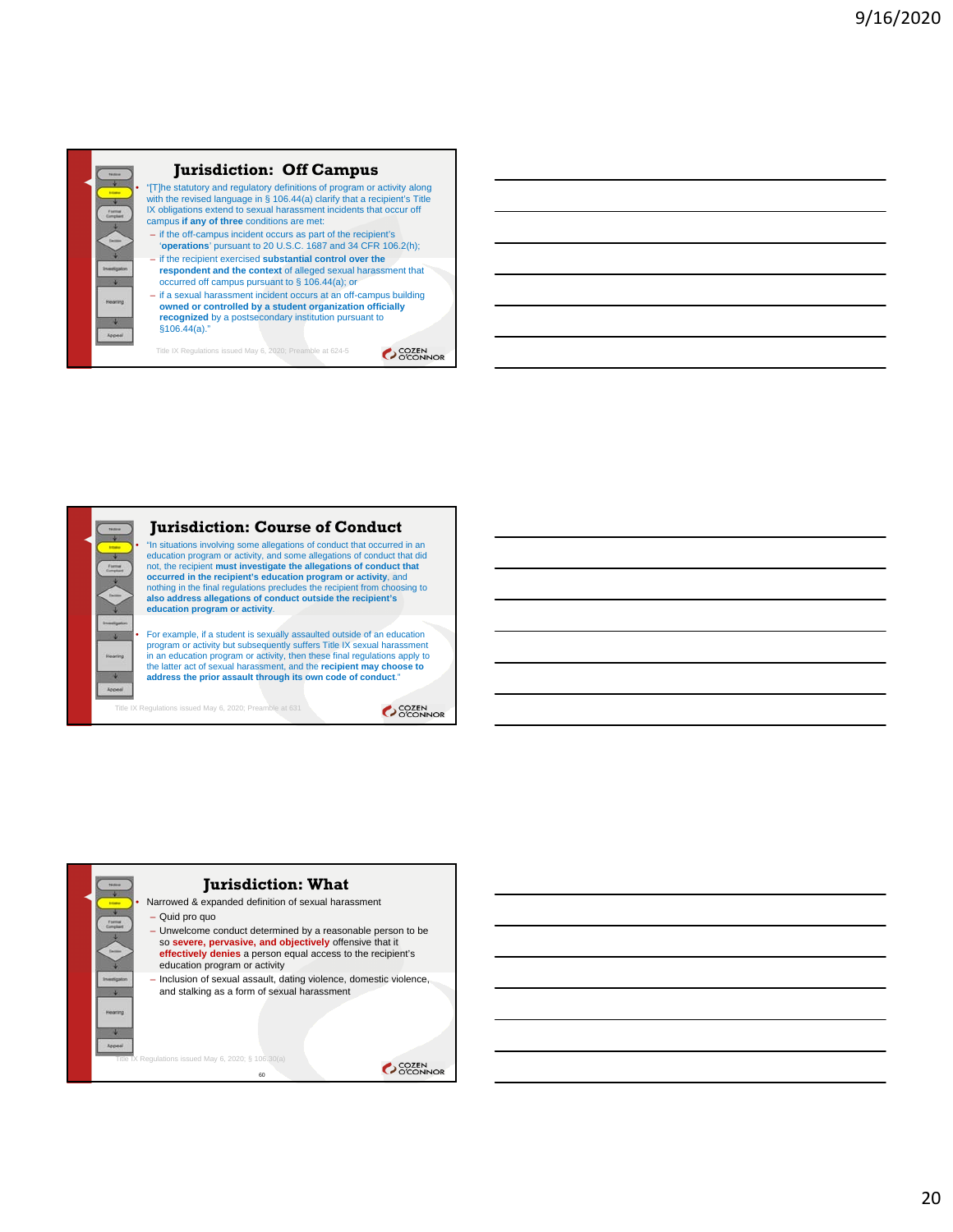



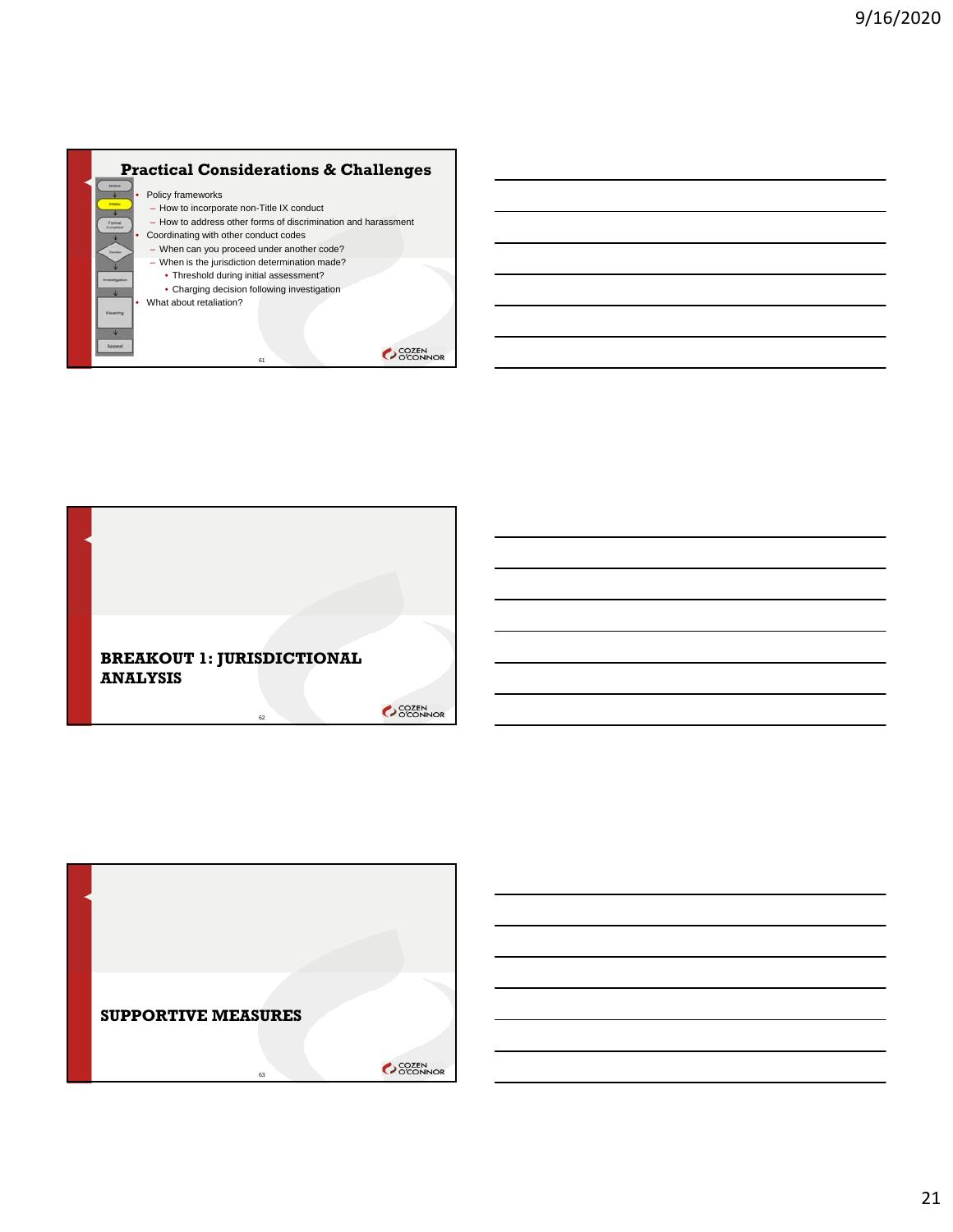

| the control of the control of the control of the control of the control of the control of the control of the control of the control of the control of the control of the control of the control of the control of the control | and the control of the con- |
|-------------------------------------------------------------------------------------------------------------------------------------------------------------------------------------------------------------------------------|-----------------------------|
| <u> Andreas and the second control of the second control of the second control of the second control of the second</u>                                                                                                        | ____                        |
|                                                                                                                                                                                                                               |                             |
| <u>a sa salawan sa kasara sa sana sa sana sa sana sa sana sa sana sa sana sa sana sa sana sa sa sa sa sa sa sa sa</u>                                                                                                         |                             |
|                                                                                                                                                                                                                               |                             |
| and the contract of the contract of the contract of the contract of the contract of the contract of the contract of                                                                                                           |                             |
| and the contract of the contract of the contract of the contract of the contract of the contract of the contract of                                                                                                           |                             |



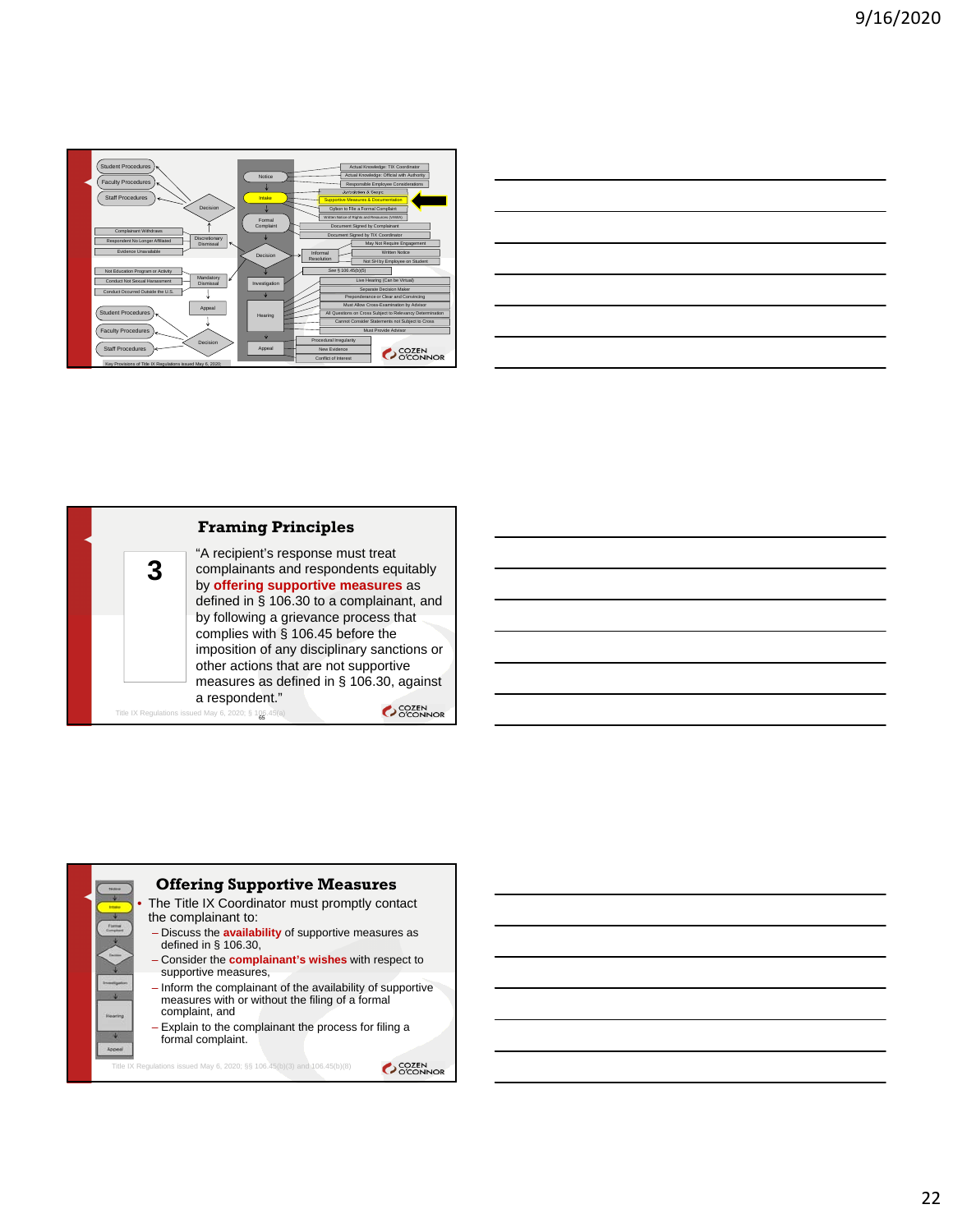

#### **Supportive Measures**

• Non-disciplinary, non-punitive individualized services offered as appropriate, as reasonably available, and without fee or charge to the complainant or the respondent before or after the filing of a formal complaint or where no formal complaint has been filed.

• Designed to restore or preserve equal access to the recipient's education program or activity without unreasonably burdening the other party, including measures designed to protect the safety of all parties or the recipient's educational environment, or deter sexual harassment.

67

 $\text{ns}$  issued May 6, 2020; § 106.30(a)

**COZEN** 



SCOZEN<br>COCONNOR

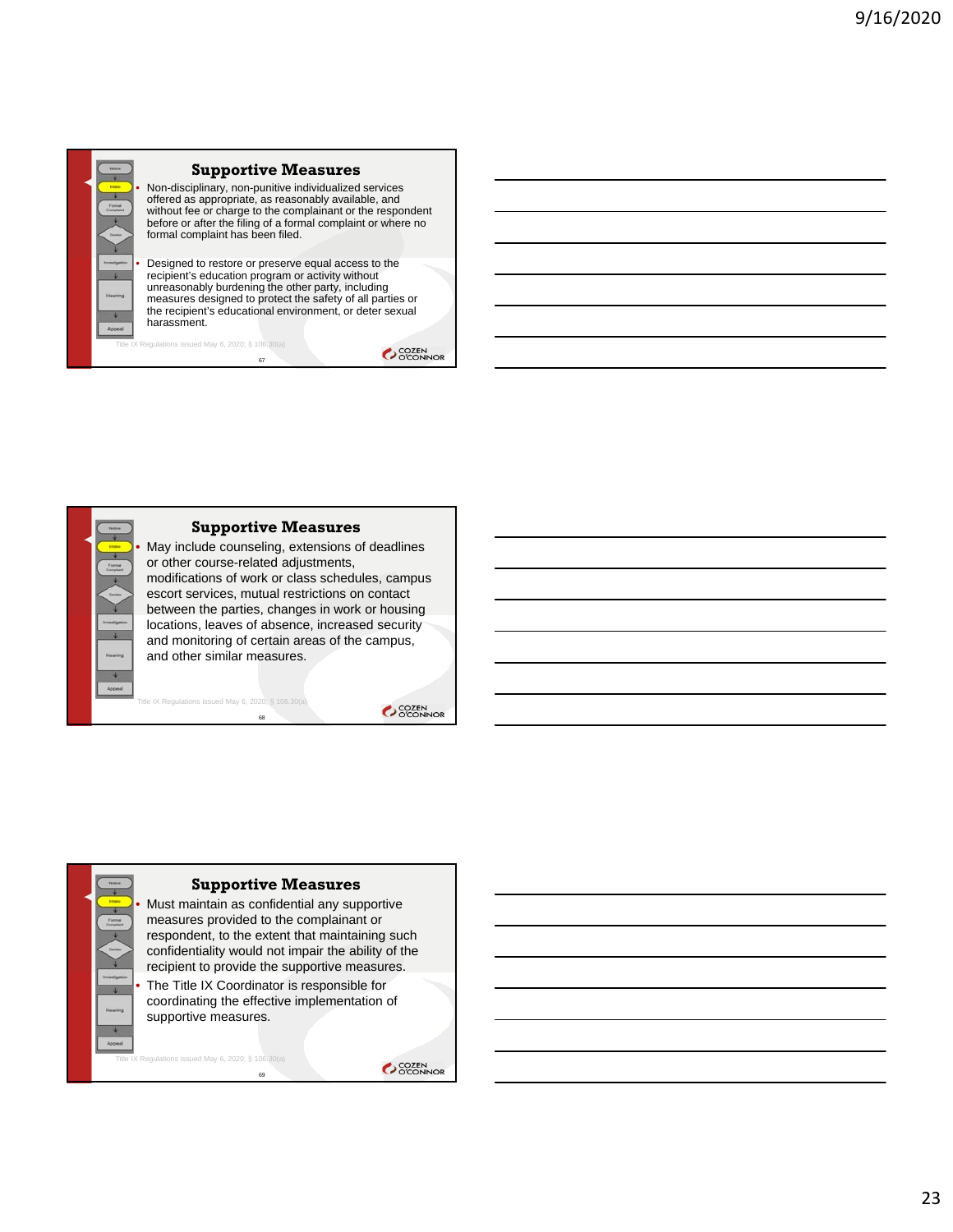



gulations issued May 6, 2020;  $\S$  106.44(c)

SCOZEN<br>COCONNOR



Where a respondent poses an immediate threat to the physical health or safety of the complainant (or anyone else), § 106.44(c) allows emergency removals of respondents prior to the conclusion of a grievance process (or even where no grievance process is pending), thus protecting the safety of a recipient's community where an immediate threat exist.

72 X Regulations issued May 6, 2020; Pr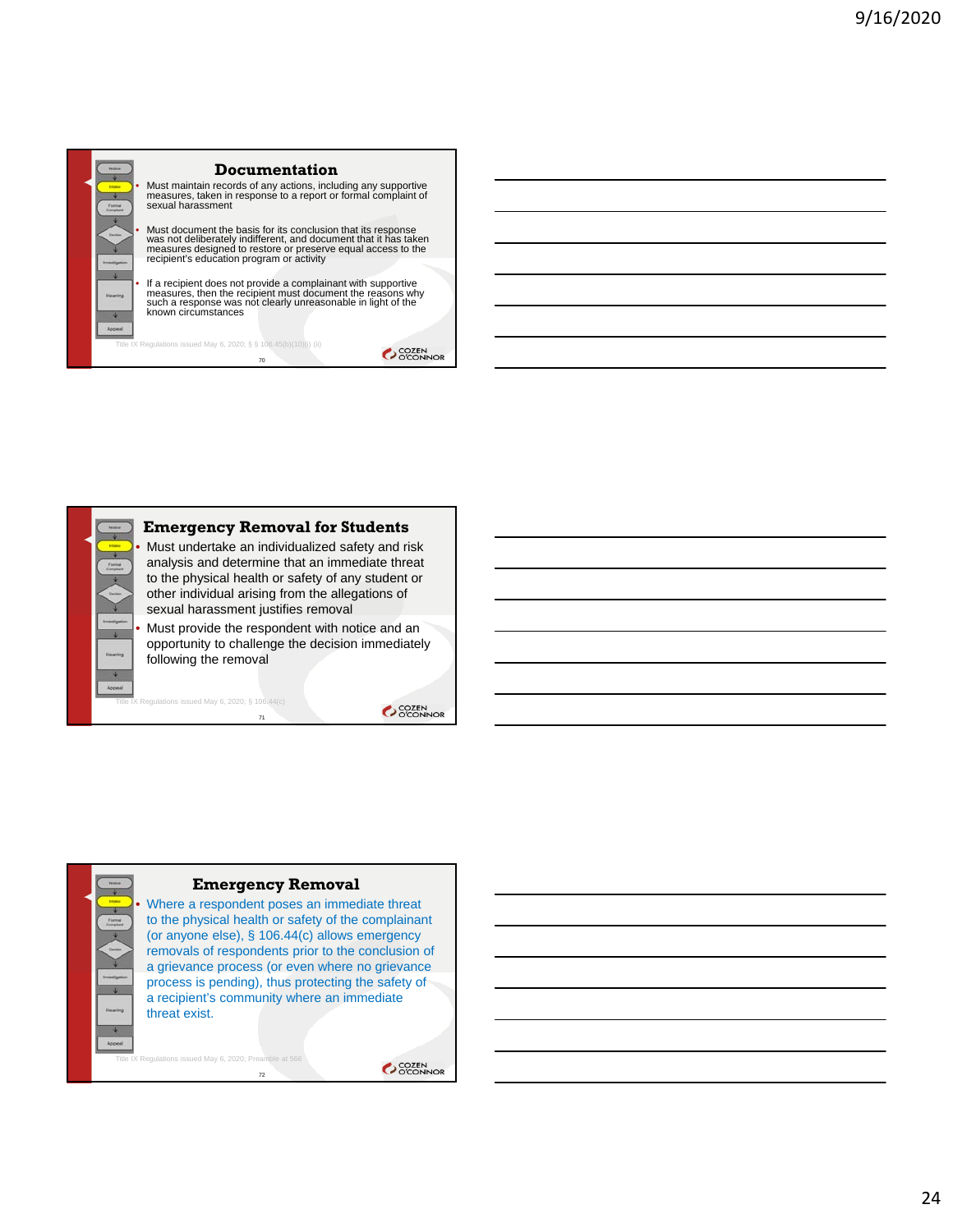

OCCEN<br>OCCONNOR



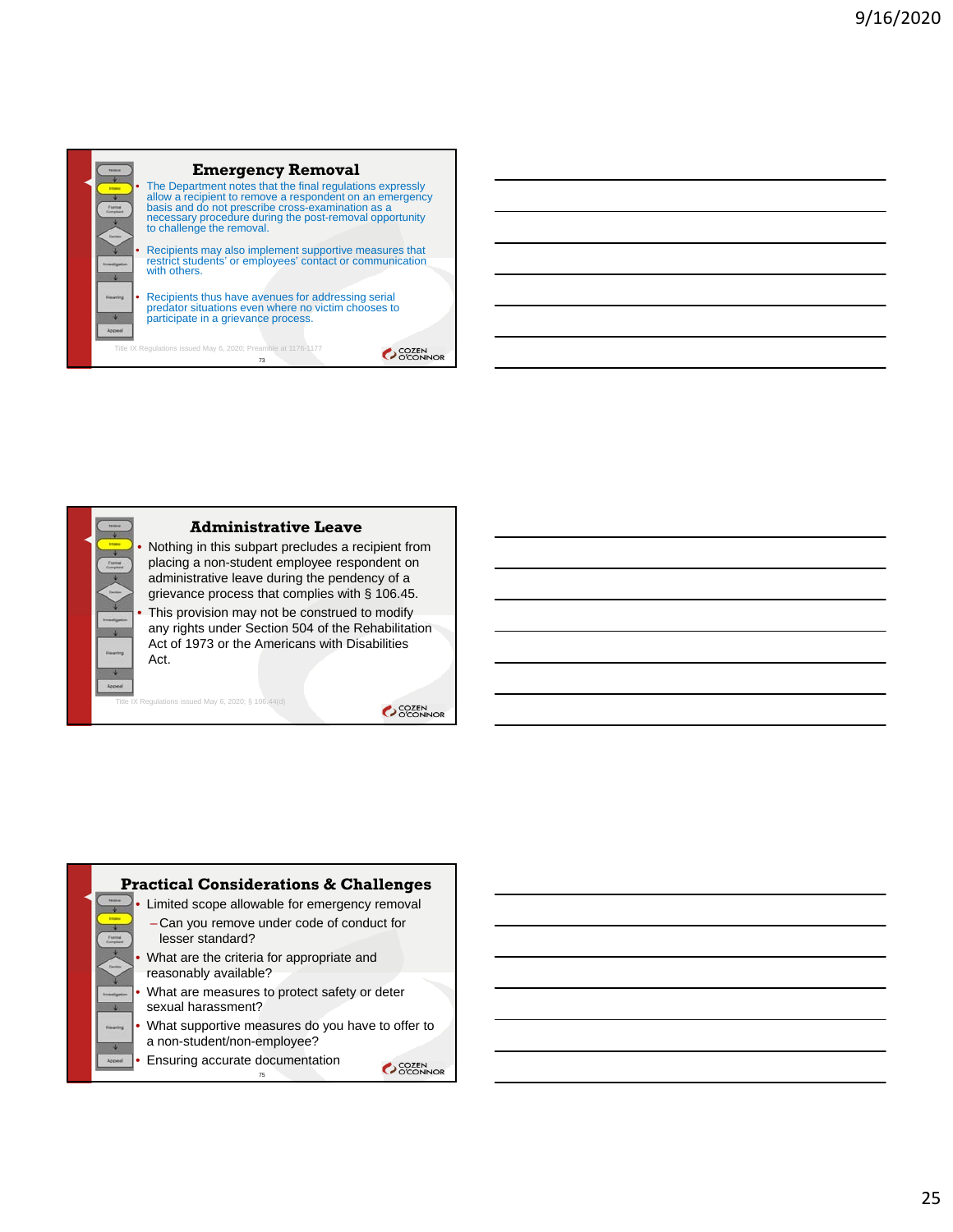





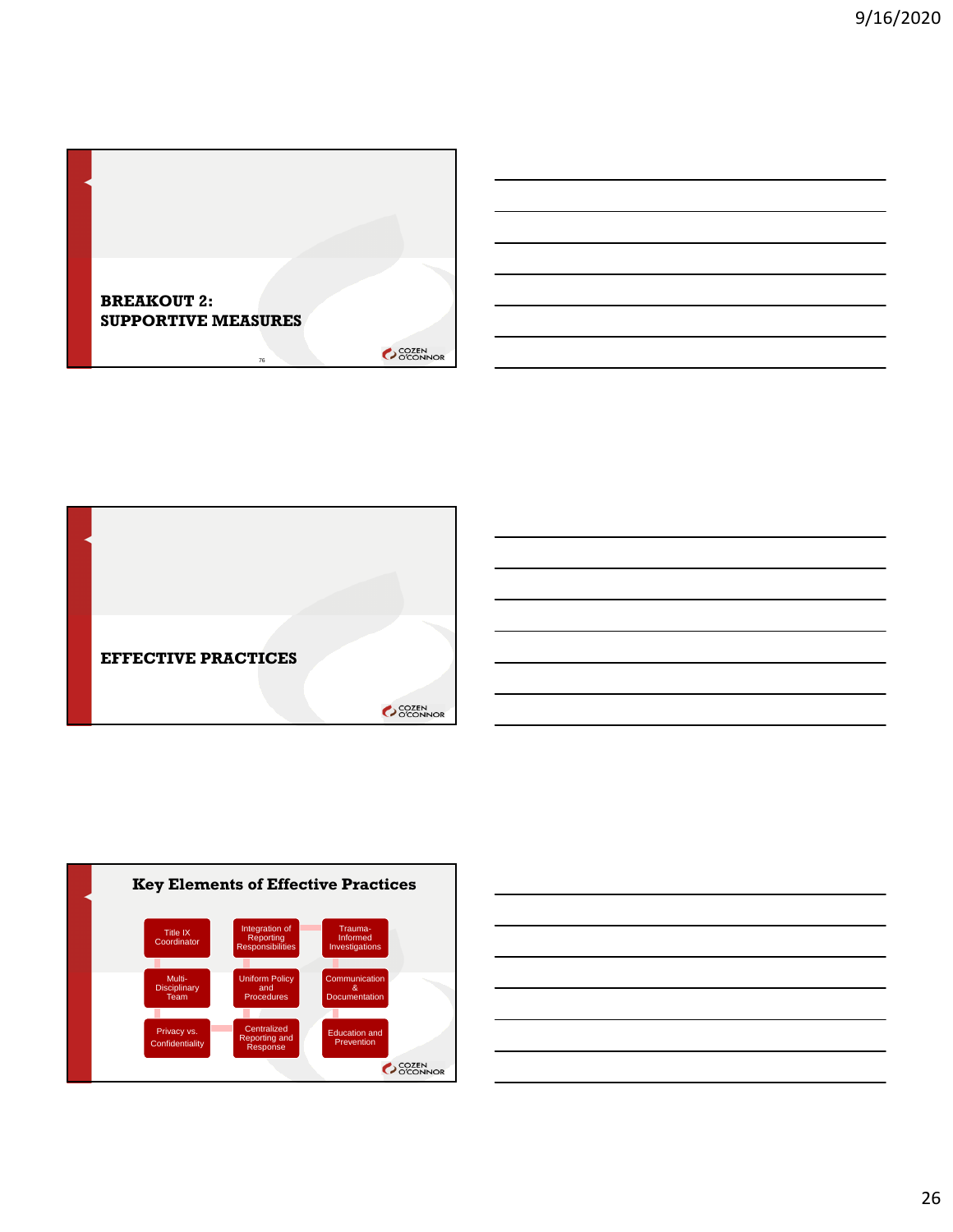### **Key Elements of Effective Practices**

- Title IX Coordinator
	- Independent Appropriately resourced
- Coordinated multi-disciplinary response team
	- Coordination of information
	-
- Coordination of personnel Privacy v. confidentiality
	- Distinction between confidential resources and reporting options – Informed reporting

79

- Integration of reporting responsibilities: Responsible Employee
	- Campus Security Authority
	- Mandatory reporter of suspected child abuse

**COZEN** 

#### **Key Elements of Effective Practices**

 $\overline{80}$ 

- Uniform policy and procedures for resolution:
	- Complainant autonomy/agency Fair and impartial practices
	- Remedies-based options
	- Sanctions-based options
- Centralized reporting and review process Consistent institutional responses |
	-
	- Tracking and monitoring of incidents and climate
- Trauma-informed investigations and practices
- Communication
	- Consistency and transparency At the individual and community level
	-
- Education, prevention and training programs

SCOZEN<br>COCONNOR

#### **The Title IX Coordinator**

- Coordinates the recipient's compliance with Title IX
- Title IX coordinator must have appropriate authority, access, autonomy, and resources
- Oversees all Title IX complaints
- Identifies and addresses any patterns or systemic problems
- Meets with students and employees as needed
- Should not have other job responsibilities that may create a conflict

81

- A school may designate more than one coordinator
	- Must have clearly delineated responsibilities
	- Must have titles reflecting supporting role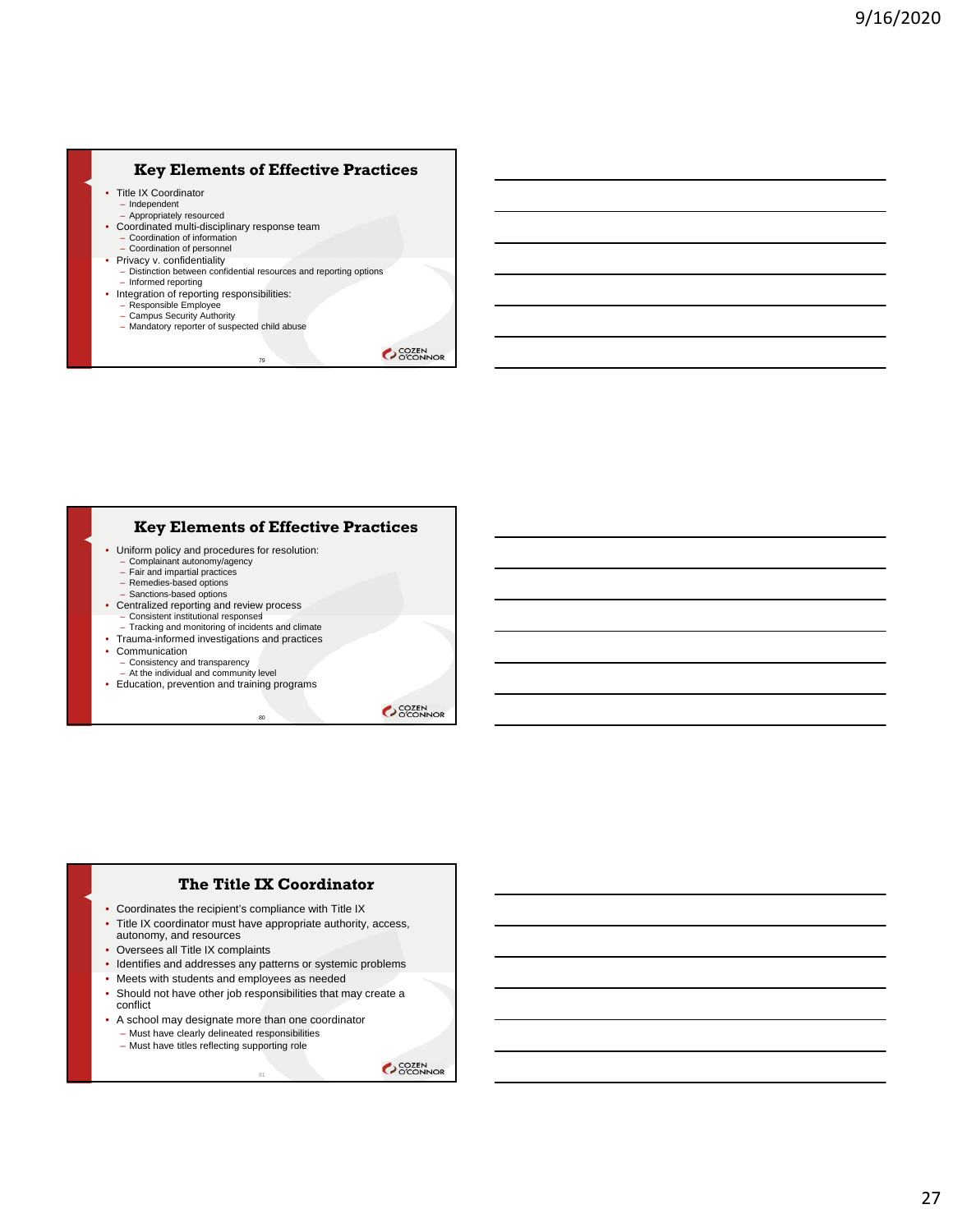# **Personnel**

- Individual
	- Personal preparation
	- Values-based approach – World class effort
	- Humility
	-
	- Cultural competency – Warm-heartedness
	- Listen more, speak less
	- Be collaborative
- The gift of time – Tone at the top – Team building

• Structural

- Resources budget, staffing, materials, professional
- development
- Commitment and consistency
- Clear expectations and enforcement
- Development of compassionate compliance

**COZEN** 

# **Title IX Multi-Disciplinary Team**

82

- Core stakeholders
	- Title IX Coordinator
	- Student conduct
	- Campus safety/police – Human resources
	-
	- Dean of faculty
- Additional campus stakeholders
- Counseling
- Health center
- Advocacy
- Community partners – Law enforcement
	- Prosecutor
	- Hospital/Medical
	- Providers
	- Community crisis or advocacy centers
		- Rape Crisis Counselors • Domestic Violence Counselors

SCOZEN<br>COCONNOR

#### **Policy Considerations**

83

- Easily accessible, identifiable and locatable
- Uniform definitions and high level principles
- Consistent application across the institution
- Procedures may vary by respondent (student, staff, faculty, third party)
- Areas of concern:
	- Intersection between Title IX and Clery
	- Intersection with tenure processes
	- Intersection with collective bargaining agreements

<sub>84</sub>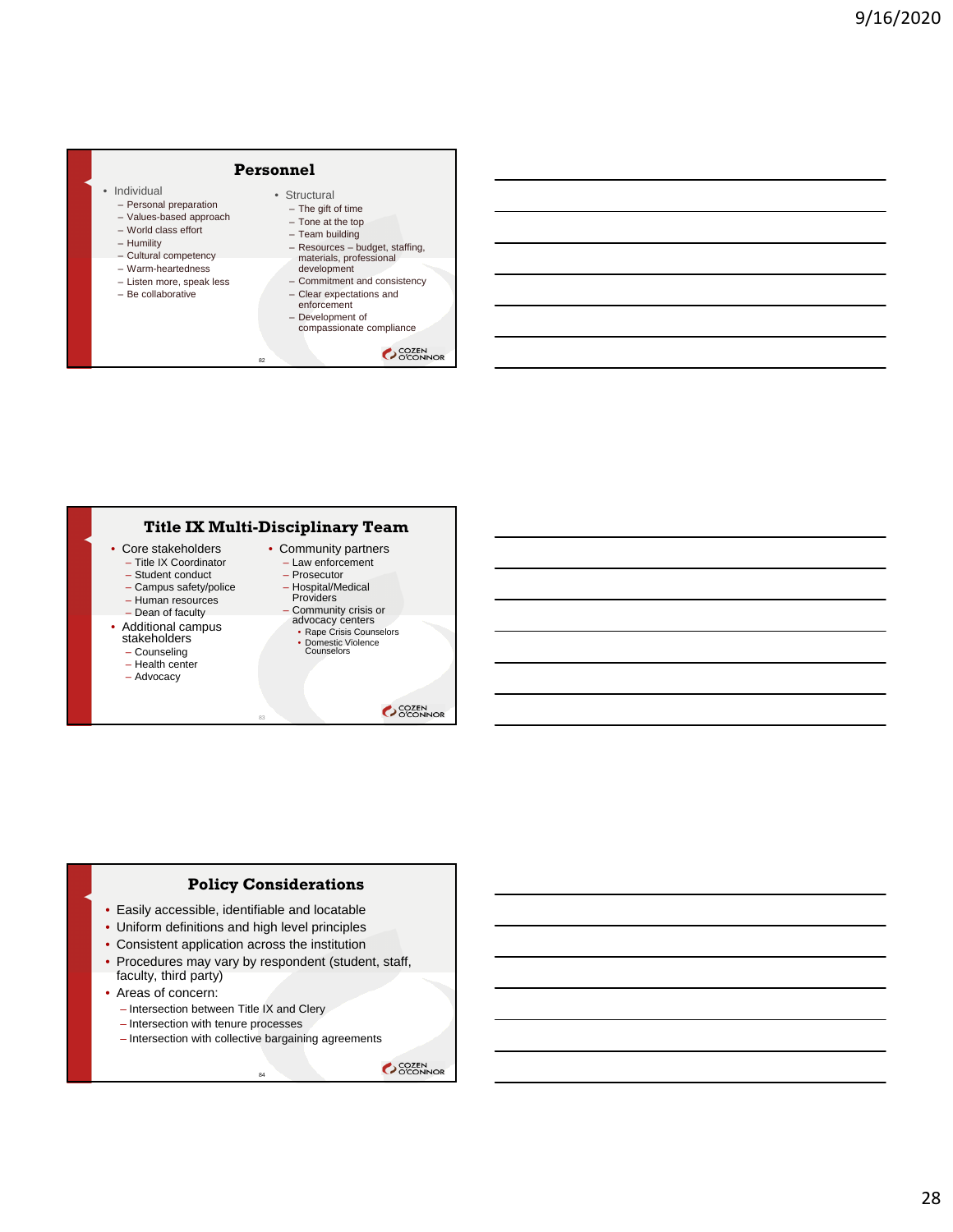#### **Privacy vs. Confidentiality**

- Ensure policies clearly identify reporting options and support resources both on and off campus
- Delineate confidential resources vs. non-confidential reporting options in policy and training
- Ensure all employees are familiar with Title IX reporting expectations
- Offer clear and easy to follow guidance about what happens when a report is received
- Foster a climate that encourages reporting by providing consistency in message, policy, procedure, and outcome

85

**COZEN** 

#### **Confidential Resources**

- Students or employees wishing to obtain confidential assistance may do so by speaking with professionals who are obligated by law to maintain confidentiality
- Confidential resources generally include medical providers, mental health providers, clergy, and rape crisis counselors

86

- Exceptions to confidentiality include:
	- Mandatory child abuse reporting
	- Tarasoff imminent risk of harm to self or others
	- State felony or sexual assault reporting

SCOZEN<br>COCONNOR

#### **Confidential Resources vs. Reporting Options**

87

- Confidential Resources – Medical services
	-
	- HIPAA
	- Mental health/counseling
	- Clergy
- Rape crisis counselor • Structural Challenges
- Employees with multiple hats, e.g., counselor and administrator
- Reporting Options
	- Emergency for safety, physical, or emotional
	- Dedicated campus access points
		- Title IX • Campus safety/police
		- Student conduct
		- Human resources
	- To any school employee
	- Anonymous
	- Law enforcement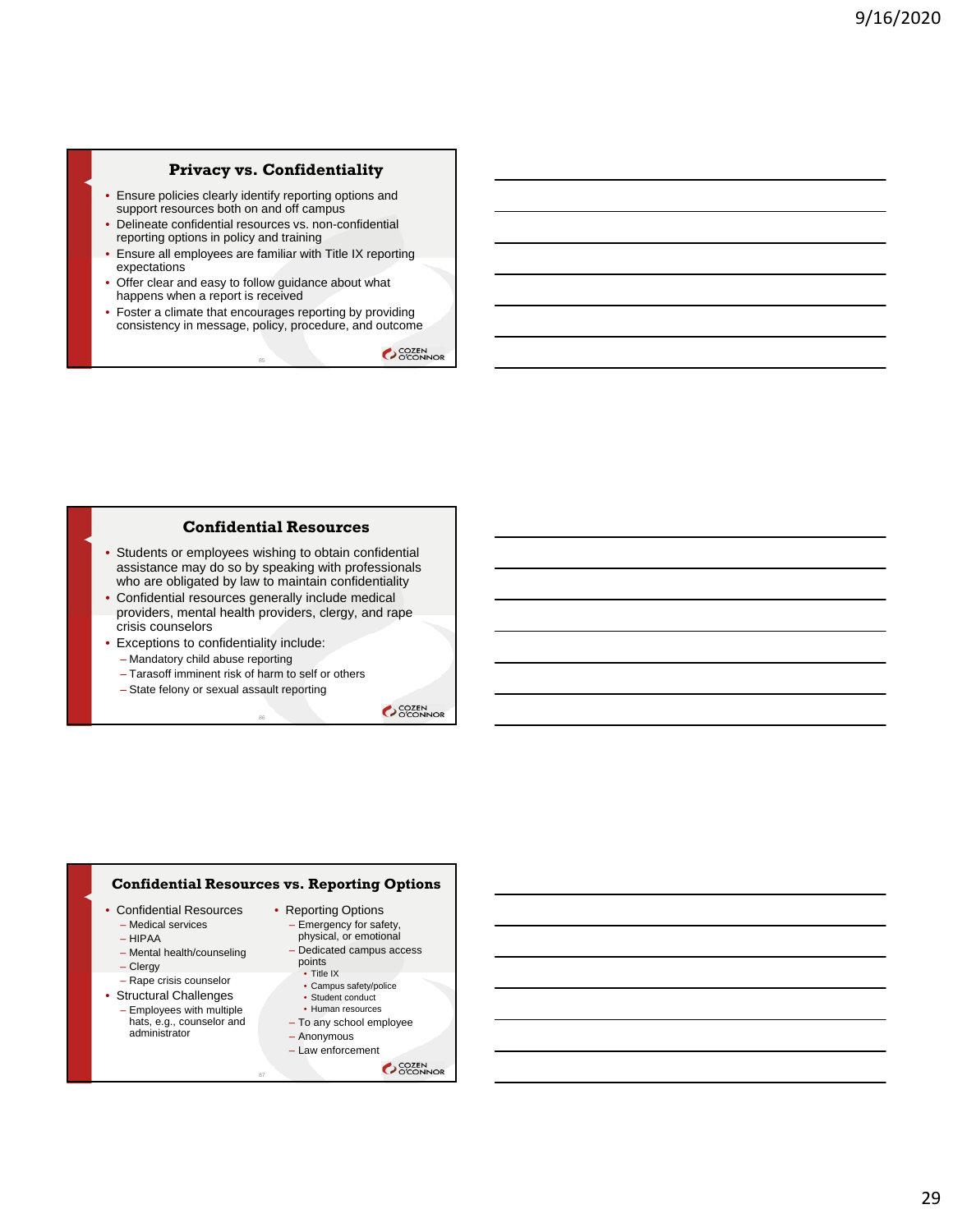

|  |  | ______ |
|--|--|--------|
|  |  |        |
|  |  |        |
|  |  |        |
|  |  |        |





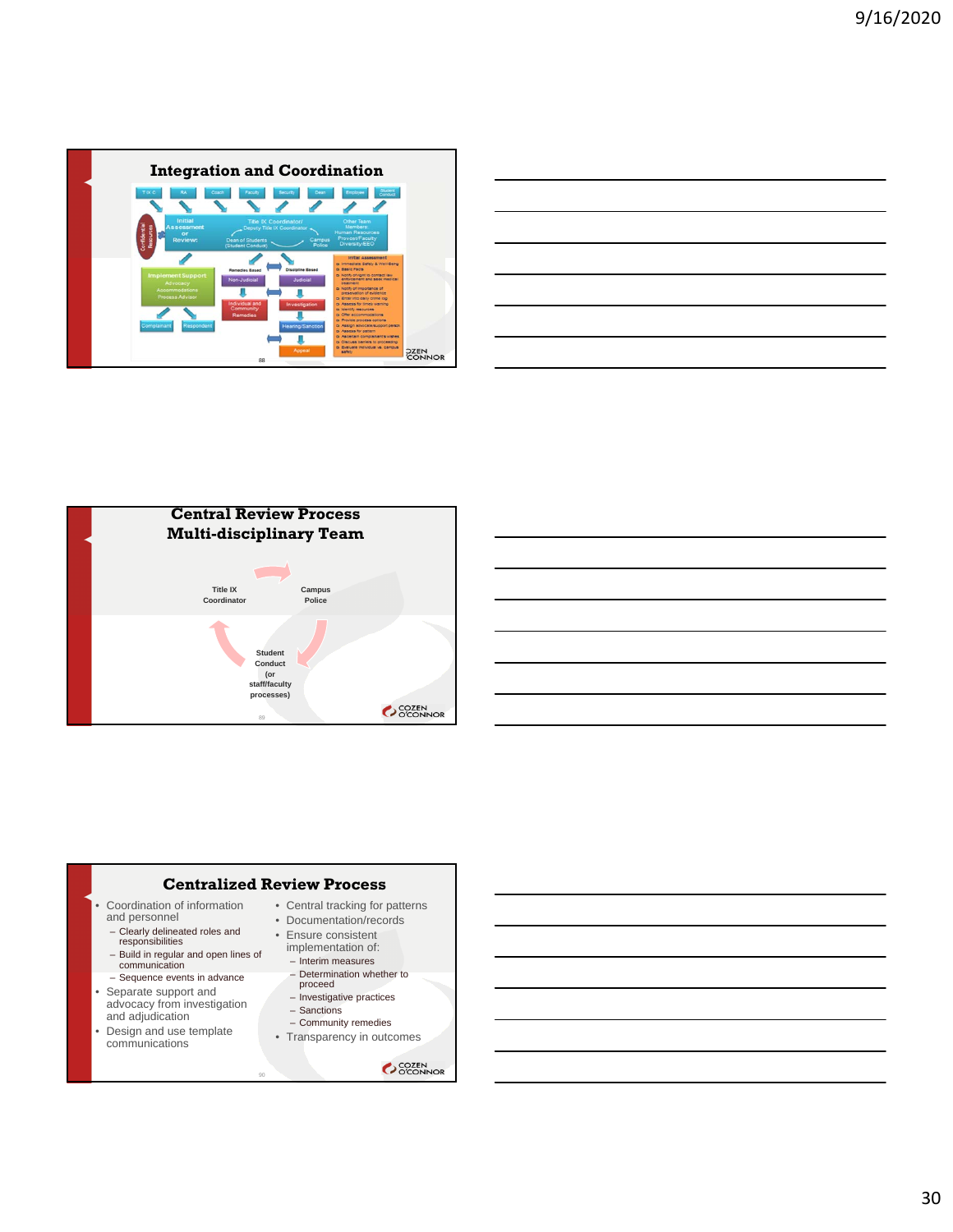#### **Title IX Intake and Assessment**

91

- Assess immediate safety and Assess and implement interim well-being
- Gather basic facts • Notify of right to contact law
- enforcement and seek medical treatment • Notify of importance of
- preservation of evidence
- Enter into daily crime log
- Assess for timely warning
- measures • Provide policies, process options, resources and
- supports • Assess for pattern
- Ascertain complainant's wishes
- Tend to Clery responsibilities: Discuss barriers to proceeding
	- Evaluate individual vs. campus safety





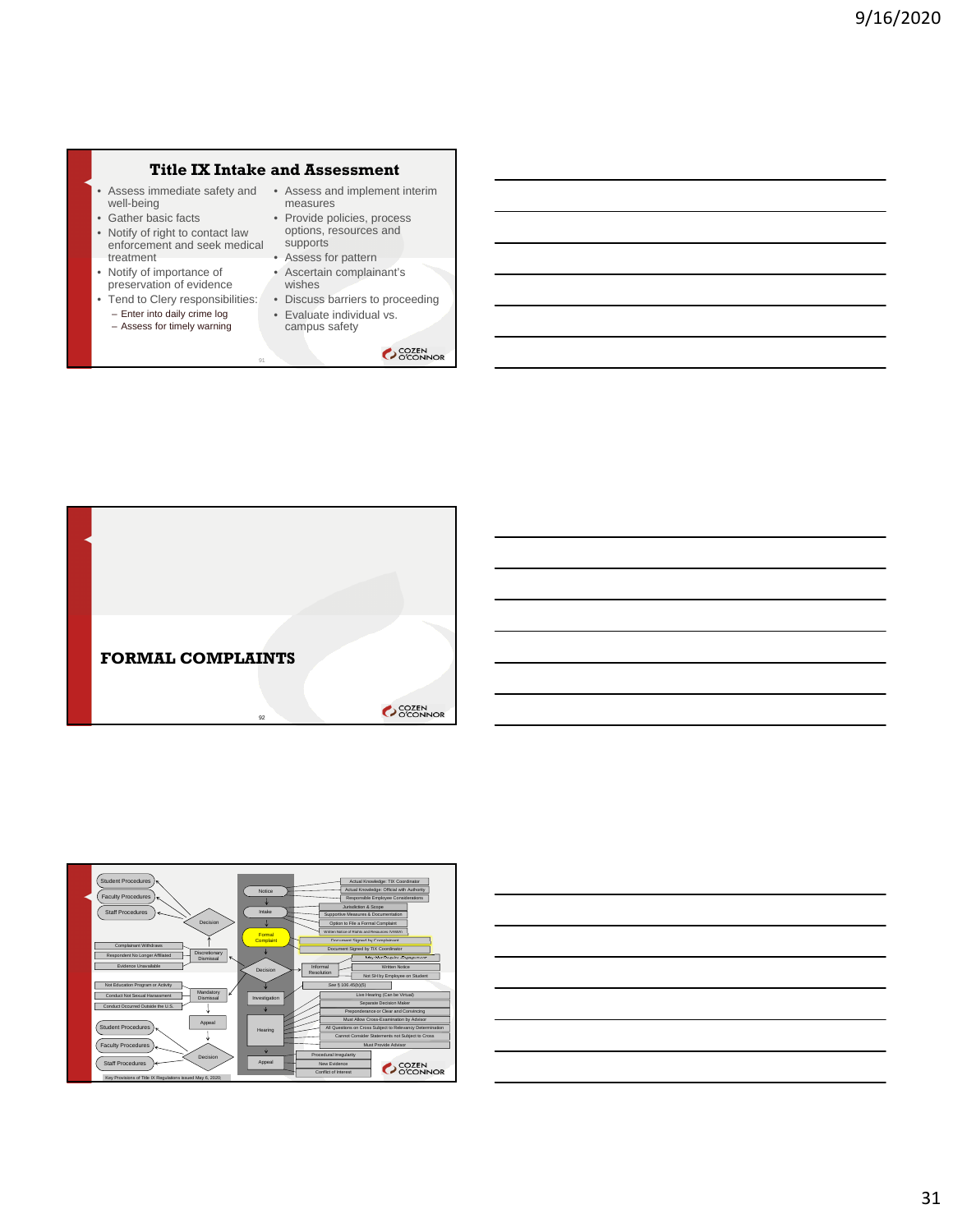

### **Formal Complaint**

• Document filed by a complainant or signed by the Title IX Coordinator

• At the time of filing a formal complaint, a complainant **must be participating in or attempting to participate in** the education program or activity of the recipient with which the formal complaint is filed

94  $X$  Regulations issued May 6, 2020; § 106.30(a)

OCCEN COZEN



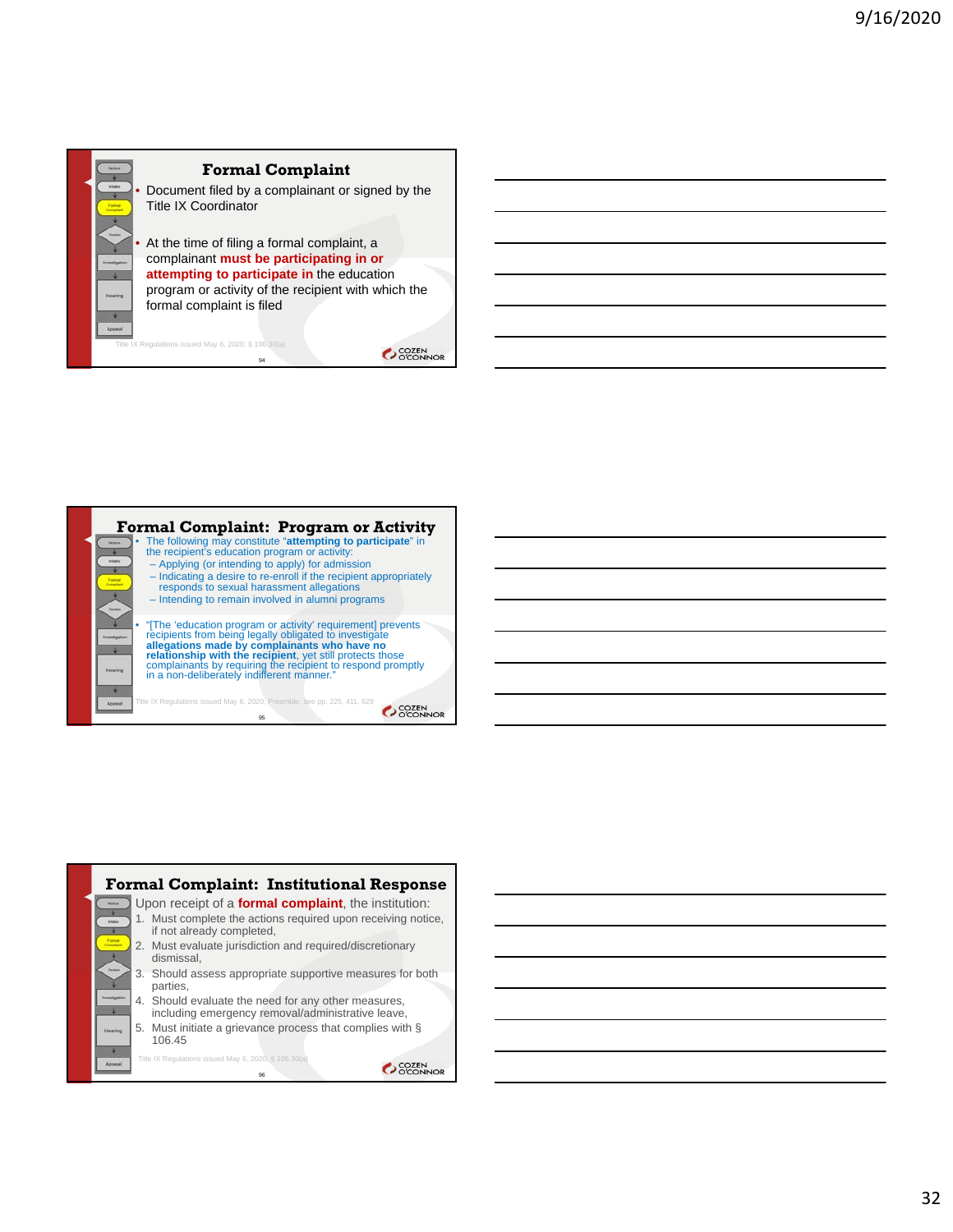



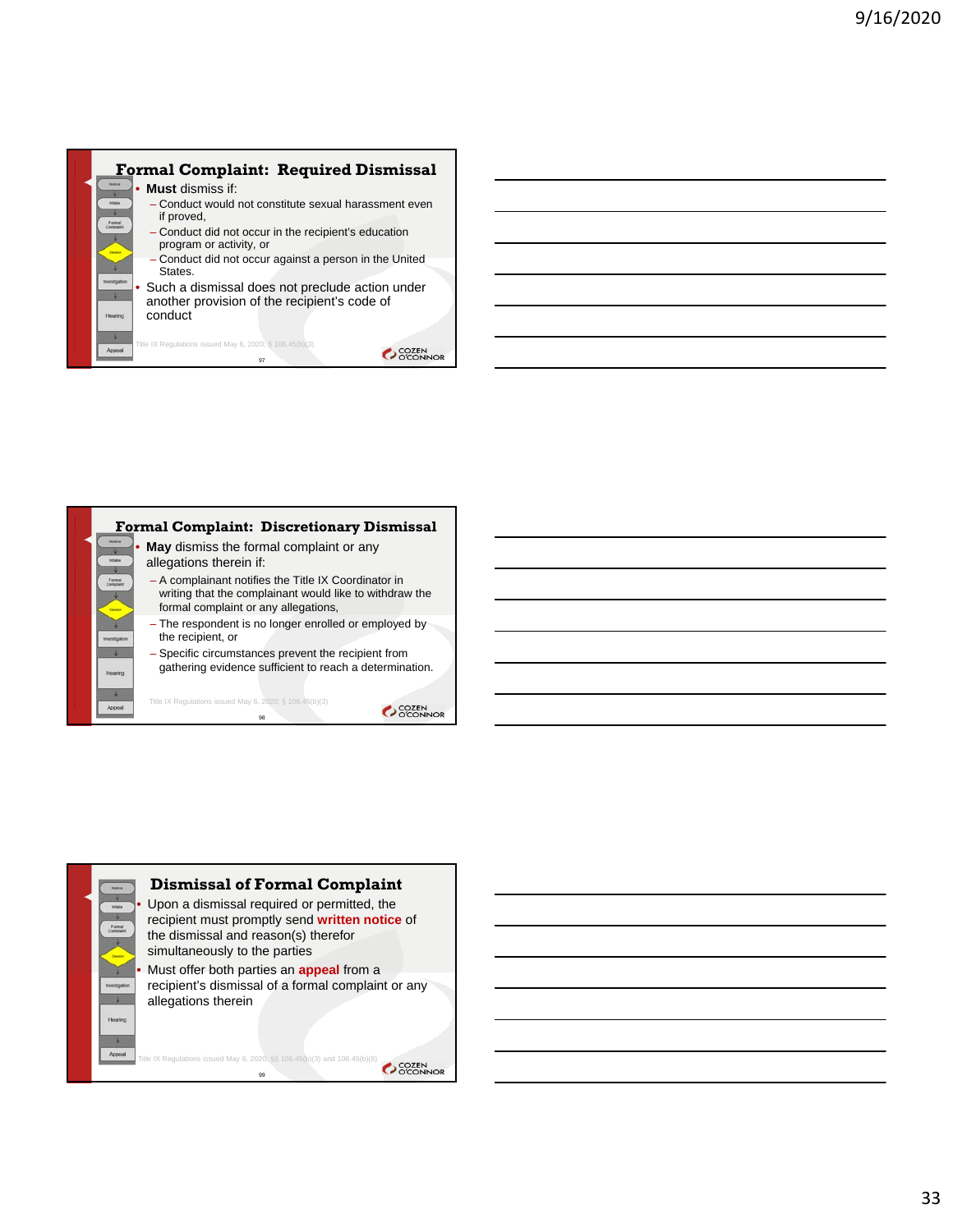



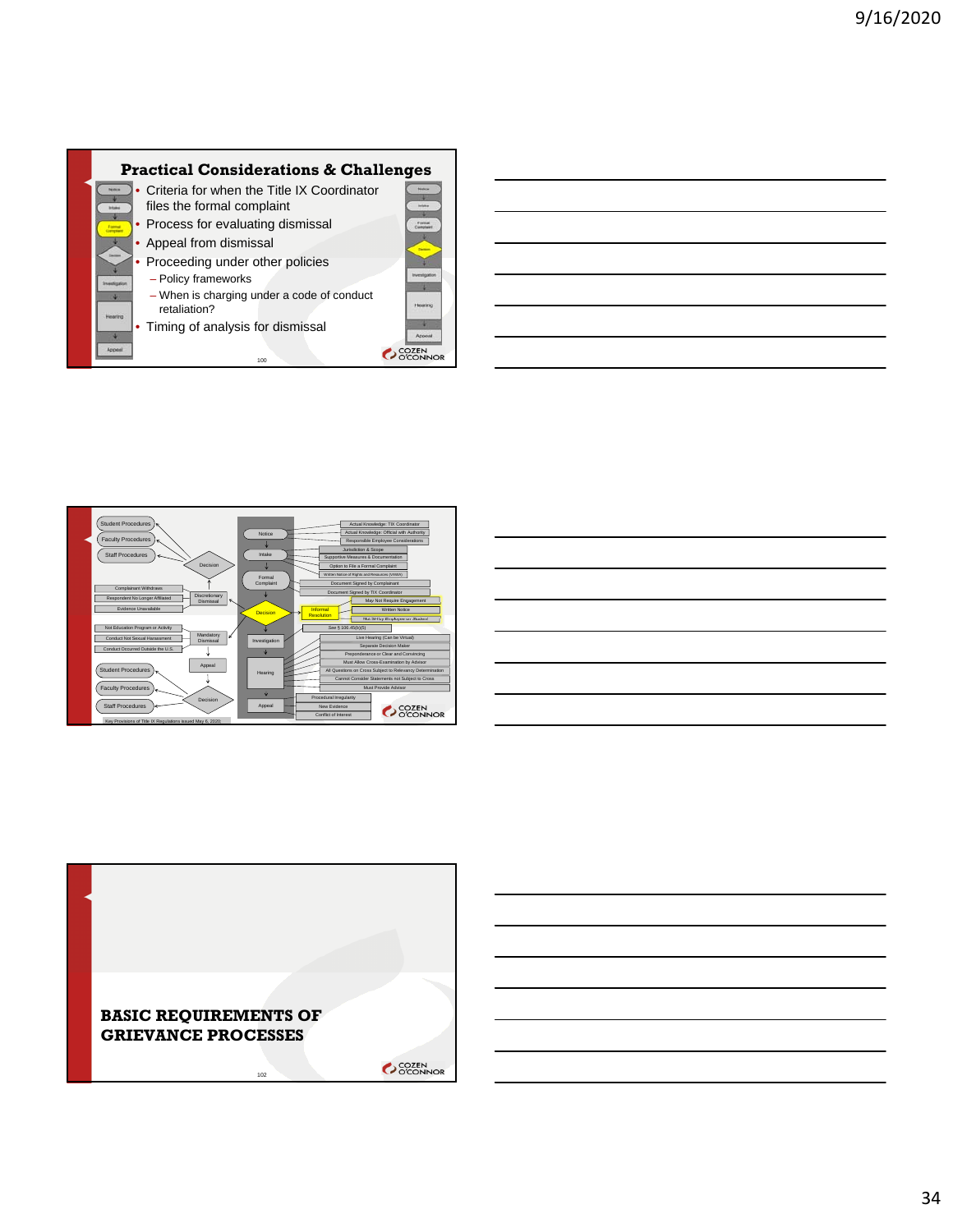

| and the control of the control of the control of the control of the control of the control of the control of the      |  |  |
|-----------------------------------------------------------------------------------------------------------------------|--|--|
|                                                                                                                       |  |  |
| <u> 1989 - Johann Stoff, deutscher Stoffen und der Stoffen und der Stoffen und der Stoffen und der Stoffen und de</u> |  |  |
|                                                                                                                       |  |  |
|                                                                                                                       |  |  |



Relevant Regulations Sections: Equitable Treatment: §§ 106.44(a) and 106.45(b)(1)(i)

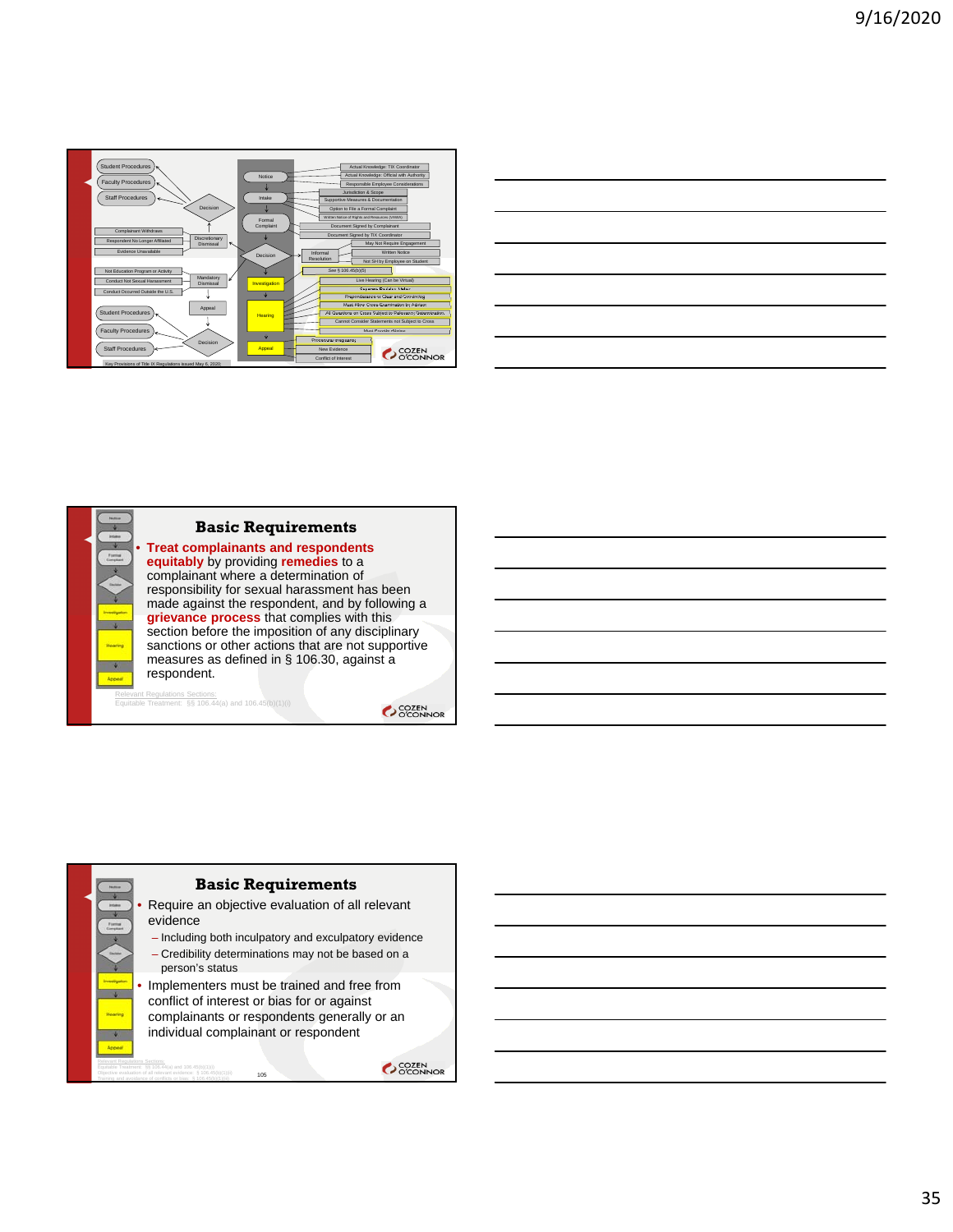

Training and avoidance of conflicts or bias: § 106.45(b)(1)(iii)



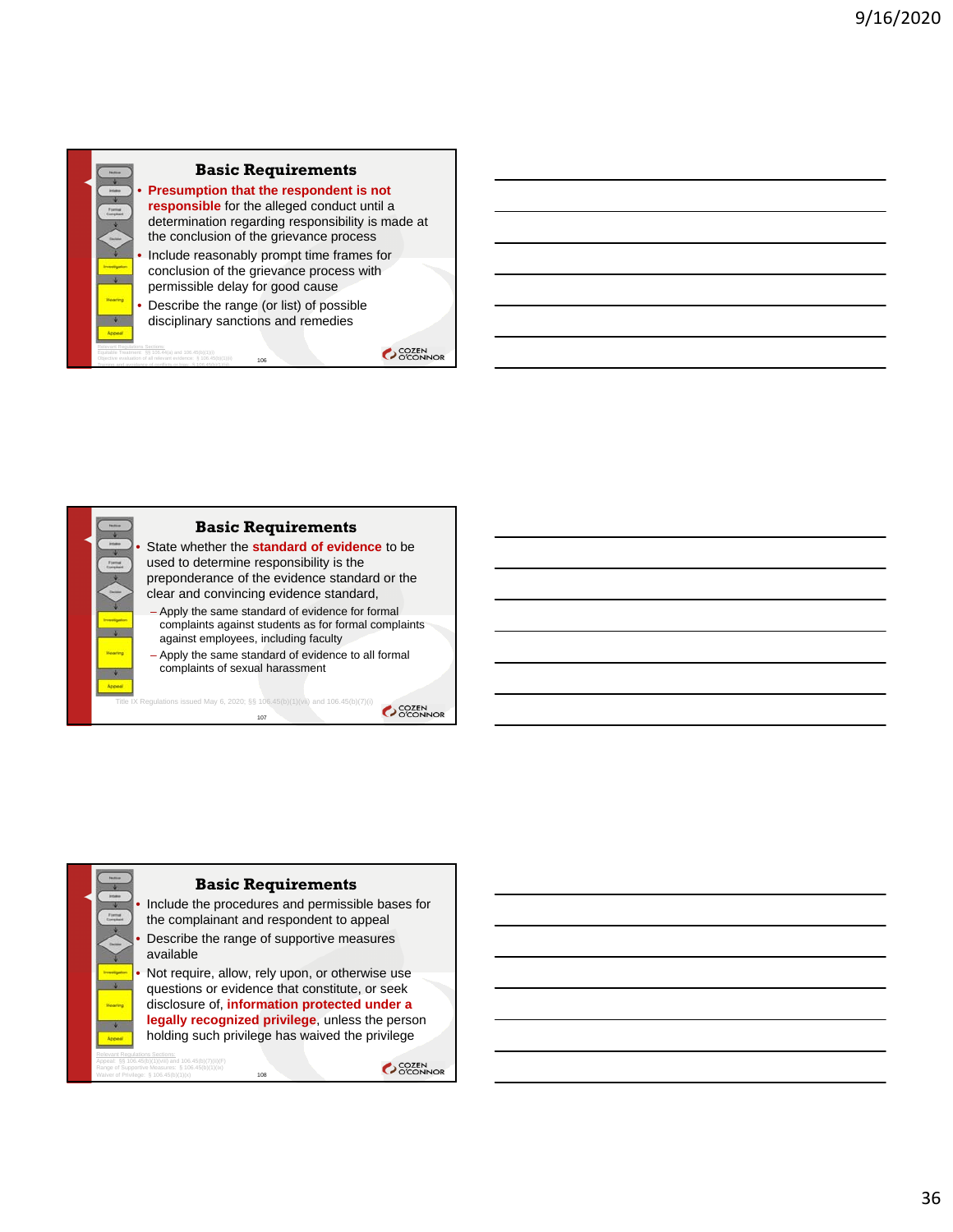





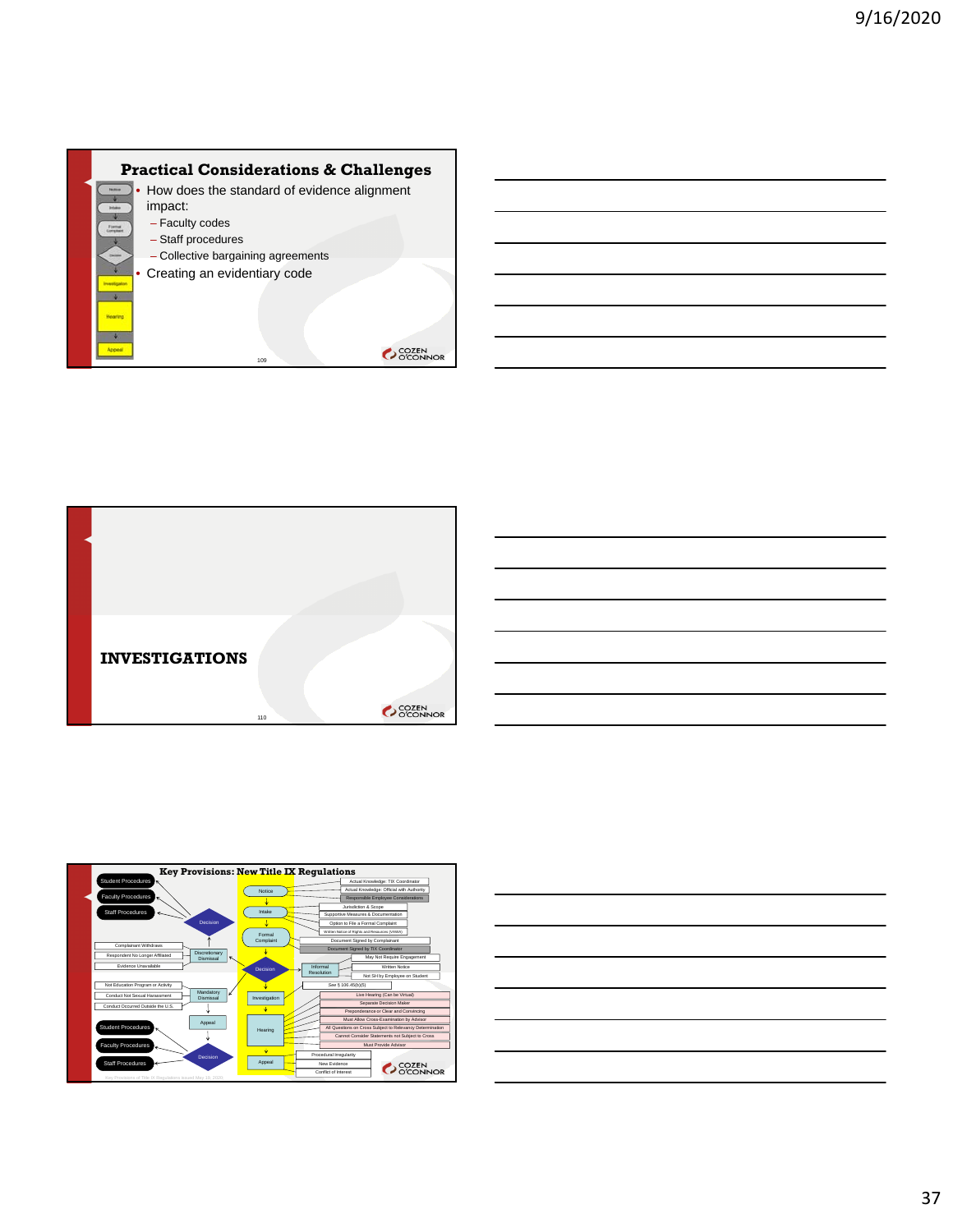## **Investigative Principles**

- Open-ended and thorough inquiry
- Equitable opportunities for the parties to participate

112

- The conduct of the investigation matters
- Separating intake/support from investigation
- Maintaining and reinforcing impartiality
	- Screening for conflicts of interest or bias
	- Attention to language and communications
- Trained and experienced investigators

**COZEN** 

### **Regulations: "Legally Binding Obligations"**

• "Because these final regulations represent the Department's interpretation of a recipient's legally binding obligations, **rather than best practices**, recommendations, or guidance, these final regulations focus on **precise legal compliance requirements** governing recipients."

113

Title IX Regulations May 19, 2020; Preamble, 85 F.R. 30030

SCOZEN<br>COCONNOR

#### **Regulations: "Best Practices"**

• "These final regulations leave recipients the **flexibility to choose to follow best practices and recommendations** contained in the Department's guidance, or similarly, best practices and recommendations made by non-Department sources, such as Title IX consultancy firms, legal and social sciences scholars, victim advocacy organizations, civil libertarians and due process advocates and other experts."

114 Title IX Regulations May 19, 2020; Preamble, 85 F.R. 30030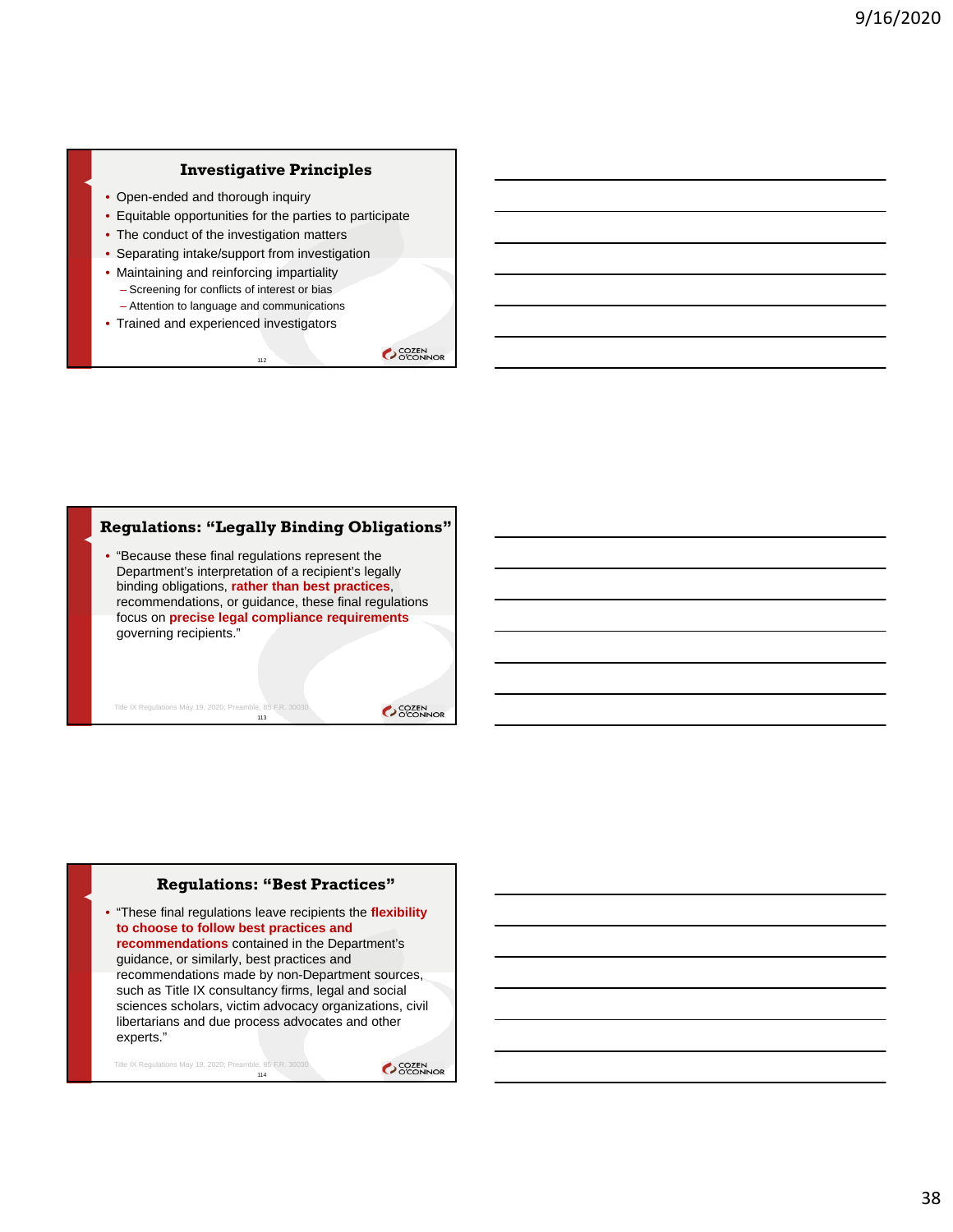



### **Overview**

- Obligation to Investigate
- Basic Requirements of Grievance Processes
- Pre-Investigation Considerations
- Consolidation of Formal Complaints
- Investigation Evidence Gathering
- Evidentiary Considerations
- Evidence Review
- Investigative Report
- Reasonably Prompt Time Frames

116

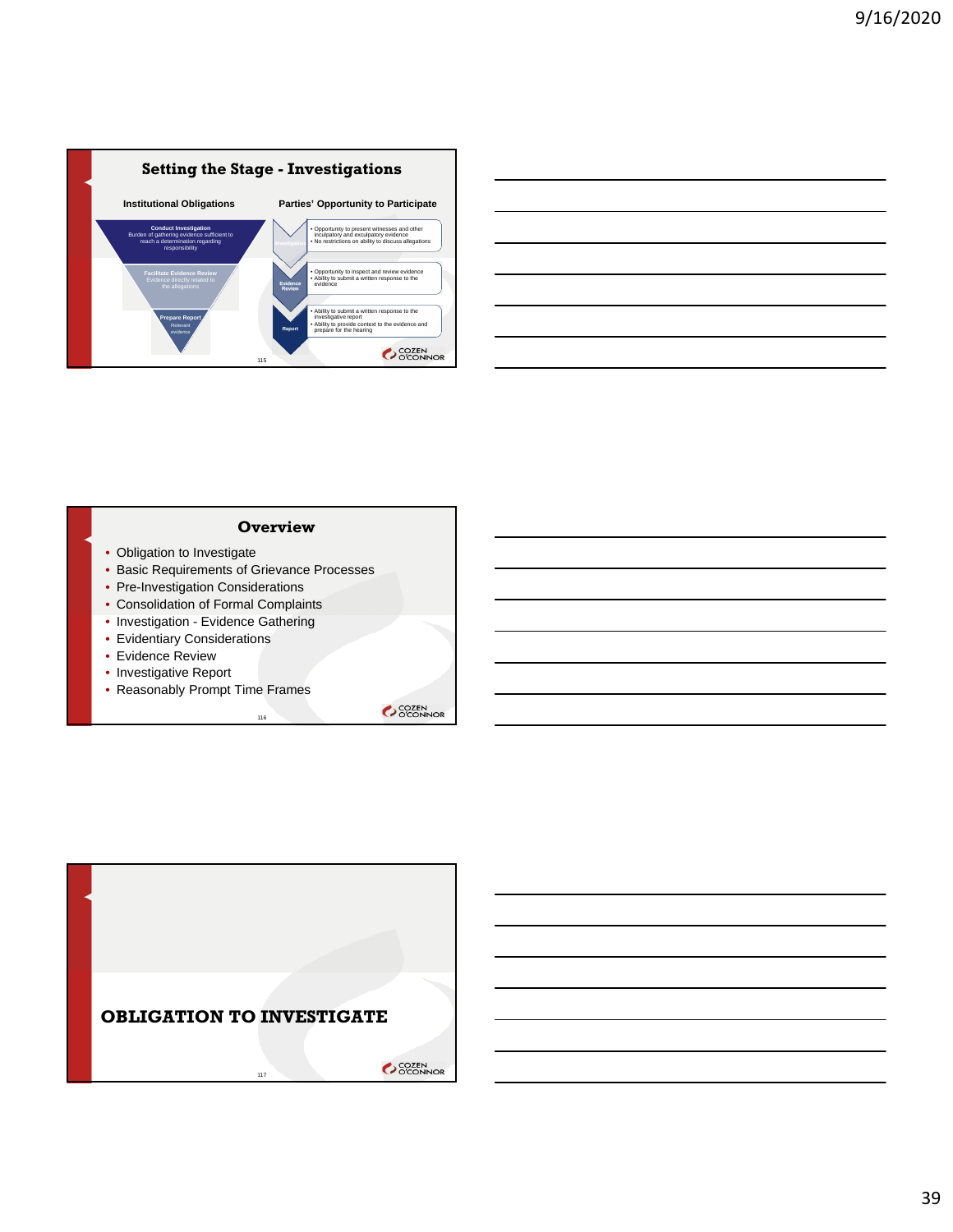

# **Complainant Agency & Autonomy**

- "The final regulations promote clarity as to recipient's legal<br>obligations, and **promote respect for each**<br>complainant's **autonomy**, by distinguishing between a<br>complainant's report of sexual harassment, on the one<br>hand,
- "The Department acknowledges that **a recipient should respect the complainant's autonomy and wishes** with respect to a formal complaint and grievance process **to the extent possible**."

Title IX Regulations May 19, 2020, Preamble, 85 F.R. 30282; 30219.

SCOZEN<br>OCONNOR

# **Reports vs. Formal Complaints**

- The new regulations distinguish and separate a recipient's obligation to **respond to a report** of sexual harassment from a recipient's **obligation to investigate formal complaints** of sexual harassment
	- If students would like supportive measures but do not wish to initiate an investigation…they may make a report of sexual harassment.
	- If students would like supportive measures and also would like the recipient to initiate an investigation…they may file a formal complaint.

120

Title IX Regulations May 19, 2020; Preamble, 85 F.R. 30189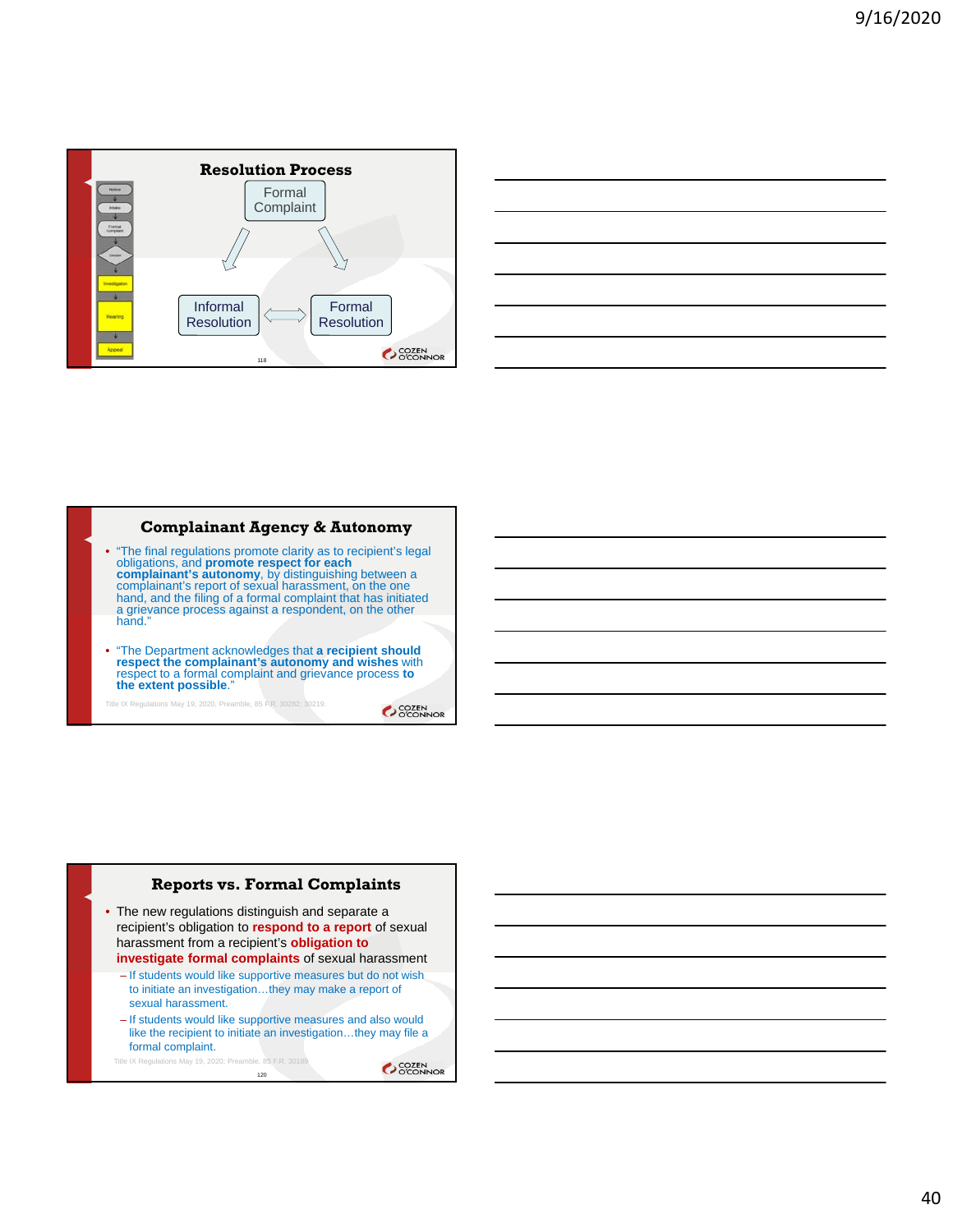# **Reinforcing Agency & Autonomy**

- Balancing a recipient's obligation to respond to instances of sexual harassment with a complainant's autonomy
	- A rigid requirement such as an investigation in every circumstance may chill reporting of sexual harassment…
	- A student may receive supportive measures irrespective of whether the student files a formal complaint…these final regulations encourage students to report sexual harassment while allowing them to exercise some control over their report.

121 Title IX Regulations May 19, 2020; Preamble, 85 F.R. 30190

**COZEN** 

# **The Obligation to Investigate**

- Formal complaint:
- A document filed by a complainant or signed by the Title IX Coordinator alleging sexual harassment against a respondent and
- Requesting that the recipient investigate the allegation of sexual harassment
- Once a formal complaint is filed, a recipient **must**  investigate the allegations in that complaint
	- The Department believes that where a complainant has chosen<br>to file a formal complaint, or the Title IX Coordinator has decided<br>to sign a formal complaint, the recipient must investigate those<br>allegations regardless of t in original)

Title IX Regulations May 19, 2020 §106.30 Definitions and §106.45(b)(3) Dismissal of a formal complaint; 85 F.R. 30574

122



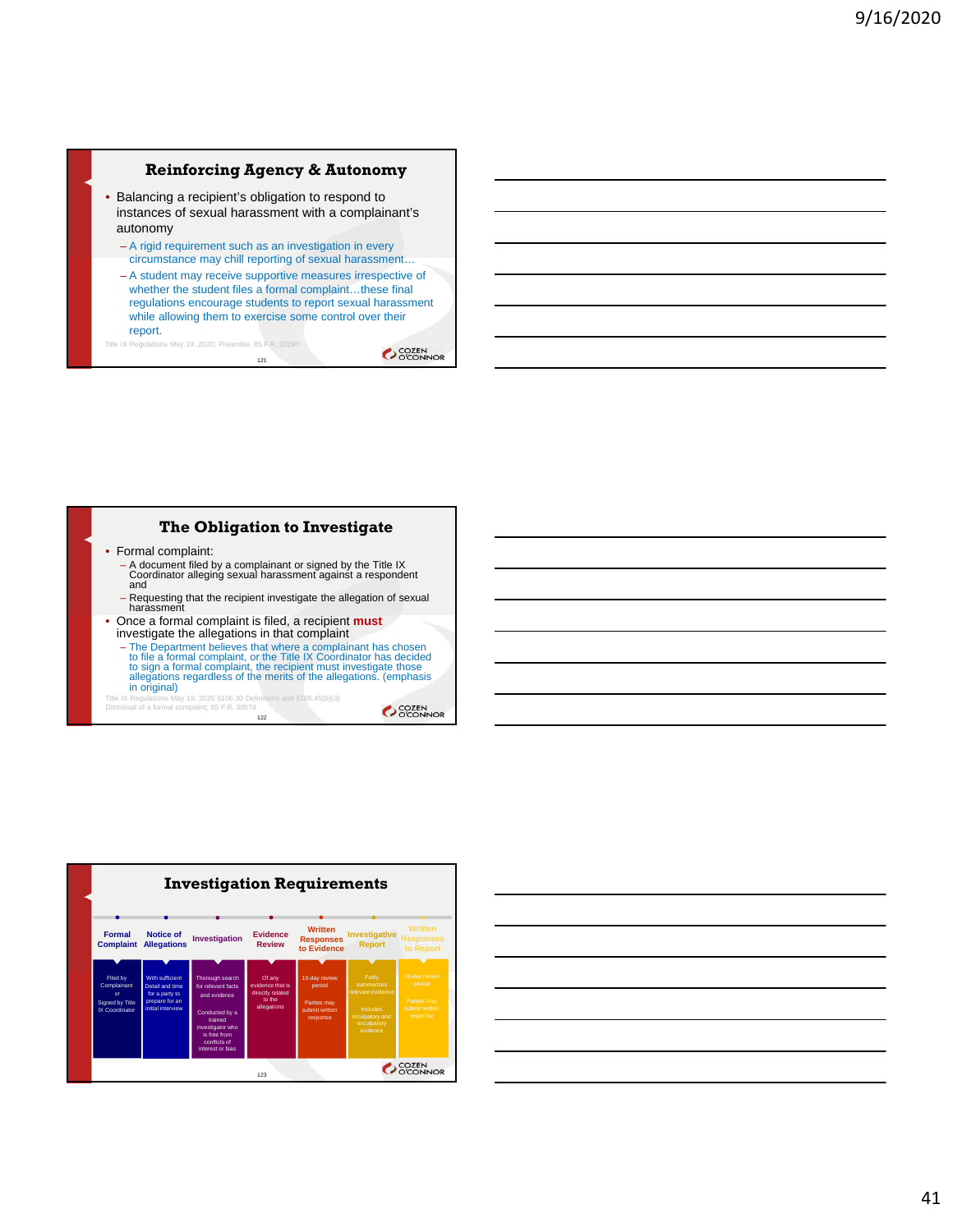

### **Pre-Investigation Considerations**

- Choice of Investigator
	- Internal or external professional
	- Sufficient training and experience
	- Free from conflict of interest or bias
- Investigative Protocols
- Template Communications
- Notice of Allegations
- Consolidation of Formal Complaints

SCOZEN<br>OCONNOR

### **Separating Support from Investigations**

• Separate support/advocacy/intake functions from investigative/adjudicative functions to reduce potential for conflict of interest or perception of bias

125

- Conflation of roles can:
	- Impact thorough assessment of the facts
	- Create distrust/confusion by complainant
	- Give appearance of bias/lack of impartiality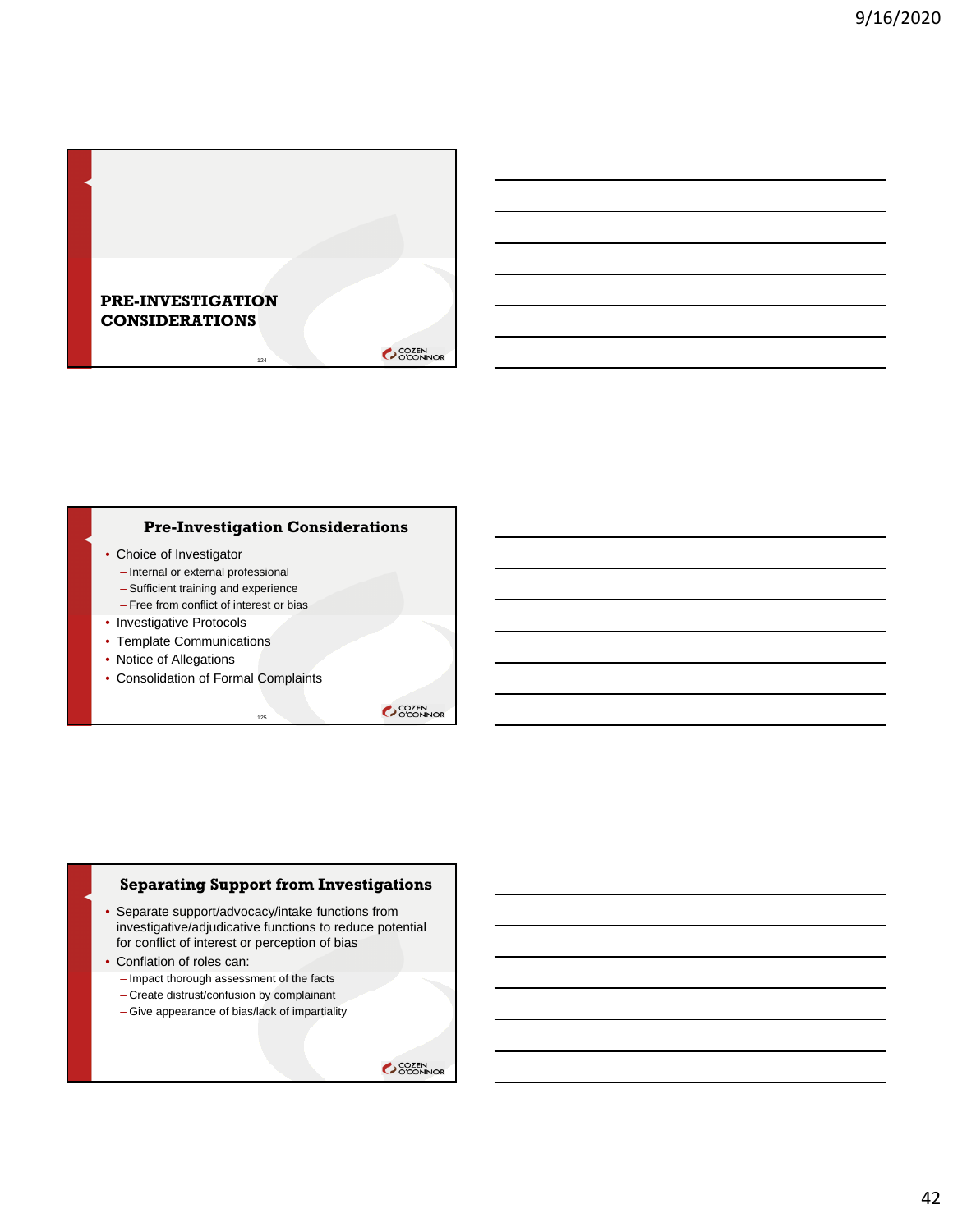### **Separating Support from Investigations**

- Reinforce neutrality in language and communications
- Ensure sufficient resources for timely response
- Consider creative models for separation of intake from support from investigation from decision-making

127



### **Removal of Bias or Conflict of Interest**

• "Section 106.44(c) does not preclude a recipient from using Title IX personnel trained under §106.45(b)(1)(iii) to make the emergency removal decision or conduct a post-removal challenge proceeding, but **if involvement with the emergency removal process results in bias or conflict of interest for or against the complainant or respondent,** §106.45(b)(1)(iii) would preclude such personnel from serving in those roles during a grievance process."

Title IX Regulations May 19, 2020, Preamble, 85 F.R. 30235.

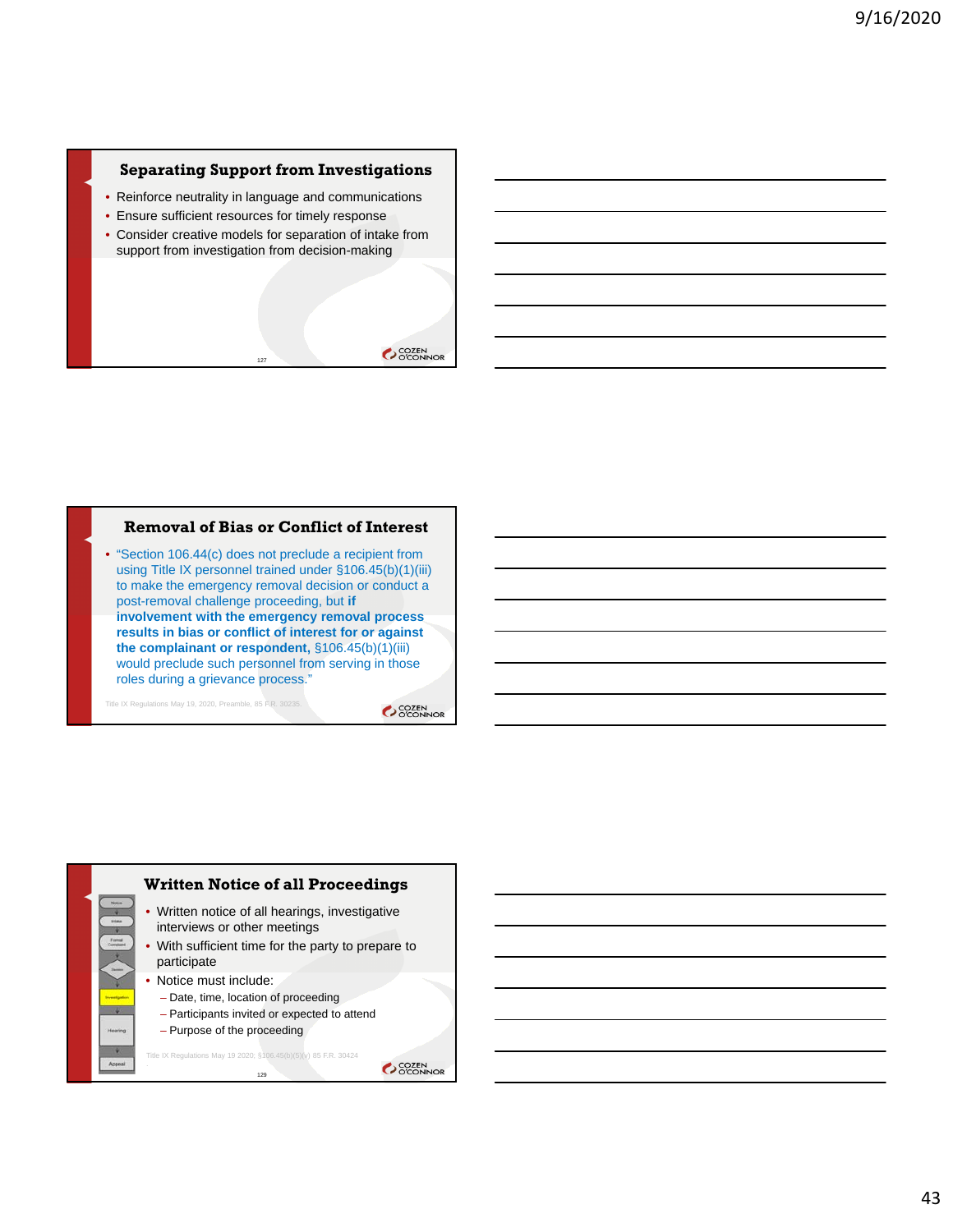

Must provide written notice of the allegations. – Sufficient time to prepare a response before any initial interview

- Sufficient details known at the time
- identities of the parties, if known;

Title IX Regulations May 19, 2020; § 106.45(b)(2) 85 F.R. 30576 130

• the conduct alleged to constitute sexual harassment; and • the date and location of the alleged incident, if known.

**COZEN** 

OCOZEN<br>OCONNOR

**Written Notice of the Allegations** – Must state that: • the respondent is presumed not responsible for the alleged conduct • a determination regarding responsibility is made at the conclusion of the grievance process – Must inform the parties: • they may have an advisor of their choice • they may inspect and review evidence gathered • of a prohibition against knowingly making false statements or knowingly submitting false information  $\frac{1}{2}$ 

Title IX Regulations May 19, 2020; § 106.45(b)(2) 85 F.R. 30576 131



44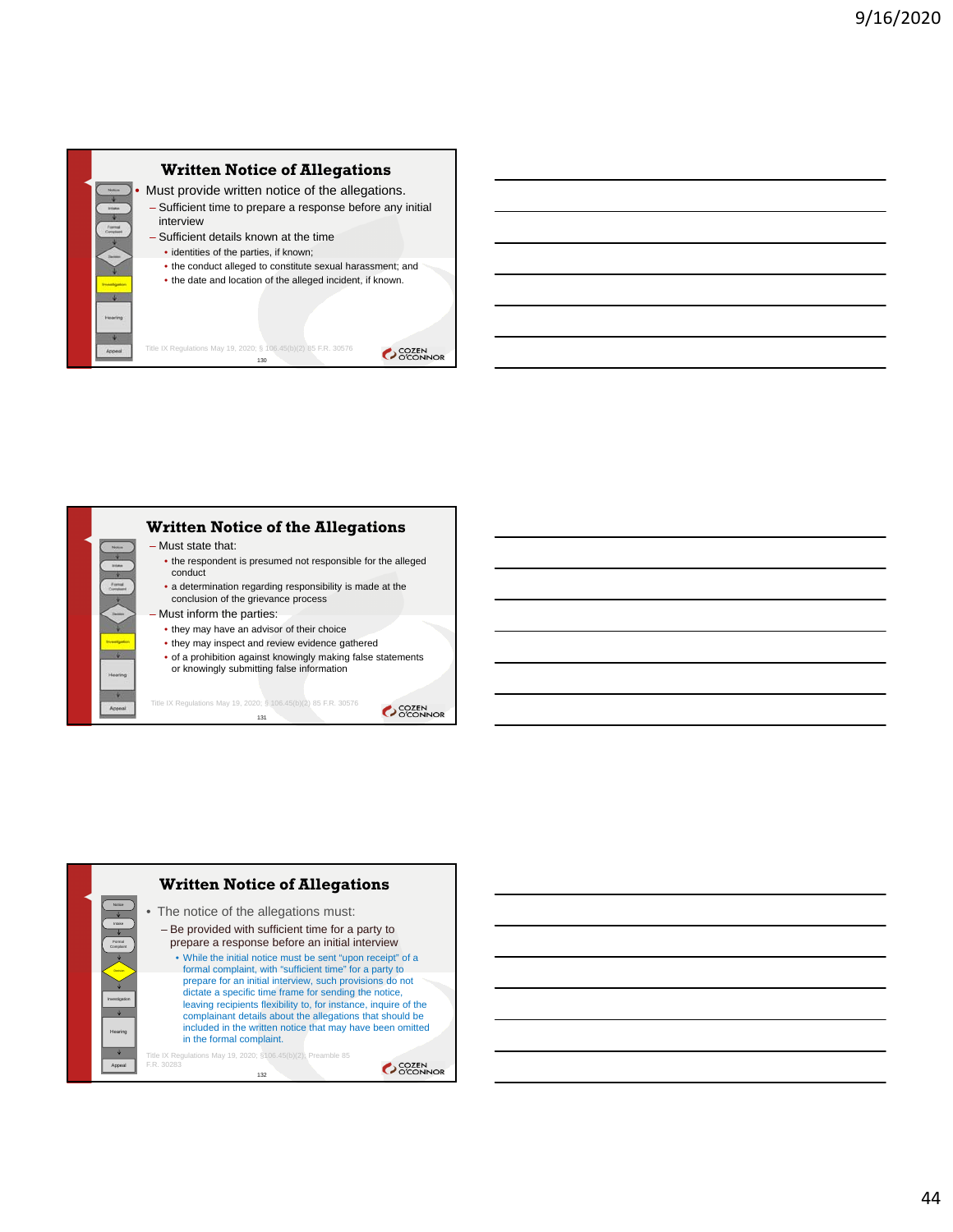

### **Practical Considerations**

- Checkpoints for additional policy violations
	- Post complainant interview
	- Post respondent interview
	- Post evidence review
- Procedural due process: "Notice"
- Consider similar checkpoints for mandatory dismissal of the formal complaint

134

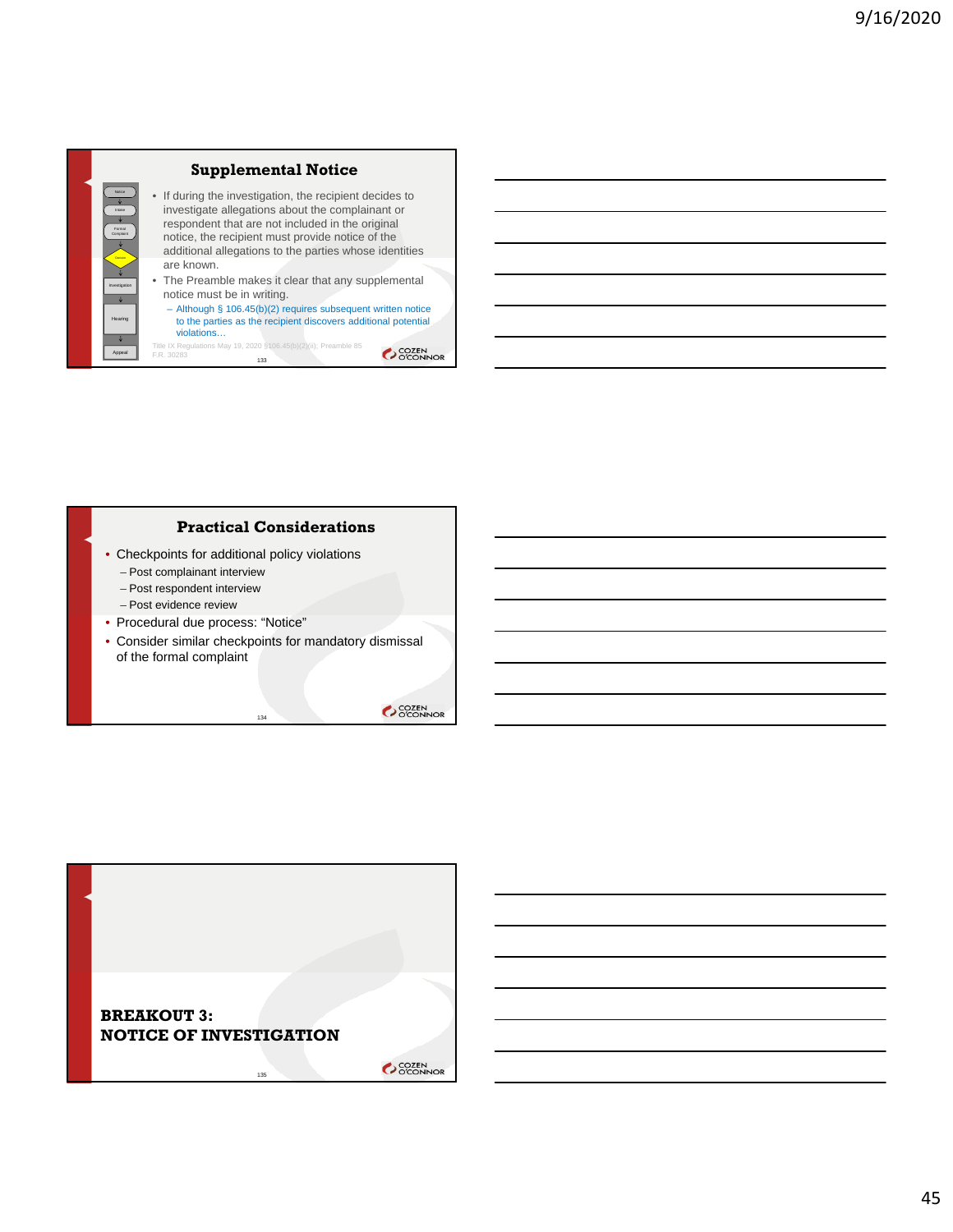



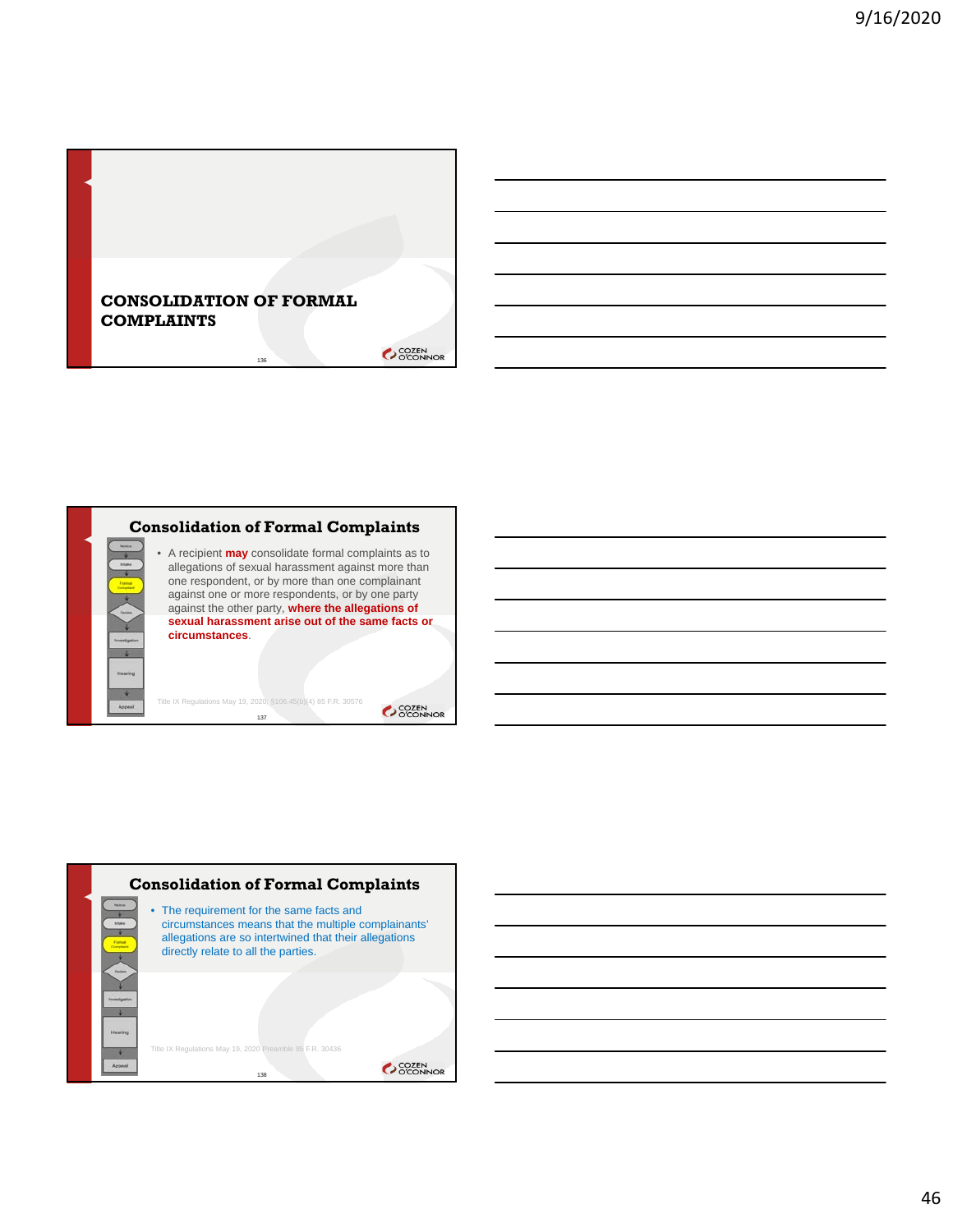



### **Application to Specific Circumstances**

- Multiple instances of a respondent engaging in misconduct towards the same complainant
- Multiple allegations by same complainant against same respondent
- Multiple allegations by different complainants against same respondent
- Respondent alleges complainant has engaged in past misconduct involving false reports

141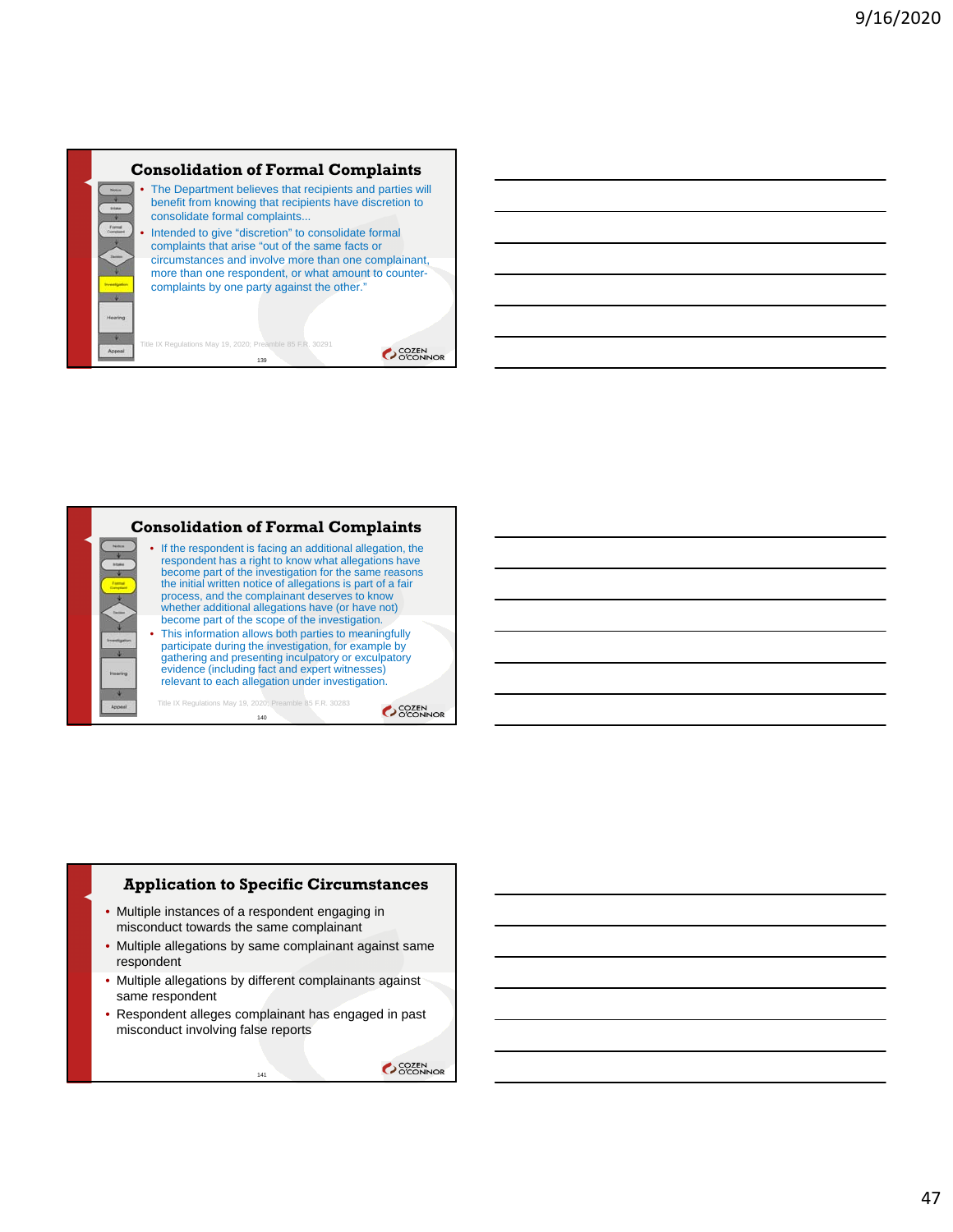### **Practical Considerations**

• Process for determining whether to consolidate formal complaints

142

- Identify decision-makers
- Identify criteria for consolidation
- Opportunity to contest consolidation?





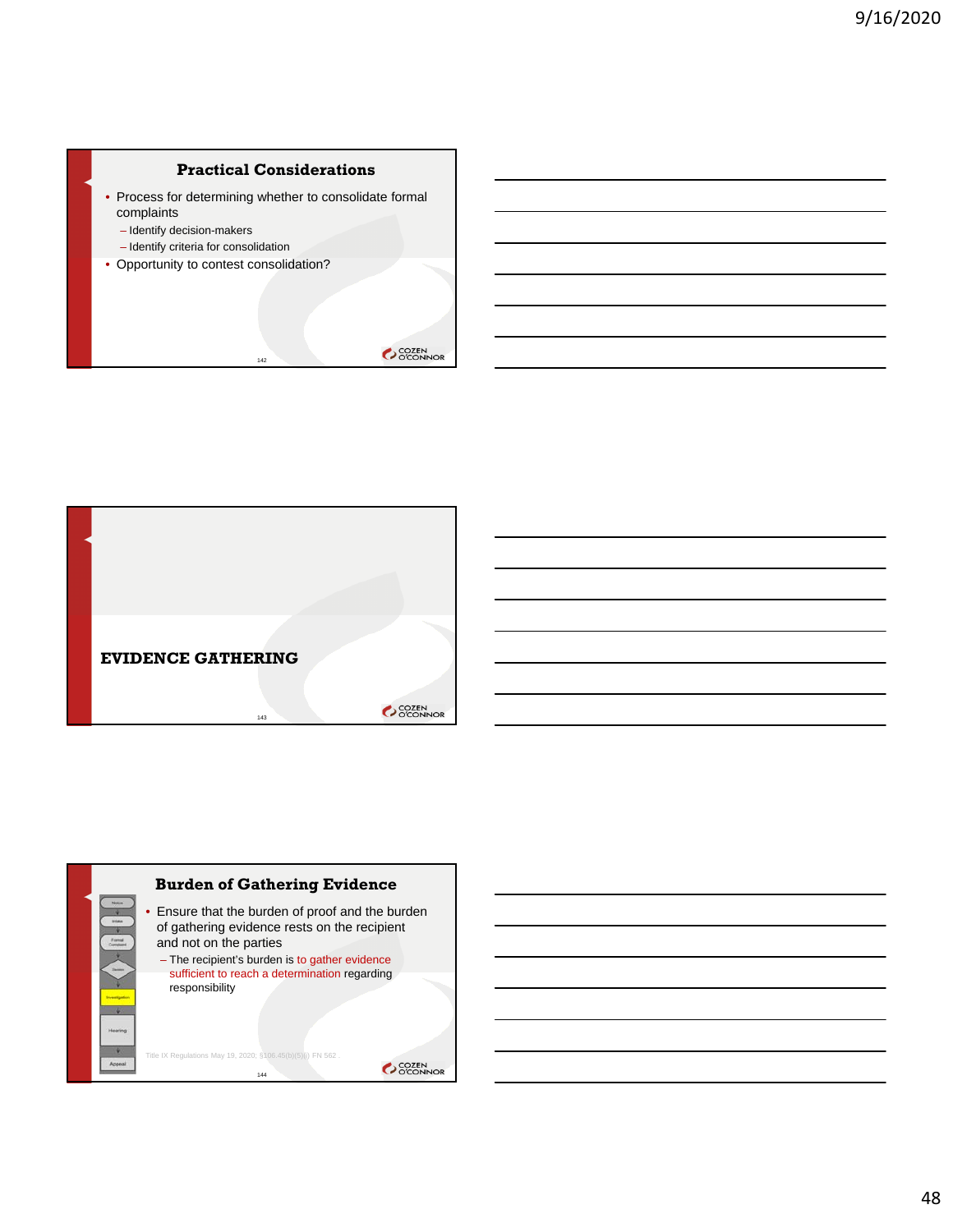



146

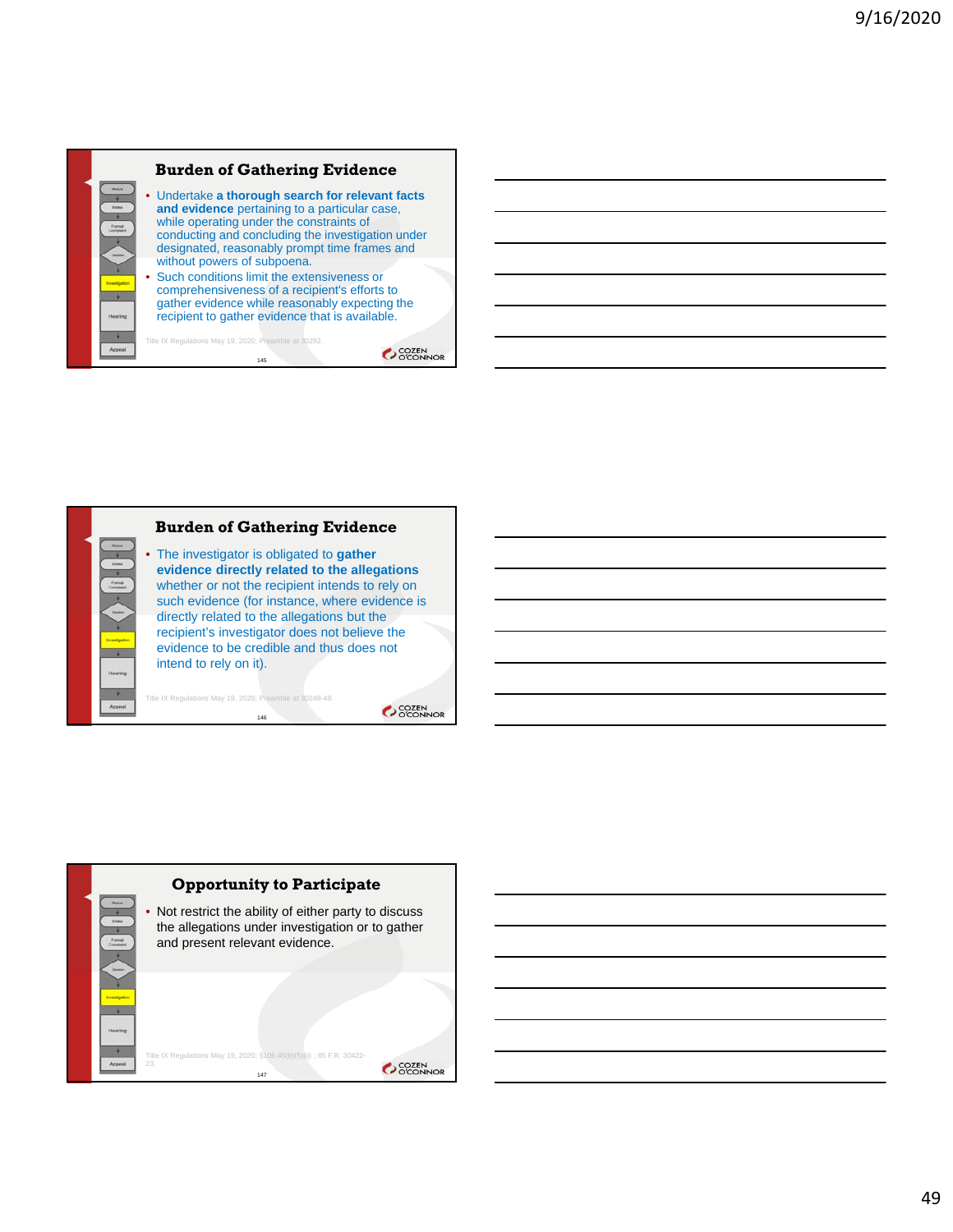

### **Practical Considerations & Effective Practices**

- Preparing for interview
- Interview protocols and templates for introduction, scope and conclusion

149

- Documenting interviews
	- Note-taking vs. recording – Use of two investigators
- Decision-points
	- Sharing interviews with the parties for feedback
	- Considerations regarding character witnesses
	- Guidance about expert witnesses
	- Compelling witness participation

SCOZEN<br>OCONNOR

#### **Practical Considerations for Remote Interviews**

- Developing rapport
	- Allow additional time for the interview
	- Conversational language and tone
	- Avoid distractions
- Privacy considerations
	- Ensuring a private setting
	- Facilitating the presence of advisor of choice

150

• Sharing documents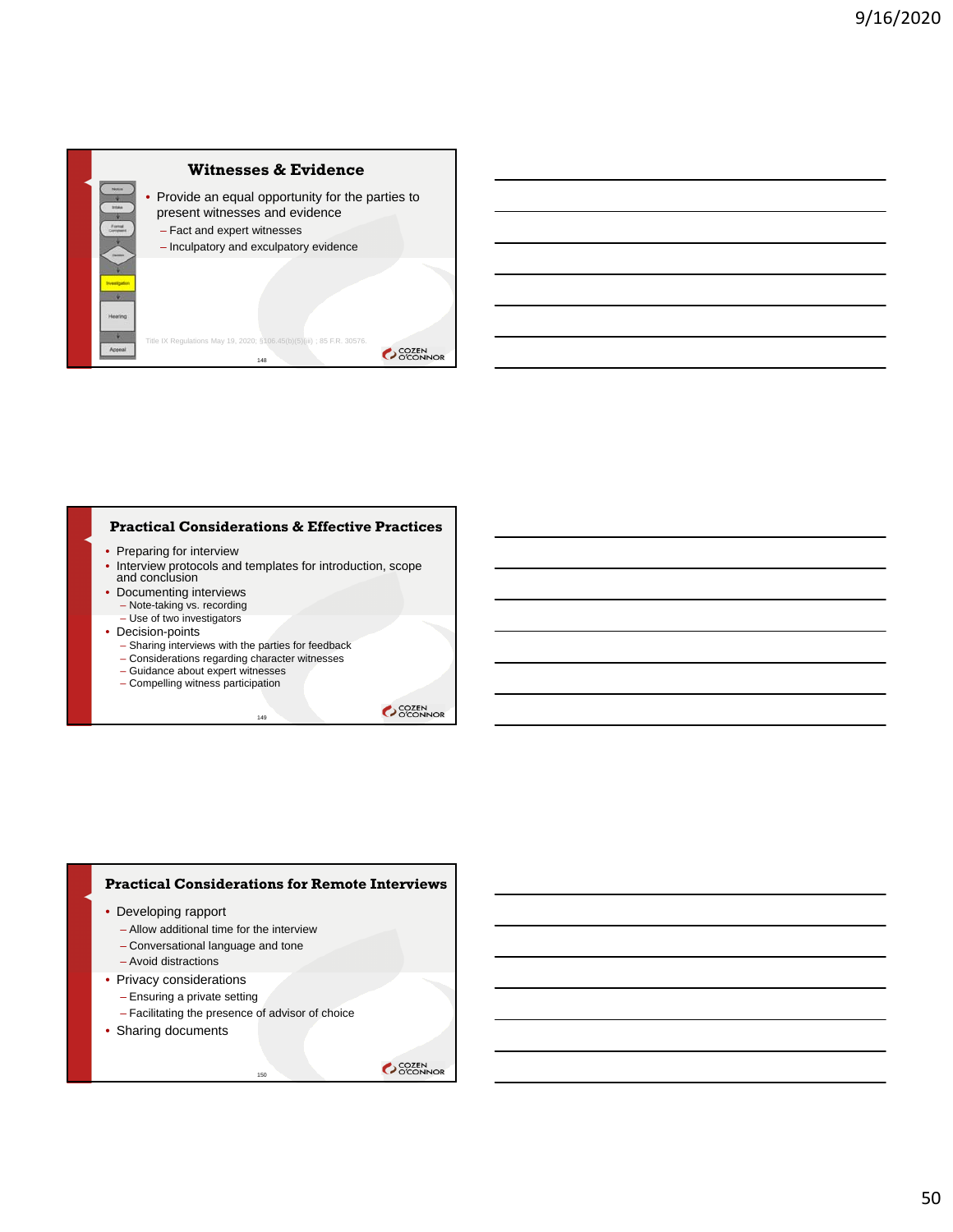





51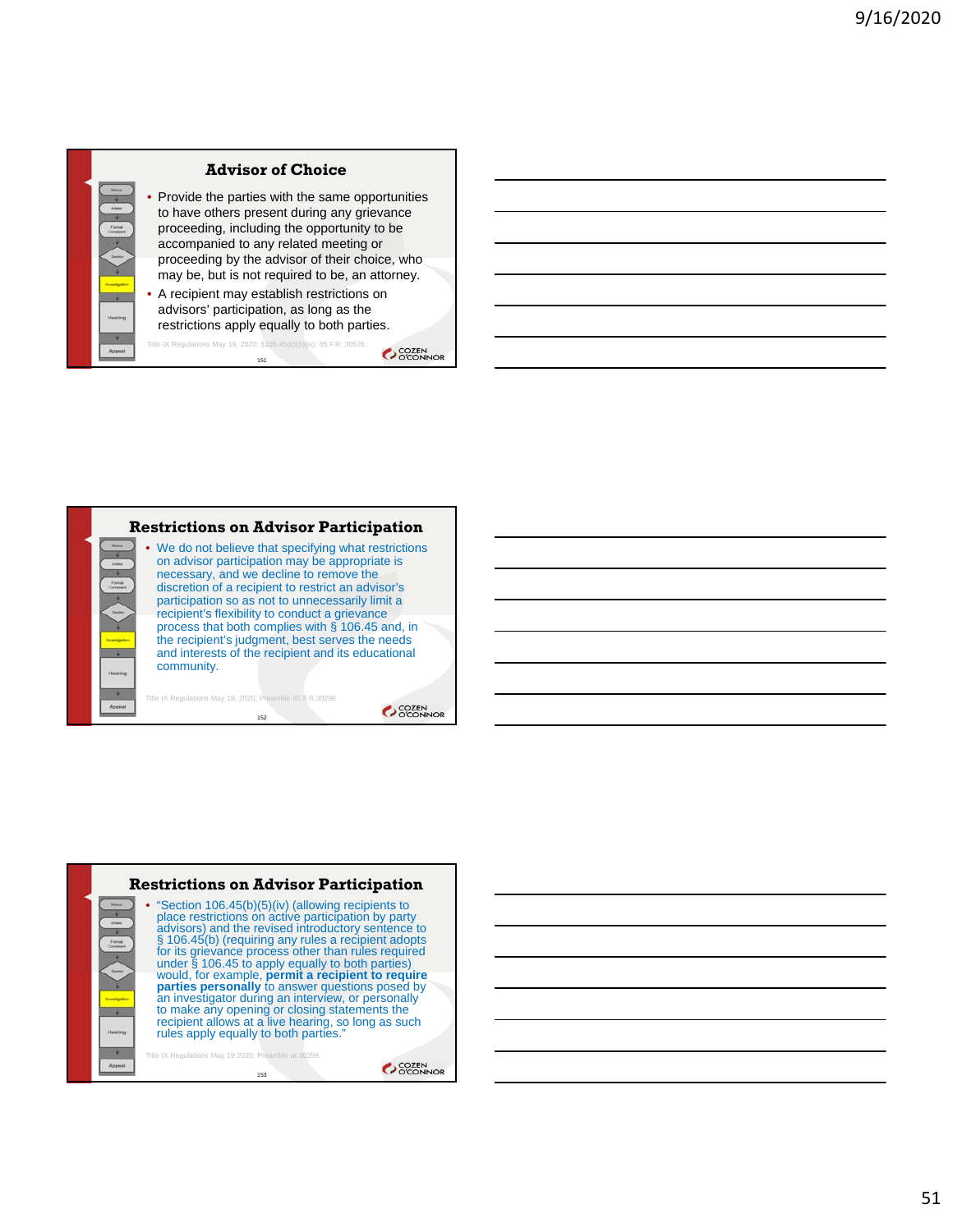

**COZEN** 



#### **Practical Considerations & Effective Practices**

- Process meeting to discuss policy, decorum, and expectations
- Requirement that advisors:
	- Review policy in advance
	- Acknowledge decorum expectations
	- Acknowledge privacy protections regarding documents
- Consider the importance of continuity in process re: advisor given requirement to provide an advisor at the hearing

156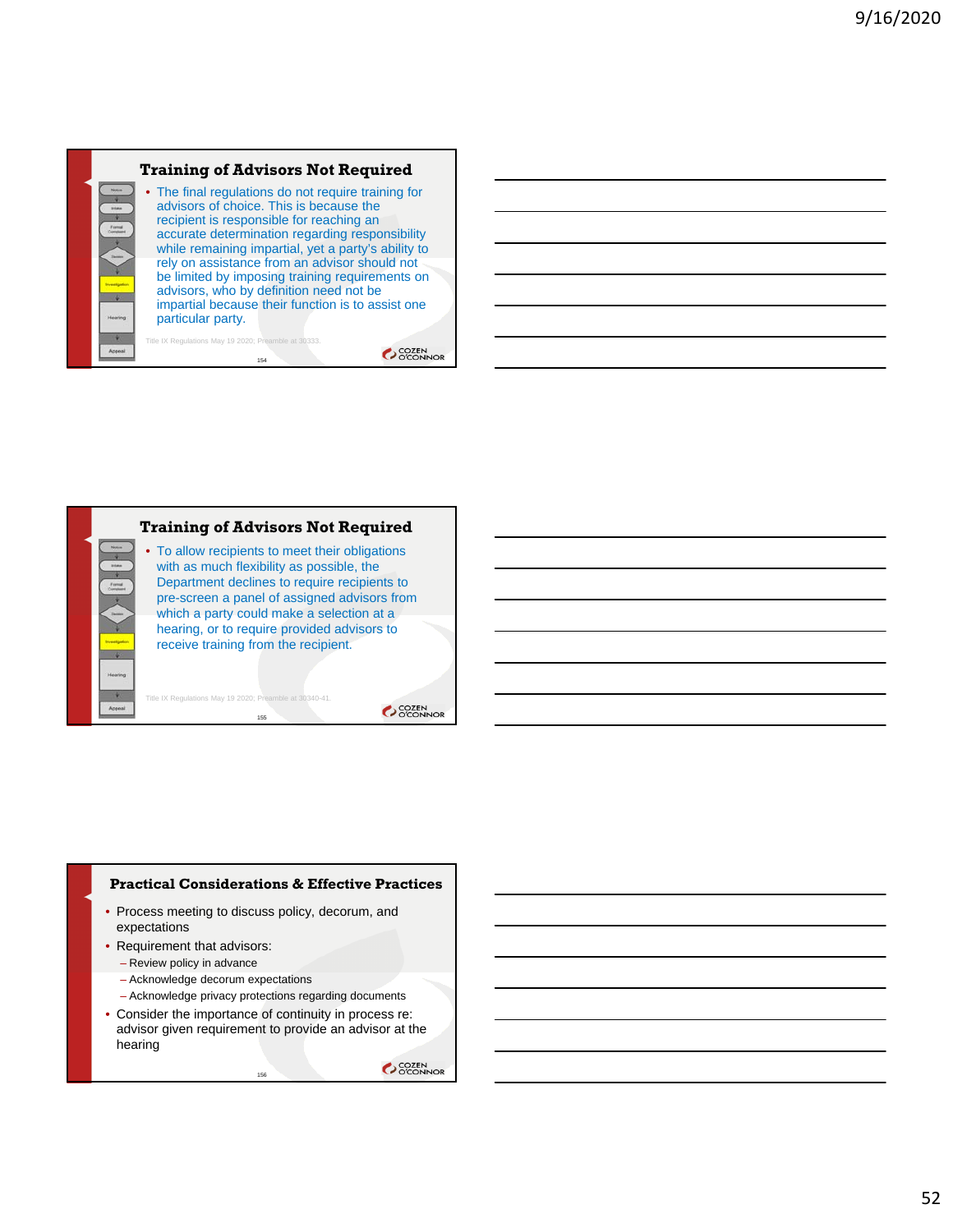



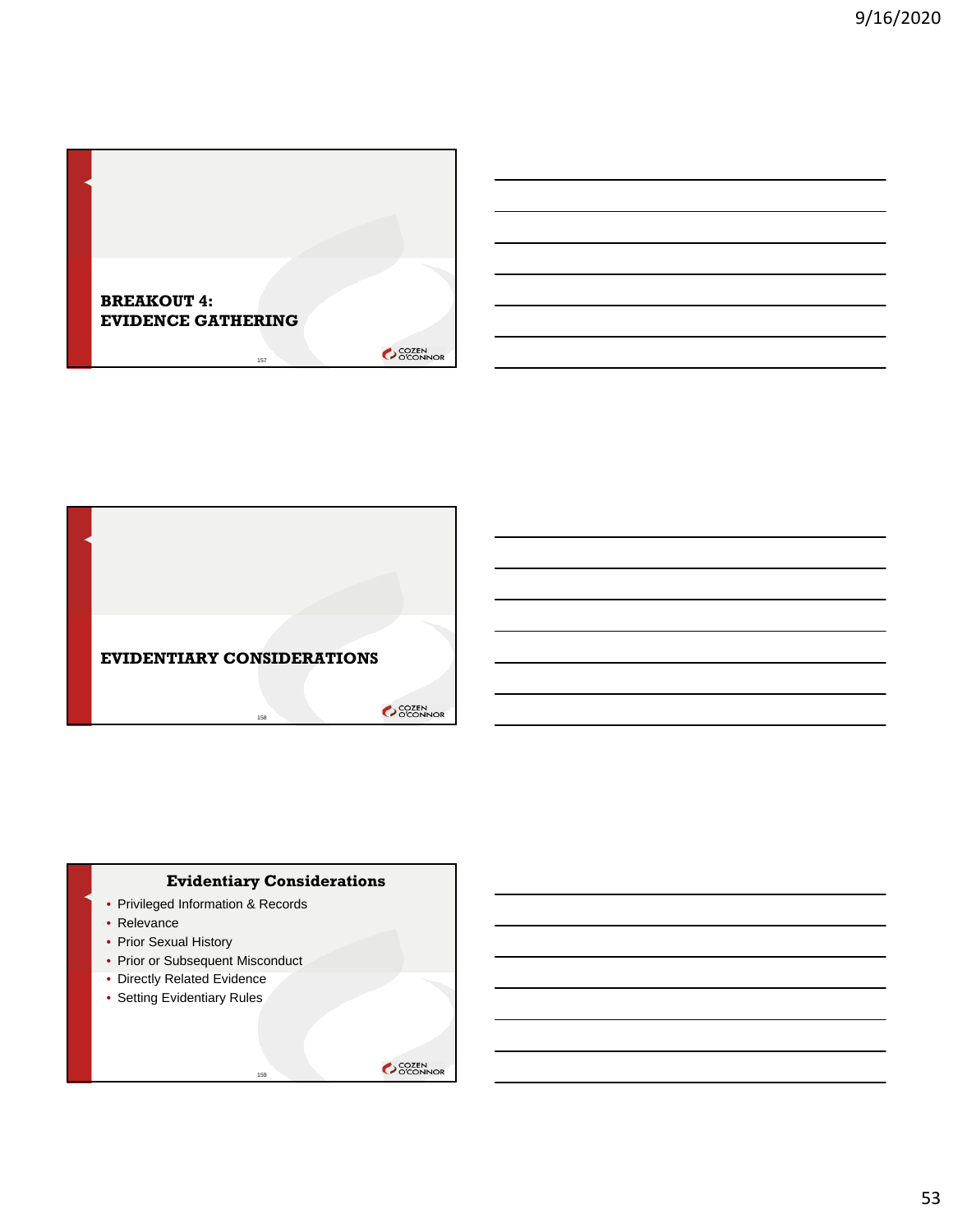

# **Privileged Information**

Not require, allow, rely upon, or otherwise use questions or evidence that constitute, or seek disclosure of, **information protected under a legally recognized privilege**, unless the person holding such privilege has waived the privilege

Title IX Regulations May 19, 2020; § 106.45(b)(1)(x) 85 F.R.30361 160

**Privileged Records**

• Recipient cannot access, consider, disclose, or otherwise use a party's records that are made or maintained by a physician, psychiatrist, psychologist, or other recognized professional or paraprofessional acting in the professional's or paraprofessional's capacity, or assisting in that capacity, and which are made and maintained in connection with the provision of treatment to the party, unless the recipient obtains that party's **voluntary, written consent** to do so for a grievance process under this section.

Title IX Regulations May 19, 2020; § 106.45(b)(5)(i) 85 F.R.30423 161

SCOZEN<br>OCONNOR

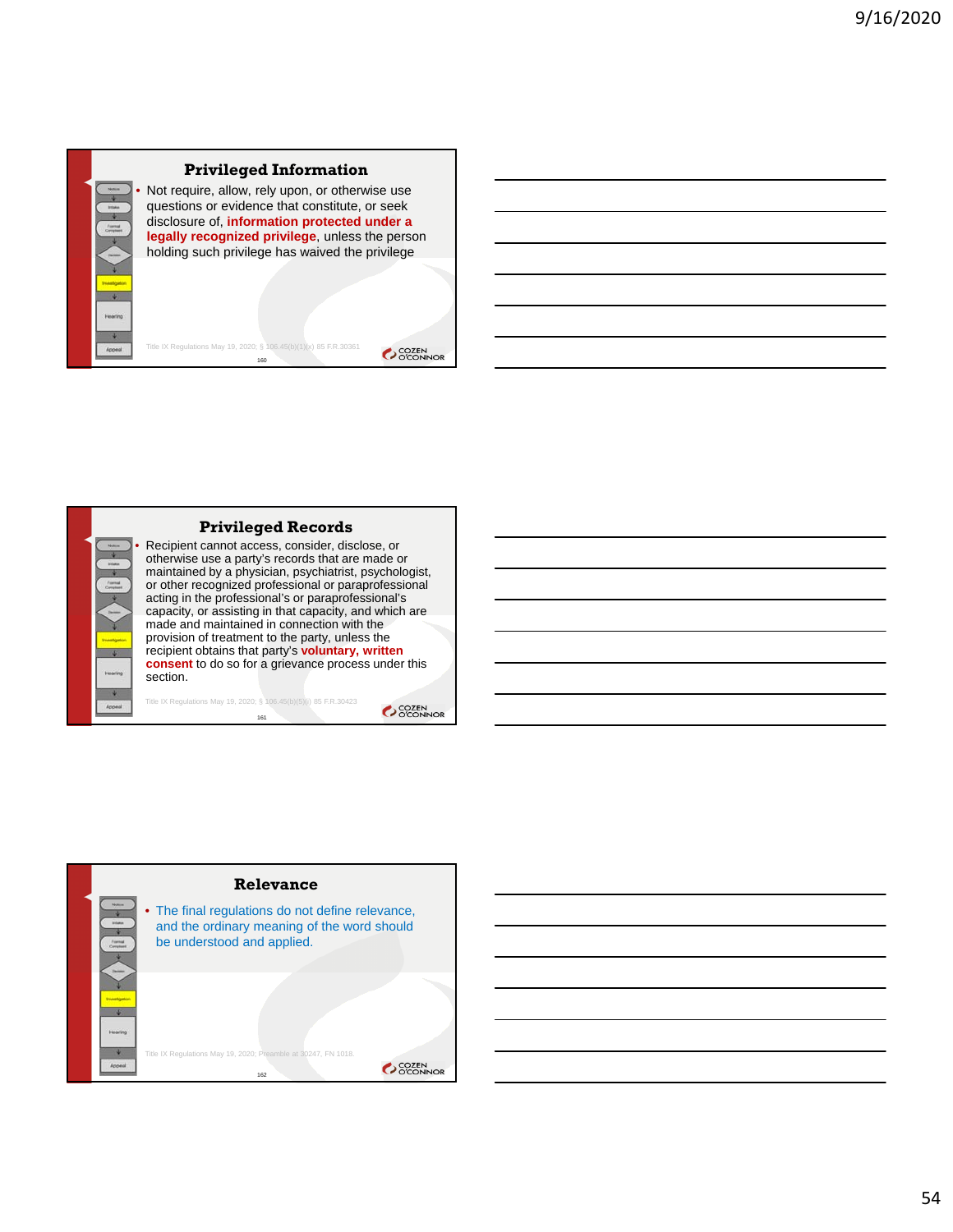



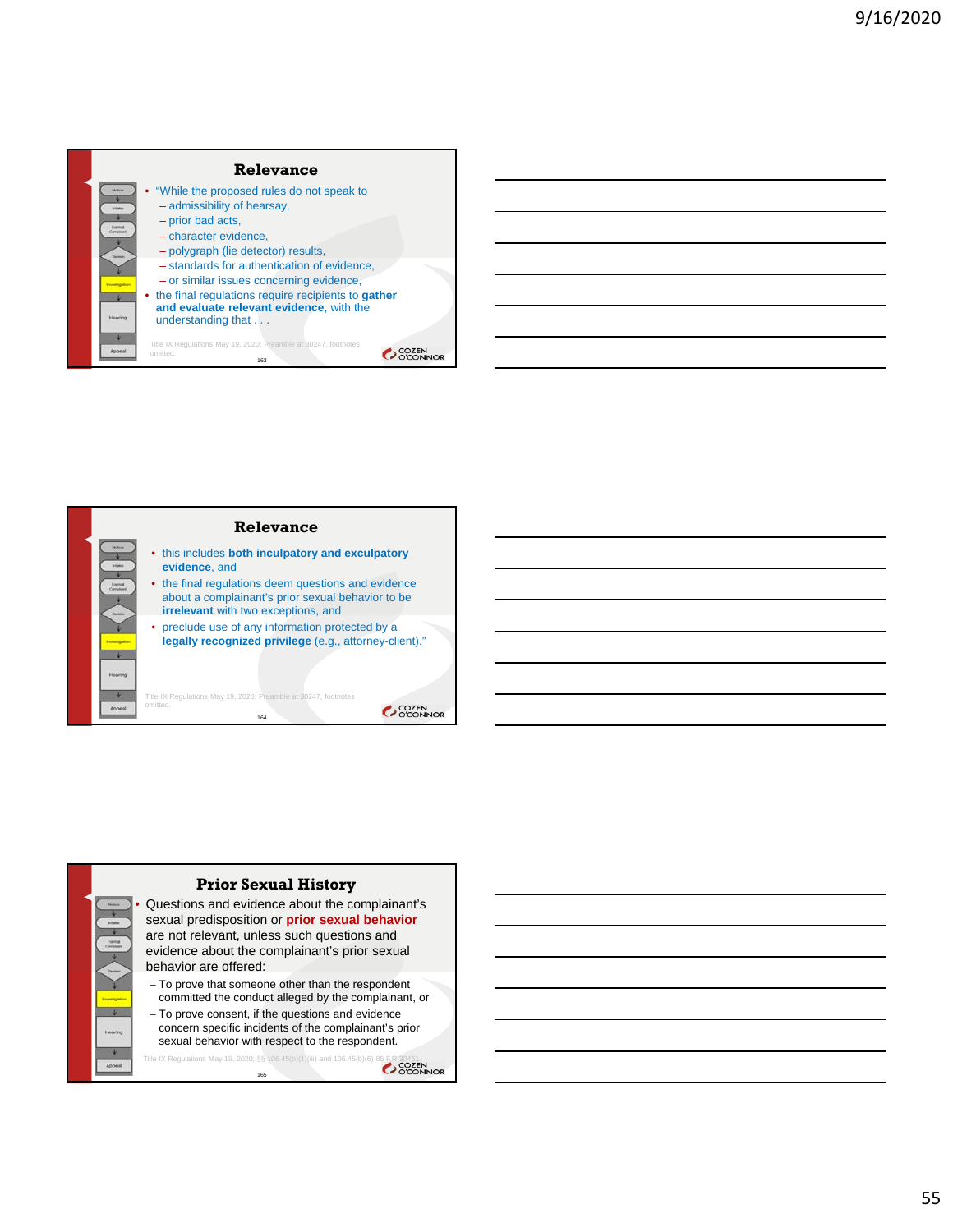# **Prior Sexual History**

• Only applies to complainants – The Department reiterates that the rape shield language in this provision does not pertain to the sexual predisposition or sexual behavior of respondents, so **evidence of a pattern of inappropriate behavior by an alleged harasser**  must be judged for relevance as any other evidence must be. Title IX Regulations May 19, 2020; §§ 106.45(b)(1)(iii) and 106.45(b)(6); Preamble 85 F.R.30353

166

**COZEN** 



#### **Prior Sexual History: Motive**

• The Department disagrees that the rape shield language is too broad. Scenarios described by commenters, where a respondent might wish to prove the complainant had a motive to fabricate or conceal a sexual interaction, do not require admission or consideration of the complainant's sexual behavior.

• Respondents in that scenario could probe a complainant's motive by, for example, inquiring whether a complainant had a dating or romantic relationship with a person other than the respondent, without delving into a complainant's sexual behavior; sexual behavior evidence would remain irrelevant in such circumstances.

Title IX Regulations May 19, 2020; §§ 106.45(b)(1)(iii) and 106.45(b)(6); Preamble at 30351.

167

SCOZEN<br>COCONNOR

# **Prior or Subsequent Misconduct**

- The regulations do not prohibit the use of prior or subsequent misconduct
	- "Evidence of a pattern of inappropriate behavior by an alleged harasser" permitted if relevant
- Schools will need to determine if such conduct is:
- Relevant
- May be used in determining responsibility
- May be used in sanctioning
- If so, will need to set criteria for consideration

168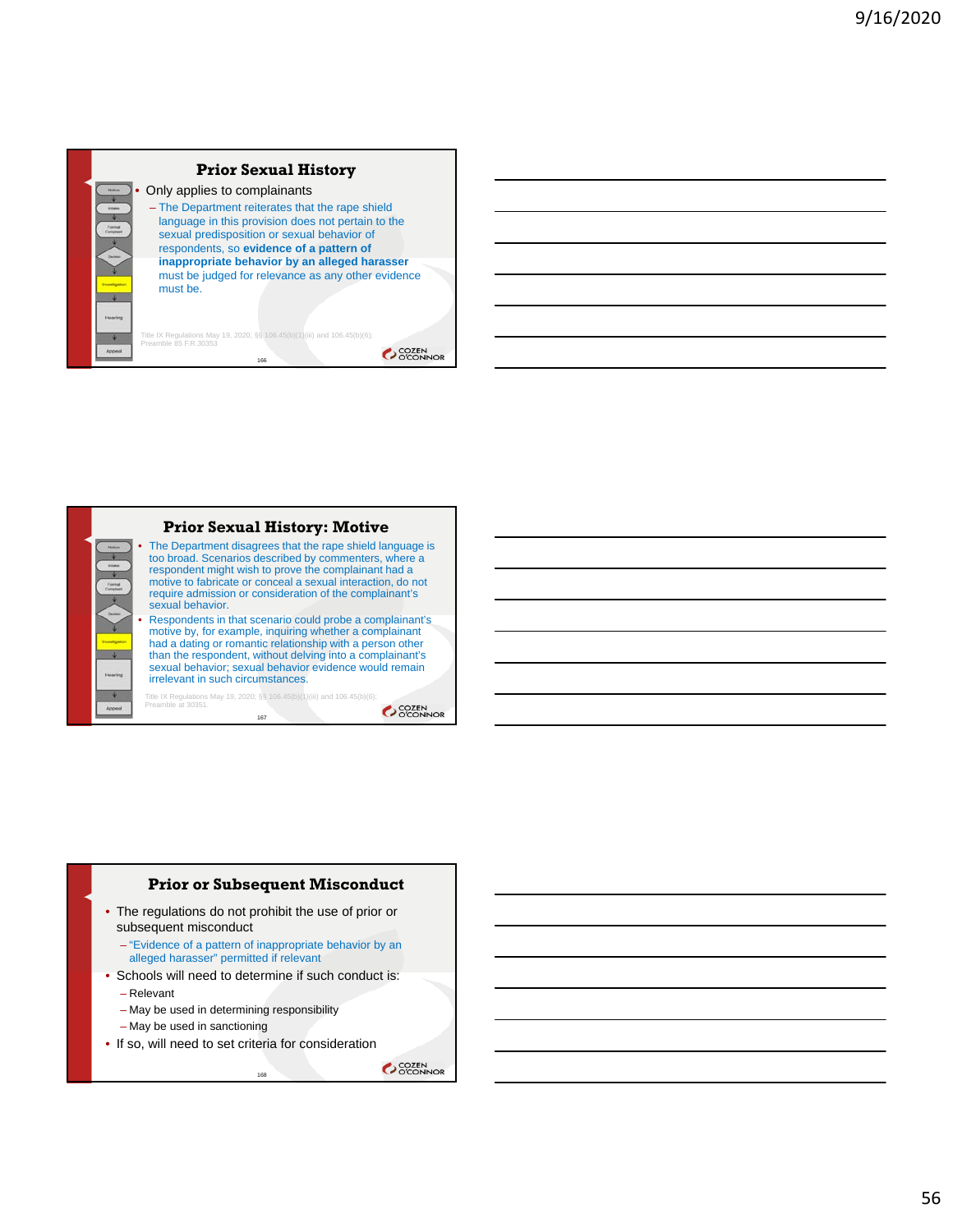### **Practical Considerations**

- Prior or subsequent misconduct may be relevant to demonstrate:
	- Intent/knowledge/state of mind
	- Motive
	- Opportunity
	- Lack of mistake – Pattern
	-
	- Identity
- Information that is inextricably interwoven with the facts • Consider prejudicial vs. probative value

169





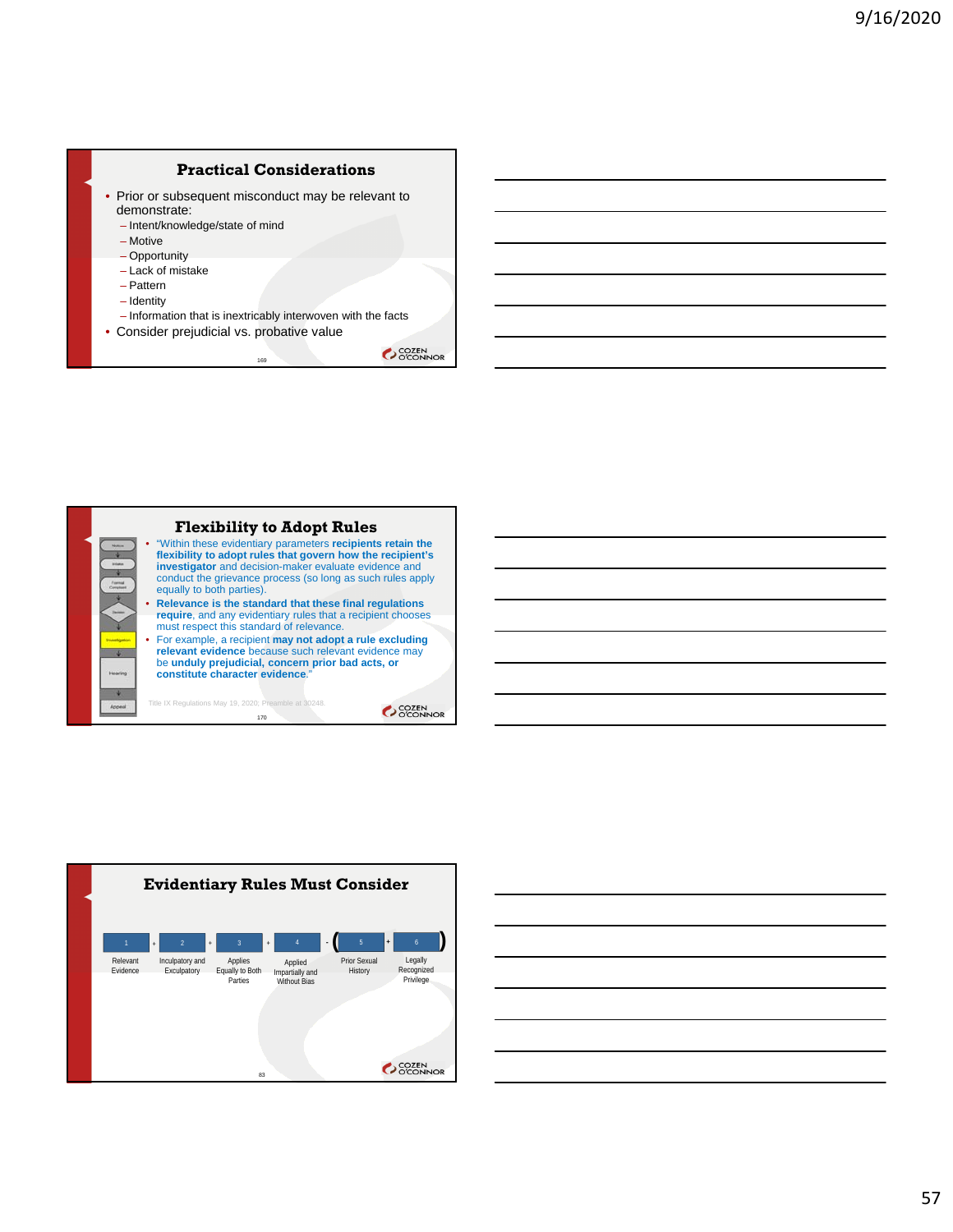





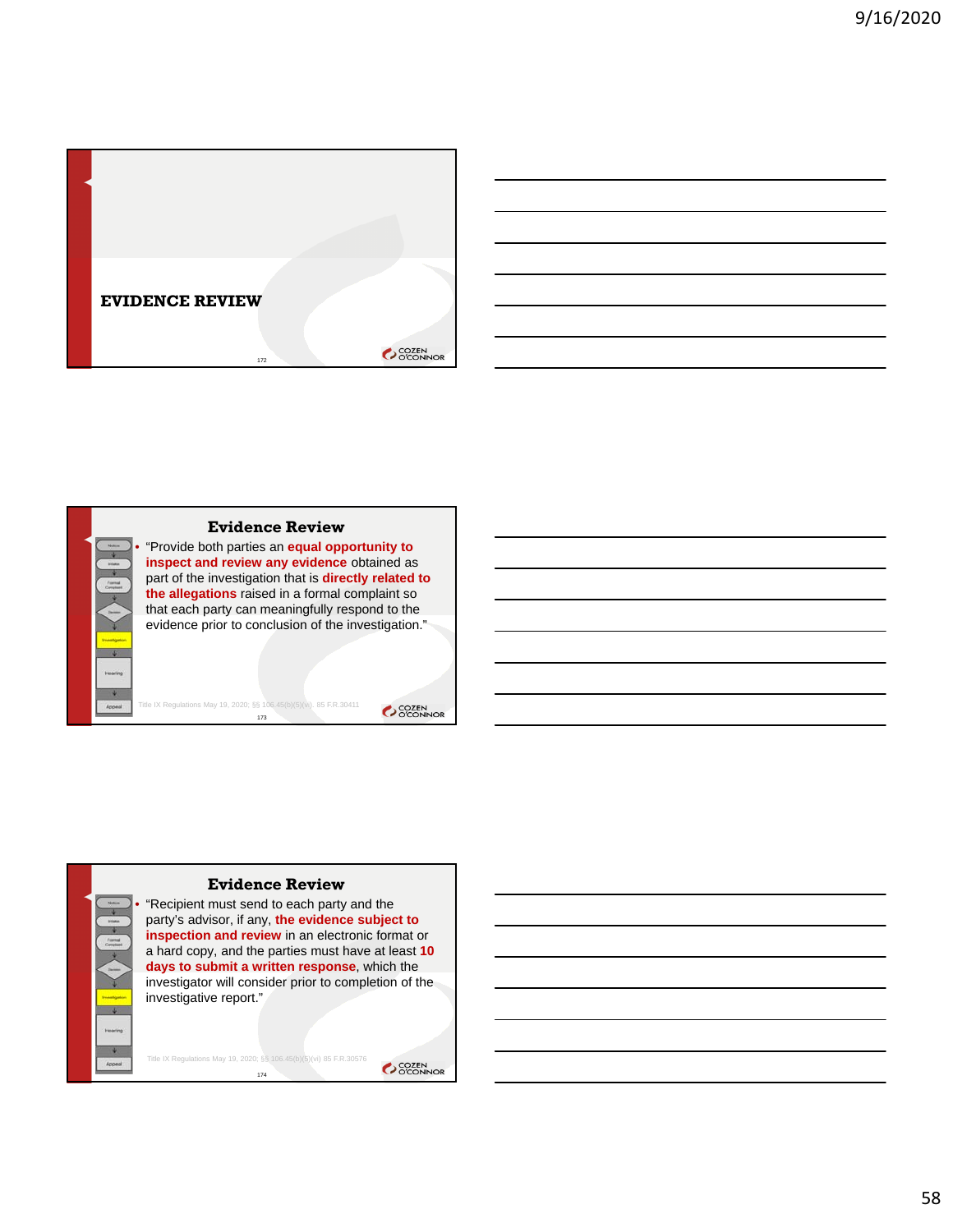







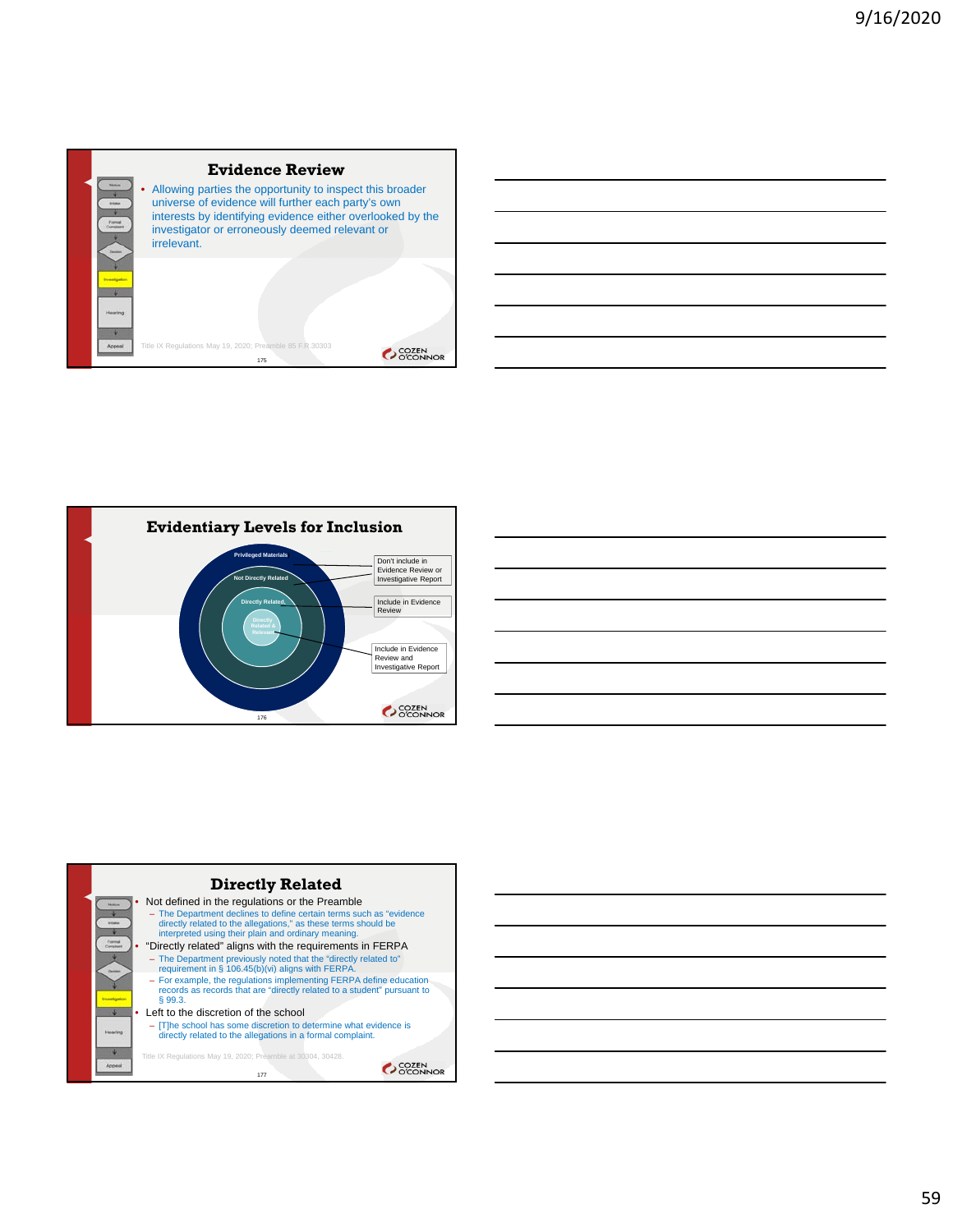

### **Directly Related**

[T]he universe of that exchanged evidence should include all evidence (inculpatory and exculpatory) that relates to the allegations under investigation, without the investigator having screened out evidence related to the allegations that the investigator does not believe is relevant.

178 Title IX Regulations May 19, 2020 §106.45(b)(5)(vi); Preamble 85 F.R.30304



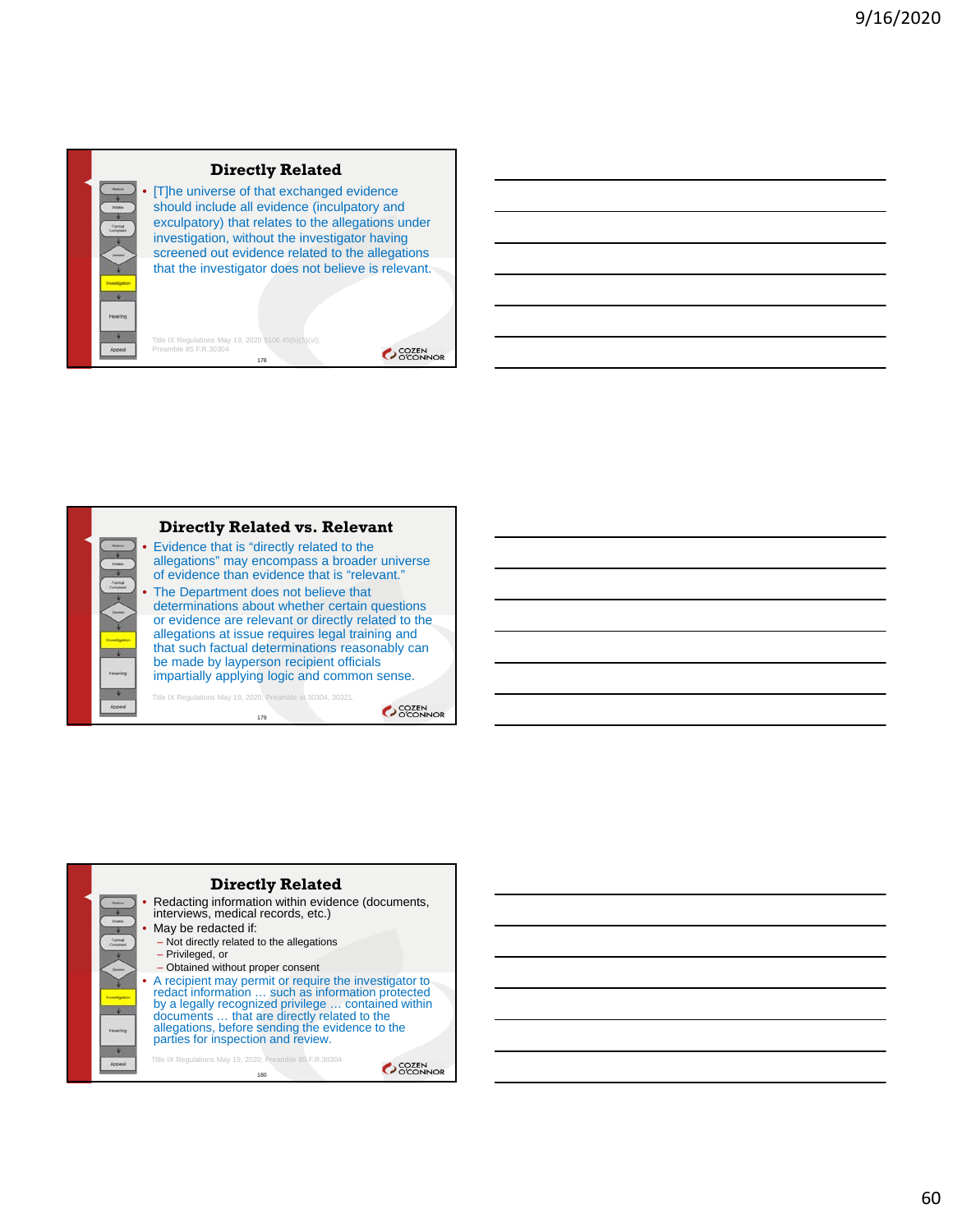





61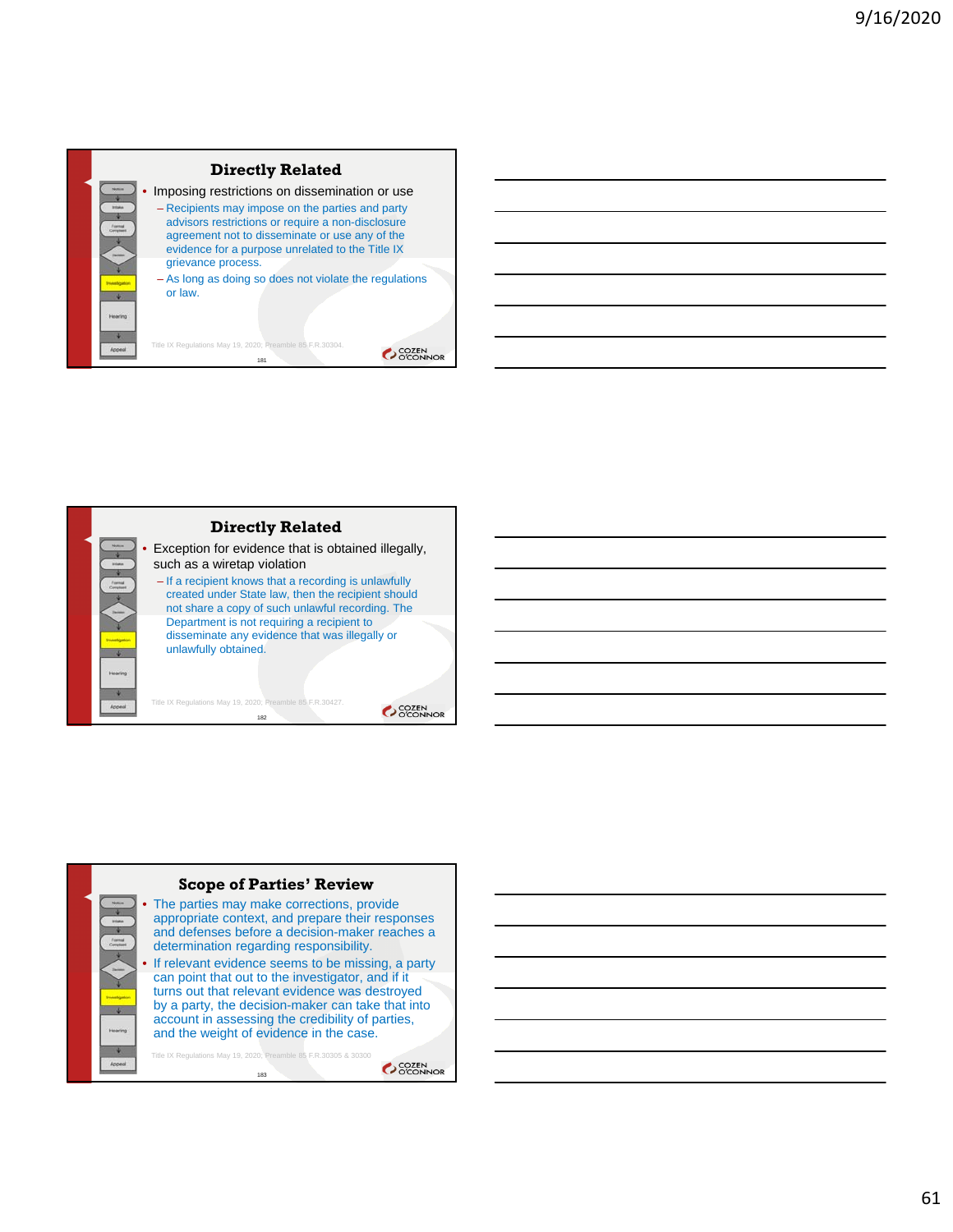





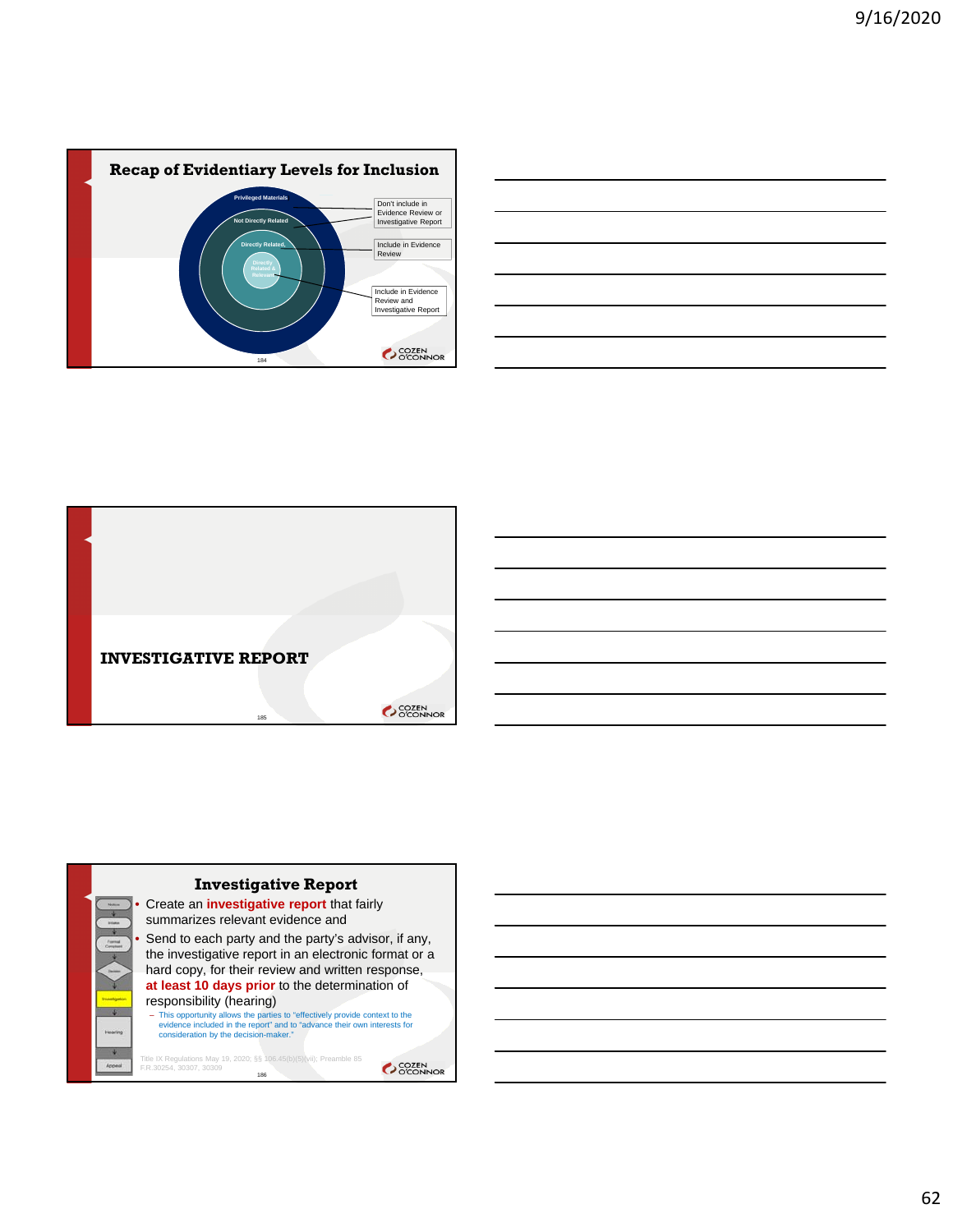# **Investigative Report**

The regulations do not address the specific contents of the investigative report other than specifying its core purpose of summarizing the relevant evidence.

The Department takes no position here on such elements beyond what is required in these final regulations; namely, that the investigative report must fairly summarize relevant evidence.

Title IX Regulations May 19, 2020; §§ 106.45(b)(5)(vii); Preamble 85 F.R.30310. 187

SCOZEN<br>OCONNOR



We note that the decision-maker must prepare a written determination regarding responsibility that must contain certain specific elements (for instance, a description of procedural steps taken during the investigation) and so a recipient **may** 

**such matters in the investigative report**, but these final regulations do not prescribe the contents of the investigative report other than specifying its core purpose of summarizing relevant evidence.

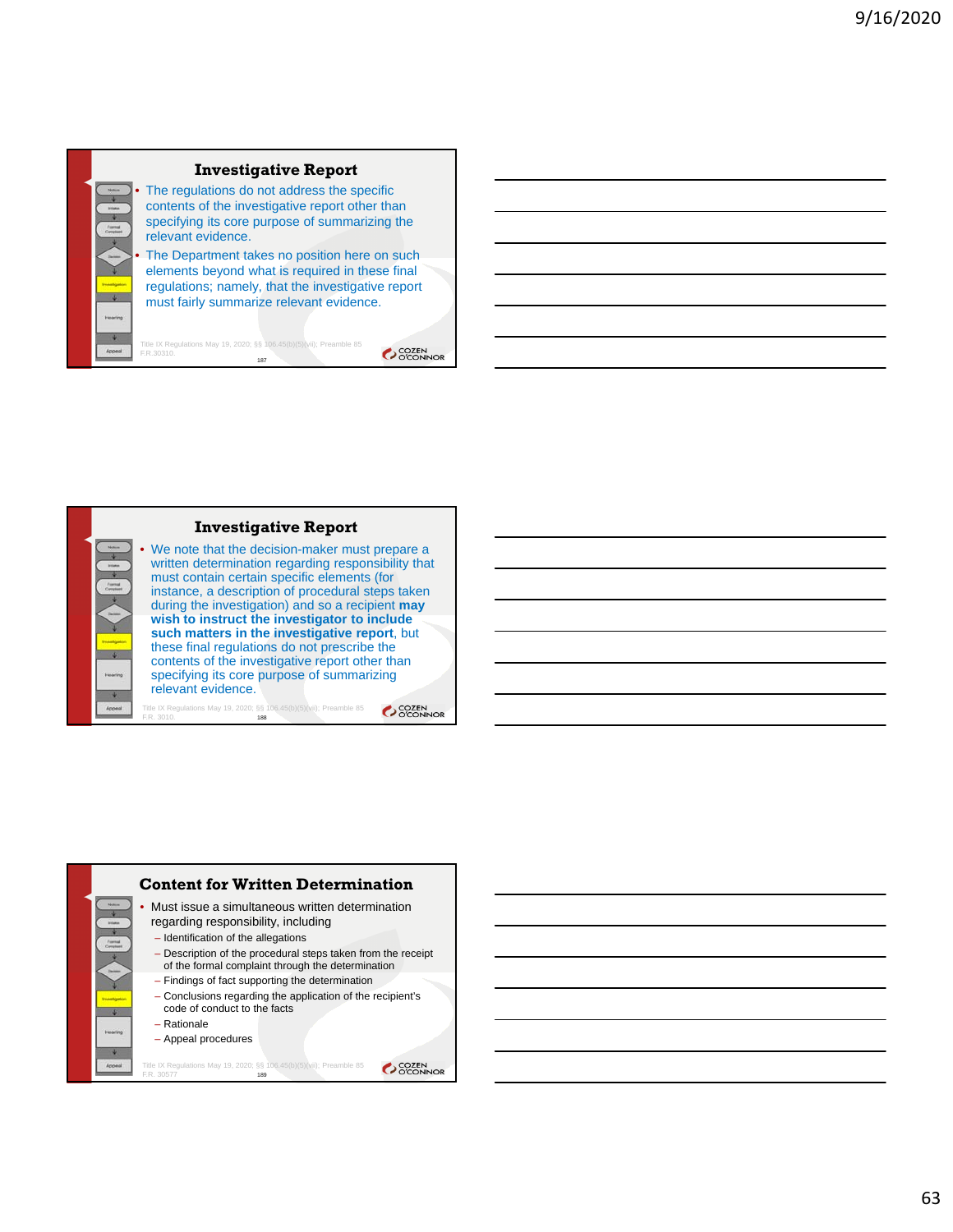

#### **Investigative Report: Findings?** • The Department does not wish to prohibit the investigator from including recommended findings or conclusions in the investigative report. • However, the decision-maker is under an independent obligation to objectively evaluate relevant evidence, and thus cannot simply defer to recommendations made by the investigator in the investigative report. If a recipient chooses to include a credibility analysis in its

investigative report, the recipient must be cautious not to violate § 106.45(b)(7)(i), prohibiting the decision-maker from being the same person as the Title IX Coordinator or the investigator.

Title IX Regulations May 19, 2020; §§ 106.45(b)(5)(vii); Preamble 85 F.R.30308 & 30436 190



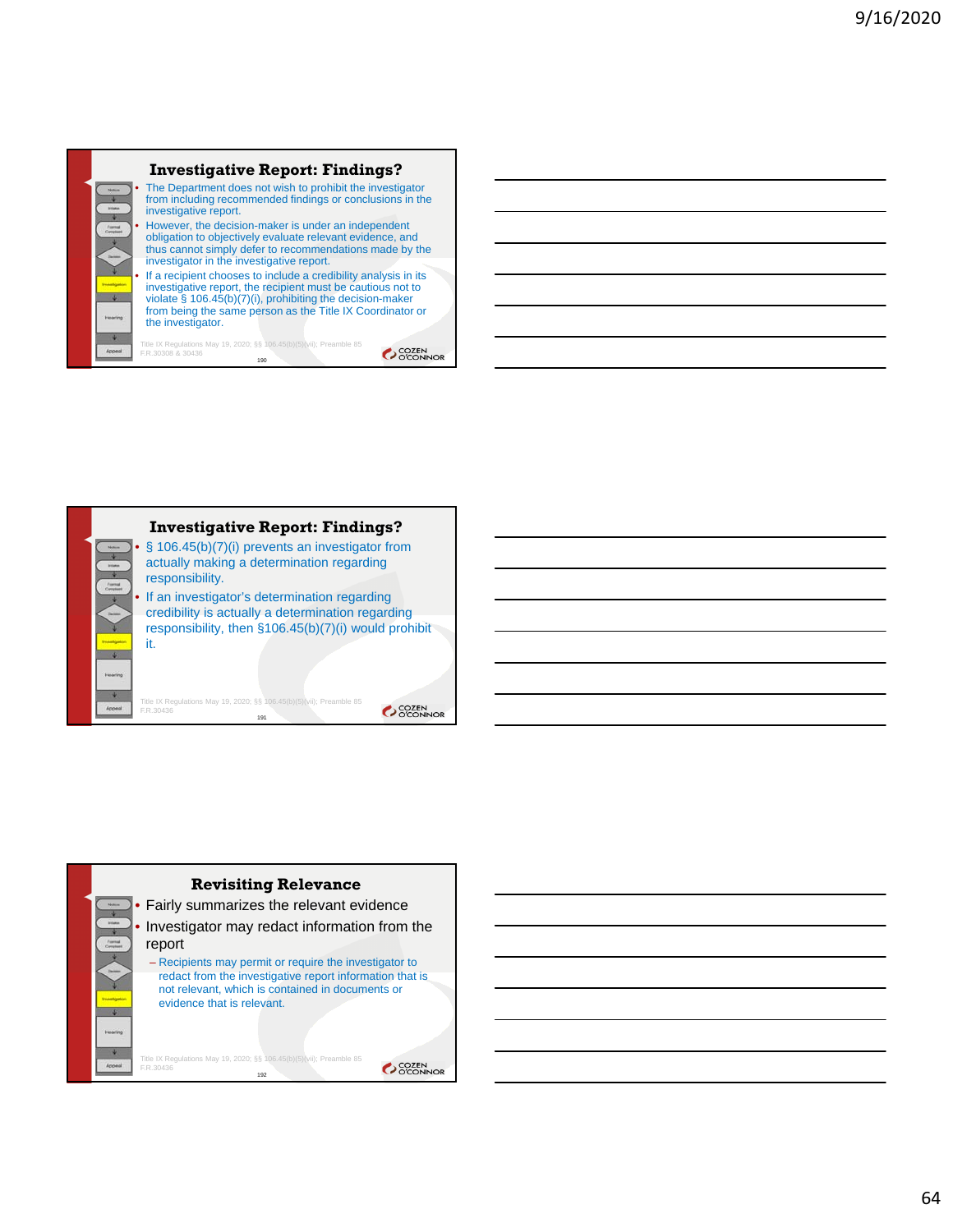



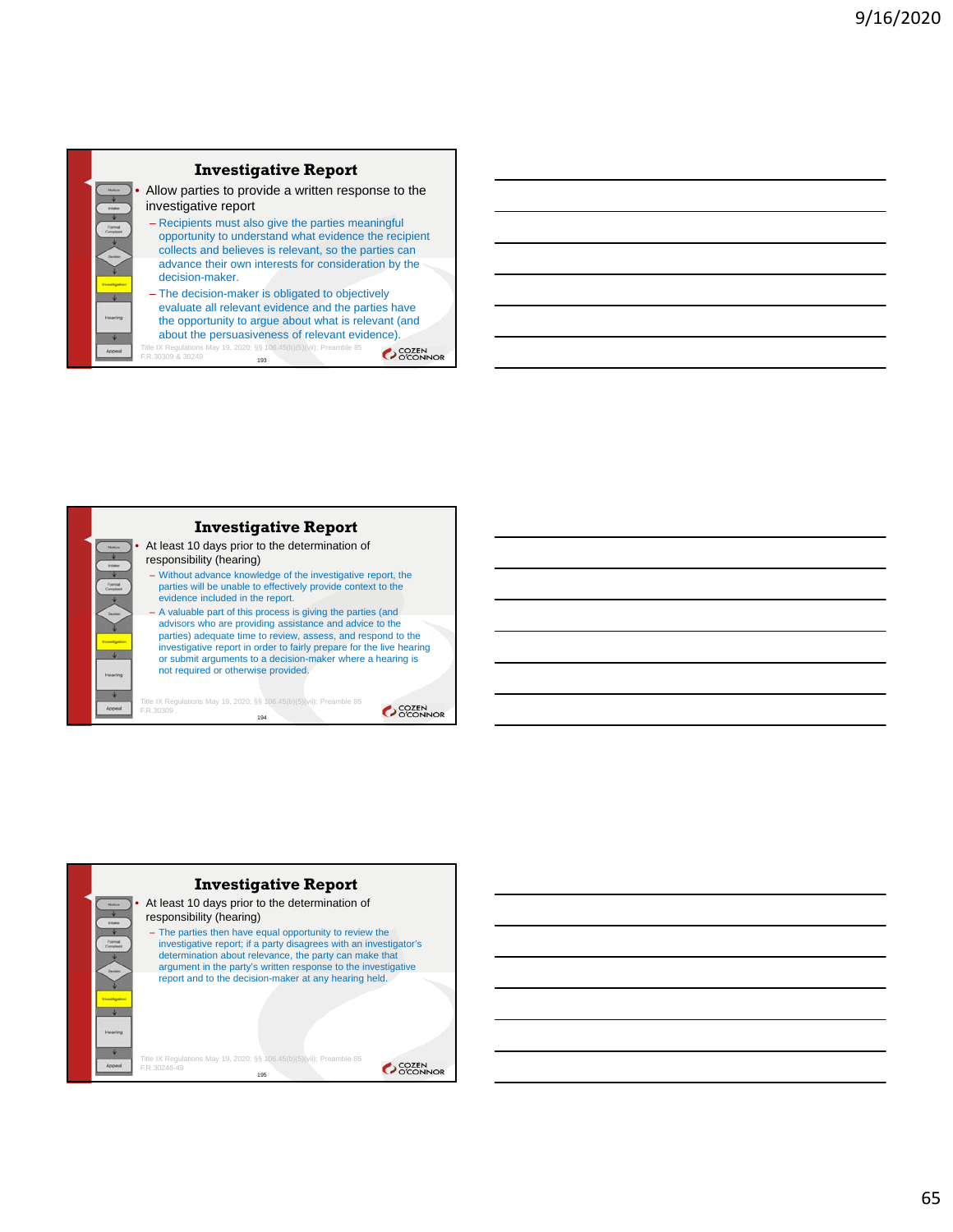### **Practical Considerations & Effective Practices**

- Use template format with consistent language and content across investigations
- Language: balanced, neutral and non-judgmental
- Avoid declarative credibility language
	- "Unreliable" vs. insufficient information
	- Recognize perspective of the parties
	- Comment on the evidence, not the parties
- Use of verbatim quotes
- Leave sufficient time for writing, editing, proof reading and review by a fresh set of eyes 196





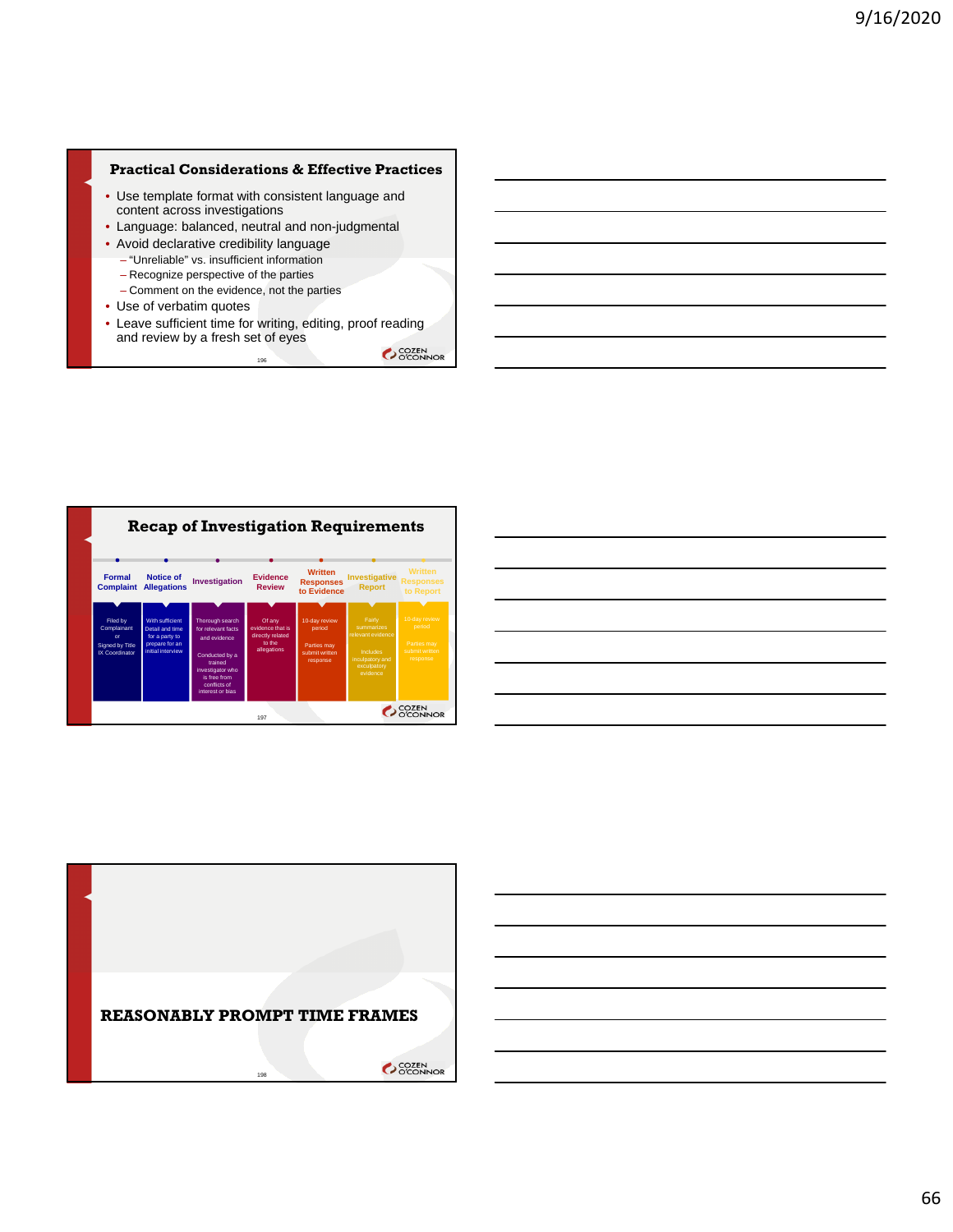# **Reasonably Prompt Time Frames**

- The grievance process must include: reasonably prompt time frames for conclusion of the grievance process, including reasonably prompt time frames for filing and resolving appeals and informal resolution processes if the recipient offers informal resolution processes
- a process that allows for the temporary delay of the grievance process or the limited extension of time frames for good cause with written notice to the complainant and the respondent of the delay or extension and the reasons for the action

**Reasonably Prompt Time Frames**

The grievance process must include:

Title IX Regulations May 19, 2020 §106.45(b)(1)(v) 85 F.R.30522 & 30575 199

- reasonably prompt time frames for conclusion of the grievance<br>process, including reasonably prompt time frames for filing and<br>resolving appeals and informal resolution processes if the recipient<br>offers informal resolutio
- a process that allows for the temporary delay of the grievance process or the limited extension of time frames for good cause with written notice to the complainant and the respondent of the delay or extension and the reasons for the action
- Good cause may include considerations such as:
- the absence of a party, a party's advisor, or a witness; – concurrent law enforcement activity;

Title IX Regulations May 19, 2020 §106.45(b)(1)(v). 85 F.R. 30575 200

– the need for language assistance or accommodation of disabilities

**COZEN** 

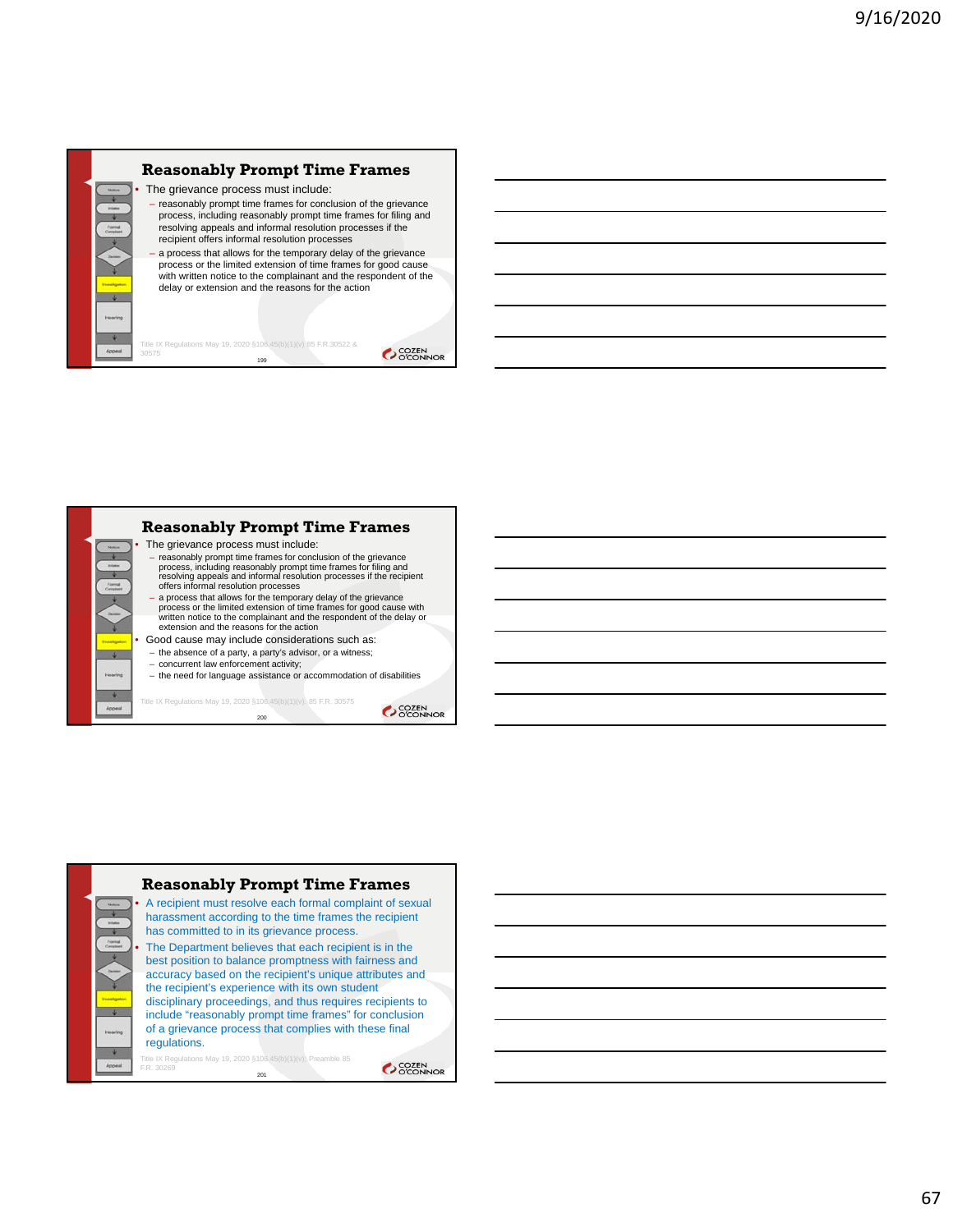

#### **Training**

- A recipient must ensure that **Title IX Coordinators, investigators, decision-makers, and any person who facilitates an informal resolution process, receive training on:<br>**  $-$  **The definition of sexual harassment in § 106.** 
	-
	-
	- How to conduct an investigation and grievance process including hearings, appeals, and informal resolution processes, as applicable
	- How to serve impartially, including by avoiding prejudgment of the facts at issue, conflicts of interest, and bias
- A recipient must ensure that **decision-makers** receive training on:
	- Any technology to be used at a live hearing<br>- Issues of relevance of questions and evidence, including when questions<br>- and evidence about the complainant's sexual predisposition or prior sexual<br>- behavior are not releva

203 Title IX Regulations May 19, 2020; § 106.45(b)(1)(iii) 85 F.R. 30575

SCOZEN<br>OCONNOR

### **Training**

• A recipient also must ensure that investigators receive training on:

– Issues of relevance to create an investigative report that fairly summarizes relevant evidence

• Any materials used to train Title IX Coordinators, investigators, decision-makers, and any person who facilitates an informal resolution process, must not rely on sex stereotypes and must promote impartial investigations and adjudications of formal complaints of sexual harassment

Title IX Regulations May 19, 2020; § 106.45(b)(1)(iii) 85 F.R. 30575

OCCEN COZEN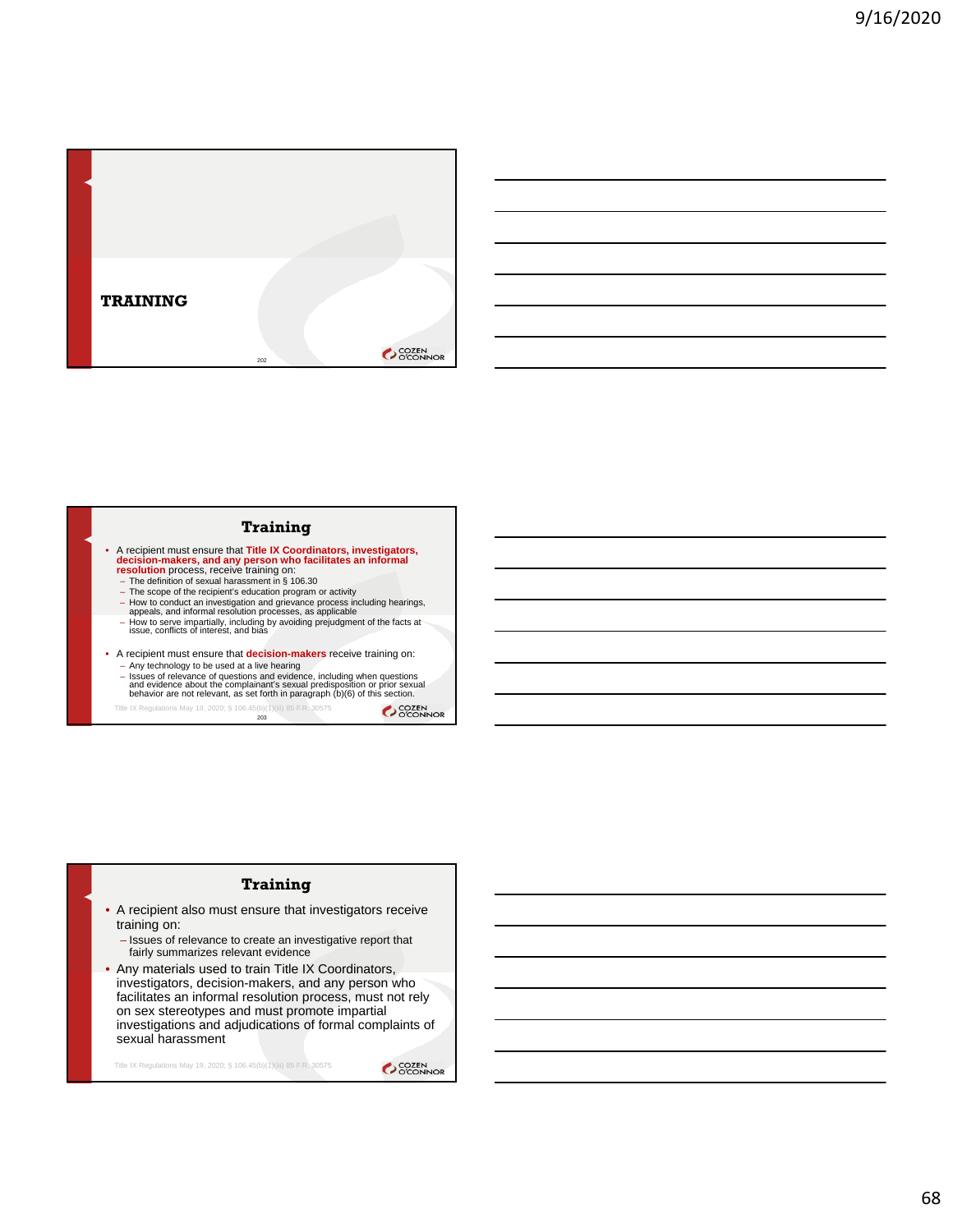







69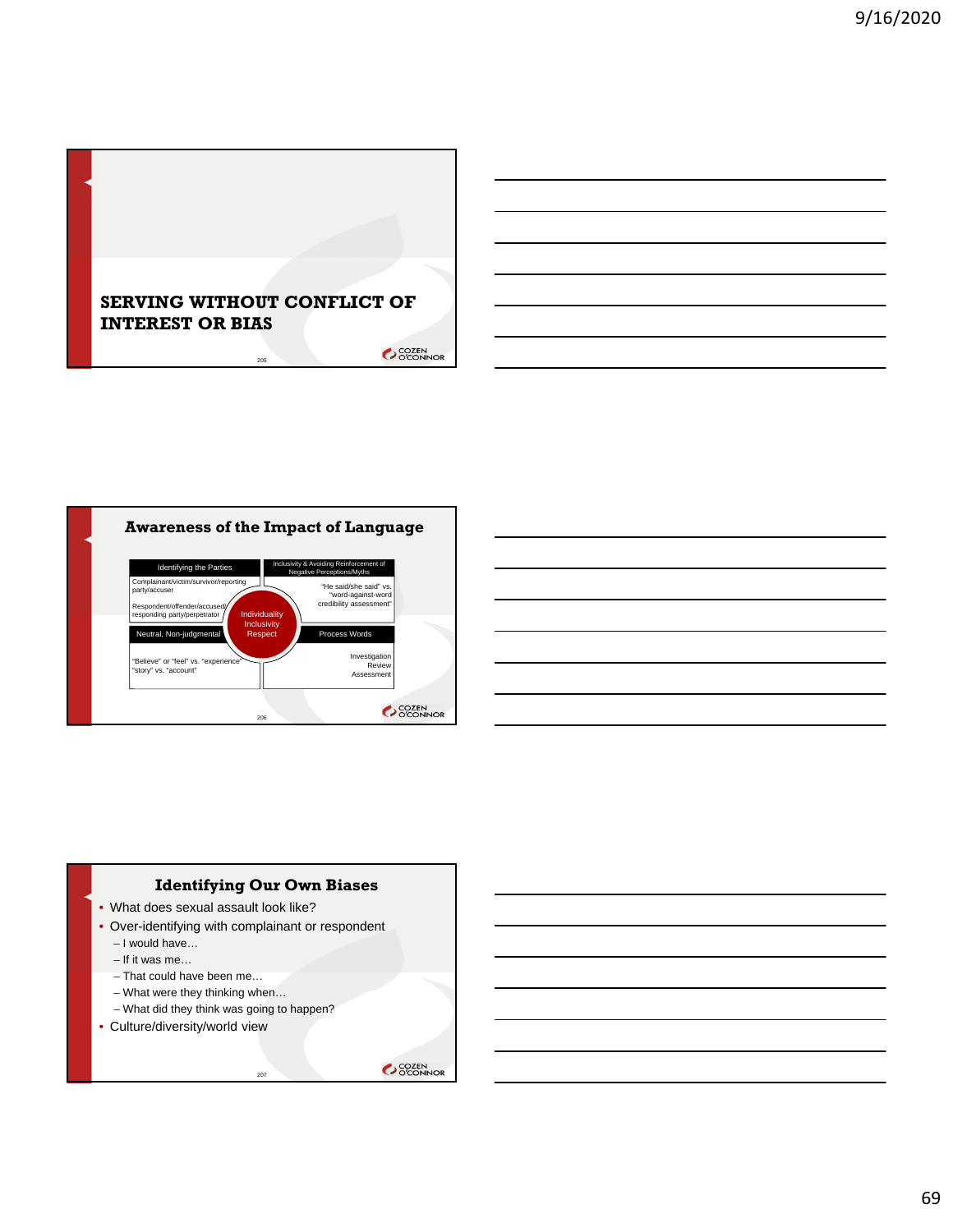

#### **Case Evaluation**

• Nature of sexual and gender-based harassment and violence

- Delay in reporting
- Barriers to reporting and proceeding with formal action

– Reluctance to report to law enforcement

- Word-against-word credibility
- Often involve the use of alcohol or other drugs
- Often involve people who are known to one another
- Evaluate in the context of all available information 209

SCOZEN<br>COCONNOR



• A process where an individual reveals abuse or assault

210

- On-going, not a one time event
- Stages of Disclosure:
	- Denial
	- Tentative
	- Active
	- Recantation
	- Reaffirmation
- Triggers for Disclosure
	- Accidental person's secret is found out – Purposeful – person makes decision to tell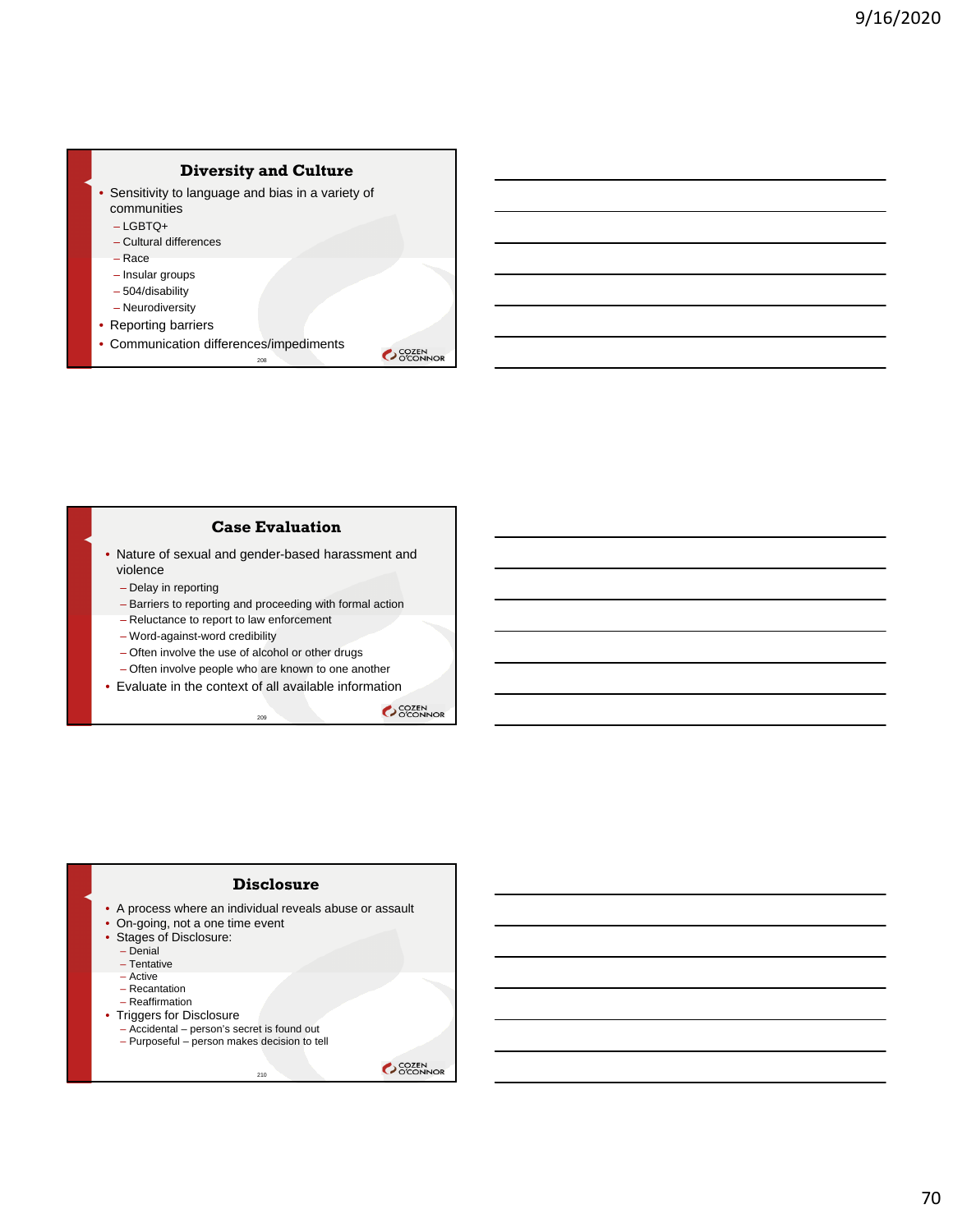# **Framing Difficult Questions**

211

- Why frame?
- Difficult topics:
	- Alcohol or other drug use
	- Clothing
	- Body positions
	- How and whether consent was communicated

OCOZEN<br>OCONNOR



# **The Role of Alcohol**

174

- Central nervous system depressant
- Impairs cognition and psychomotor skills
- Progressively impairs all body functions
- Decreases inhibitions
- Impairs perceptions
- May cause blackouts or loss of consciousness
- May cause memory loss
- Effects exacerbated when mixed with other drugs
- Intoxication breeds vulnerability<br>• A person may be less likely to • A person may be less likely to think someone is trying to sexually assault him/her
- A person intent on harming another may not need to use physical force
- A person may not realize incident has occurred
- A person may delay in reporting for multiple reasons
- No toxicological evidence of BAC/impairment level due to delay in report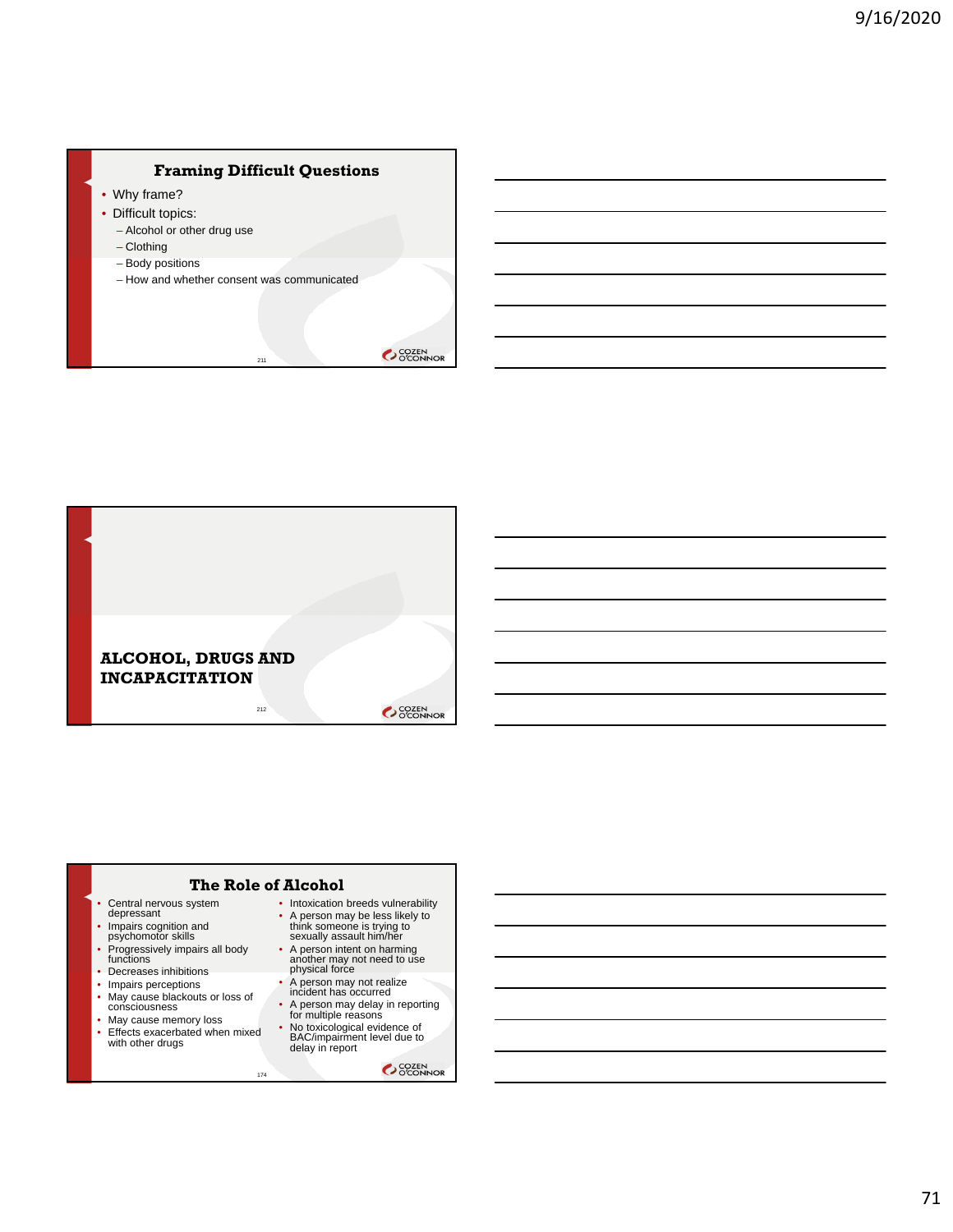# **The Role of Alcohol**

- 80% to 90% of sexual assaults on campus are acquaintance rapes and involve drugs or alcohol.1
- "Nearly half of America's 5.4 million full-time college students abuse drugs or drink alcohol on binges at least once a month."2
- 90% of campus rapes are alcohol related.<sup>3</sup>
- 1. DOJ, National Institute of Justice, 2005. 2. National Center on Addition and Substance Abuse at Columbia University 2007.
- 3. Bureau of Justice Statistics, 2000, National Commission on Substance Abuse at Colleges and Universities

175

OCOZEN<br>OCONNOR

#### **Alcohol: Investigative Challenges**

- Lack of memory
- Inability to give detail
- Person may have been unconscious or in and out of consciousness

176

- Delay in reporting because:
	- May not know event occurred
	- May not recognize it as lack of consent
	- Feeling of "contributory negligence"
	- Concerns over conduct policy consequences

SCOZEN<br>OCONNOR

# **Frame Questions Appropriately**

- Be aware that questions about drugs and alcohol are often subject to misinterpretation
- Explain amnesty
- Commit to clarity on why you are asking
- Explain the reasons for your questions
	- Assessing for incapacitation
	- Evaluating the "lens" through which the party or witness observed the events (opportunity to see, hear, understand, and remember)

190<sup>1</sup>

- Explain that you will ask similar questions of all witnesses
- Invite the witness to ask questions before you go further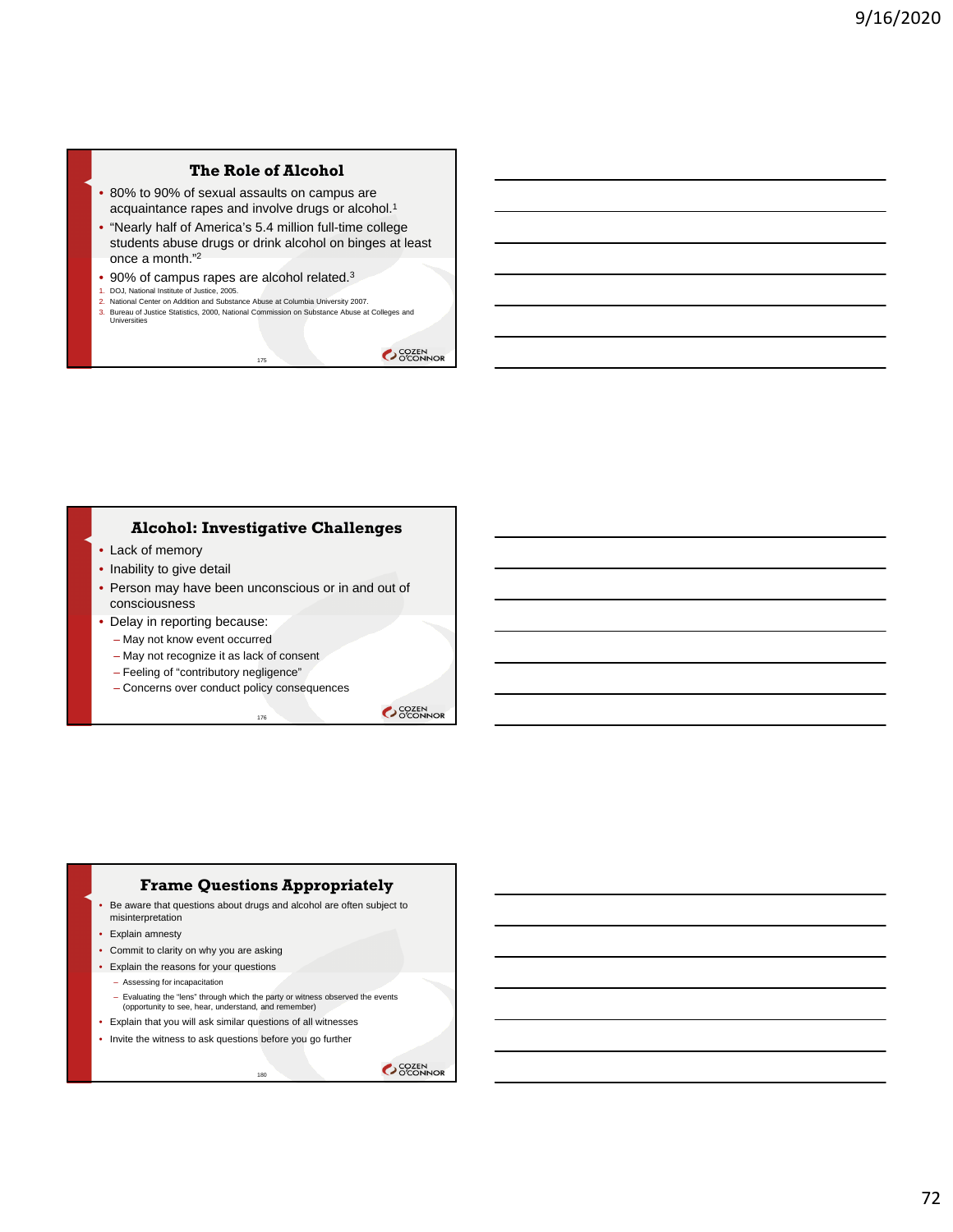

181



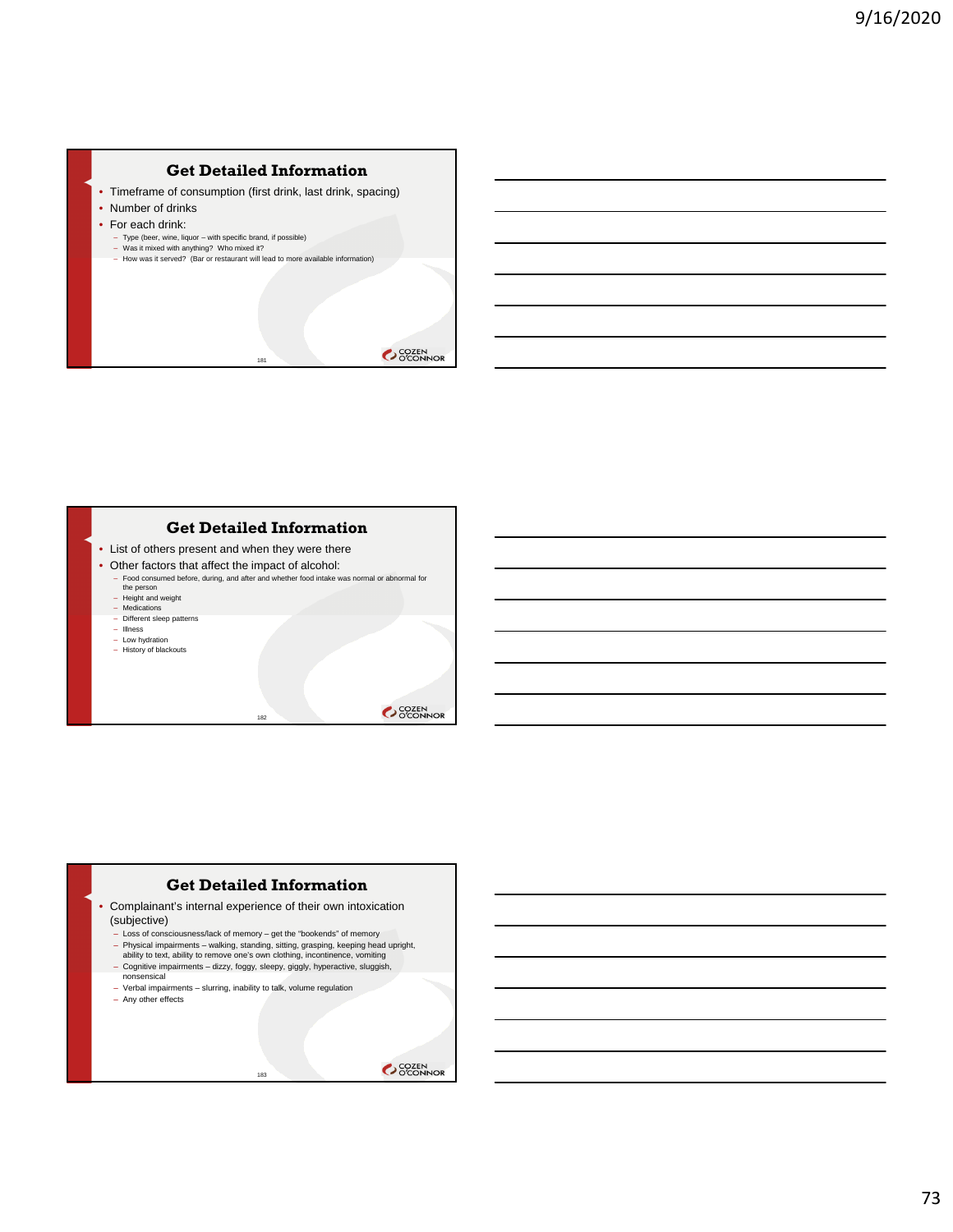# **Get Detailed Information**

- Others' observations of Complainant (objective)
	- Observations of Complainant's consumption when, where, what, who else was there?

184

- Physical impairments
- Cognitive impairments
- Verbal impairments
- Any other effects





185





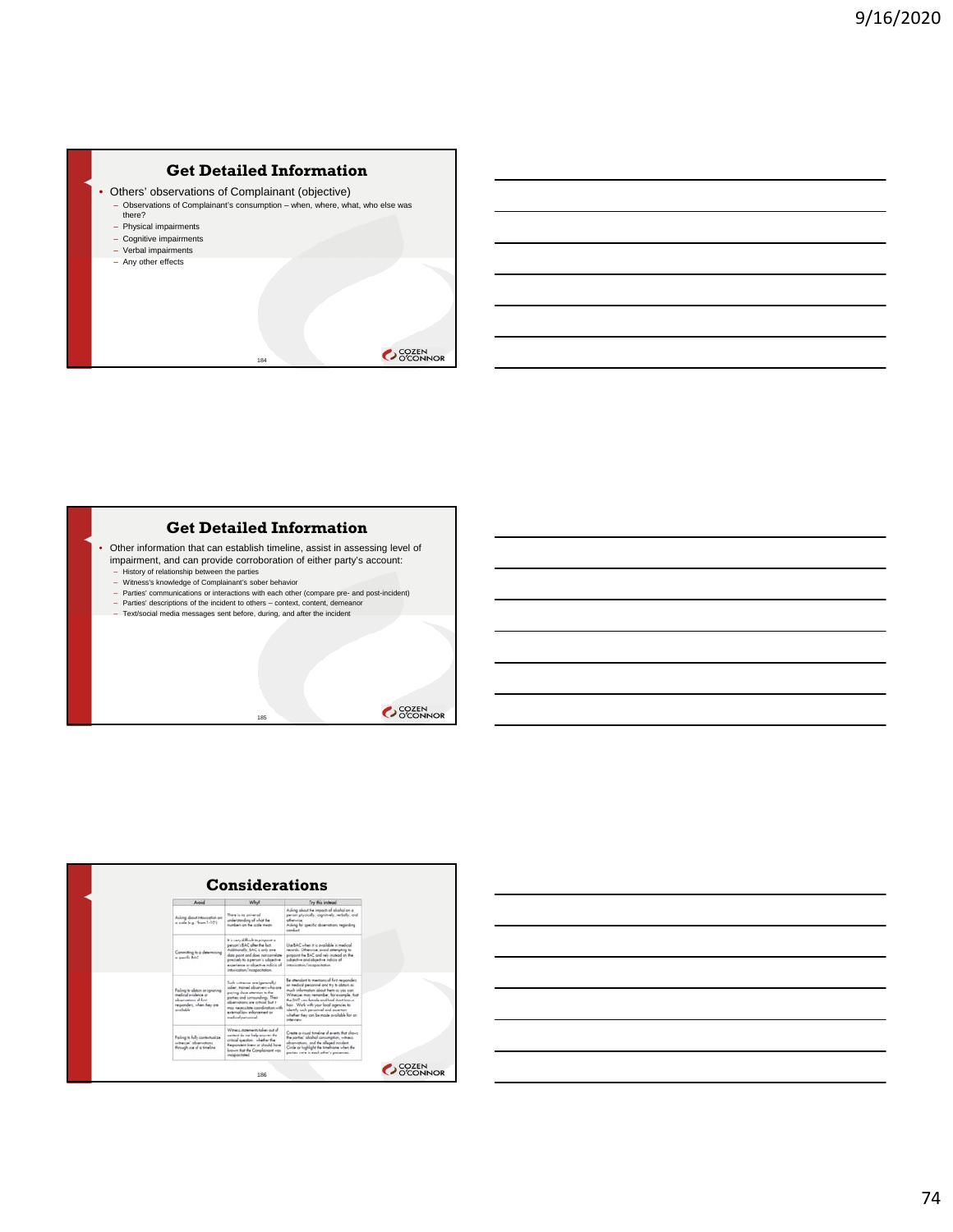| <b>Creating a Universal Timeline</b> |  |  |
|--------------------------------------|--|--|
|--------------------------------------|--|--|

• Using information gathered in the investigation, create a timeline that captures both parties' actions and show the timeframe when they were in the same place (below in blue)  $\overline{\phantom{a}}$  Source(s) Complainant and C "pre-gamed" at A's apartment. Drank 3 shots Jim Beam and ate chips and guacamole. Walked from A's apartment to second "pre-game" at B's apartment. Drank 2 shots of Ciroc Peach and threw up in B's sink. C interview A interview B interview C's photos w/ date/time **8:00 PM** Respondent arrived at party by himself. Filled one 16-ounce cup with beer and drank it quickly. R interview **8:30 PM** Saw friends X, Y, Z. Z gave Respondent keys<br>
to his room where Z kept hard liquor. Respondent retrieved a 750 ml bottle of Fireball and drank approximately ¼ of it himself over the course of about an hour and a half. X and Y each had about 2 shot glasses full. R interview X interview Y interview Z interview **9:00 PM** Complainant arrived at party with A, B, C. Complainant's friend D got her a 16-ounce cup of "jungle juice" which she drank slowly over the course of about an hour. C interview A interview B interview D interview **9:30 PM 10:00 PM** Complainant went upstairs to check out the view from the roof. As she was walking back downstairs, she took the last sip of her "jungle juice" and saw Respondent. Complainant texted her mom, "addfa." C interview C's texts C's photos w/ date/time **10:30 PM** Respondent texted Z "thanks for the fireball. Let me know where I can meet you to give you your key back." Respondent saw Complainant coming down the stairs. R interview R's texts

A interview **11:30 PM** Respondent left the bathroom and texted Z "I

187

Complainant and Respondent went upstairs into the bathroom. Respondent's friend W walked in as they were kissing and undressing.

just got laid!"

R interview W interview

R interview Z interview R's texts

Complainant reported a complete memory loss from

Complainant's friend A saw her leaving the bathroom with her shirt on backwards. A escorted Complainant home.

about 10:30 until the next morning. C interview **11:00 PM**

| ______ |
|--------|
|        |
|        |
|        |
| ____   |
|        |
|        |
|        |
|        |
|        |
|        |



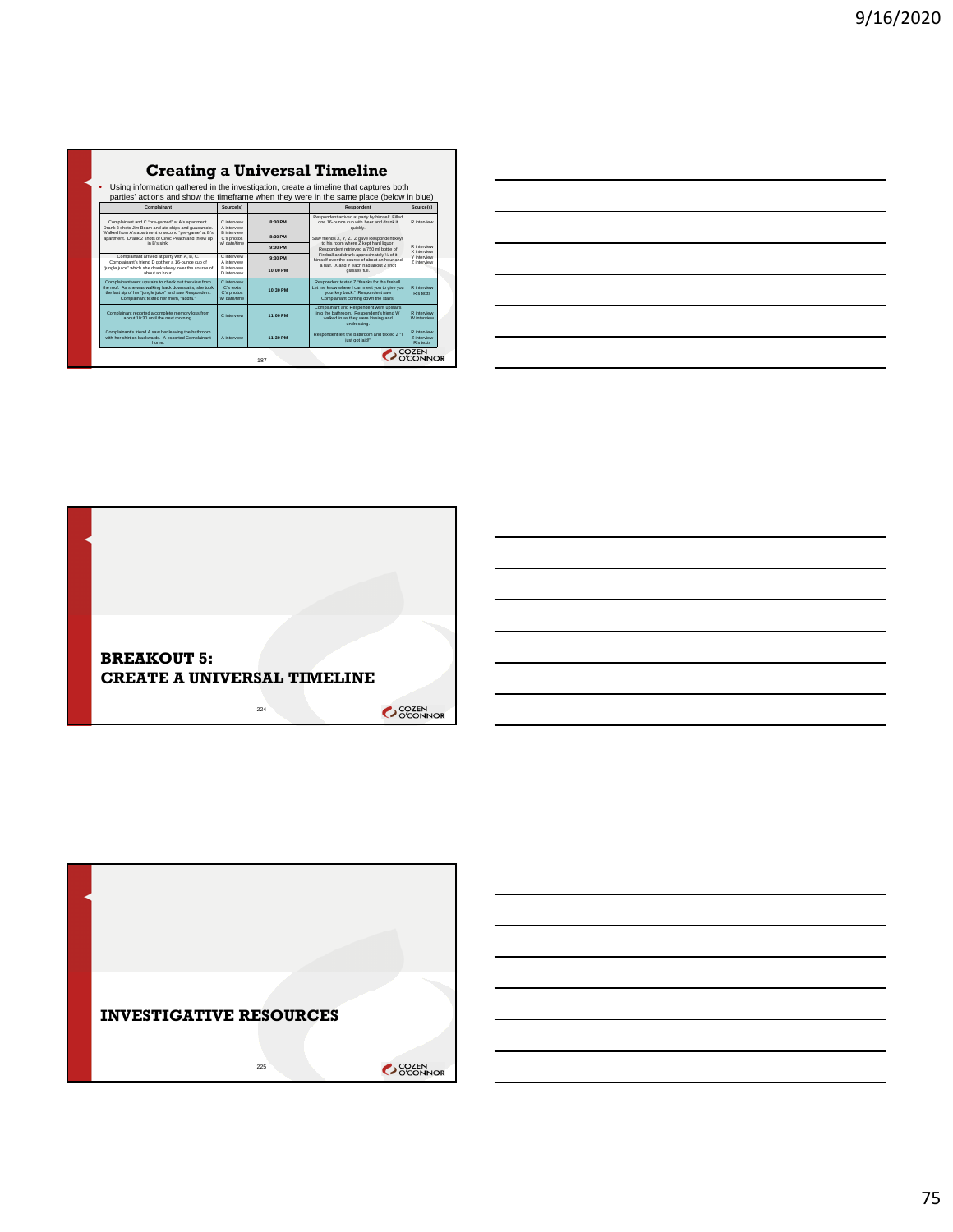





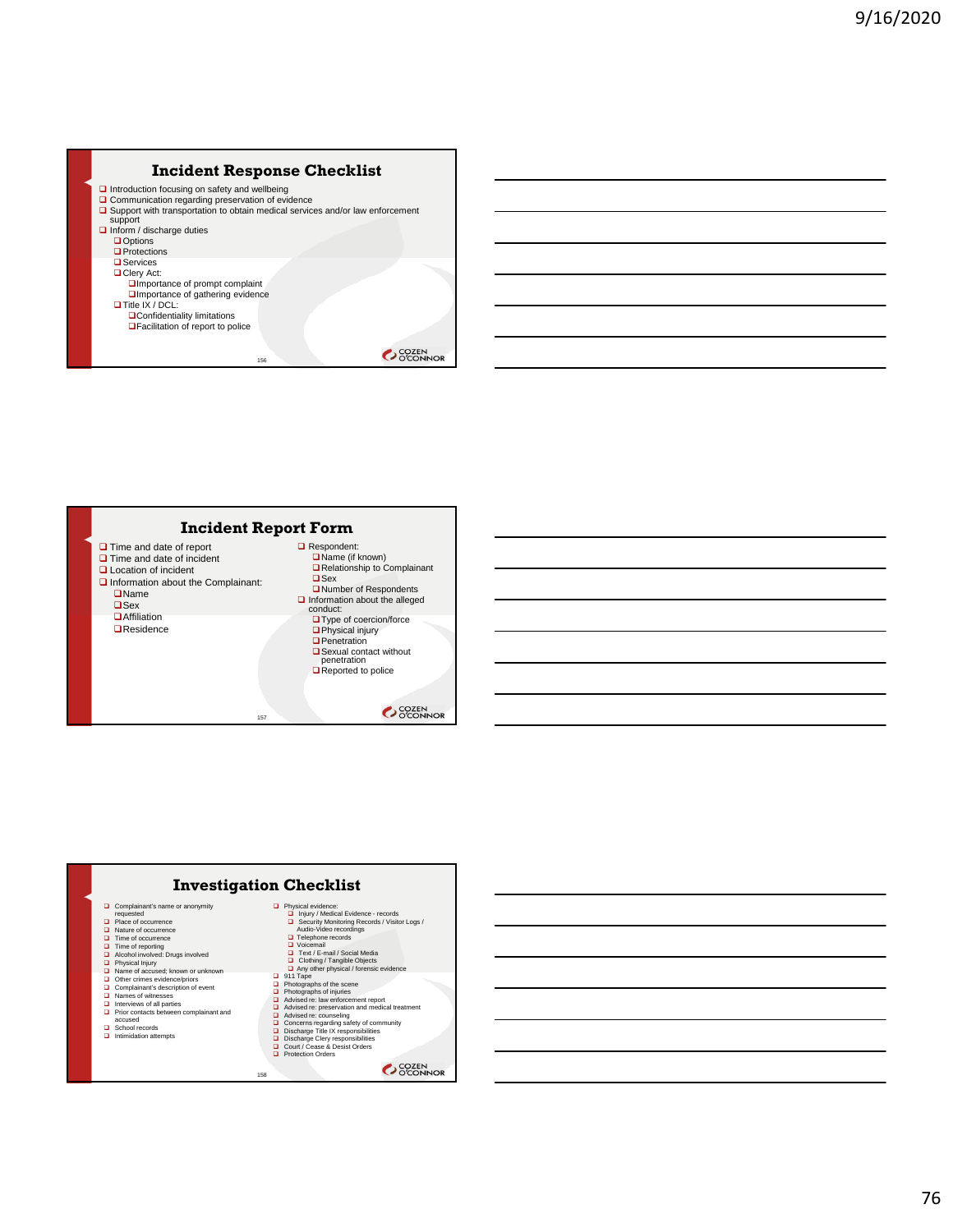





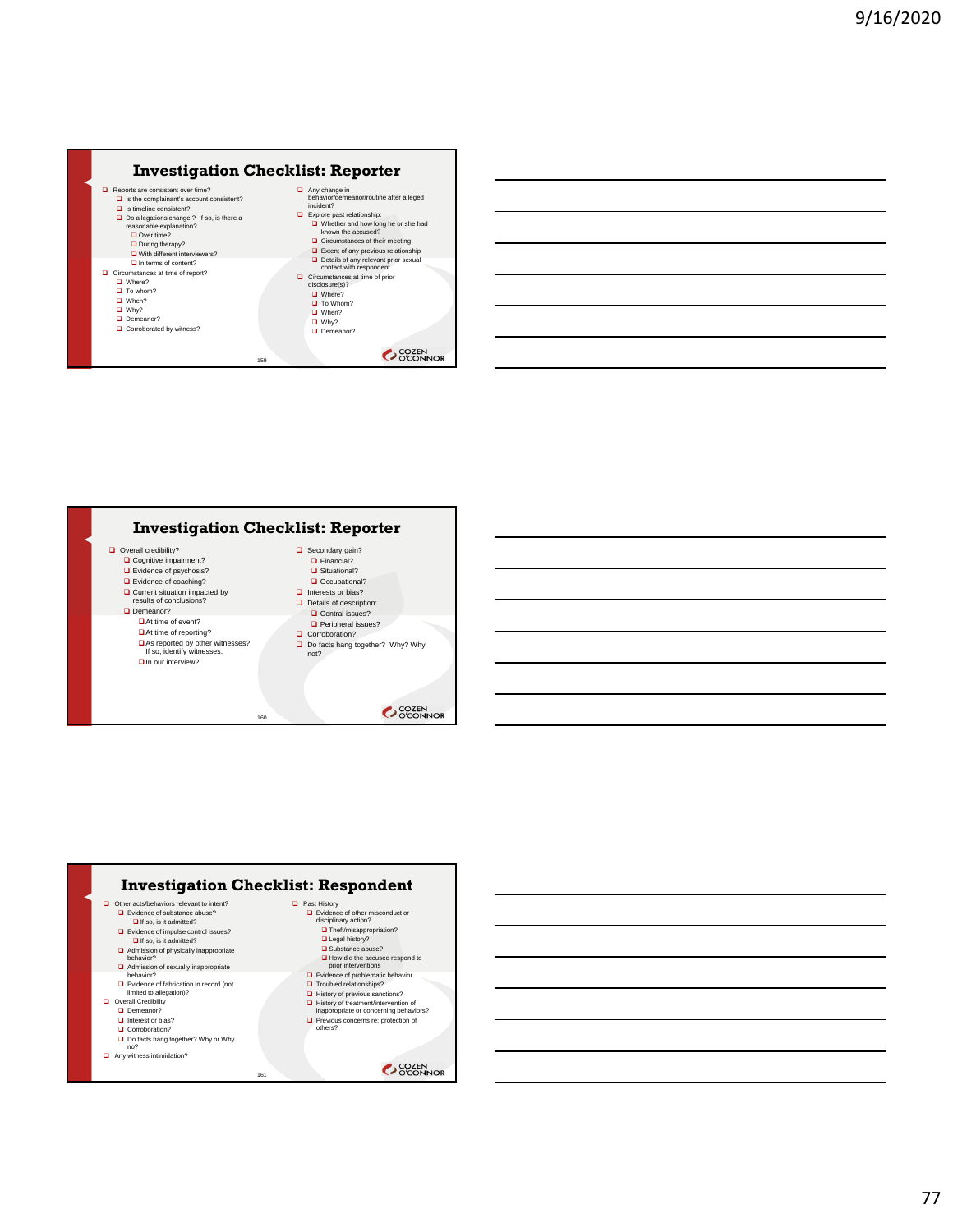## **Resources**

• As investigator, develop and be prepared to refer to:

162

- Incident Response Checklist
- Incident Report Form
- Investigation Checklist
- Investigation Checklist: Complainant
- Investigation Checklist: Respondent







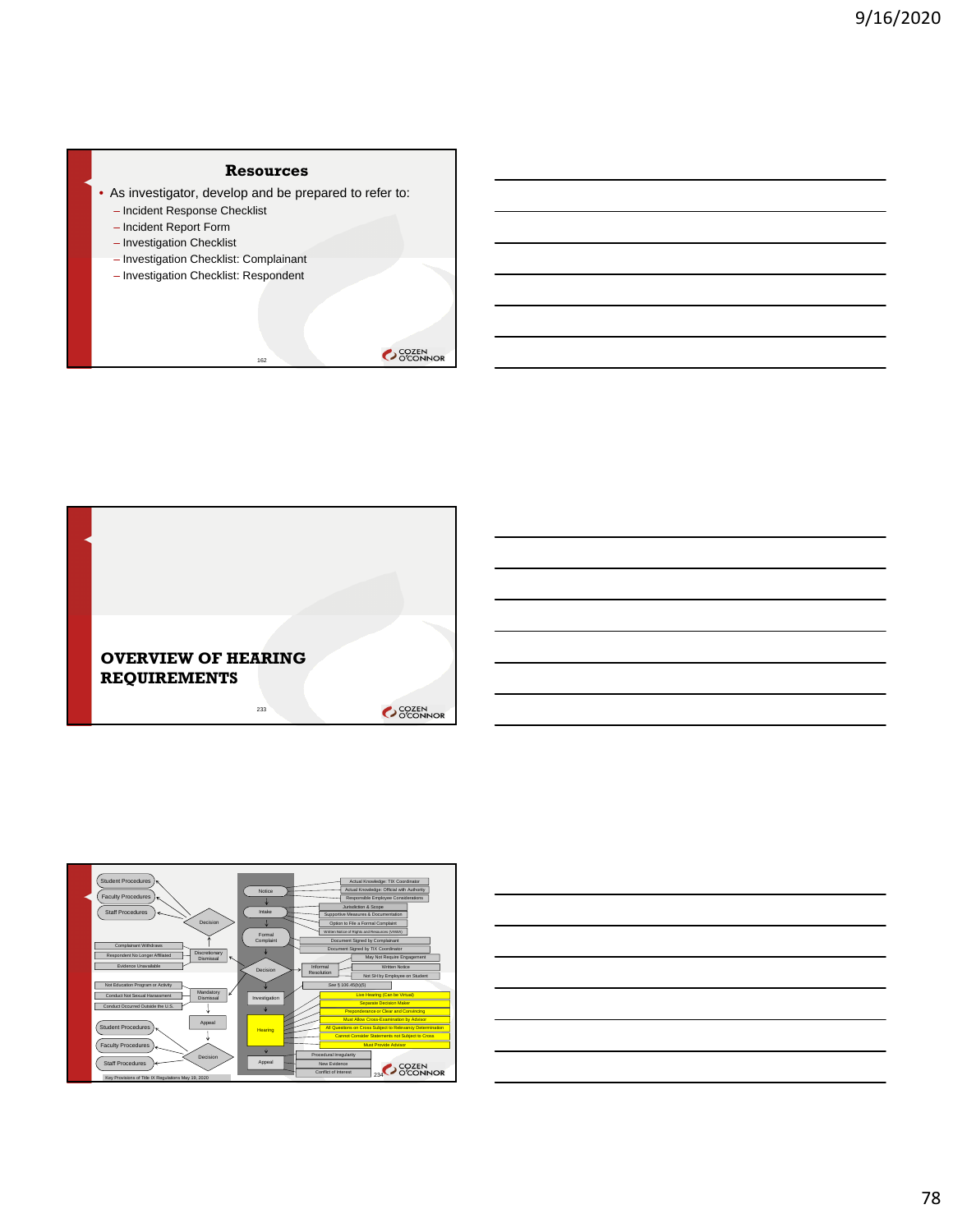





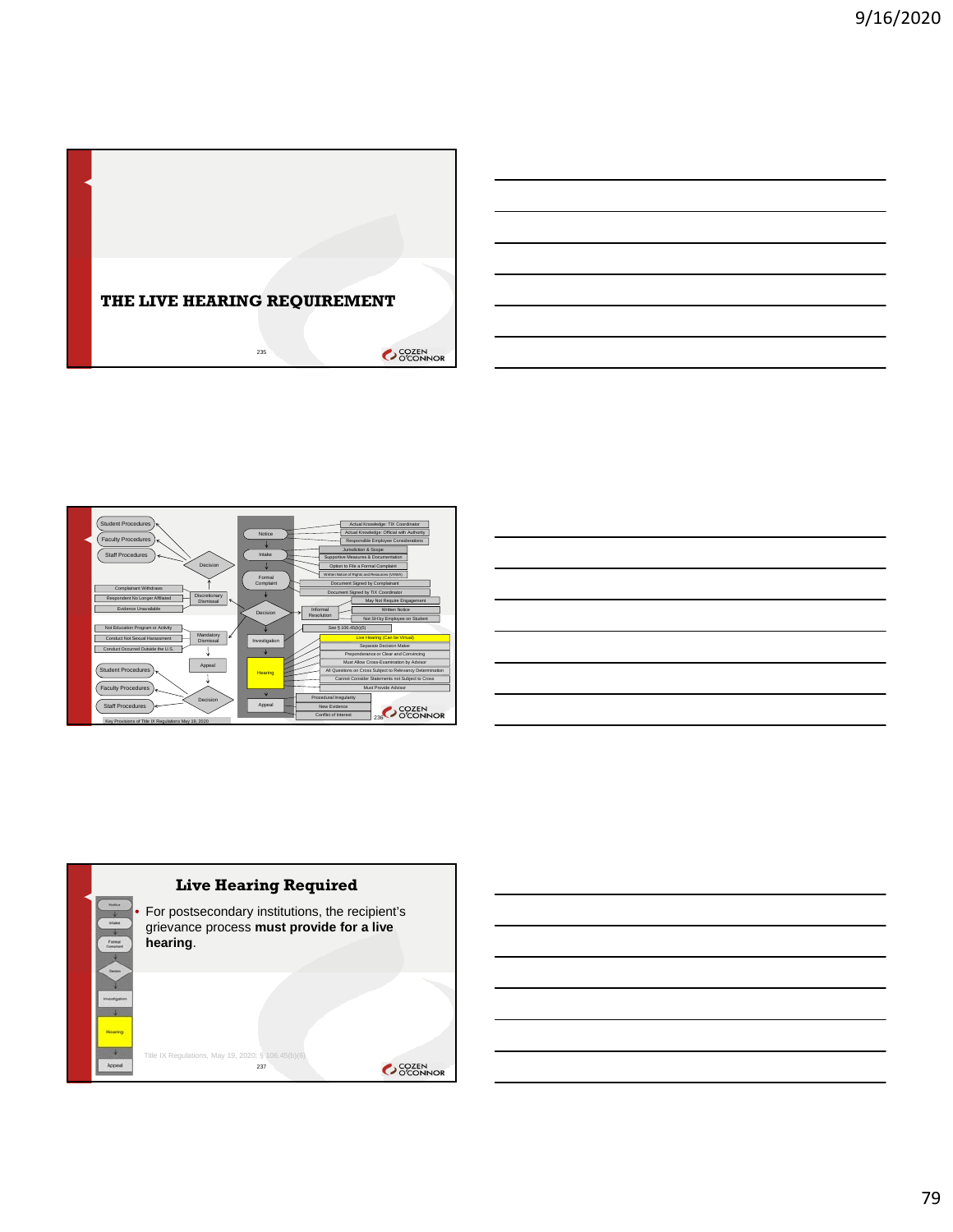#### **Live Hearing Required** [A] live hearing gives both parties the most meaningful, transparent opportunity to present their views of the case to the decision-maker, **reducing the likelihood of biased decisions, improving the accuracy of outcomes, and increasing party and public confidence in the fairness and reliability** of outcomes of Title IX adjudications.

Title IX Regulations, May 19, 2020; Preamble 85 F.R. 30359 . 238





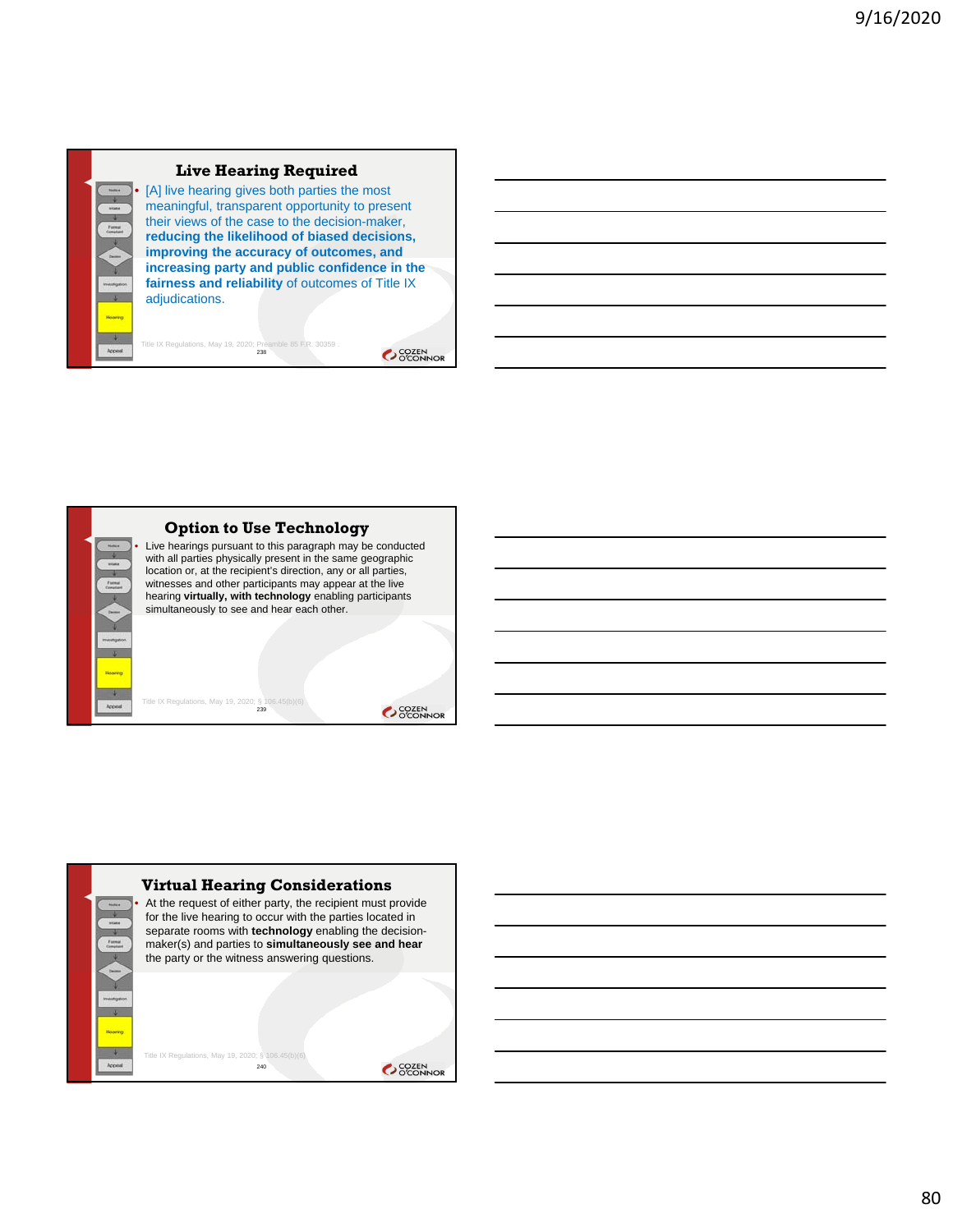#### **Virtual Hearing Considerations** The Department agrees with commenters who asserted that cross-examination provides opportunity for a decision-maker to assess credibility based on a number of factors**, including evaluation of body language and demeanor**, specific

Title IX Regulations, May 19, 2020; Preamble 85 F.R. 30321;<br>241

details, inherent plausibility, internal consistency, and corroborative evidence.



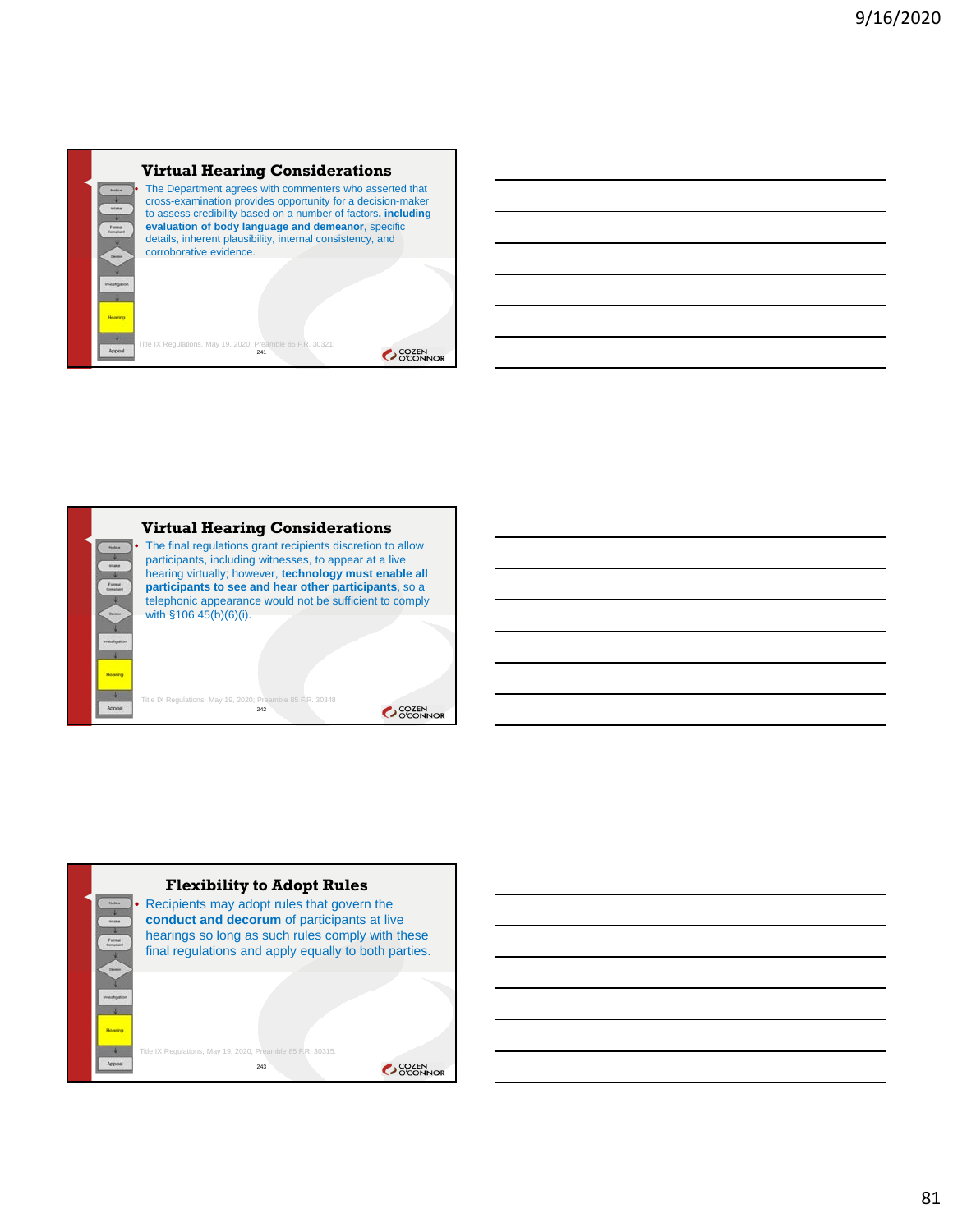

Title IX Regulations May 19, 2020; Preamble at 30248

Within these evidentiary parameters recipients retain the **flexibility to adopt rules** that govern how the recipient's investigator and **decisionmaker** evaluate evidence and conduct the grievance process (so long as such rules apply equally to both parties).

OCOZEN<br>OCONNOR





246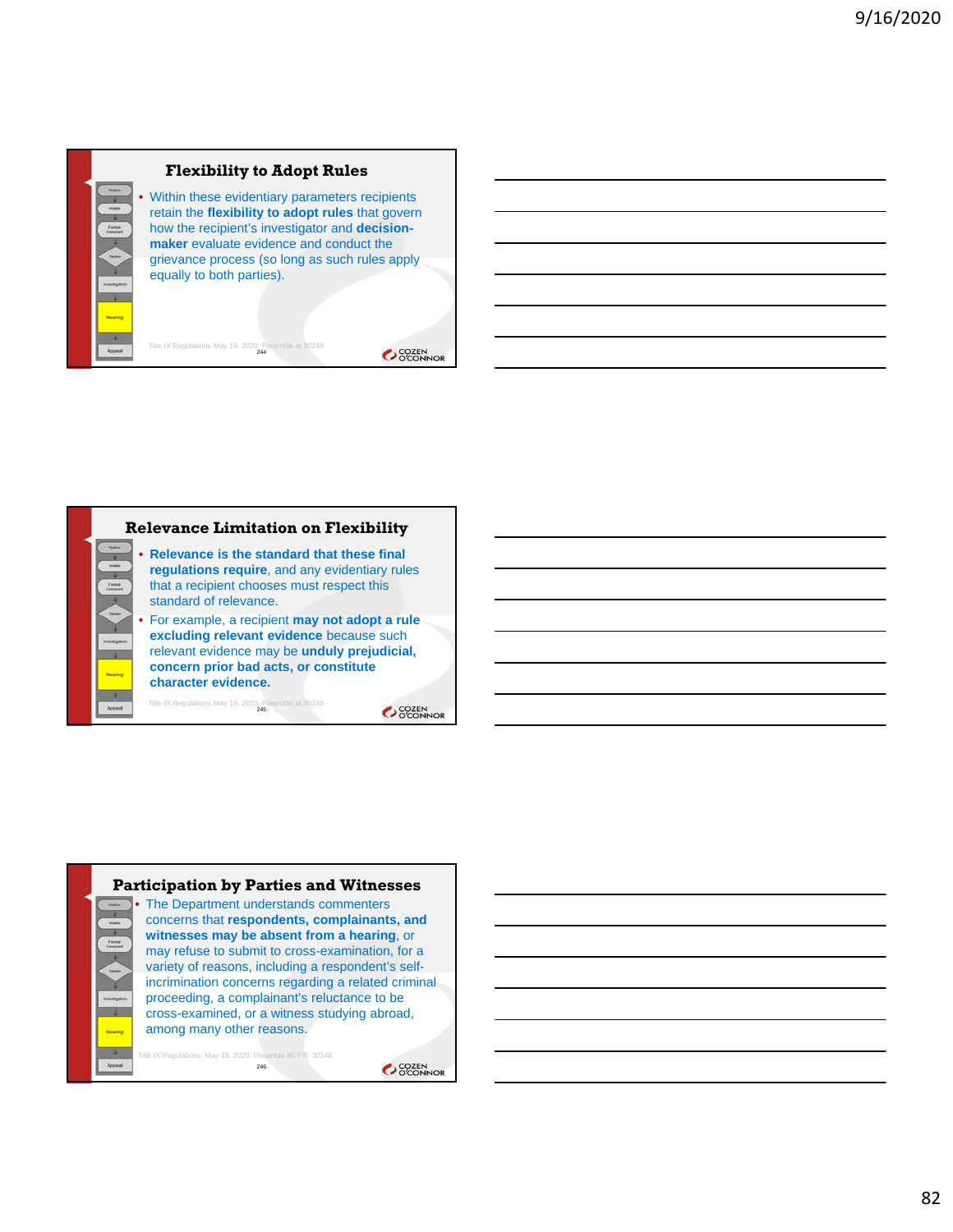#### **Participation by Parties and Witnesses** • In response to commenters' concerns, the Department

has revised the proposed regulations as follows:

- (1) We have revised § 106.45(b)(6)(i) to state that where a decisionmaker must not rely on an absent or non-cross examined party or witness's statements, the decision-maker **cannot draw any inferences about the determination regarding responsibility based on such absence or refusal** to be cross-examined;
- (2) We have revised § 106.45(b)(6)(i) to grant a recipient discretion to hold the entire hearing **virtually using technology** that enables any or all participants to appear remotely;

Title IX Regulations, May 19, 2020; Pamemble 85 F.R. 30346

OCOZEN<br>OCONNOR

#### **Participation by Parties and Witnesses** – (3) § 106.71 **expressly prohibits retaliation** against any party, witness, or other person exercising rights under Title IX, including the right to participate or refuse to participate in a grievance process; – (4) § 106.45(b)(3)(ii) grants a recipient **discretion to dismiss a formal complaint**, or allegations therein, where the complainant notifies the Title IX Coordinator in writing that the **complainant wishes to withdraw**  the allegations, or **the respondent is no longer enrolled or employed**  by the recipient, or **specific circumstances prevent the recipient from gathering evidence** sufficient to reach a determination. • These changes address many of the concerns raised by commenters stemming from reasons why parties or witnesses may not wish to participate and the consequences of non-participation. Title IX Regulations, May 19, 2020; P<sup>248</sup>amble 85 F.R. 30346

OCOZEN<br>OCONNOR



83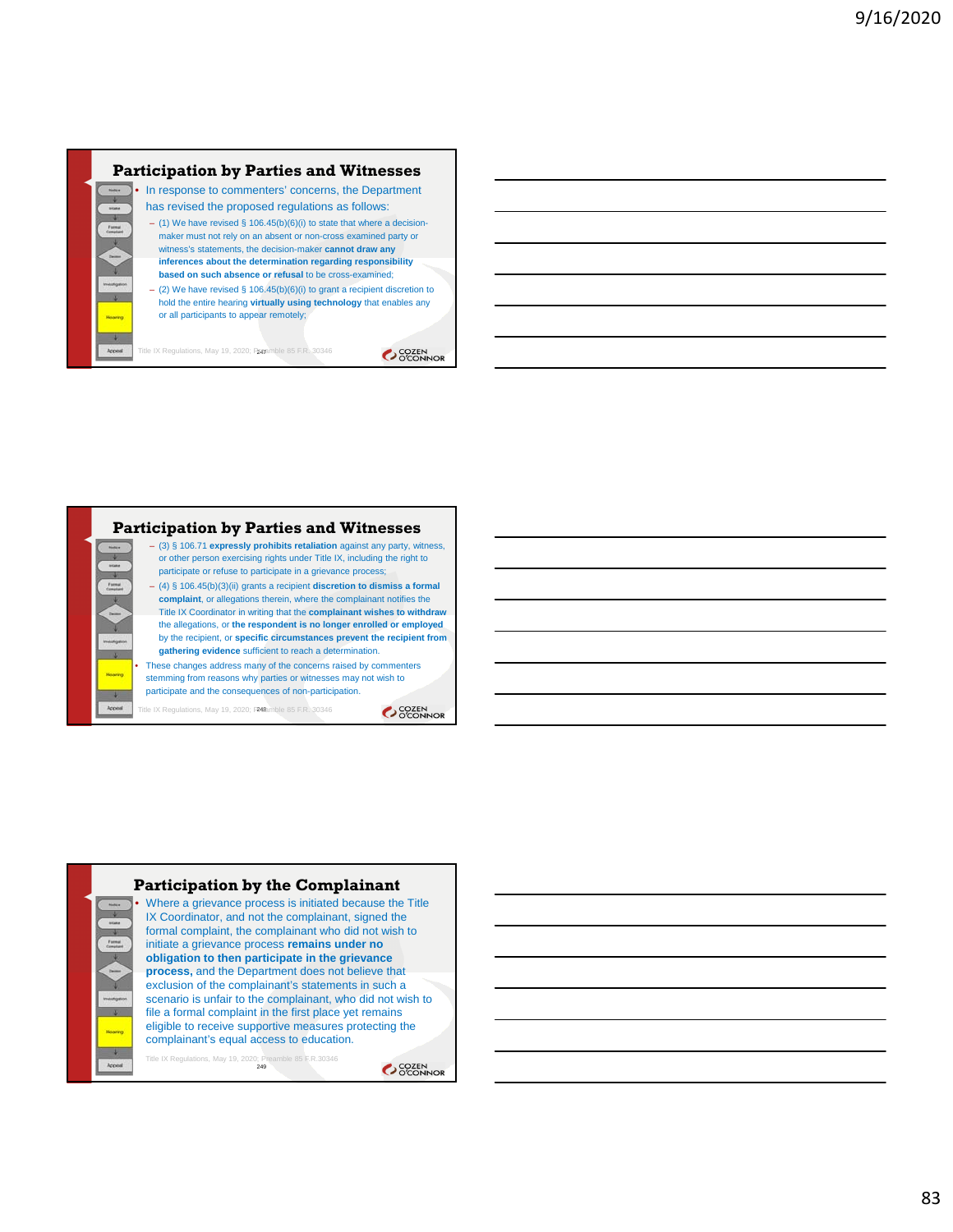## **Transcript or Recording**

• Recipients must create an **audio or audiovisual recording, or transcript**, of any live hearing and make it available to the parties for inspection and review.

# Title IX Regulations, May 19, 2020;  $\S$ 10

#### **Practical Considerations & Effective Practices**

- Impact of requirement that parties and/or witnesses participate in the hearing – Party vs. witness
	- Student vs. employee
- Decisions re: technology
- Recording versus transcription
- Procedures for non-postsecondary institutions

251

SCOZEN<br>OCONNOR

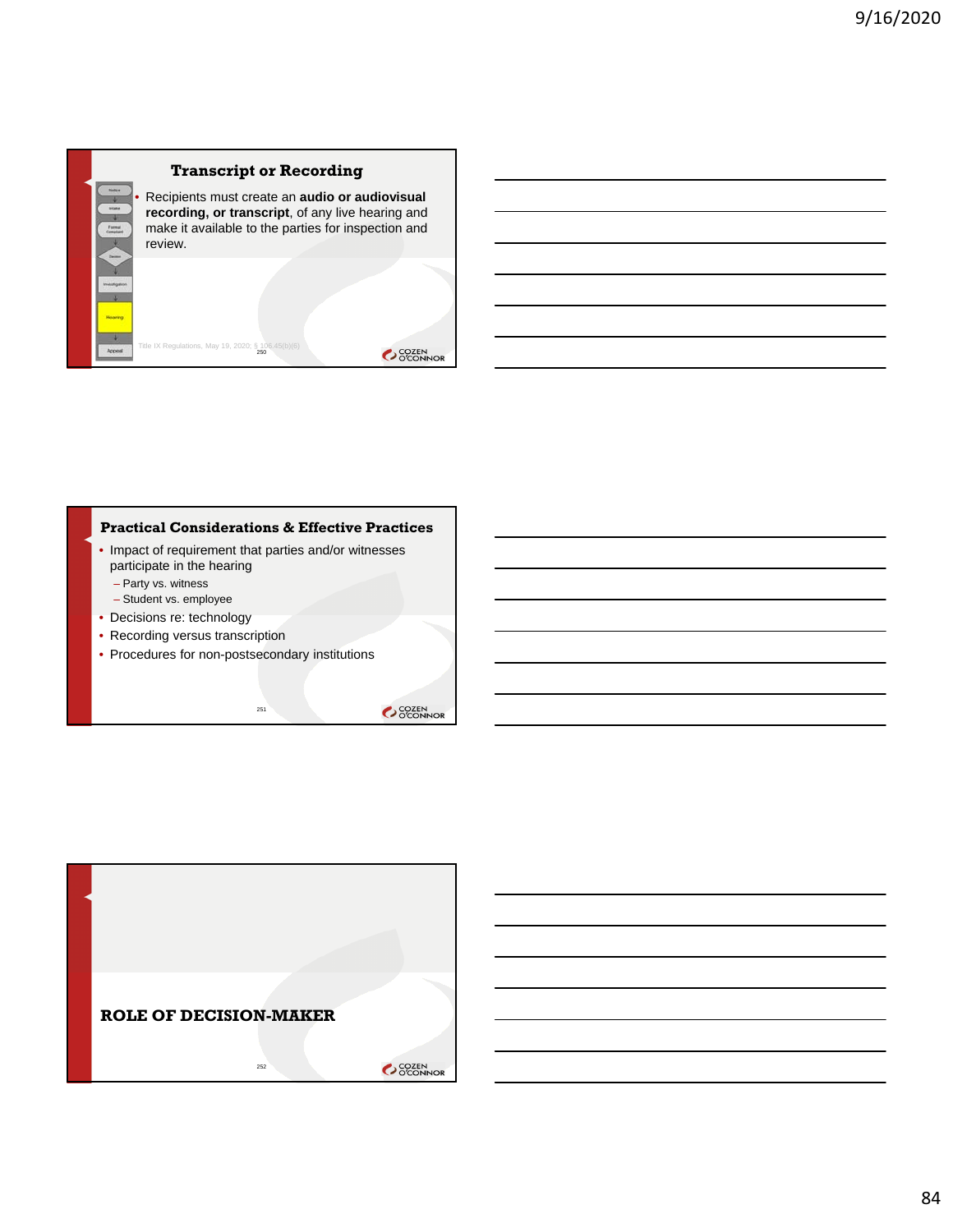

| <u> 1989 - Johann Stoff, deutscher Stoffen und der Stoffen und der Stoffen und der Stoffen und der Stoffen und der</u>                                               |  |  |
|----------------------------------------------------------------------------------------------------------------------------------------------------------------------|--|--|
| ,我们也不会有一个人的事情。""我们的人们,我们也不会有一个人的人,我们也不会有一个人的人,我们也不会有一个人的人,我们也不会有一个人的人,我们也不会有一个人的<br>第一百一十一章 我们的人,我们的人们的人们,我们的人们的人们的人们,我们的人们的人们的人们,我们的人们的人们的人们,我们的人们的人们的人们,我们的人们的人们,我 |  |  |
|                                                                                                                                                                      |  |  |
|                                                                                                                                                                      |  |  |
|                                                                                                                                                                      |  |  |



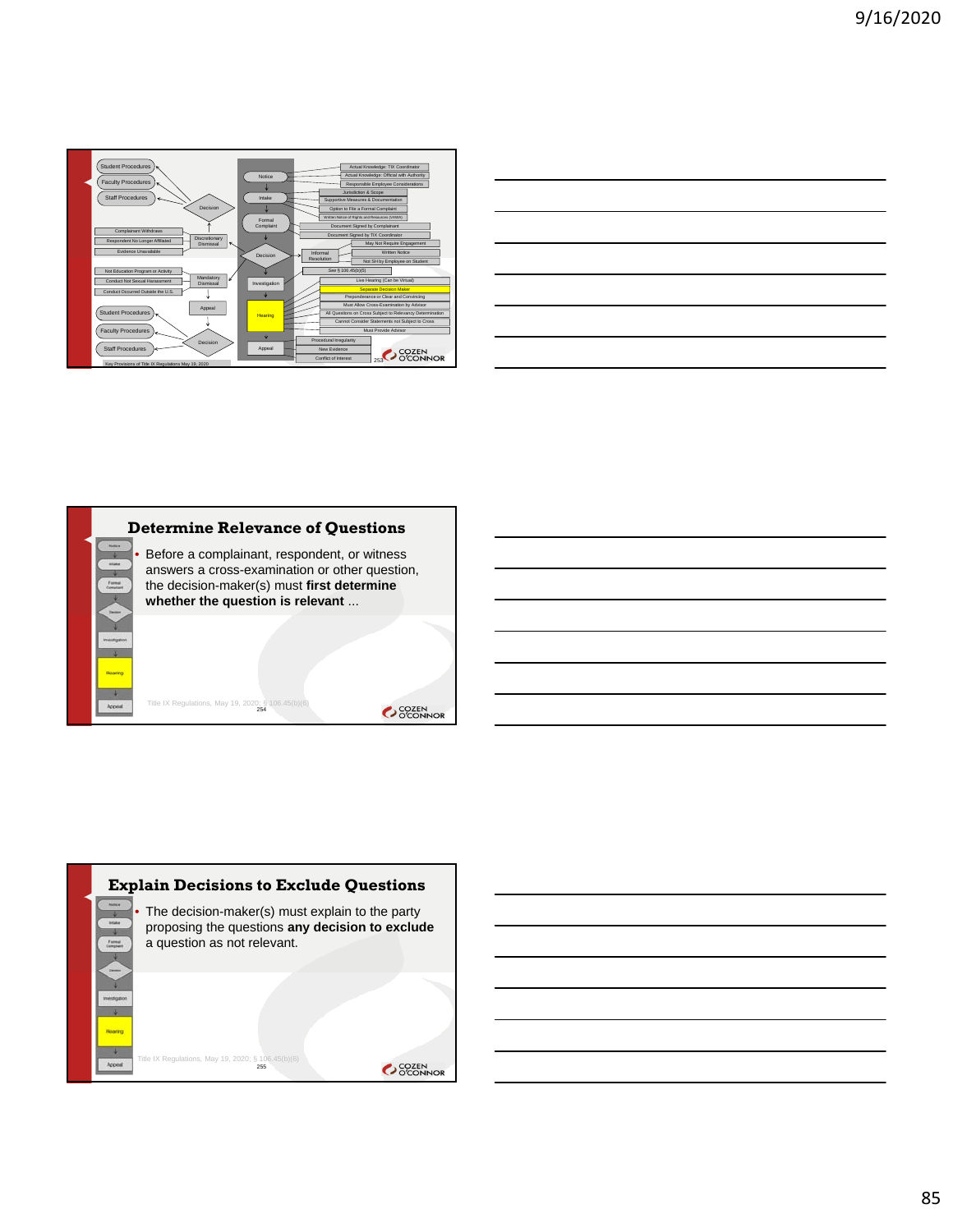



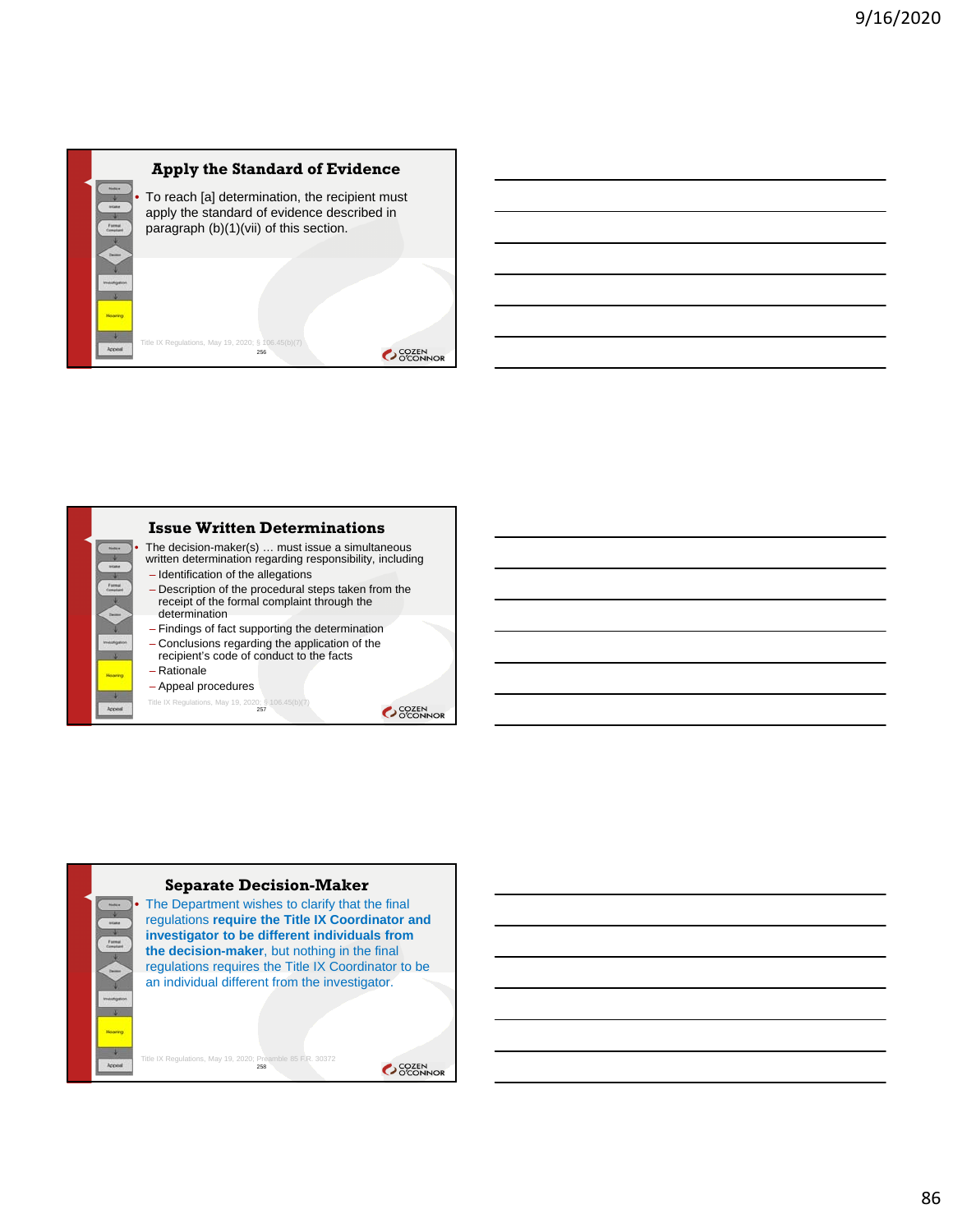



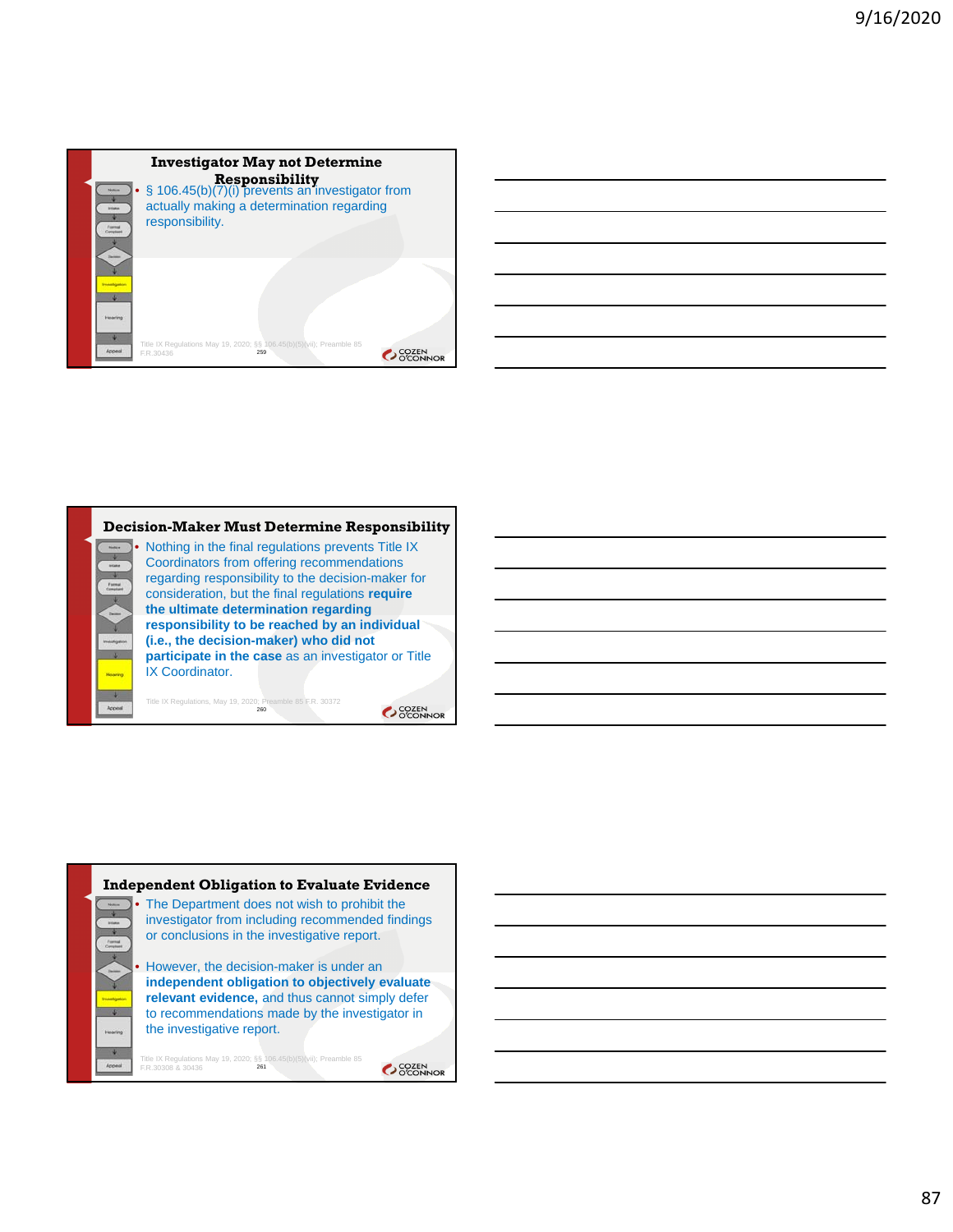

#### **Practical Considerations & Effective Practices**

- Choice of decision-maker(s) – Hearing panel vs. sole adjudicator
	- External professional vs. internal administrator
- Decision-maker on sanction – Can be same or different from decision-maker on finding
- Use of Hearing Coordinator?
- Whether to have investigator make recommended findings or include a credibility analysis

263

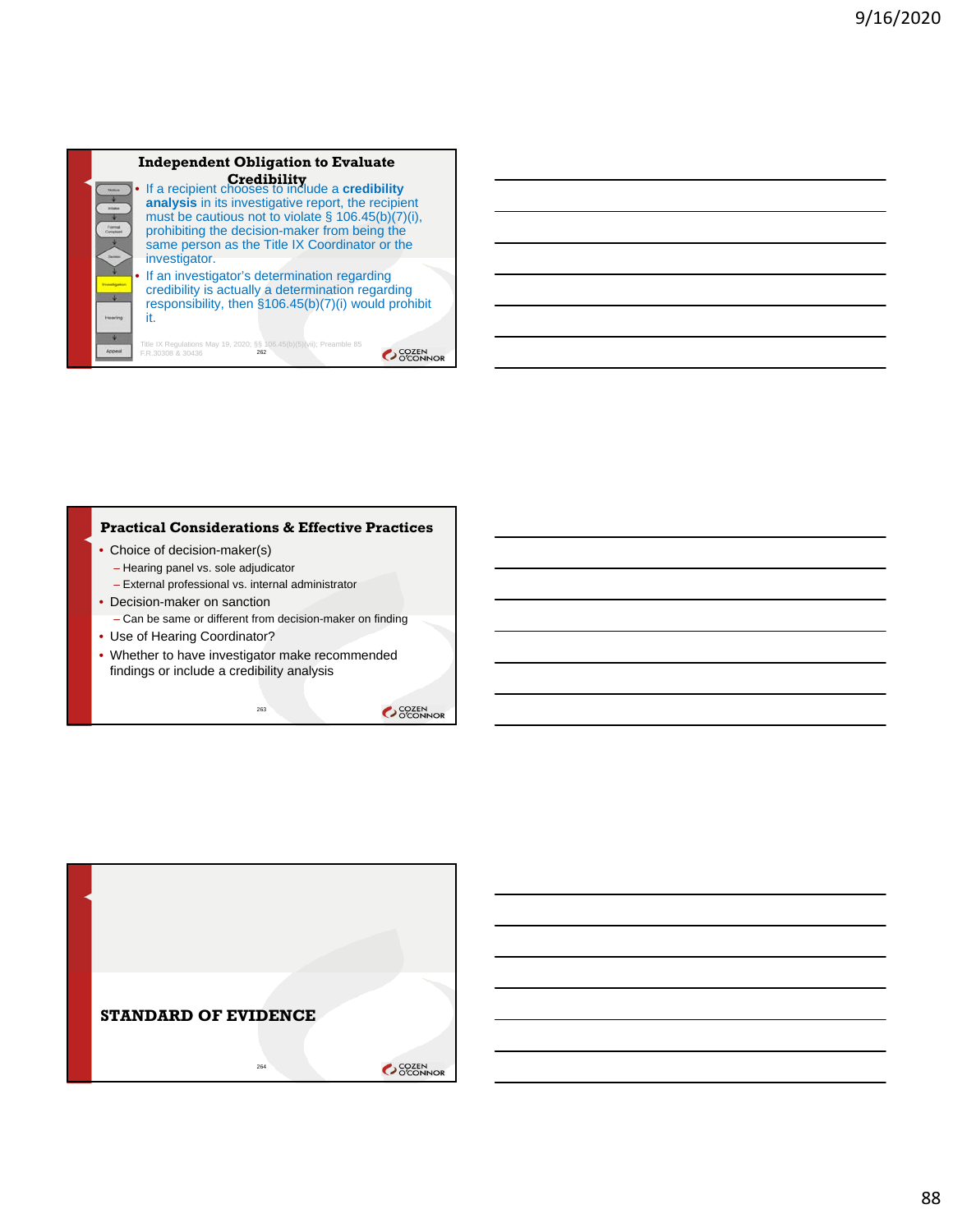

| and the control of the control of the control of the control of the control of the control of the control of the |                                                                                                                      |  |  |
|------------------------------------------------------------------------------------------------------------------|----------------------------------------------------------------------------------------------------------------------|--|--|
|                                                                                                                  |                                                                                                                      |  |  |
|                                                                                                                  | <u> 1989 - Andrea Santa Andrea Andrea Andrea Andrea Andrea Andrea Andrea Andrea Andrea Andrea Andrea Andrea Andr</u> |  |  |
|                                                                                                                  |                                                                                                                      |  |  |
|                                                                                                                  |                                                                                                                      |  |  |
|                                                                                                                  |                                                                                                                      |  |  |





process **without unnecessarily mandating that a recipient select one standard over the other**.

267 Title IX Regulations, May 19, 2020; Preamble 85 F.R. 30388.OCOZEN<br>OCONNOR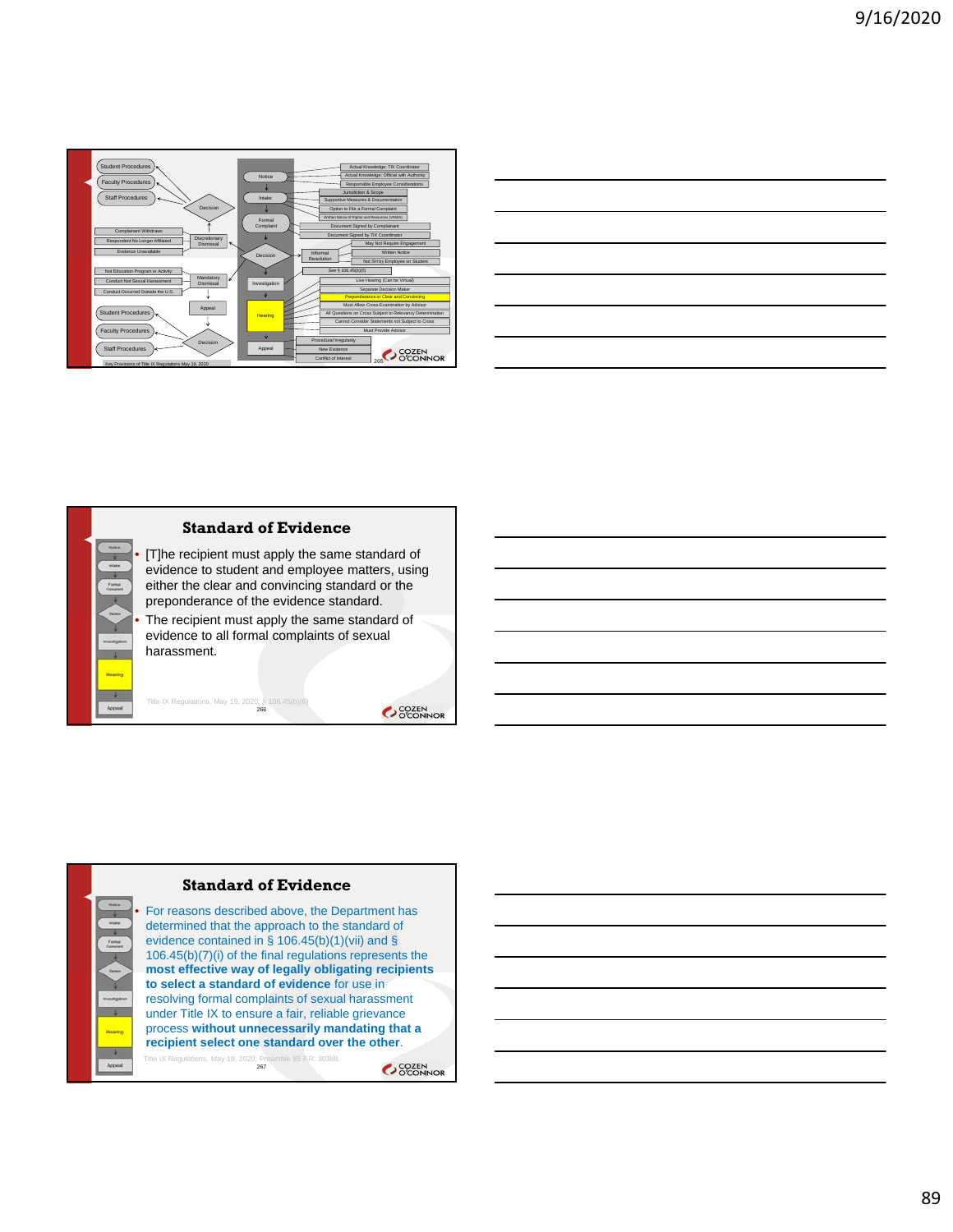## **Standard of Evidence**

Title IX Regulations, May 19, 2020; Preamble 85 F.R. 30388.<br>268

• In short, under the final regulations the **same standard of evidence will apply to all formal complaints of sexual harassment** under Title IX responded to by a particular recipient, **whether the respondent is a student or employee**.

SCOZEN<br>OCONNOR



#### **Clear and Convincing\***

- The evidence is highly and substantially more likely to be true than untrue
- The fact finder must be convinced that the contention is highly probable
- Proof which requires more than a preponderance of the evidence but less than proof beyond a reasonable doubt
- Clear and convincing proof will be shown where the truth of the facts asserted is highly probable
- Quality of the evidence, not quantity
- NOT beyond a reasonable doubt

\* Based on common usage.

270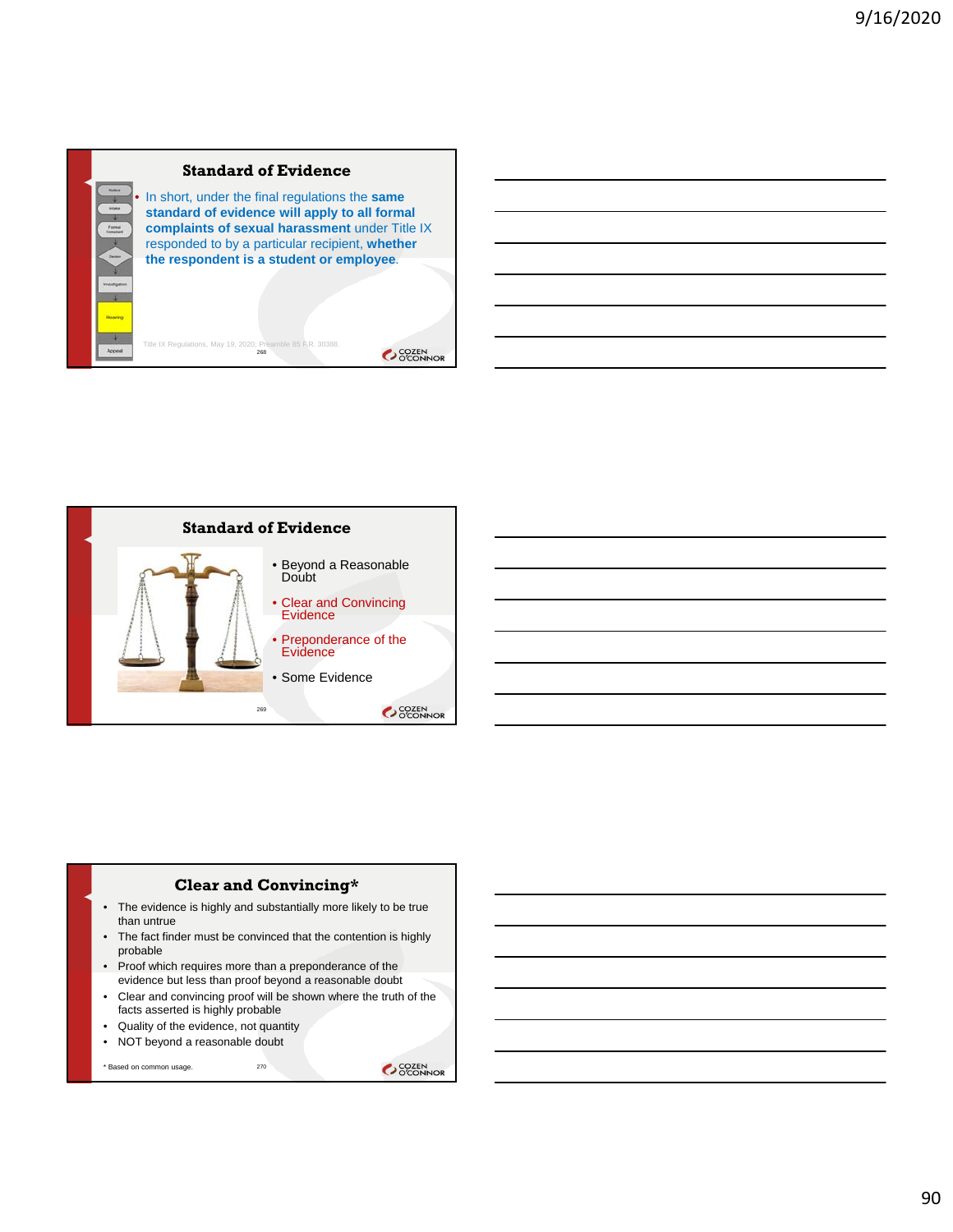## **Preponderance of the Evidence\***

- More likely to be true than not
- More probable than not
- The greater weight of the evidence
- Tipping the scale ever so slightly
- $51%$
- Based on the more convincing evidence and it's probable truth or accuracy, not on the amount

271

- Quality of the evidence, not quantity
- NOT beyond a reasonable doubt

\* Based on common usage.





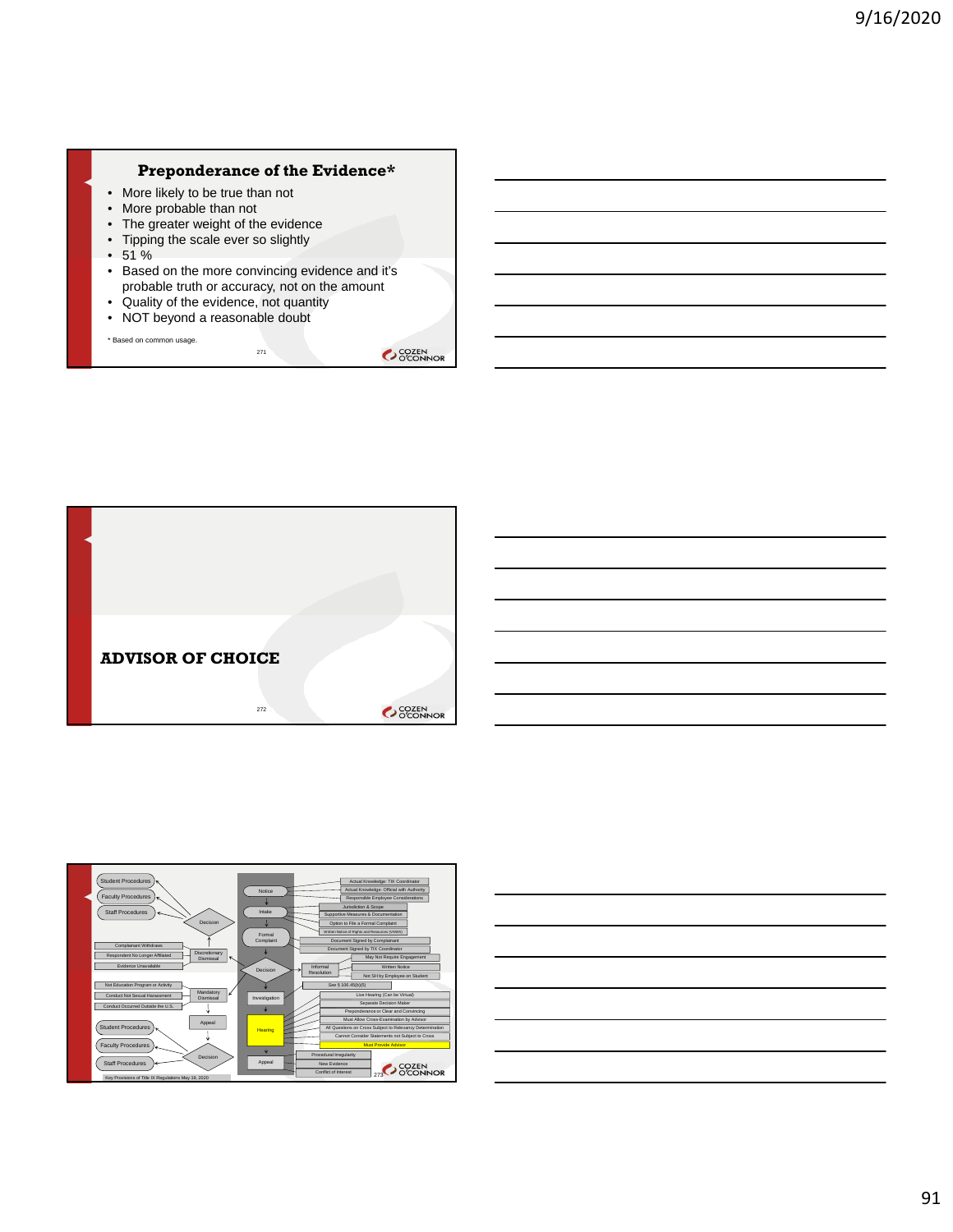

#### **VAWA: Advisor of Choice**

- Provide the accuser and the accused with the same opportunities to have others present during any institutional disciplinary proceeding, including the opportunity to be accompanied to any related meeting or proceeding by the **advisor of their choice**
- **Not limit the choice of advisor** or presence for either the accuser or the accused in any meeting or institutional disciplinary proceeding
- However, the institution **may establish restrictions regarding the extent to which the advisor may participate in the proceedings**, as long as the restrictions apply equally to both parties

Violence Against Women Reauthorization Act § 668.46(k)(2)(iii)-(iv); 79 F.R. 62789<br>275

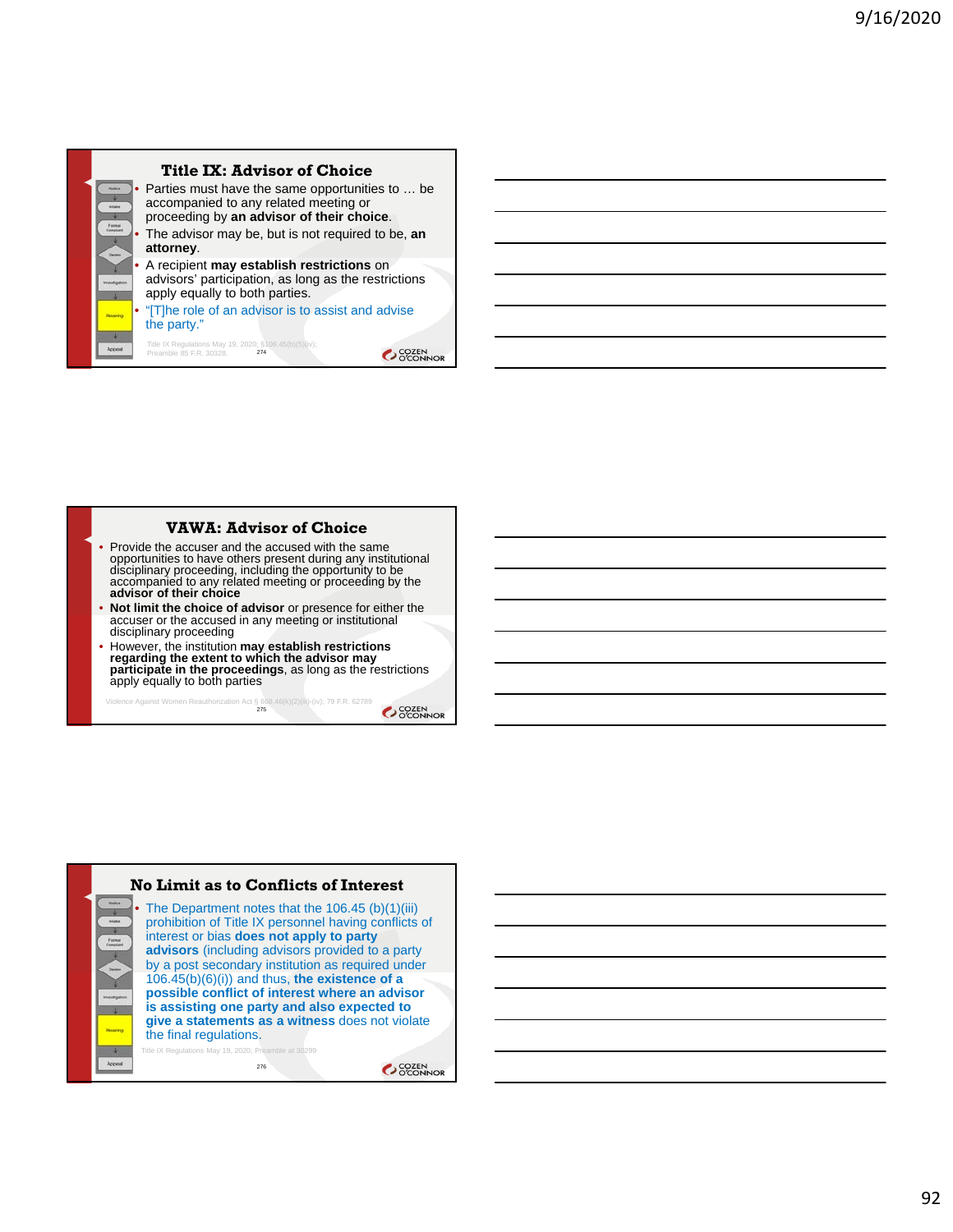





Such cross-examination at the live hearing must be conducted directly, orally, and in real time by the party's advisor of choice and never by a party personally, **notwithstanding the discretion of the recipient under paragraph (b)(5)(iv) of this section to otherwise restrict the extent to which advisors may participate in the proceedings**.

Title IX Regulations, May 19, 2020; Preamble, 85 F.R. 30336, 30577.

 $\overline{\phantom{0}}$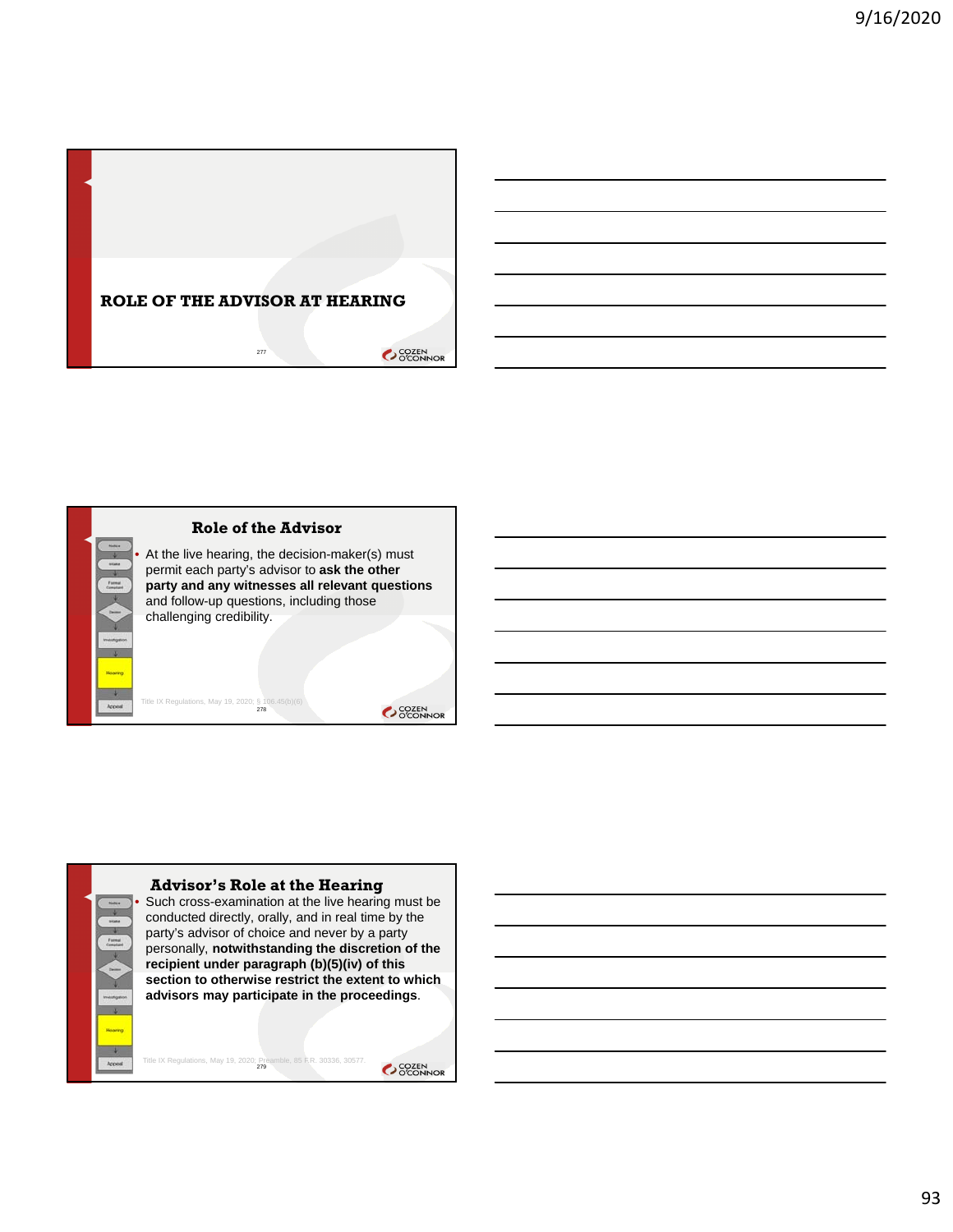

#### **Discretion as to Advisor's Role**

Section 106.45(b)(5)(iv) (allowing recipients to place restrictions on active participation by party advisors) and the revised introductory sentence to § 106.45(b) (requiring any rules a recipient adopts for its grievance process other than rules required under § 106.45 to apply equally to both parties) would, for example, **permit a recipient to require parties personally to answer questions** posed by an investigator during an interview, or **personally to make any opening or closing statements** the recipient allows at a live hearing, so long as such rules apply equally to both parties.

Title IX Regulations, May 19, 2020; Preamble, 85 F.R. 30298.

SCOZEN<br>OCONNOR



• We do not believe that specifying what **restrictions on advisor participation** may be appropriate is necessary, and we **decline to remove the discretion of a recipient to restrict an advisor's participation** so as not to unnecessarily limit a recipient's flexibility to conduct a grievance process that both complies with § 106.45 and, in the recipient's judgment, best serves the needs and interests of the recipient and its educational community.

Title IX Regulations, May 19, 2020; Preamble, 85 F.R. 30298.<br>282

 $\overline{\phantom{0}}$ 

OCCEN COZEN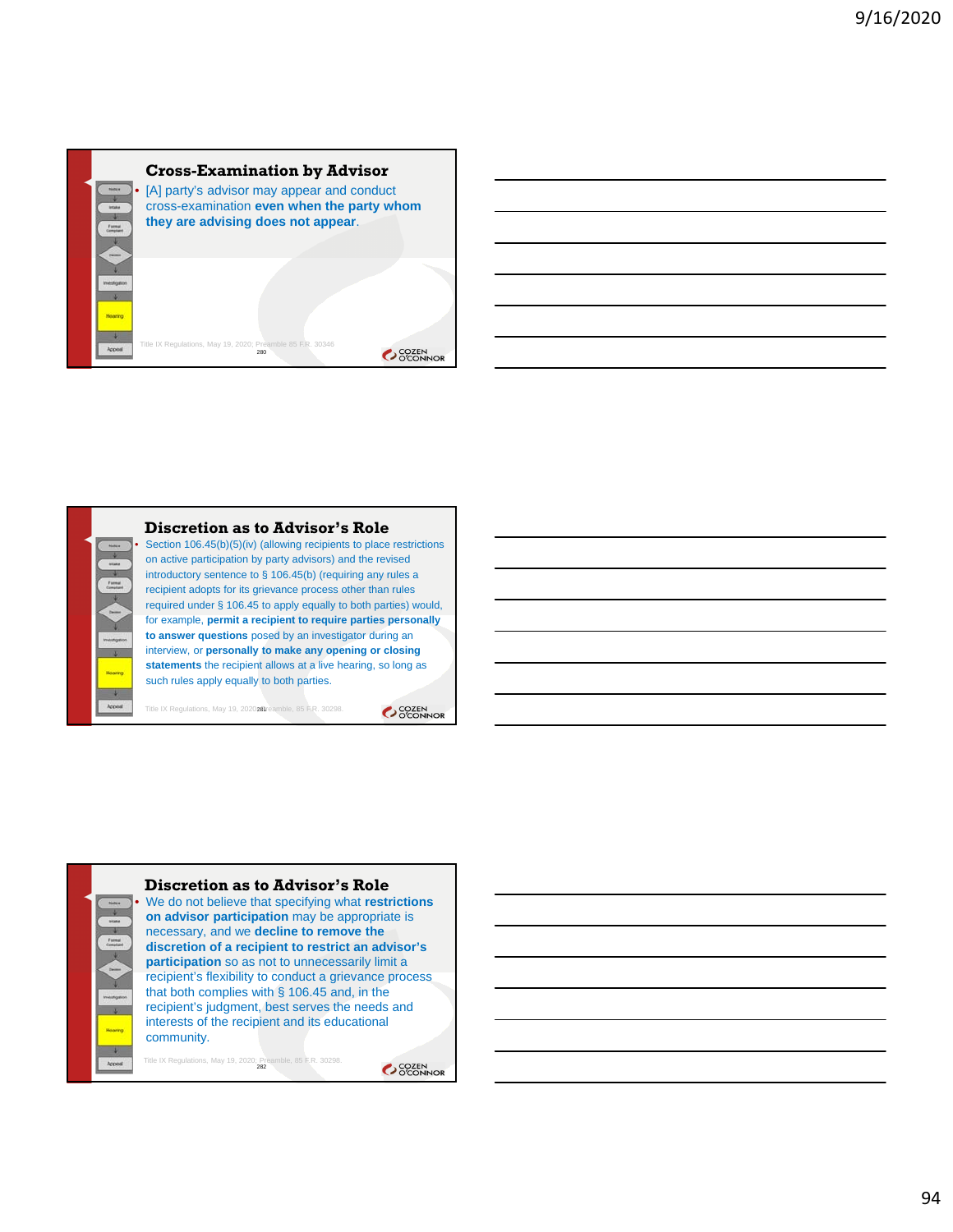

283

Title IX Regulations, May 19, 2020; §

If a party does not have an advisor present at the live hearing, the recipient **must provide without fee or charge to that party, an advisor** of the recipient's choice, who may be, but is not required to be, an attorney, to conduct cross-examination on behalf of that party.

OCOZEN<br>OCONNOR



### **Appearance Without an Advisor**

The final regulations do not preclude recipients from adopting a rule that requires parties to inform the recipient in advance of a hearing whether the party intends to bring an advisor of choice to the hearing; but **if a party then appears at a hearing without an advisor** the recipient would need to **stop the hearing as necessary to permit the recipient to assign an advisor** to that party to conduct cross-examination.

Title IX Regulations, May 19, 2020; Preamble 85 F.R. 30342 285

OCCEN COZEN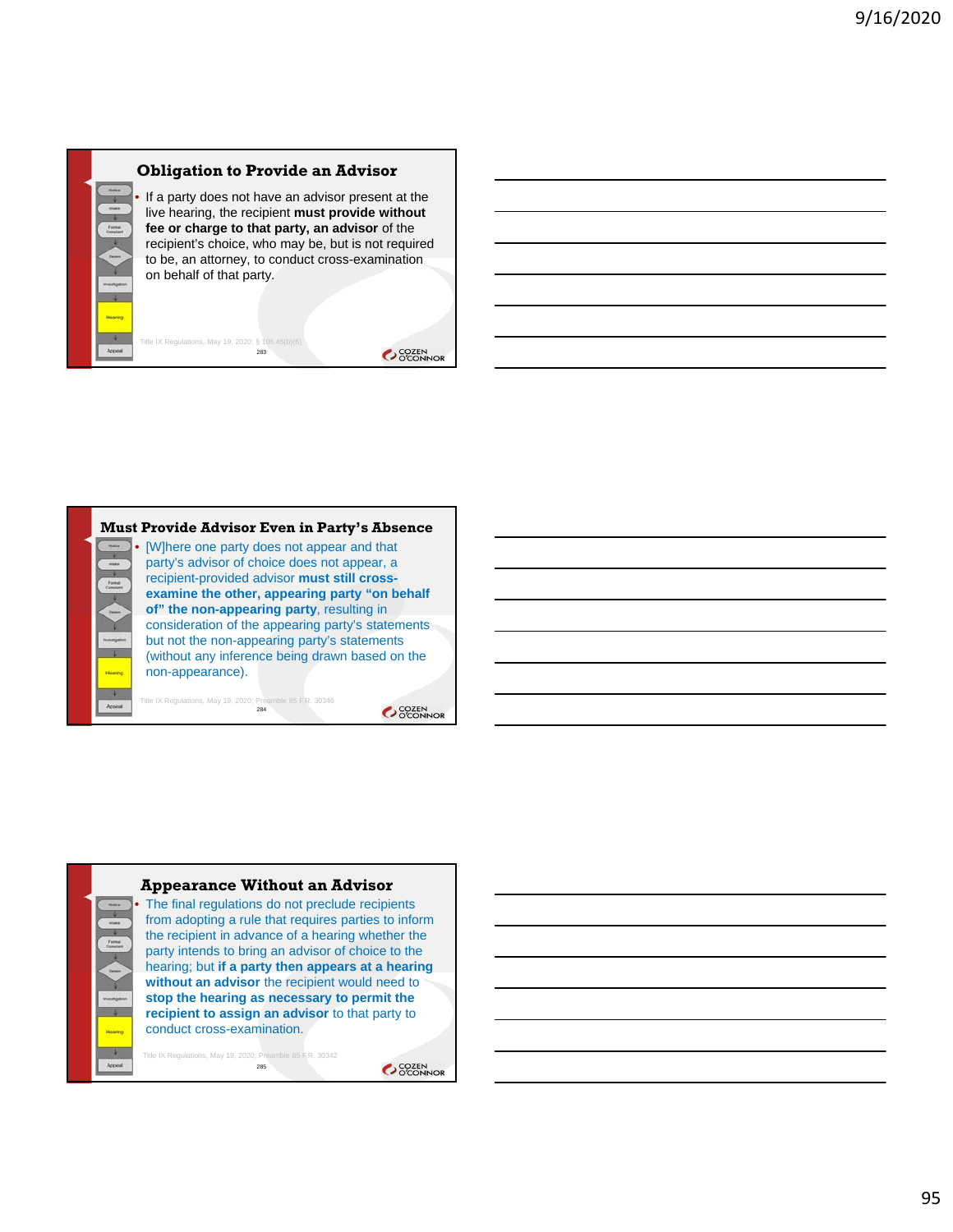

286

Title IX Regulations, May 19, 2020; 85 F.R. 30342

OCOZEN<br>OCONNOR



#### **Practical Considerations & Effective Practices**

- Process meeting to discuss policy, decorum, and expectations
- Considerations for advisors:
	- Review policy in advance
	- Acknowledge decorum expectations
	- Acknowledge privacy protections regarding documents
- Consider the importance of continuity in process re: advisor given requirement to provide an advisor at the hearing

288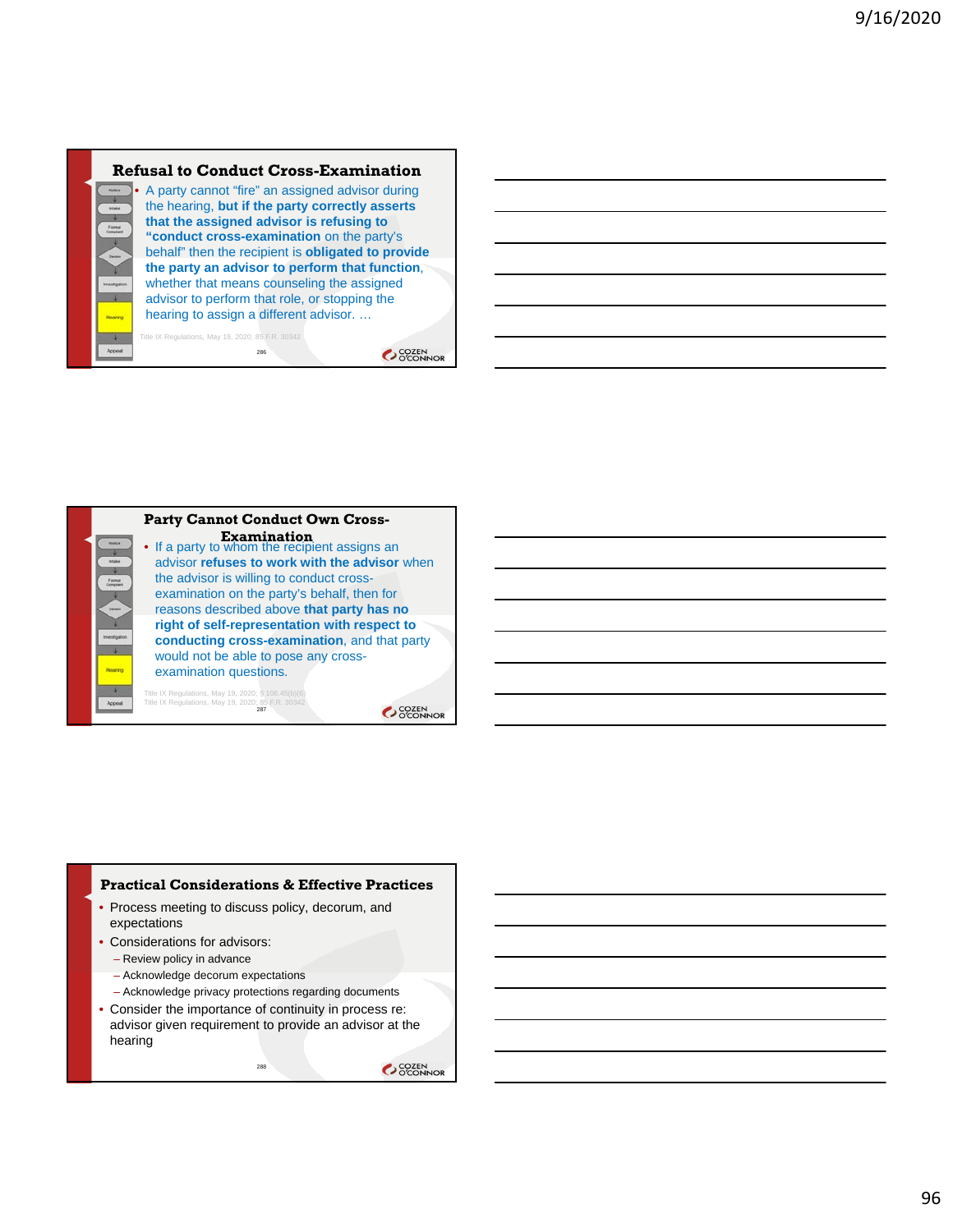





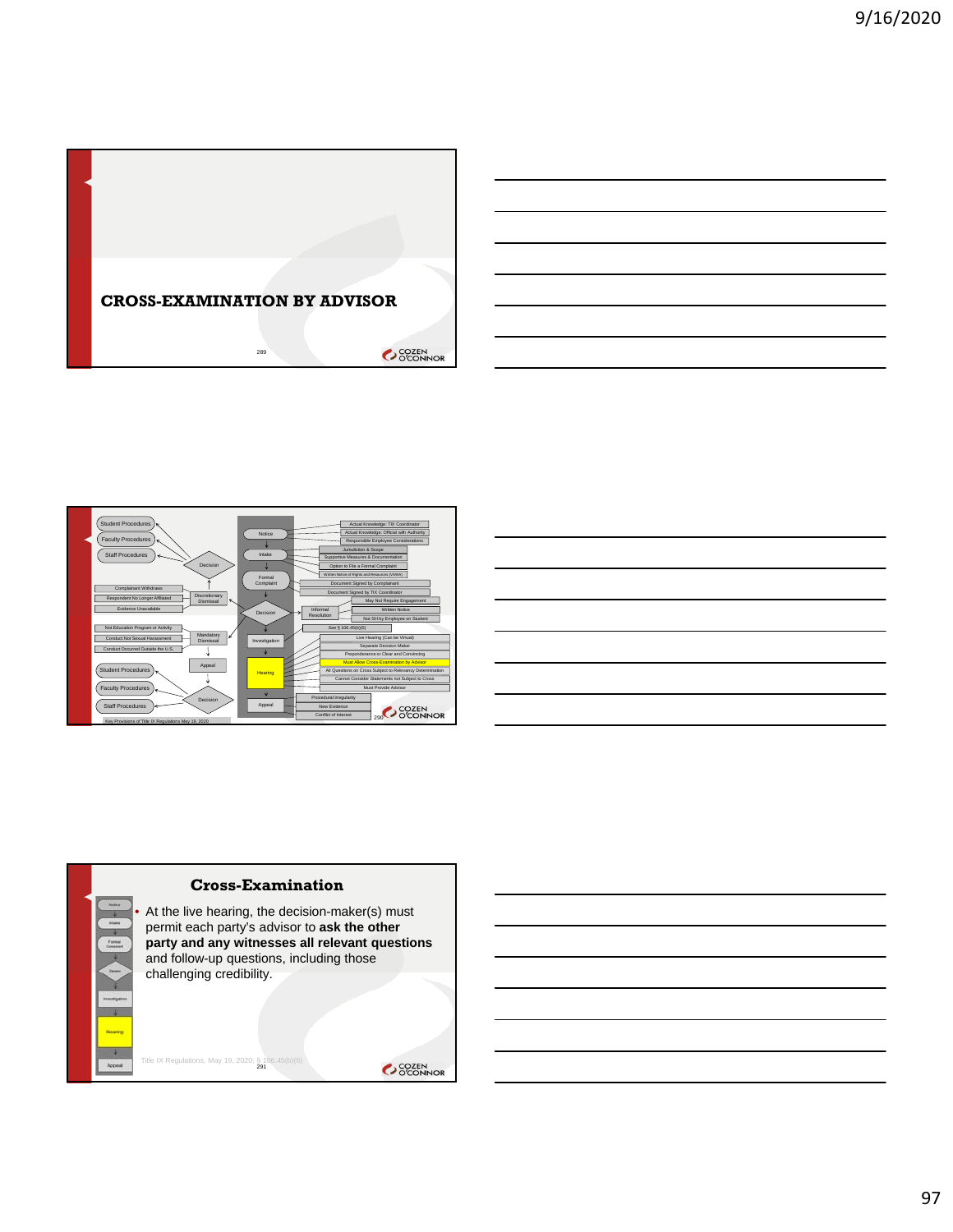

### **Cross-Examination**

Such cross-examination at the live hearing must be conducted **directly, orally, and in real time**  by the party's advisor of choice and never by a party personally, notwithstanding the discretion of the recipient under paragraph  $(b)(5)(iv)$  of this section to otherwise restrict the extent to which advisors may participate in the proceedings.

292 Title IX Regulations, May 19, 2020; § 106.45(b)(6)

OCOZEN<br>OCONNOR



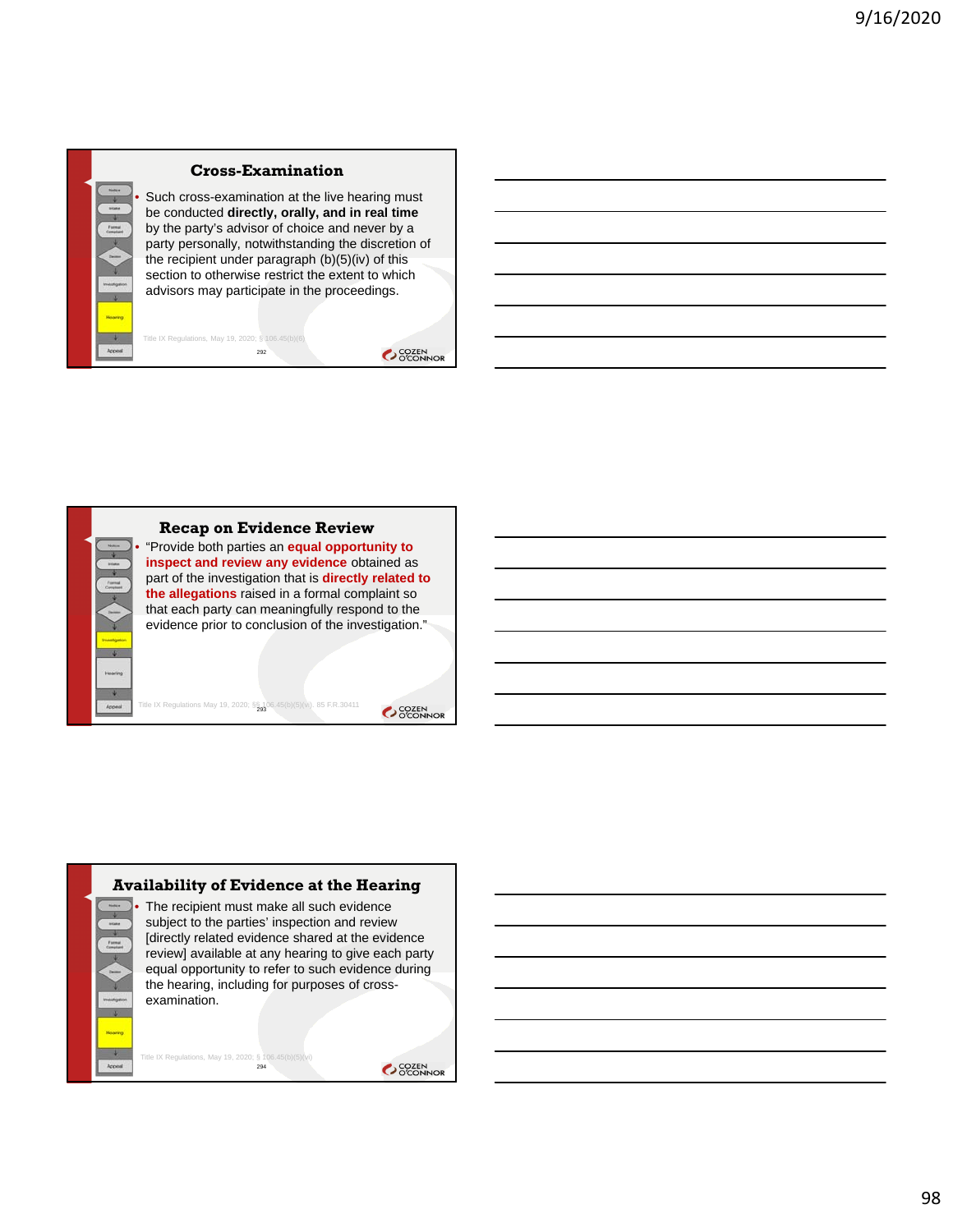

OCOZEN<br>OCONNOR



296

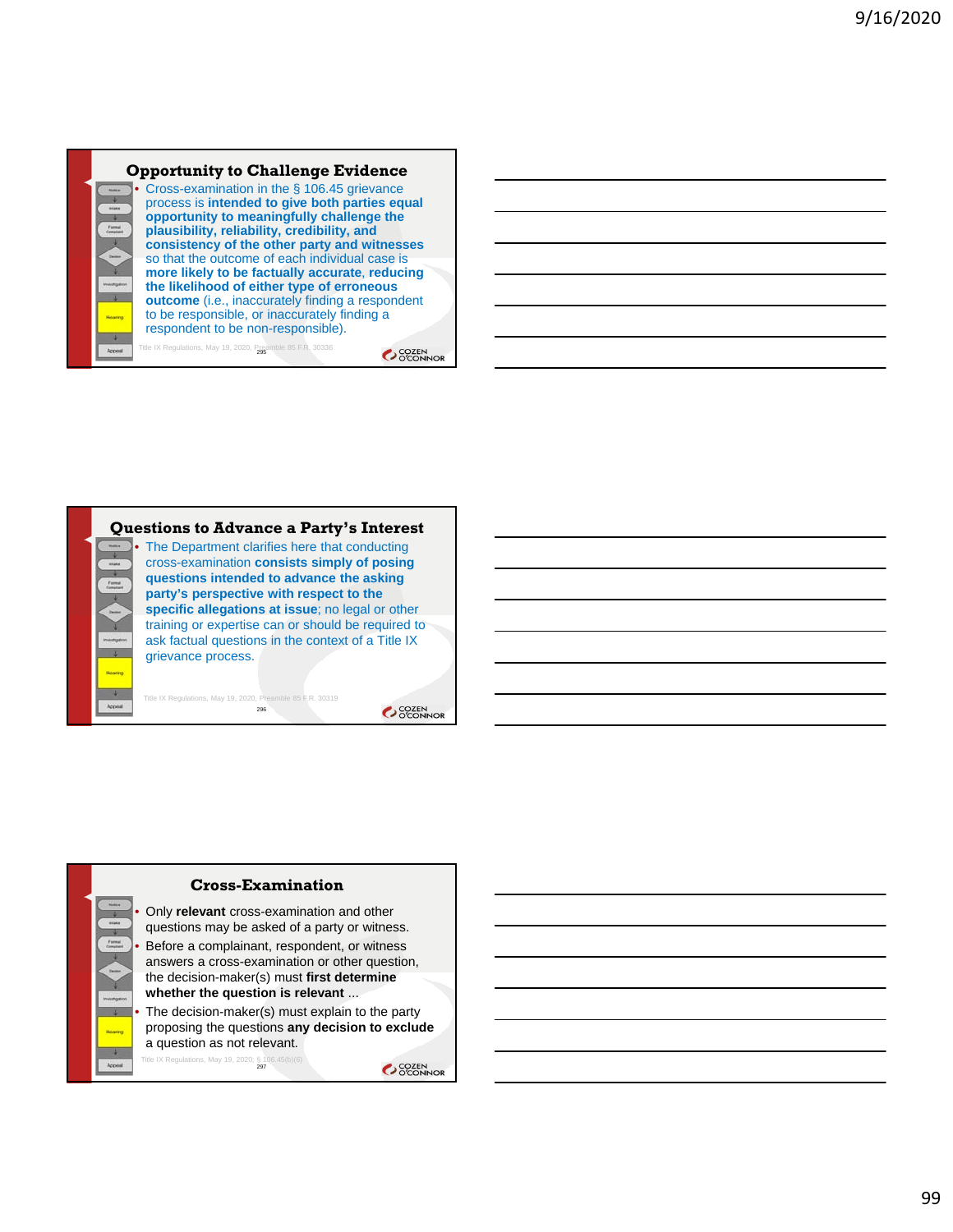#### **Determinations Regarding Relevance** • The final regulations **do not preclude a recipient from adopting a rule** (applied equally to both parties) that does, or does not, **give parties or advisors the right to discuss the relevance determination with the decision-maker during the hearing**. • If a recipient believes that arguments about a relevance determination during a hearing would unnecessarily protract the hearing or become uncomfortable for parties, **the recipient may adopt a rule that prevents parties and advisors from challenging the relevance determination (after receiving the decision-maker's explanation) during the hearing.**

Title IX Regulations, May 19, 2020; § 106.45(b)(6)<br>Title IX Regulations, May 19, 2020;**298**eamble 85 F.R 30343

OCOZEN<br>OCONNOR



**examination remains focused only on relevant questions** and that the **pace of cross-examination**  does not place undue pressure on a party or witness to

SCOZEN<br>OCONNOR



OCCEN COZEN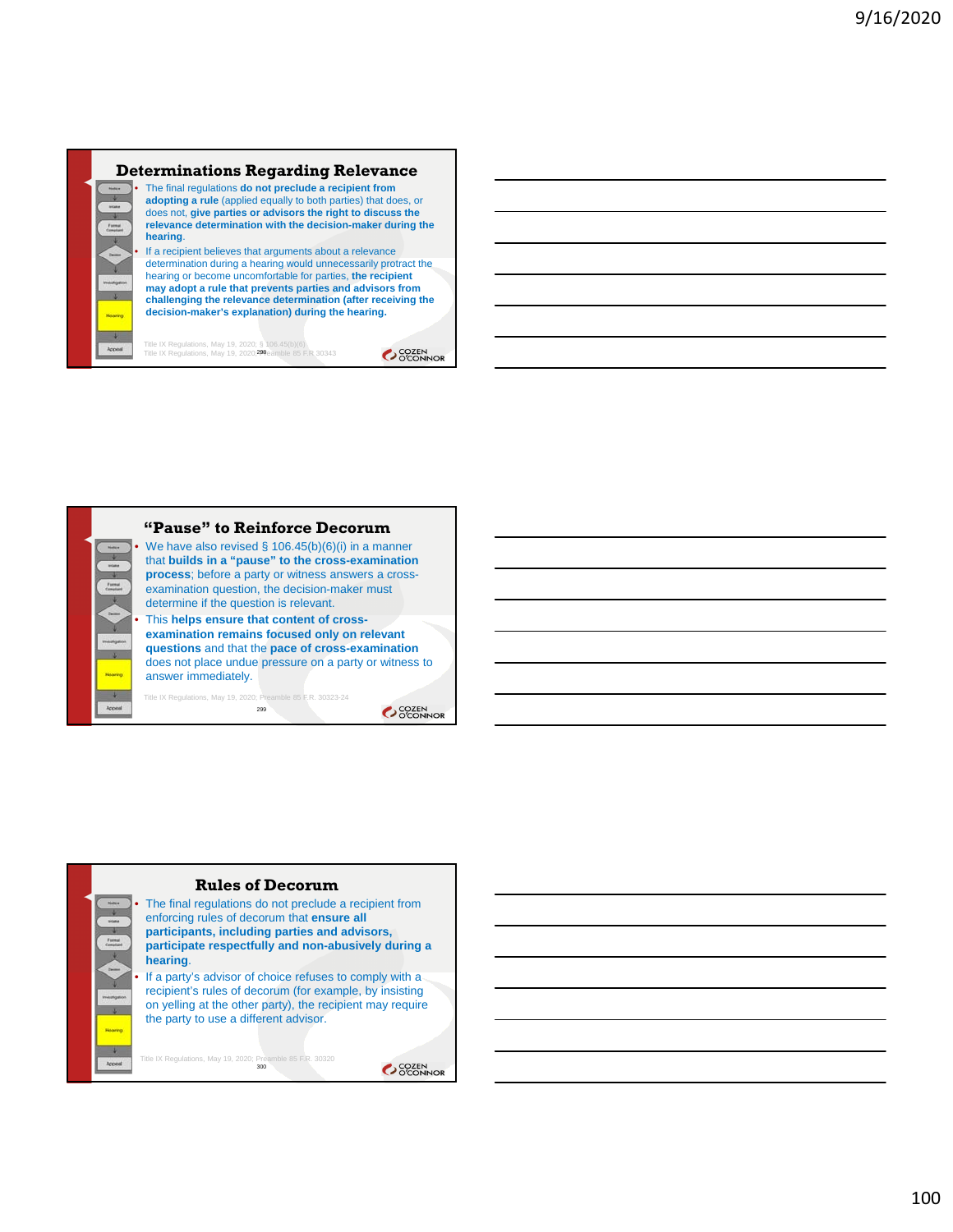

### **Rules of Decorum**

• Similarly, if **an advisor that the recipient provides** refuses to comply with a recipient's rules of decorum, the recipient may provide that party with a different advisor to conduct cross-examination on behalf of that party. This incentivizes a party to work with an advisor of choice in

a manner that complies with a recipient's rules that govern the conduct of a hearing, and incentivizes recipients to appoint advisors who also will comply with such rules, so that hearings are conducted with **respect for all participants**.

Title IX Regulations, May 19, 2020; Preamble 85 F.R. 30320 301





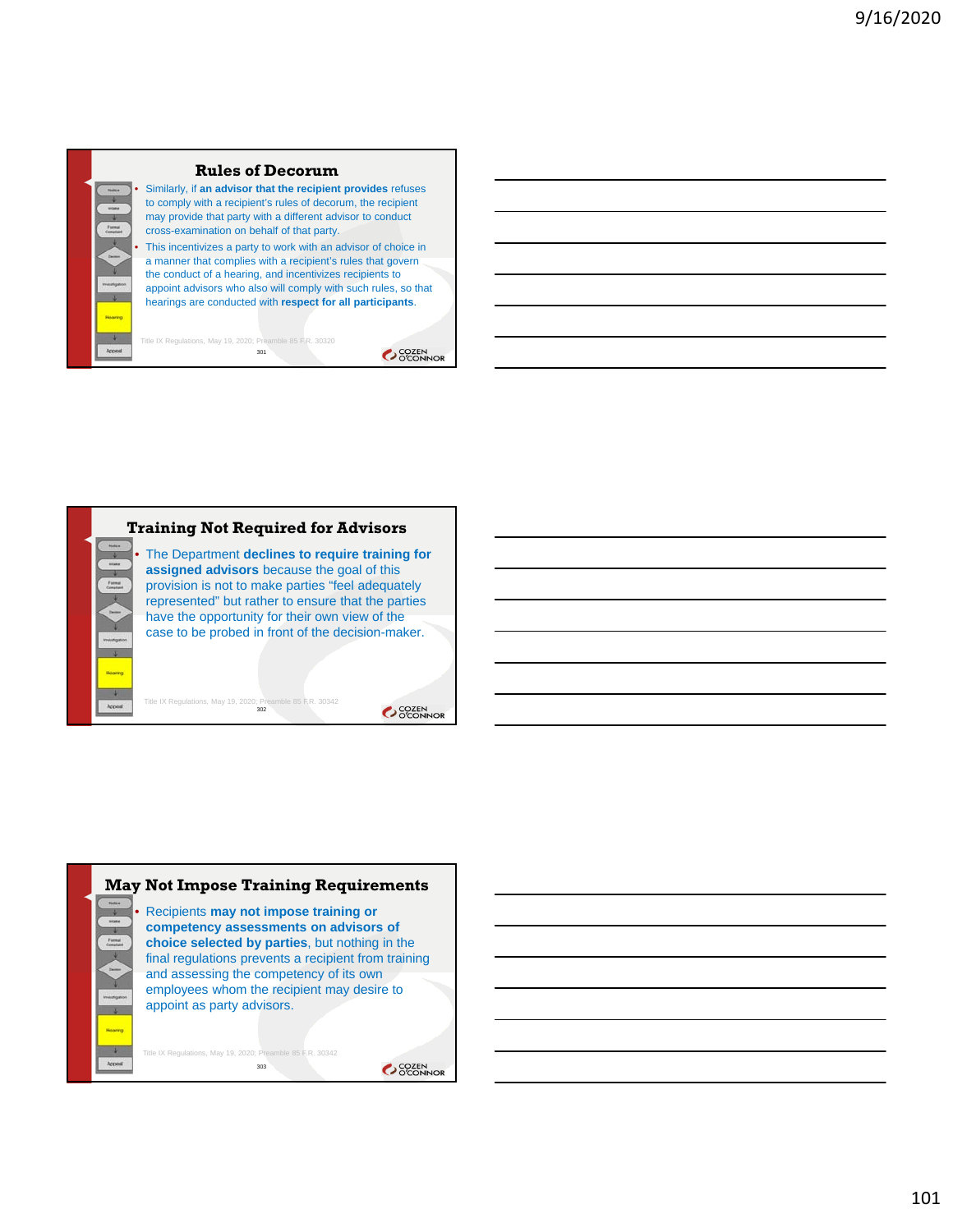

|                                                                                                                                                                                                                               |  | <u> 1989 - Andrea Andrew Maria (h. 1989).</u>                                                                         |
|-------------------------------------------------------------------------------------------------------------------------------------------------------------------------------------------------------------------------------|--|-----------------------------------------------------------------------------------------------------------------------|
|                                                                                                                                                                                                                               |  | <u> 1989 - Johann Harry Harry Harry Harry Harry Harry Harry Harry Harry Harry Harry Harry Harry Harry Harry Harry</u> |
|                                                                                                                                                                                                                               |  | <u> 1989 - Andrea Andrew Maria (h. 1989).</u>                                                                         |
|                                                                                                                                                                                                                               |  | <u> 1989 - Andrea Andrew Maria (h. 1989).</u>                                                                         |
|                                                                                                                                                                                                                               |  | <u> 1989 - Andrea Andrew Maria (h. 1989).</u>                                                                         |
|                                                                                                                                                                                                                               |  | <u> 1989 - Andrea Andrew Maria (h. 1989).</u>                                                                         |
| the control of the control of the control of the control of the control of the control of the control of the control of the control of the control of the control of the control of the control of the control of the control |  |                                                                                                                       |





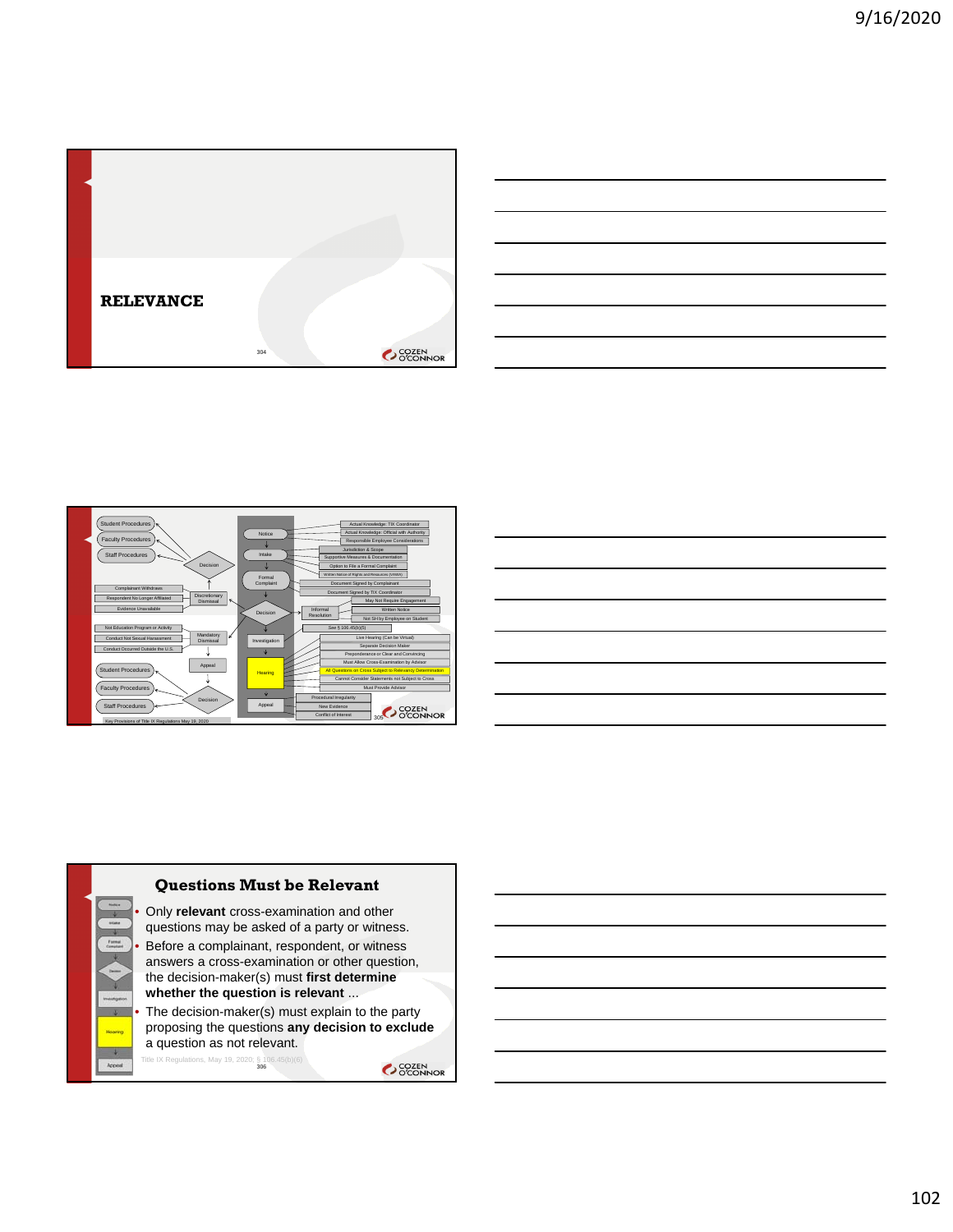



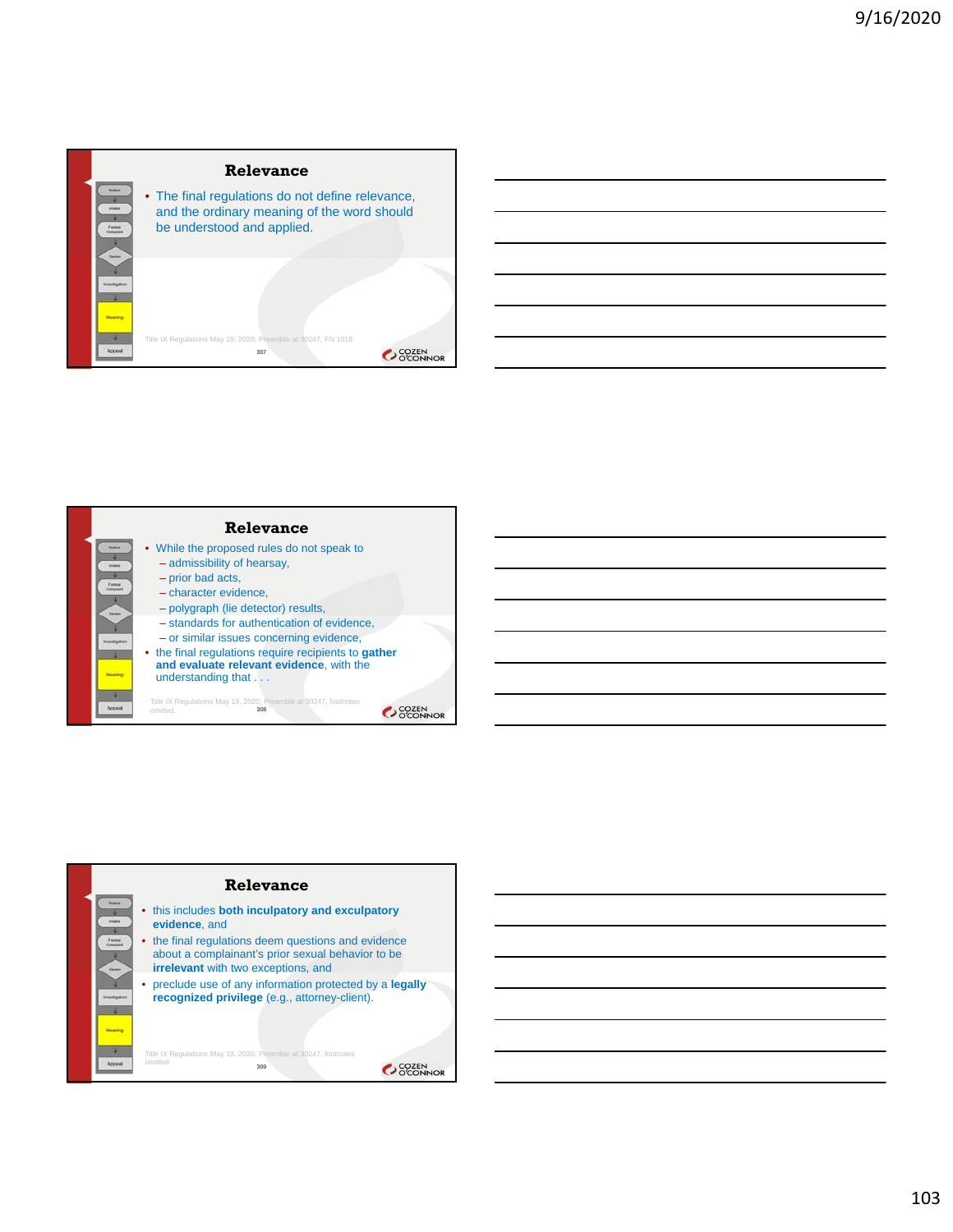





104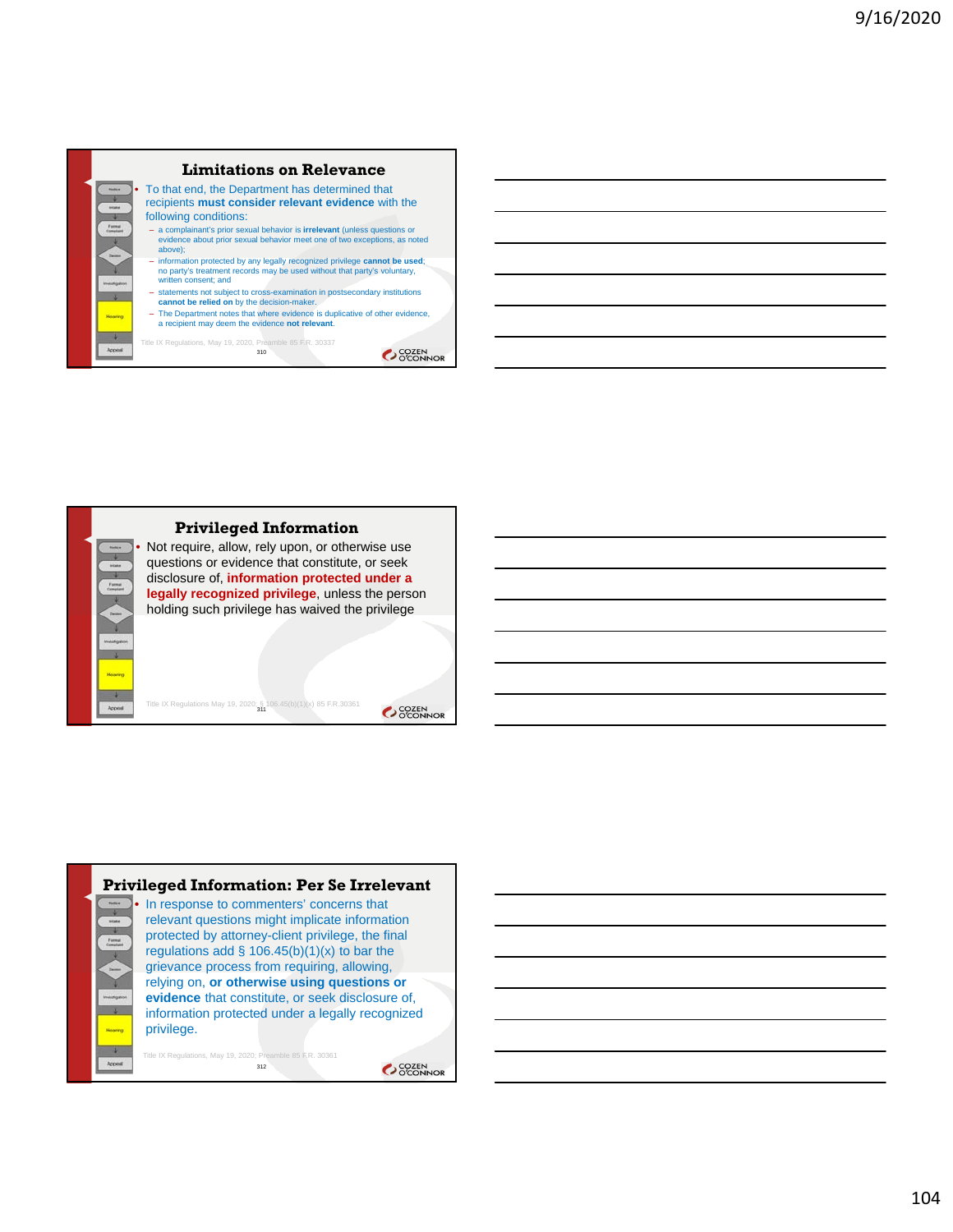

**Prior Sexual History** • Only applies to complainants – The Department reiterates that the rape shield language in this provision does not pertain to the sexual predisposition or sexual behavior of respondents, so **evidence of a pattern of inappropriate behavior by an alleged harasser**  must be judged for relevance as any other evidence must be. Title IX Regulations May 19, 2020; §§ 106.45(b)(1)(iii) and 106.45(b)(6); Preamble 85 F.R.30353 314 OCOZEN<br>OCONNOR

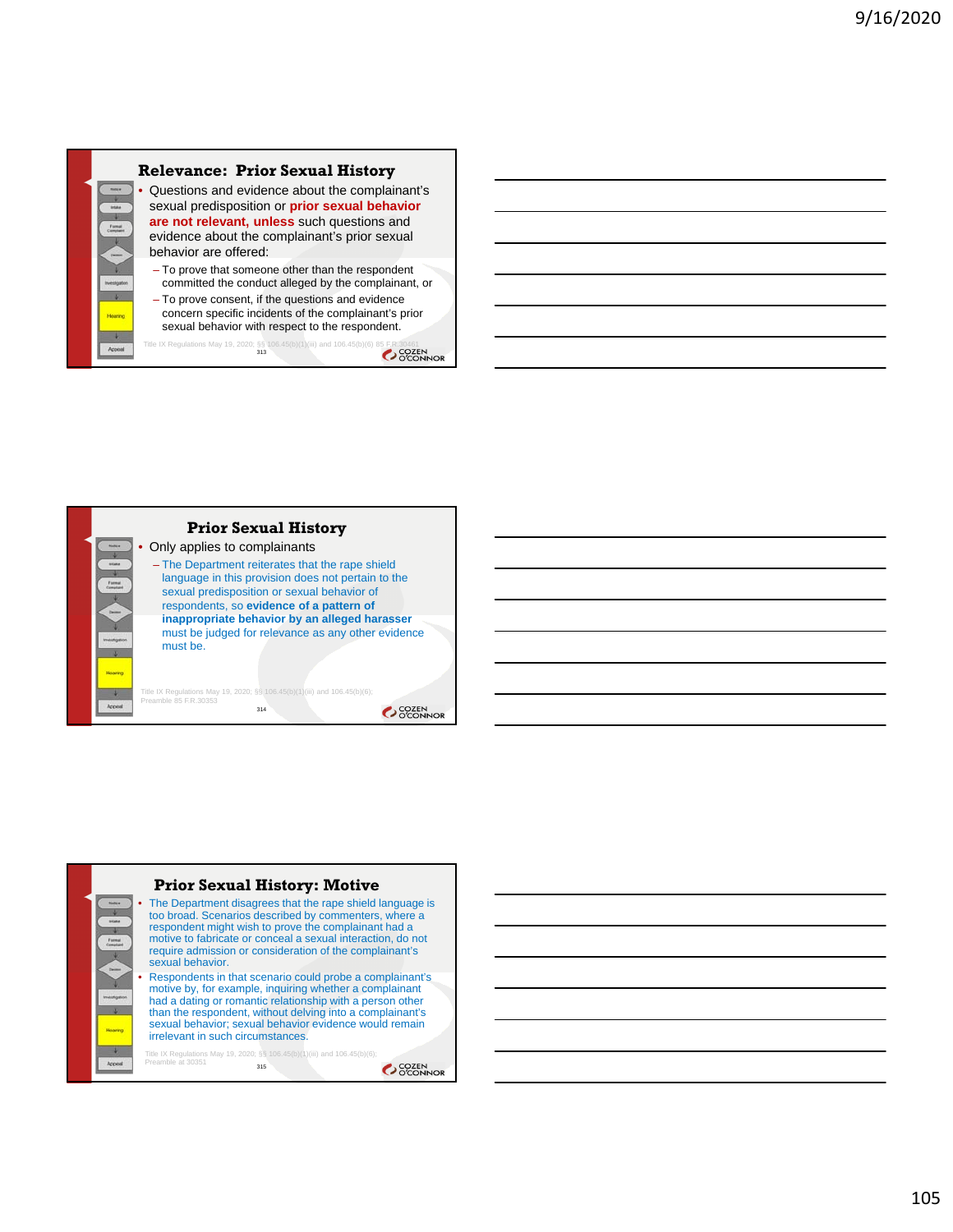

Title IX Regulations, May 19, 2020; Preamble 85 F.R. 30353<br>316

## **Prior Sexual History: Per Se Irrelevant**



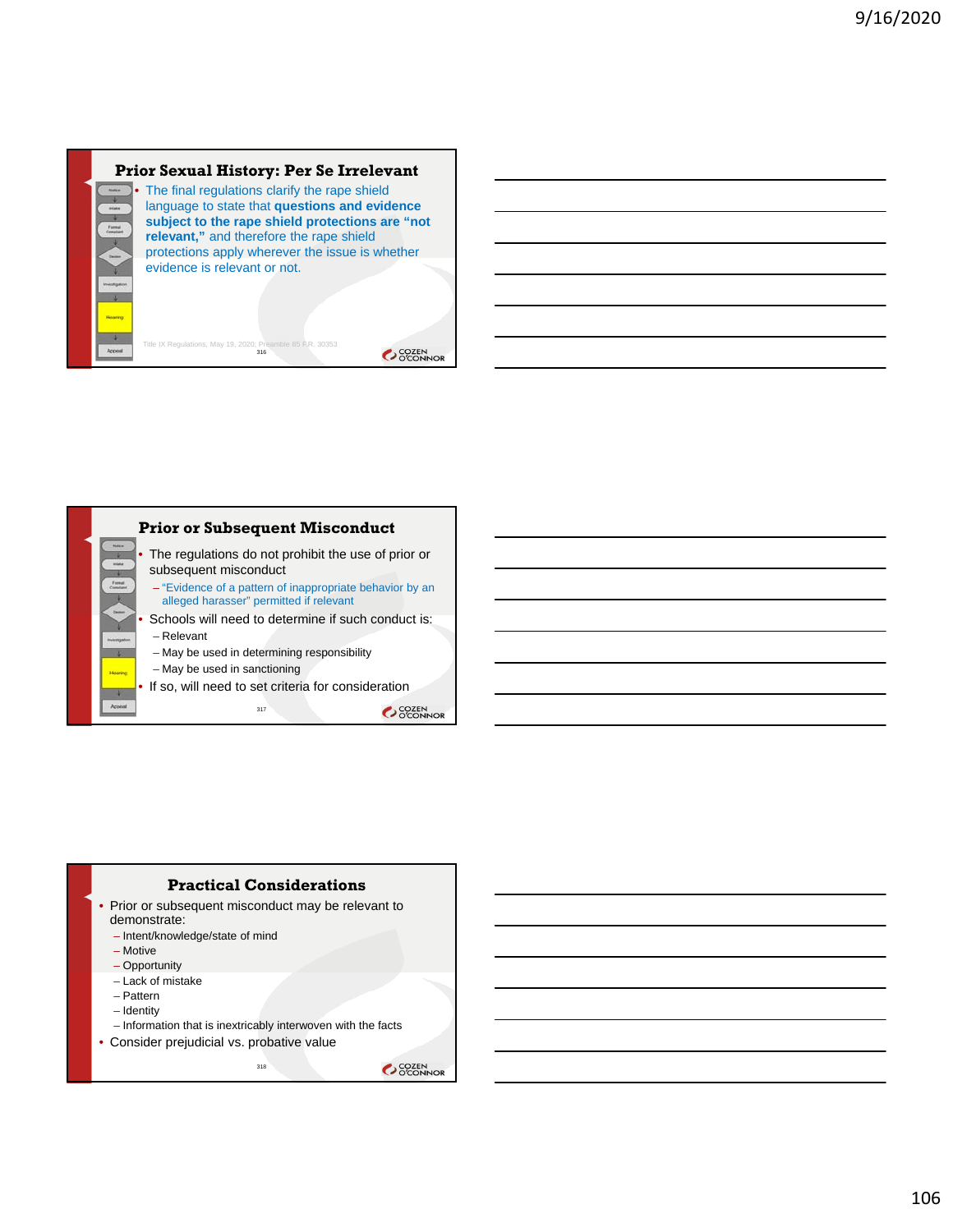

Title IX Regulations, May 19, 2020, Preamble 85 F.R. 30337<br>**319** 

OCOZEN<br>OCONNOR



**Relevant and Reliable Evidence**

The Department believes that the final regulations strike the appropriate balance for a postsecondary institution context between **ensuring that only relevant and reliable evidence is considered** while not overlegalizing the grievance process.

Title IX Regulations, May 19, 2020; Preamble 85 F.R. 30348<br>321

 $\rightarrow$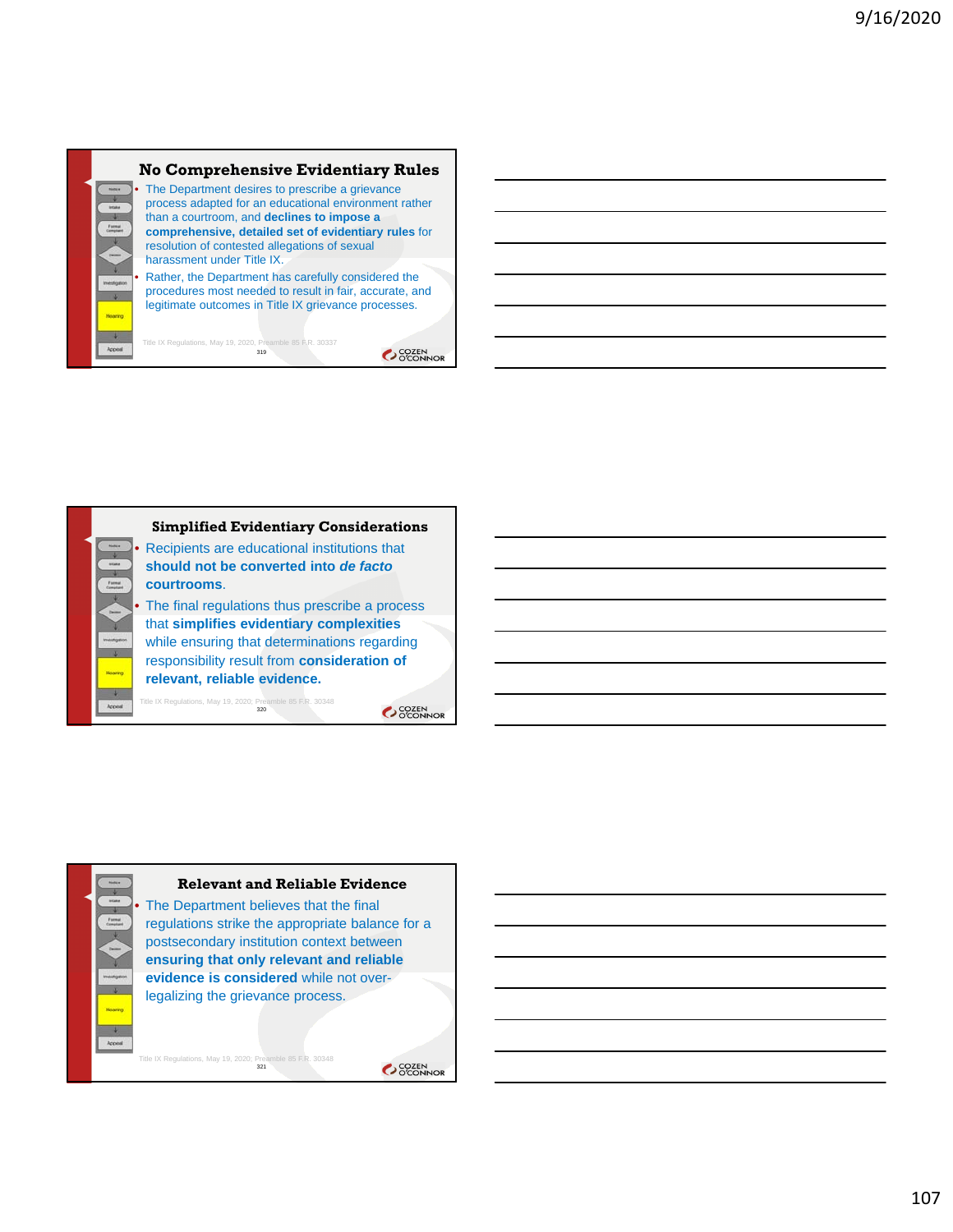







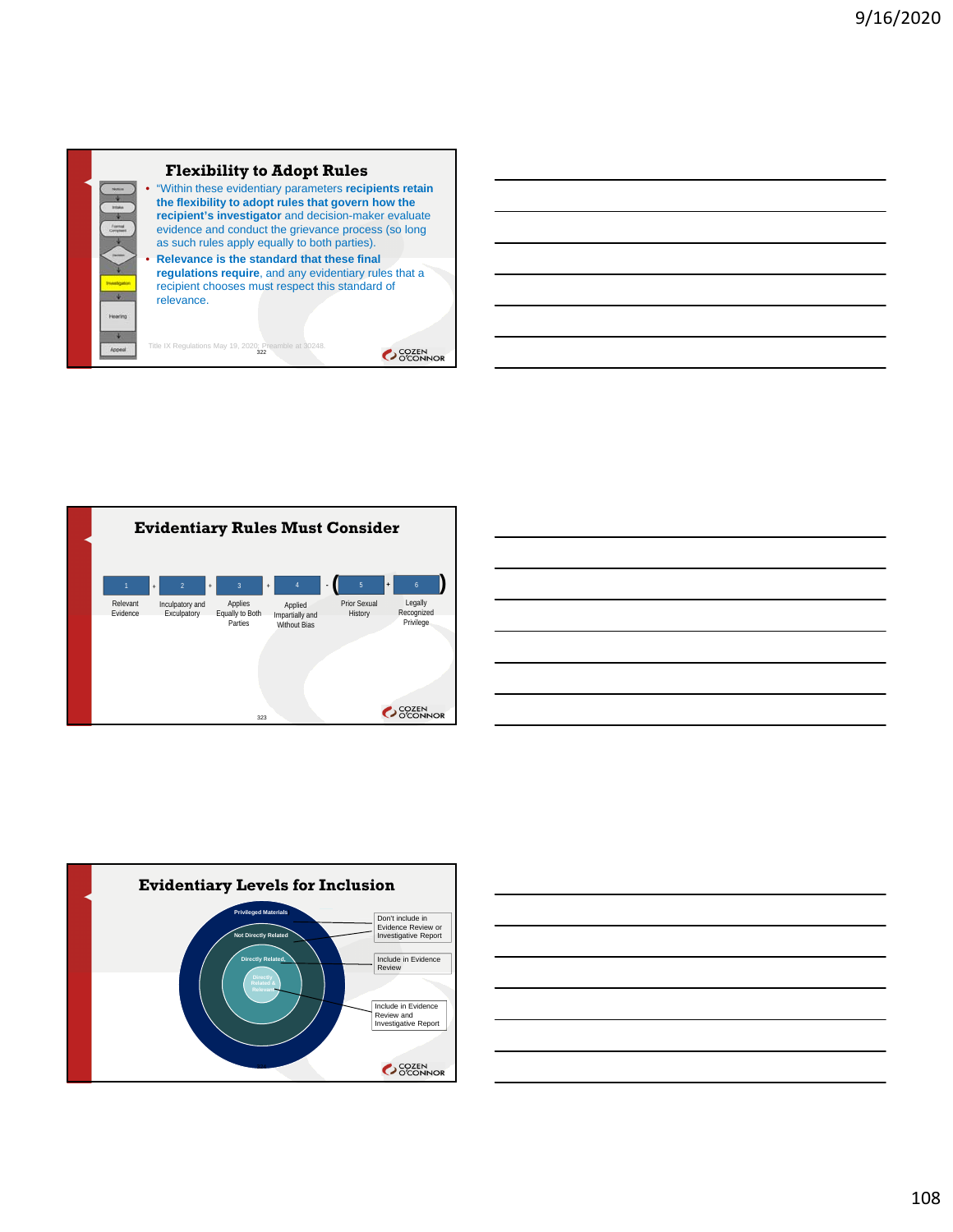



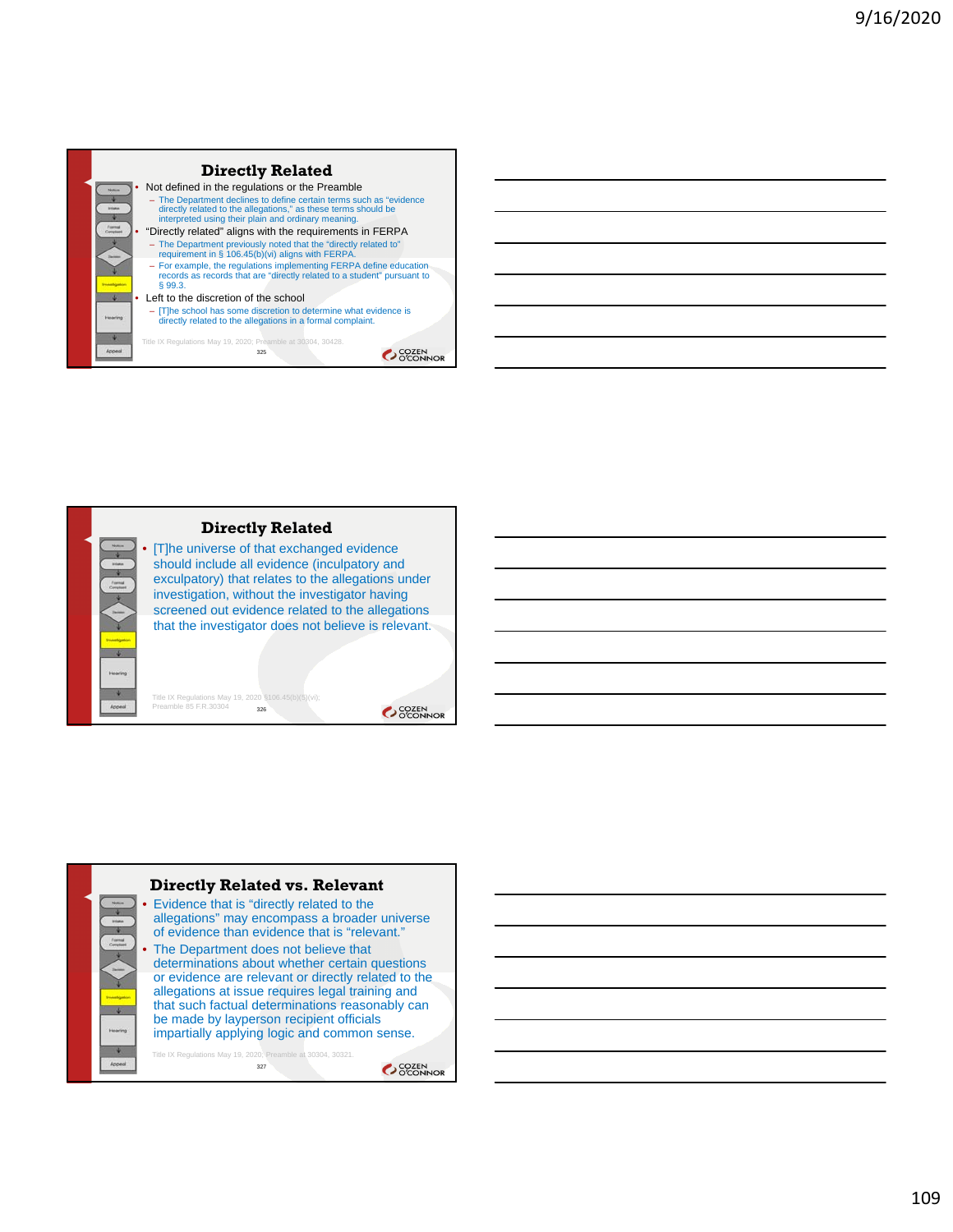

#### **Relevant Questions**

[T]he final regulations add  $\S$  106.45(b)(1)(x) to bar the grievance process from requiring, allowing, relying on, or **otherwise using questions or evidence** that constitute, or seek disclosure of, information protected under a legally recognized privilege.

• Additionally, questions that are **duplicative or repetitive** may fairly be deemed not relevant and thus excluded.

329

Title IX Regulations, May 19, 2020; Preamble 85 F.R. 30361

SCOZEN<br>OCONNOR



110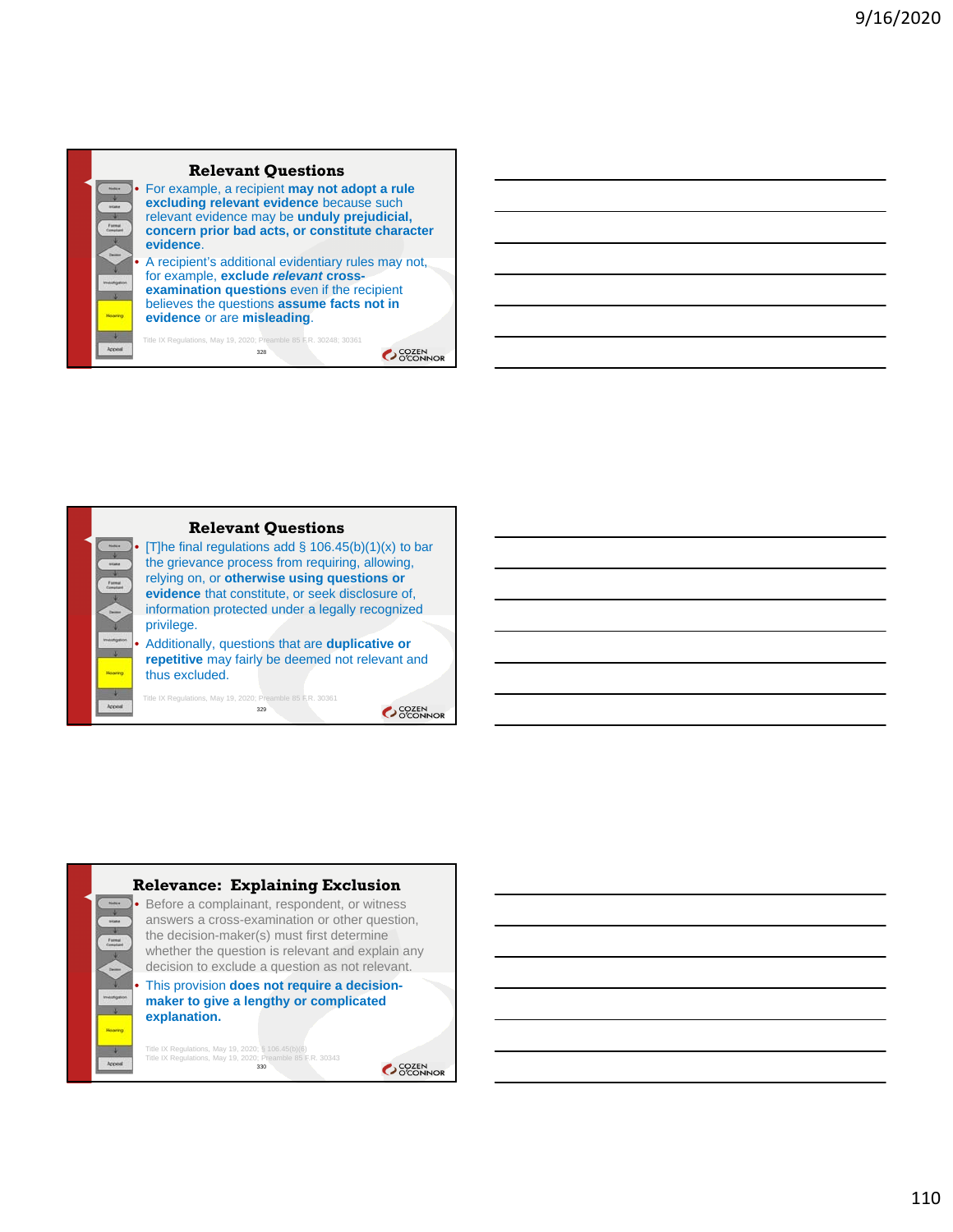



## **Flexibility to Discuss Relevance**

• The final regulations **do not preclude a recipient from adopting a rule** (applied equally to both parties) that does, or does not, **give parties or advisors the right to discuss the relevance determination with the decision-maker during the** 

If a recipient believes that arguments about a relevance determination during a hearing would unnecessarily protract the hearing or become uncomfortable for parties, the recipient **may adopt a rule that prevents parties and advisors from challenging the relevance determination (after receiving the decision-maker's explanation) during the hearing.** 

SCOZEN<br>OCONNOR

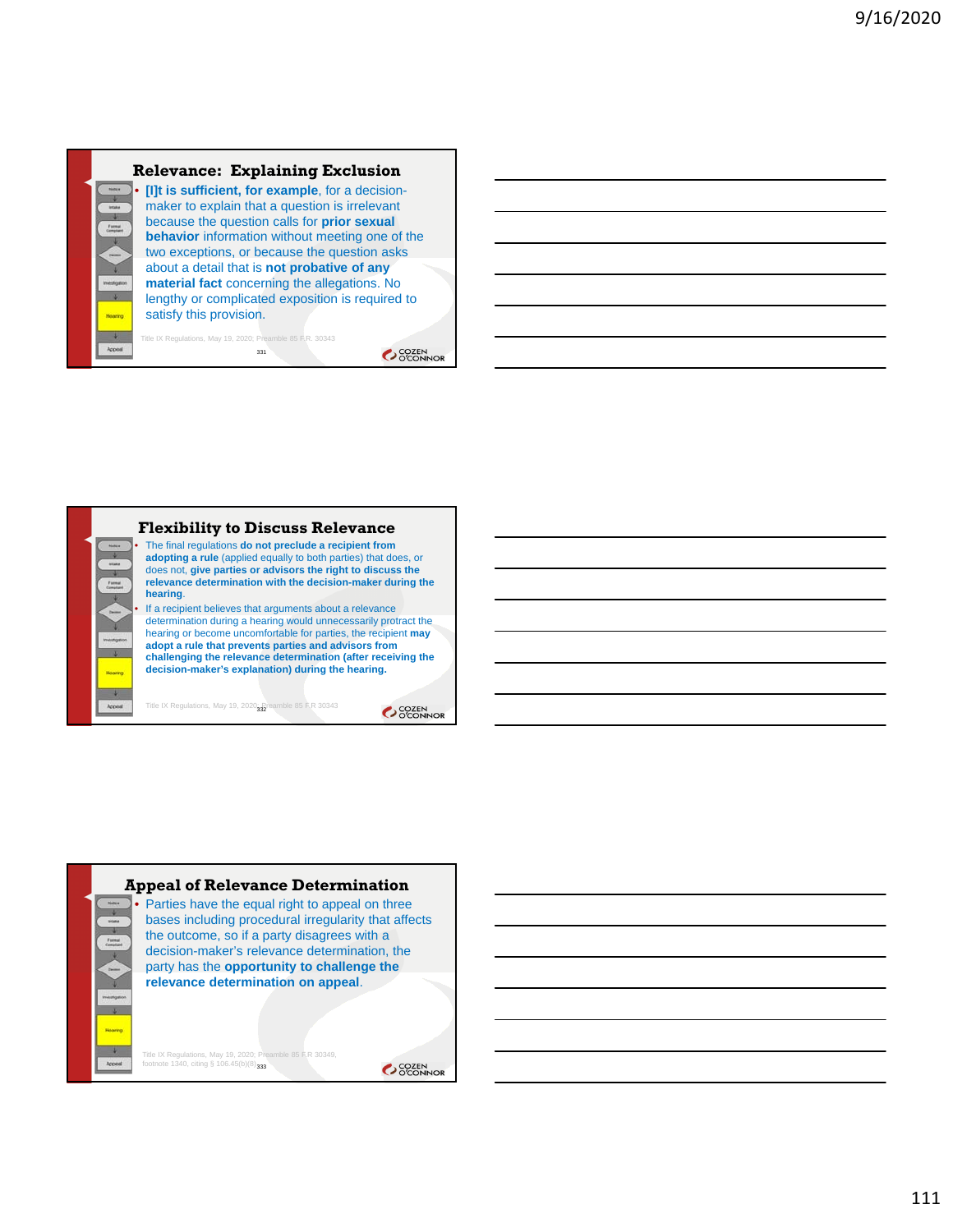

#### **Practical Considerations & Effective Practices**

- Use of a hearing coordinator to support timely determinations by the decision-maker regarding relevance
- How to enable panels to make real-time relevancy determination on cross-examination questions
- Whether to permit discussion of relevancy during the live hearing, or whether to defer the opportunity to challenge to the appeal
- Upon appeal, permitting the decision-maker to augment their reasoning for disallowing a question

335

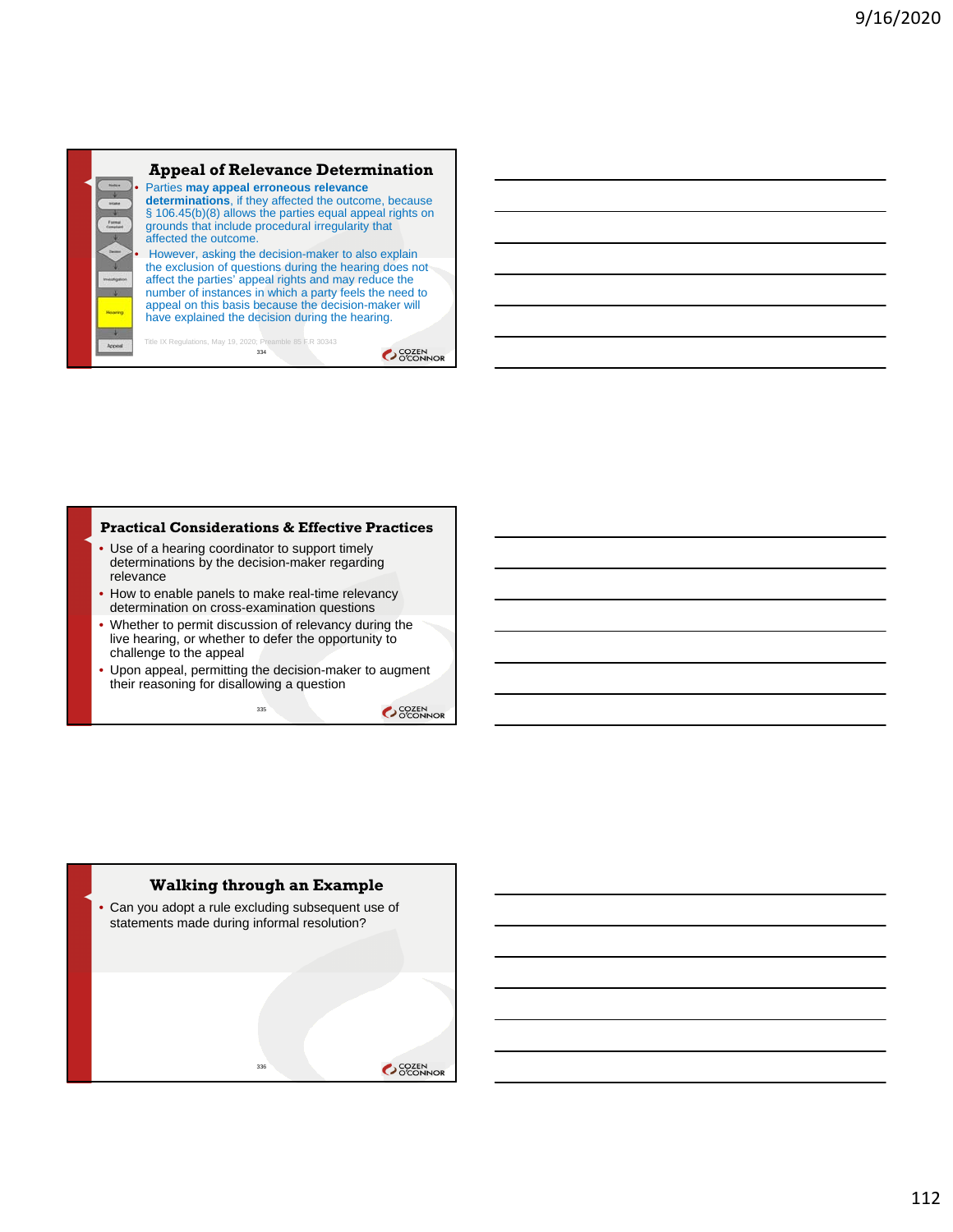





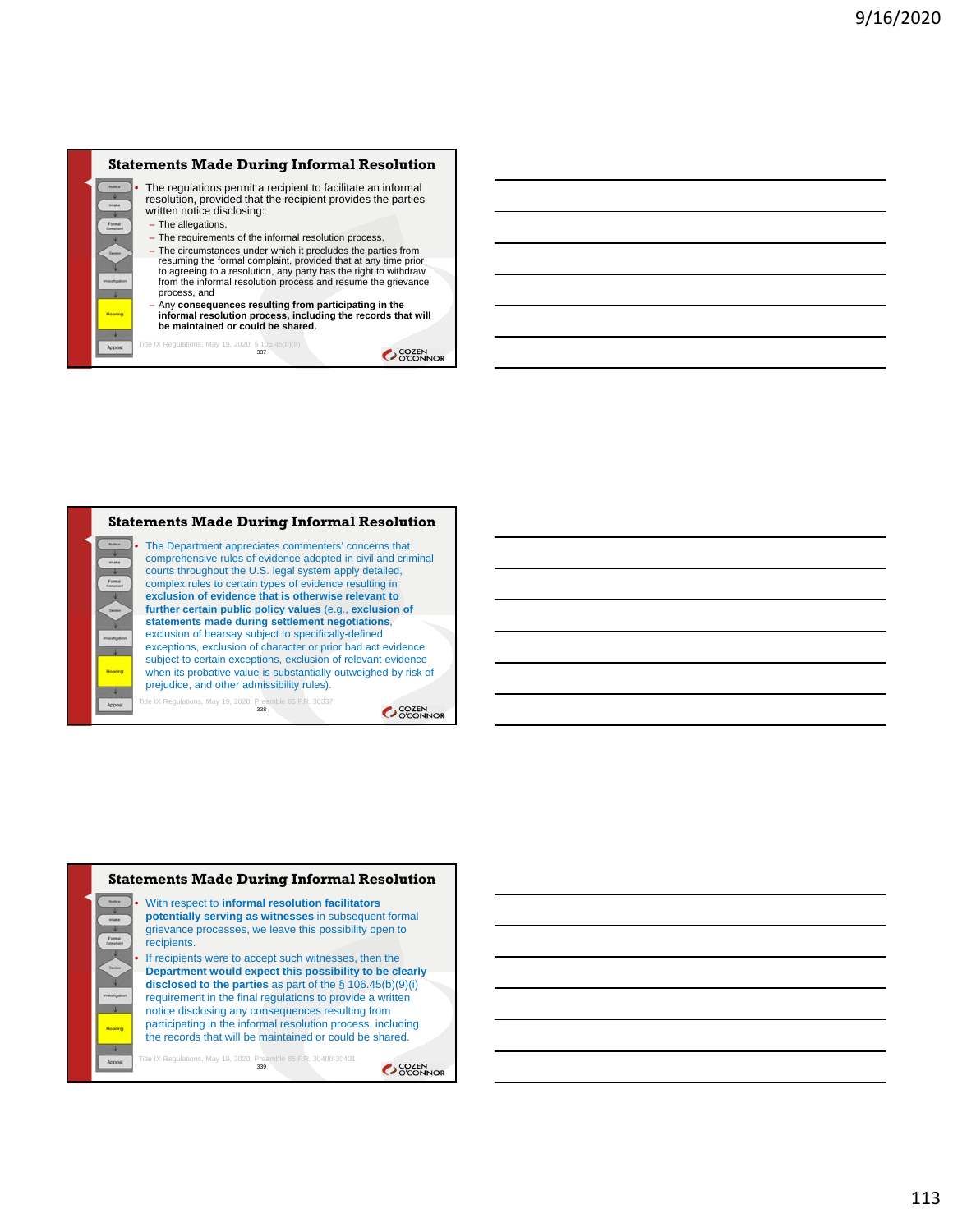#### **Statements Made During Informal Resolution**



• **Relevance is the standard that these final regulations require, and any evidentiary rules that a recipient chooses must respect this standard of relevance.**

• For example, a recipient may not adopt a rule excluding relevant evidence because such relevant evidence may be unduly prejudicial, concern prior bad acts, or constitute character evidence.

Title IX Regulations, May 19, 2020; Preamble 85 F.R. 30247-30248<br>340





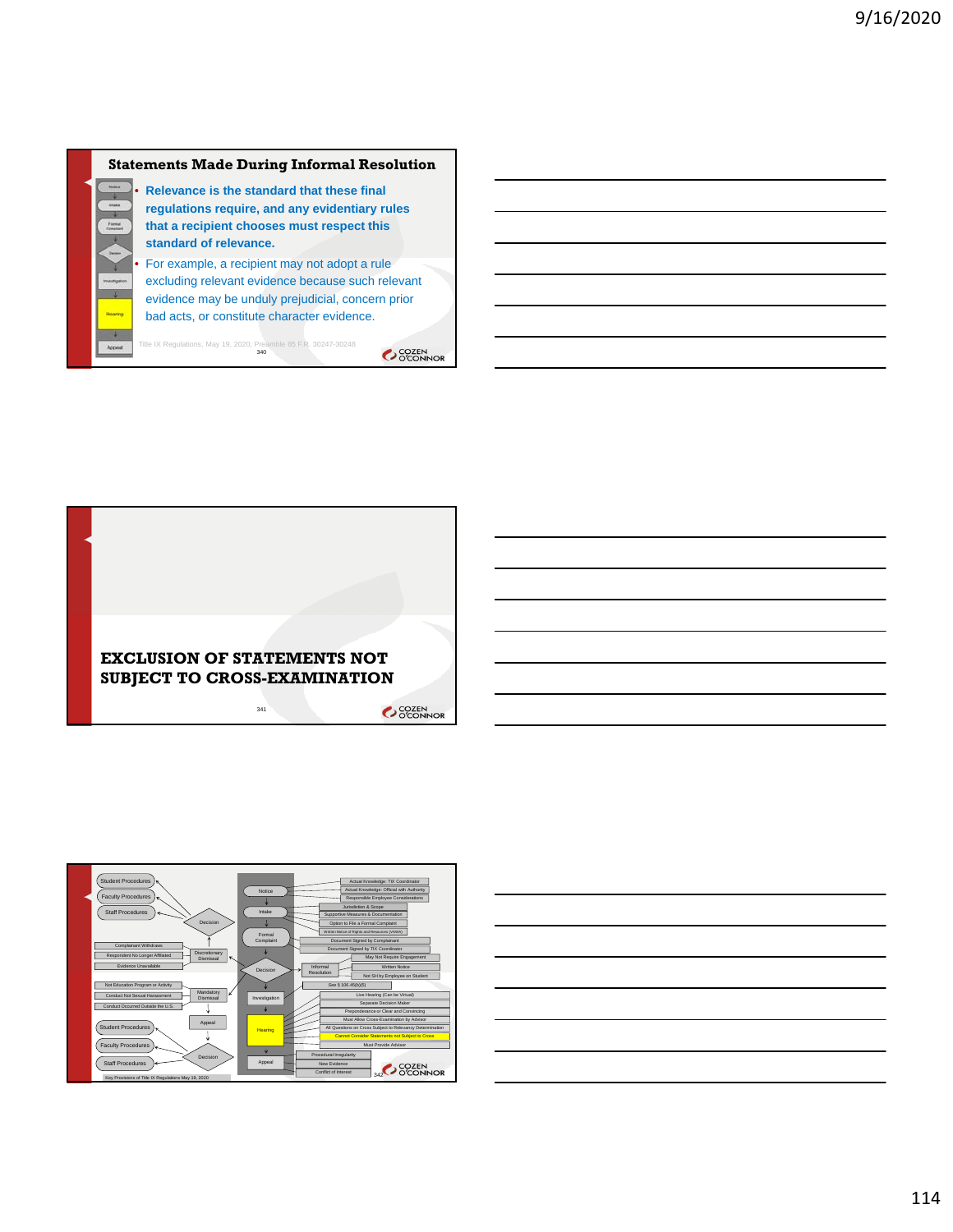

#### **Exclusion of Statement**

If a party or witness does not submit to crossexamination at the live hearing, the decisionmaker(s) **must not rely on any statement of that party or witness** in reaching a determination regarding responsibility; provided, however, that the decision-maker(s) cannot draw an inference about the determination regarding responsibility based solely on a party's or witness's absence from the live hearing or refusal to answer cross-examination or other questions.

Title IX Regulations, May 19, 2020; § 106.45(b)(6) 85 F.R. 30577<br>343





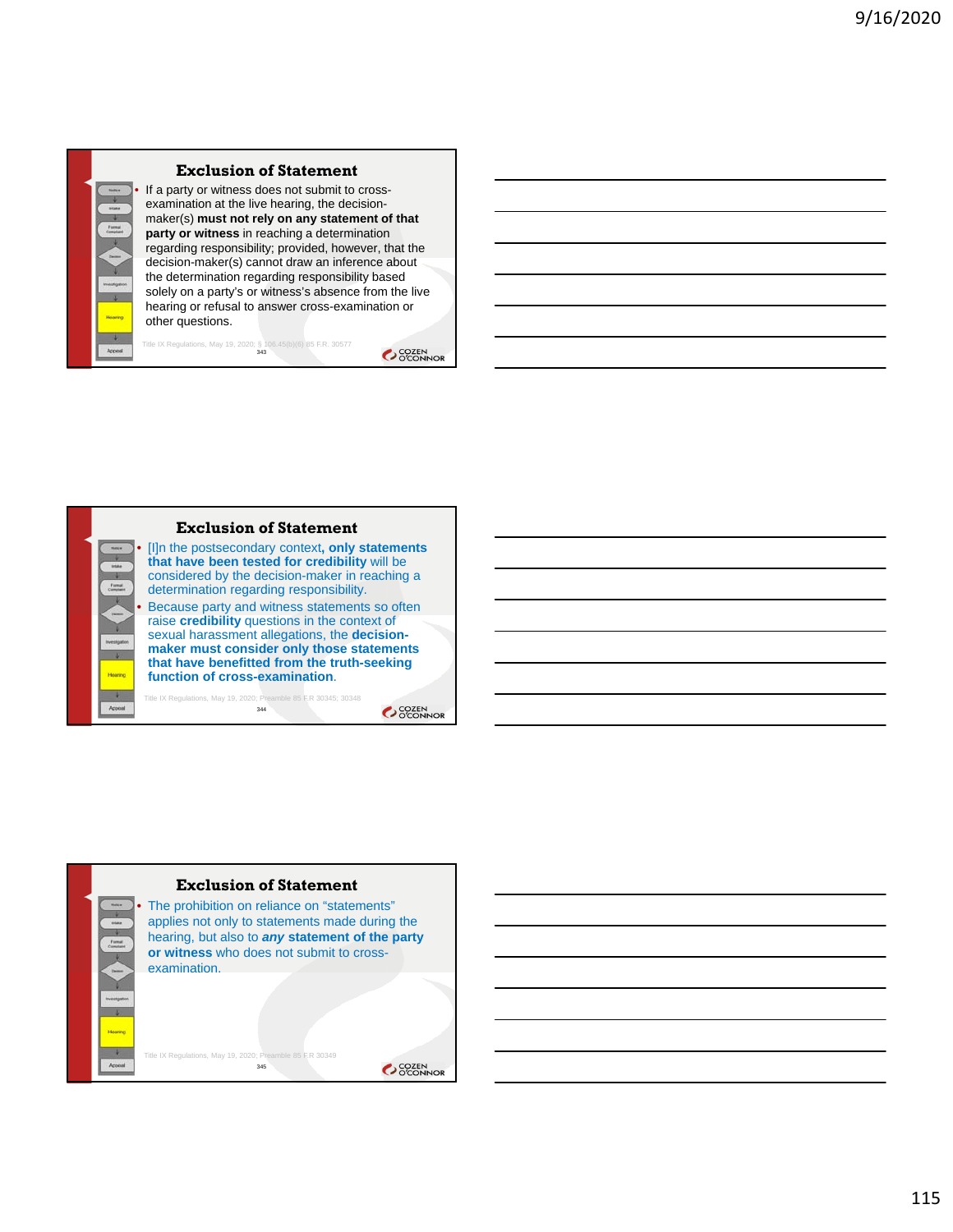



**Exclusion of Statement**

Reliance on party and witness statements that have not been tested for credibility via cross-examination undermines **party and public confidence** in the fairness and accuracy of the determinations reached by postsecondary institutions.

• This provision **need not result in failure to consider relevant evidence** because parties and witnesses retain the opportunity to have their own statements considered, by submitting to cross-examination.

347

OCOZEN<br>OCONNOR



OCCEN COZEN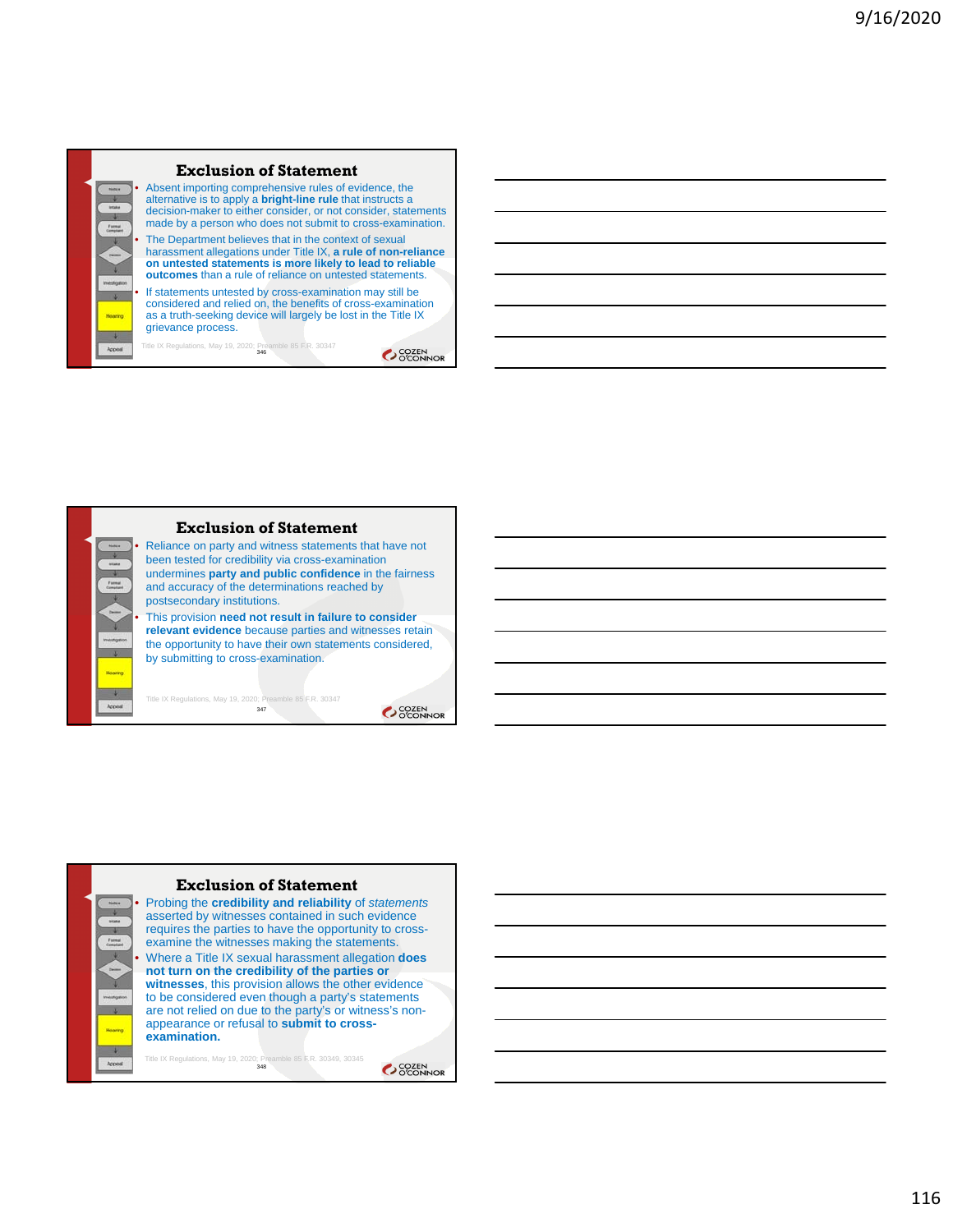

Title IX Regulations, May 19, 2020; Preamble 85 F.R. 30345; 30349<br>349 OCOZEN<br>OCONNOR



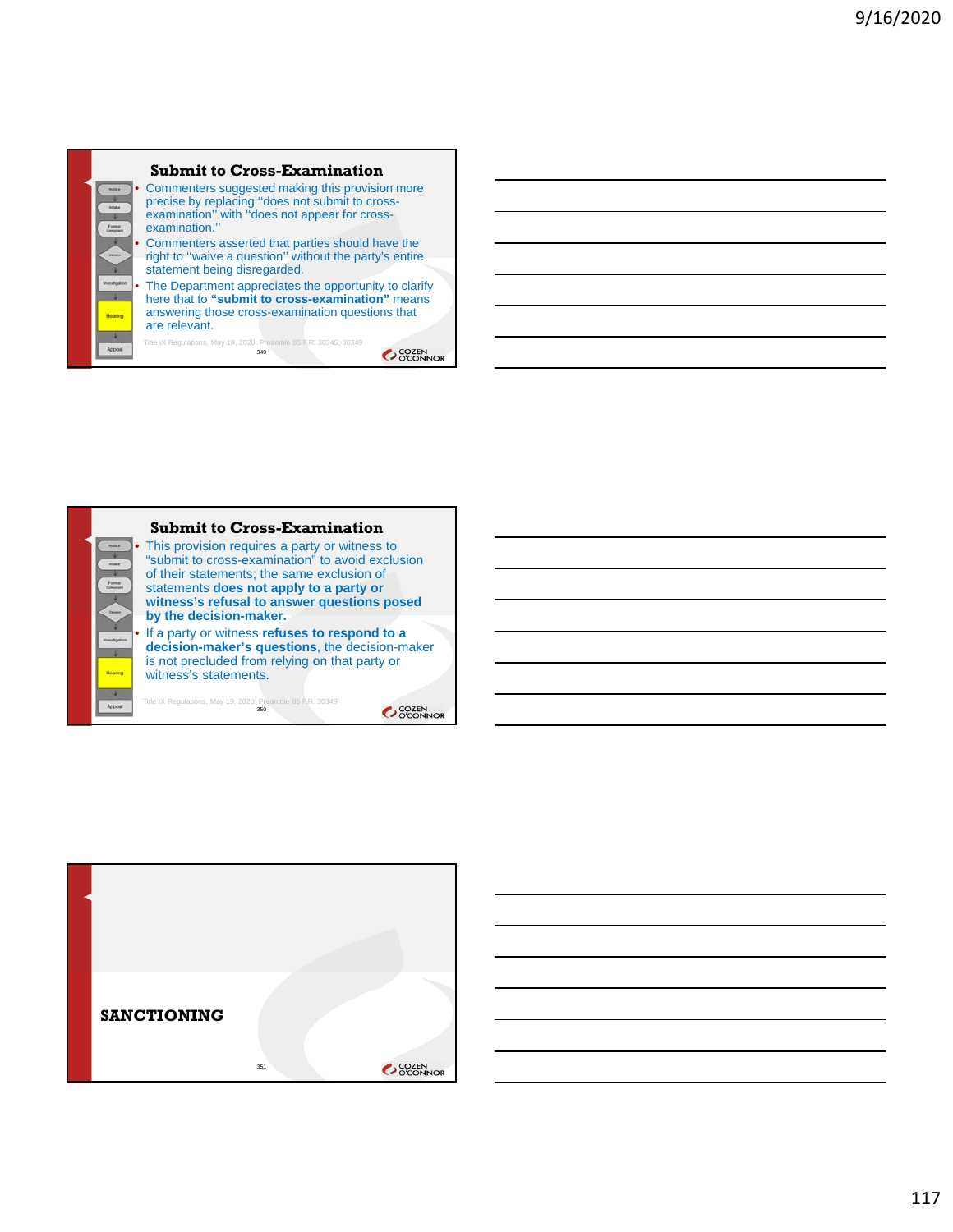

#### **Sanctioning**

• An equitable response for a respondent means a grievance process that complies with § 106.45 before the imposition of any disciplinary sanctions or other actions that are not supportive measures, as defined in § 106.30.

The grievance process must describe the range of possible disciplinary sanctions and remedies.

Title IX Regulations May 19, 2020 § 106.44 (a); § 106.45(b)(1)(vii) 85 F.R. 30575, 30395 352 **COZEN** 



 $\overline{1}$ 

#### **Discretion in Sanctioning**

The Department does not wish to dictate to recipients the sanctions that should be imposed when a respondent is found responsible for sexual harassment as each formal complaint of sexual harassment presents unique facts and circumstances.

• As previously stated, the Department believes that teachers and local school leaders with unique knowledge of the school climate and student body, are best positioned to make disciplinary decisions.

Title IX Regulations May 19, 2026; Preamble 85 F.R. 30377, 30394 35 COZEN



Title IX Regulations May 19, 2020; Preamble 85 F.R. 30377, 30394 354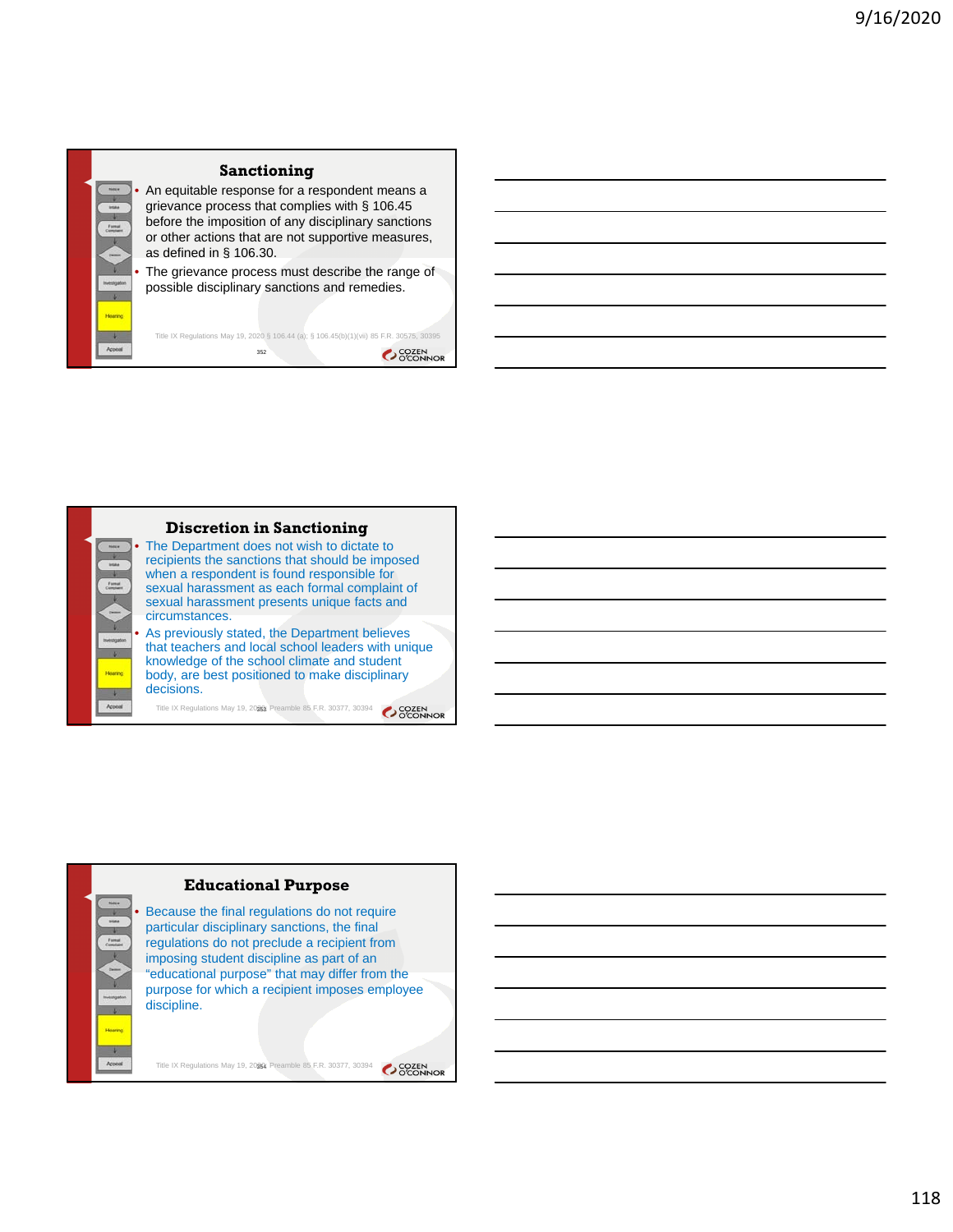

## **Appeal of Sanction**

The Department notes that under the final regulations, whether the parties can appeal based solely on the severity of sanctions is left to the recipient's discretion, though if the recipient allows appeals on that basis, both parties must have equal opportunity to appeal on that basis.

Title IX Regulations May 19, 202 $965$ Preamble 85 F.R. 30397





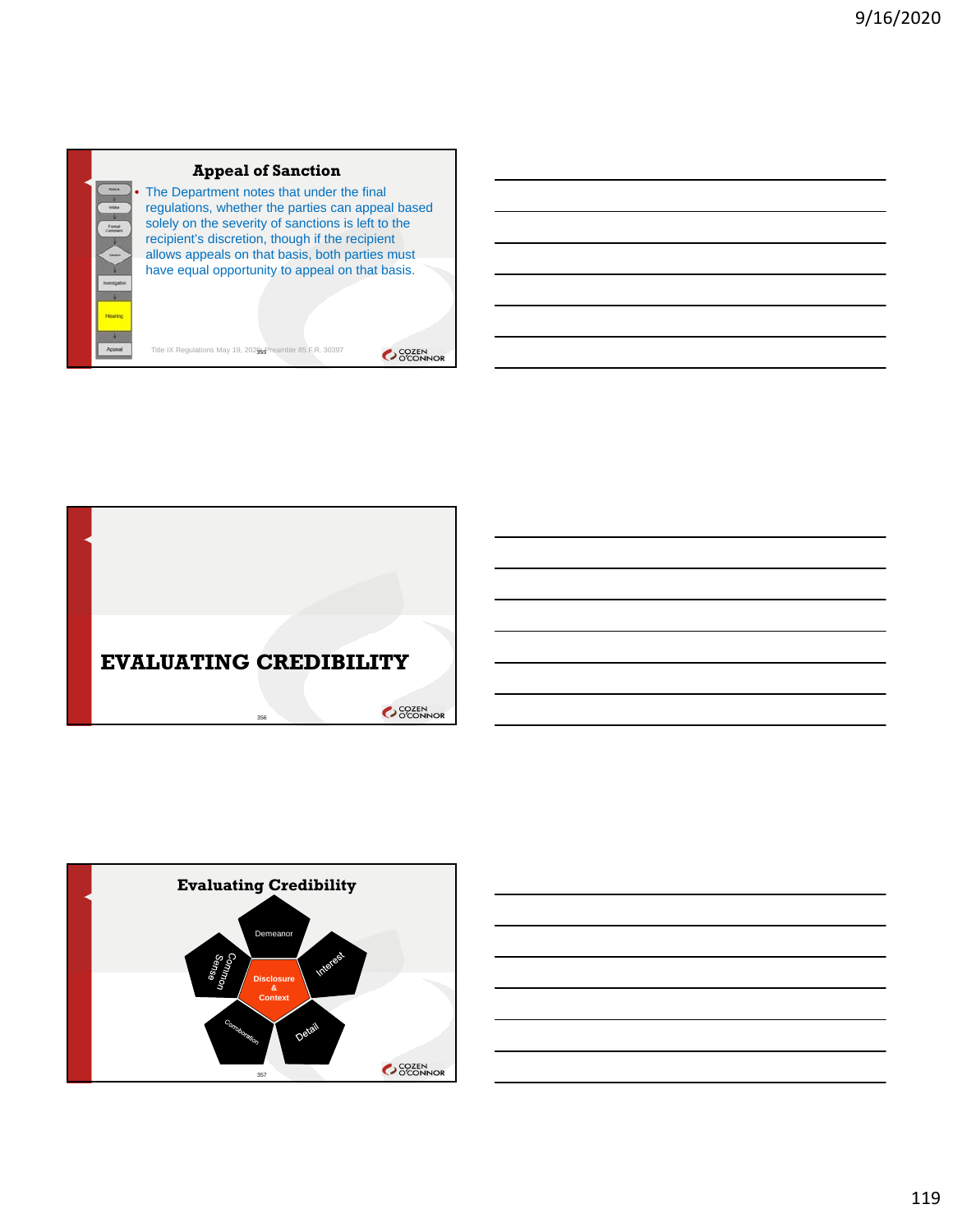## **Credibility Factors**

- Assessing credibility factors:
	- Demeanor
	- Interest
	- Detail
	- Corroboration
	- Common sense
- Testing inherent plausibility in light of the known information, relationships, and circumstances of the disclosure

358

OCOZEN<br>OCONNOR

#### **Demeanor**

- Demeanor may be informative, not determinative
- Assessing demeanor requires individual assessment as to how demeanor supports or detracts from overall reliability of information
- Fact-finders should not place undue reliance on demeanor as an indicator of candor or evasion.
- Demeanor is one factor to observe in the context of the totality of the information

359

OCOZEN<br>OCONNOR

#### **Demeanor**

- Complainant/respondent may be affected by emotional component of sexual assault allegations
- Range of behaviors and emotional reactions vary
- Elicit and consider information from witnesses as to demeanor after the reported incident, during the disclosure, and in response to the report
- Note changes in demeanor and explanations for significant changes

360

• Consider demeanor during proceedings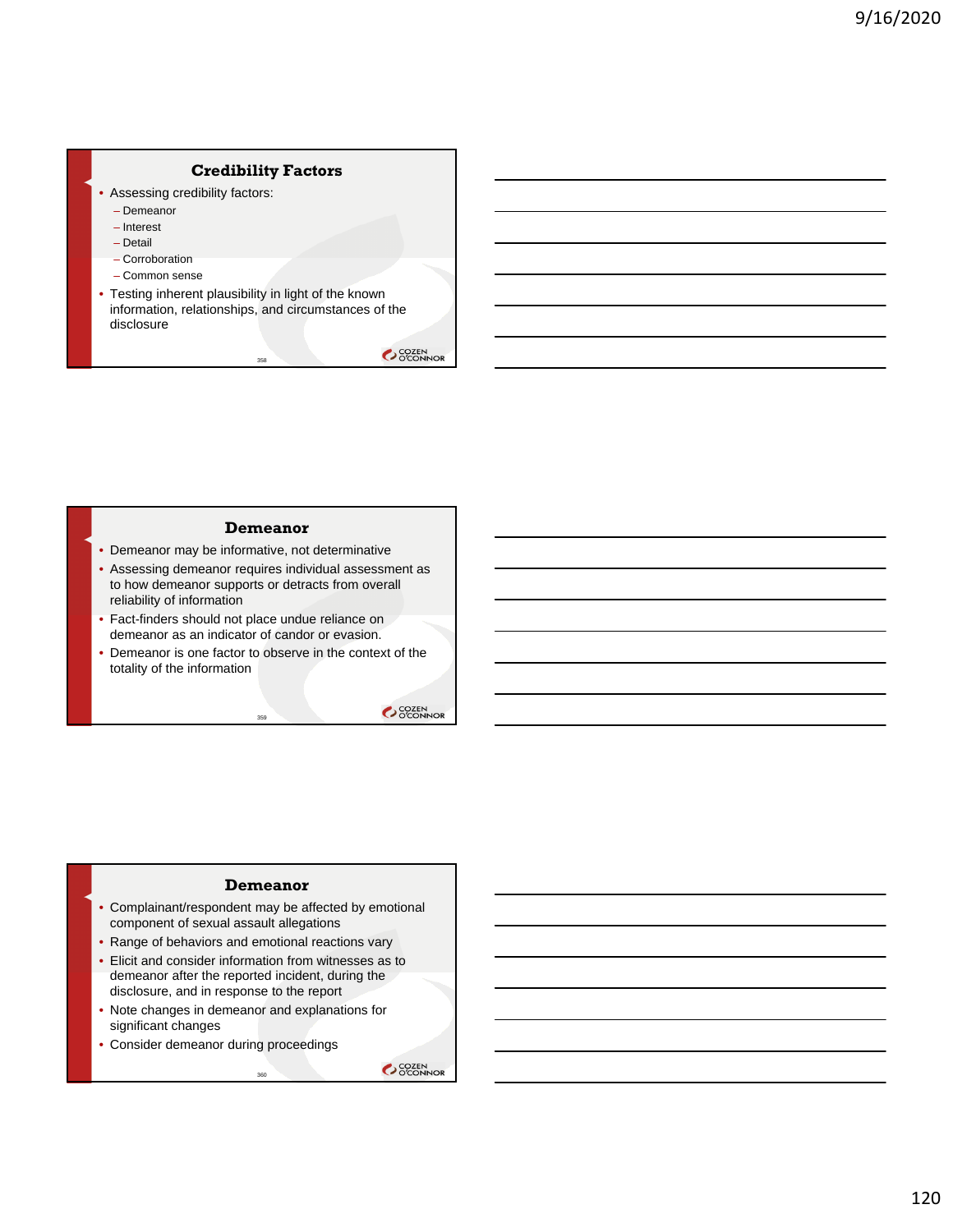## **Interest**

- If Respondent and Complainant know each other:
	- Understand the context and history of any prior relationships
	- Understand significant events or markers in relationship
- Explore effects of incident:
	- Emotional: fear, intimidation, worry, anxiety
	- Actual: financial, time, participation in the process
- Is there any particular animus/motive/ill will for/or against any party or witness?

361

SCOZEN<br>OCONNOR

#### **Interest**

- How will the party/witness be impacted by their participation in the process?
	- Was information provided "against" interests?
- How will the party/witness be impacted by any particular outcome?

362

– Will information shared impact current or future relationships?

OCOZEN<br>OCONNOR

#### **Detail**

- Explore all details of event before, during, and after
- Surrounding details seemingly insignificant facts that may have greater import
- Sensory details using the five senses to describe the physical reality of the crime
- Behavioral changes and responses
- Emotional cues and indicators
- Listen for "ring of truth" language on the periphery
- Evaluate panoramic view of events from all parties/witnesses

<sup>363</sup>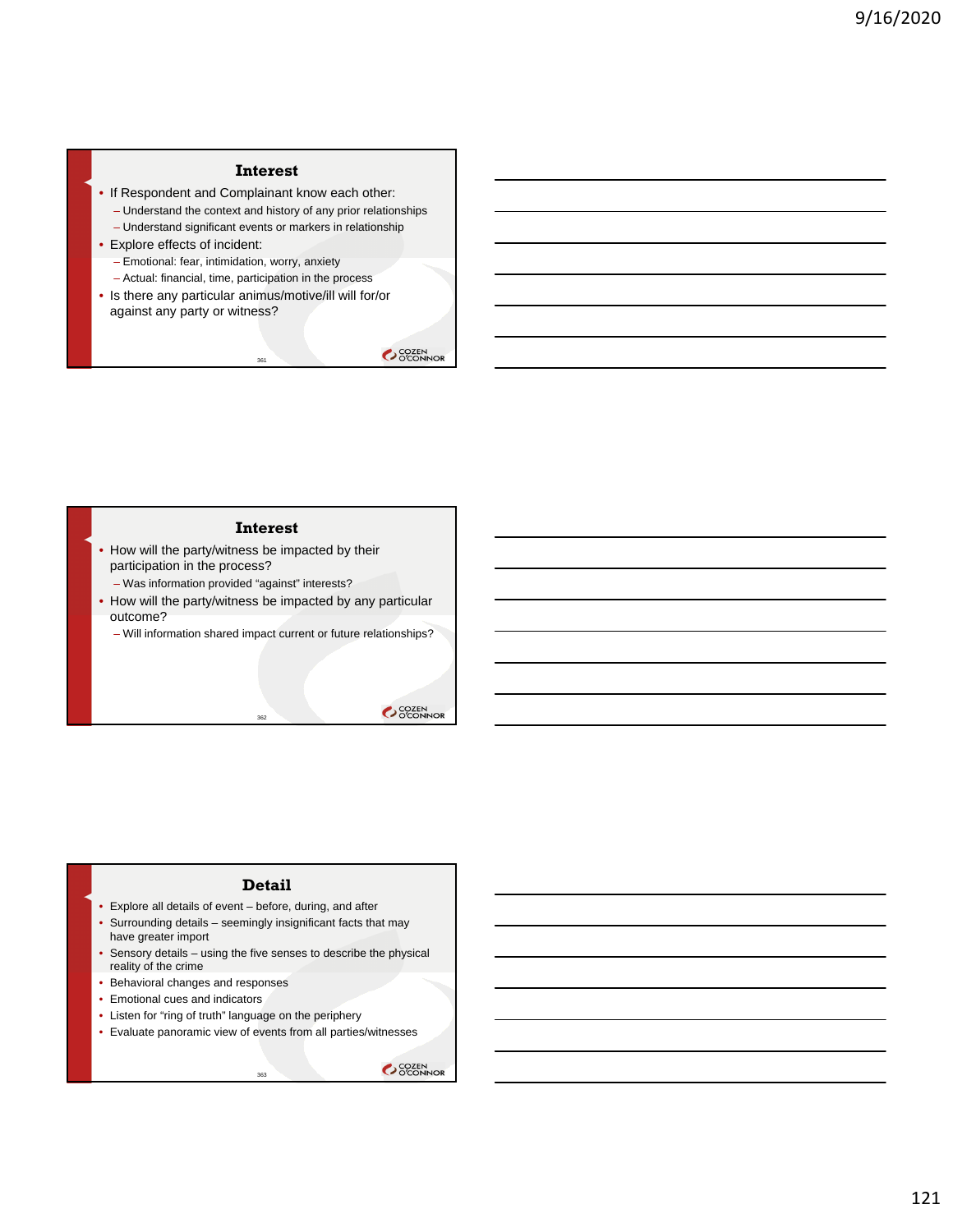## **Corroboration**

- Freeze frame and explore critical junctures
- Cross-reference Complainant and Respondent accounts with all other evidence and witnesses' statements
- Look to attendant details and behavior pre- and postincident by both parties
- Focus on resolution of conflicts through believable evidence and common sense
- Outline case by issue and cross reference with all available evidence including timelines

364

OCOZEN<br>OCONNOR

#### **Corroboration**

- Consider other attendant details such as:
	- Size, age, power, authority and/or social status differential for Complainant and Respondent
	- Location of incident • Isolation of Claimant
		- Potential witnesses or reasons for lack of witnesses
	- Any change in either party's demeanor, personality, or routine after the incident
		-
		- E.g., roommate noticed that Complainant began wearing baggy clothes, stopped attending class regularly, ceased eating • E.g., friends noticed Respondent became withdrawn and went home every weekend

365

OCOZEN<br>OCONNOR

## **Evaluating Changes in Account**

- Explore all circumstances of each account
- Understand the who, what, and where of the interview

.<br>366

- Ask the "why" (without asking why); questions to explore:
	- State of mind
	- Life circumstances at the time
	- Perception of interviewer/process
	- Changes in interest or motivation
- Inquire directly about inconsistencies
- Attempt to reconcile where possible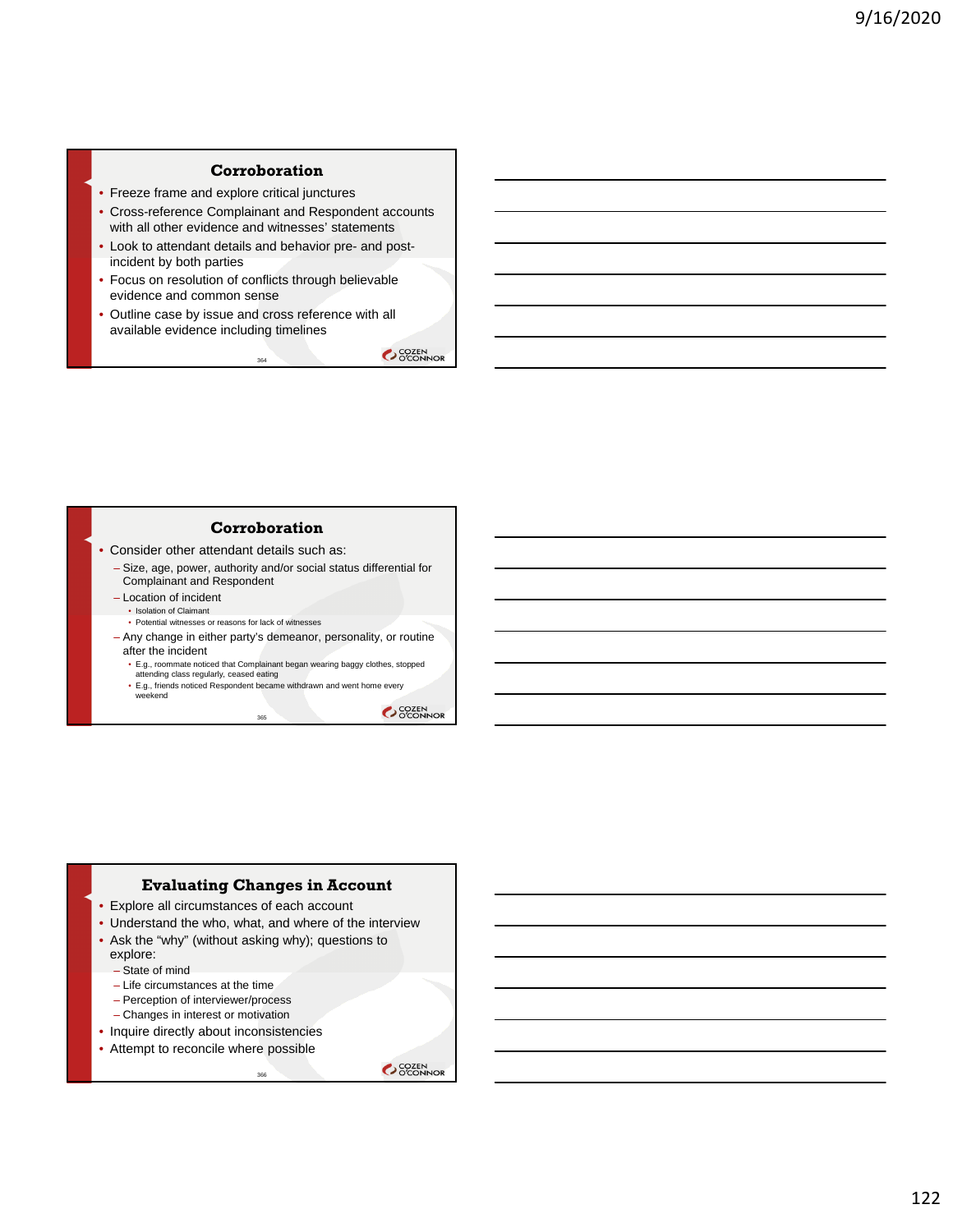

#### **Synthesis**

• Testing inherent plausibility of the conflicting accounts in light of the known information

368

- How does it all fit together?
- Does it make sense in the context of:
	- These individuals?
	- The setting?
	- The community?
	- The activity?
	- The relationships?

| Dynamics of<br><b>Sexual Assault</b> | Informed understanding of dynamics of sexual and gender-based harassment and<br>interpersonal violence.                                                                      |
|--------------------------------------|------------------------------------------------------------------------------------------------------------------------------------------------------------------------------|
| Demeanor                             | Did the witness speak in a convincing manner? Was he/she uncertain, confused, self-<br>contradictory or evasive?                                                             |
|                                      | How did he/she look, act and speak while testifying / reporting?                                                                                                             |
| Interest /<br>Motive / Bias          | Did the witness have any interest in the outcome of the case, bias, prejudice, or other<br>motive that might affect his/her testimony?                                       |
| <b>Detail</b>                        | Use direct quotes from testimony or statements.                                                                                                                              |
|                                      | How well could the witness remember and describe the things about which he/she<br>testified?                                                                                 |
|                                      | Was the ability of the witness to see, hear, know, remember, or describe those things<br>affected by youth or old age or by any physical, mental or intellectual deficiency? |
| Corroboration                        | How well did the testimony of the witness square with the other evidence in the case,<br>including the testimony of other witnesses?                                         |
|                                      | Was it contradicted or supported by the other testimony and evidence?                                                                                                        |
| <b>Common Sense</b>                  | Does it all add up? (Gut check)                                                                                                                                              |
|                                      | Is there something missing?                                                                                                                                                  |

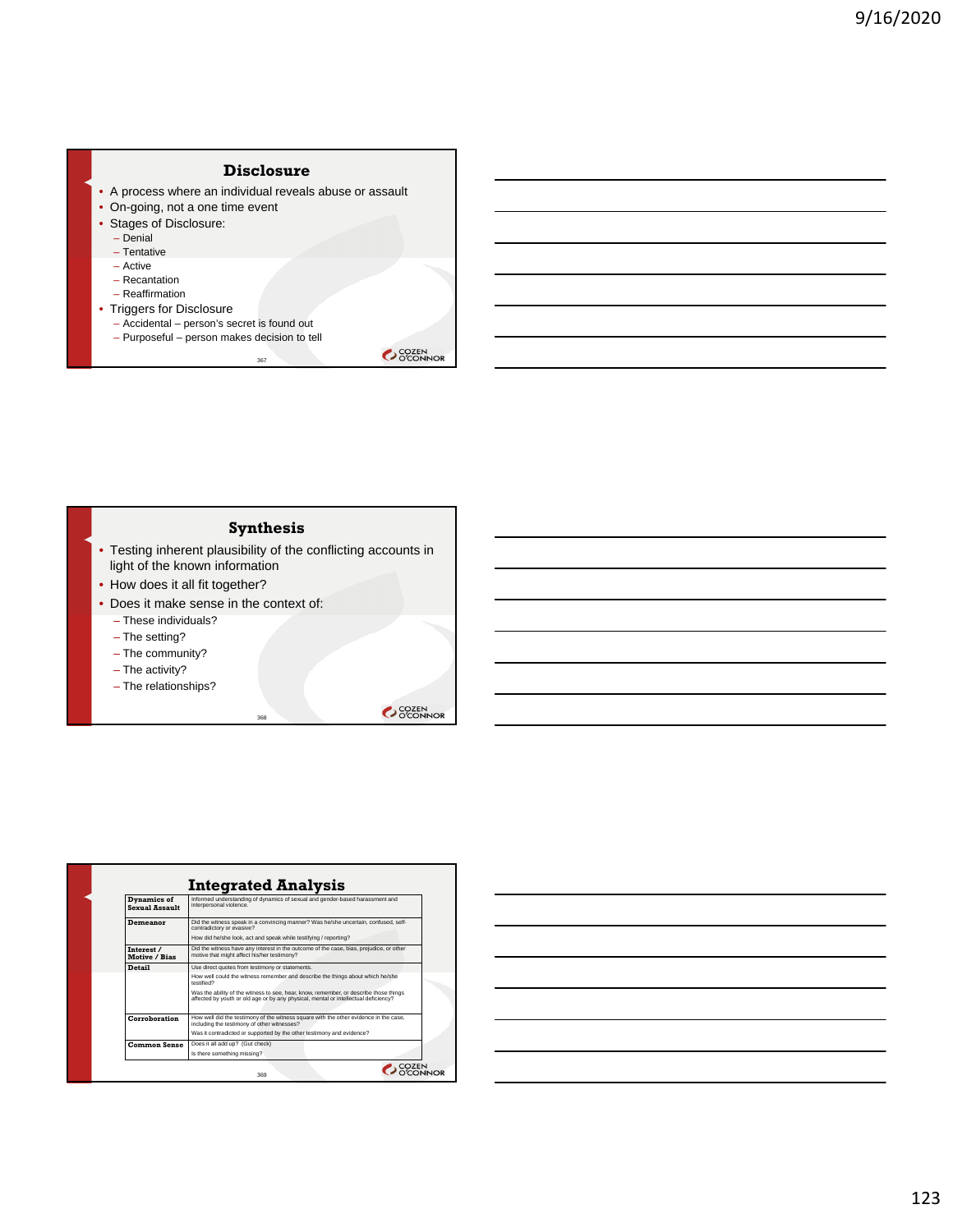#### **Questions to Consider: Credibility Generally**

- As judges of the facts, you are sole judges of the credibility of the witnesses and their testimony
- This means you must judge the truthfulness and accuracy of each witness's testimony and decide whether to believe all, or part, or none of that testimony
- The following are some factors that you may and should consider when judging credibility and deciding whether to believe or not to believe testimony

370

OCOZEN<br>OCONNOR

### **Questions to Consider: Detail**

- Was the witness able to see, hear, or know the things about which they testified?
- How well could the witness remember and describe the things about which they testified?
- Was the ability of the witness to see, hear, know, remember, or describe those things affected by youth or old age or by any physical, mental, or intellectual deficiency?
- Were there inconsistencies or discrepancies in the witness's testimony?

371

OCOZEN<br>OCONNOR

# **Questions to Consider: Interest**

• Did the witness have any interest in the outcome of the case, bias, prejudice, or other motive that might affect their testimony?

372

• Did the witness stand to receive any benefit from a particular outcome?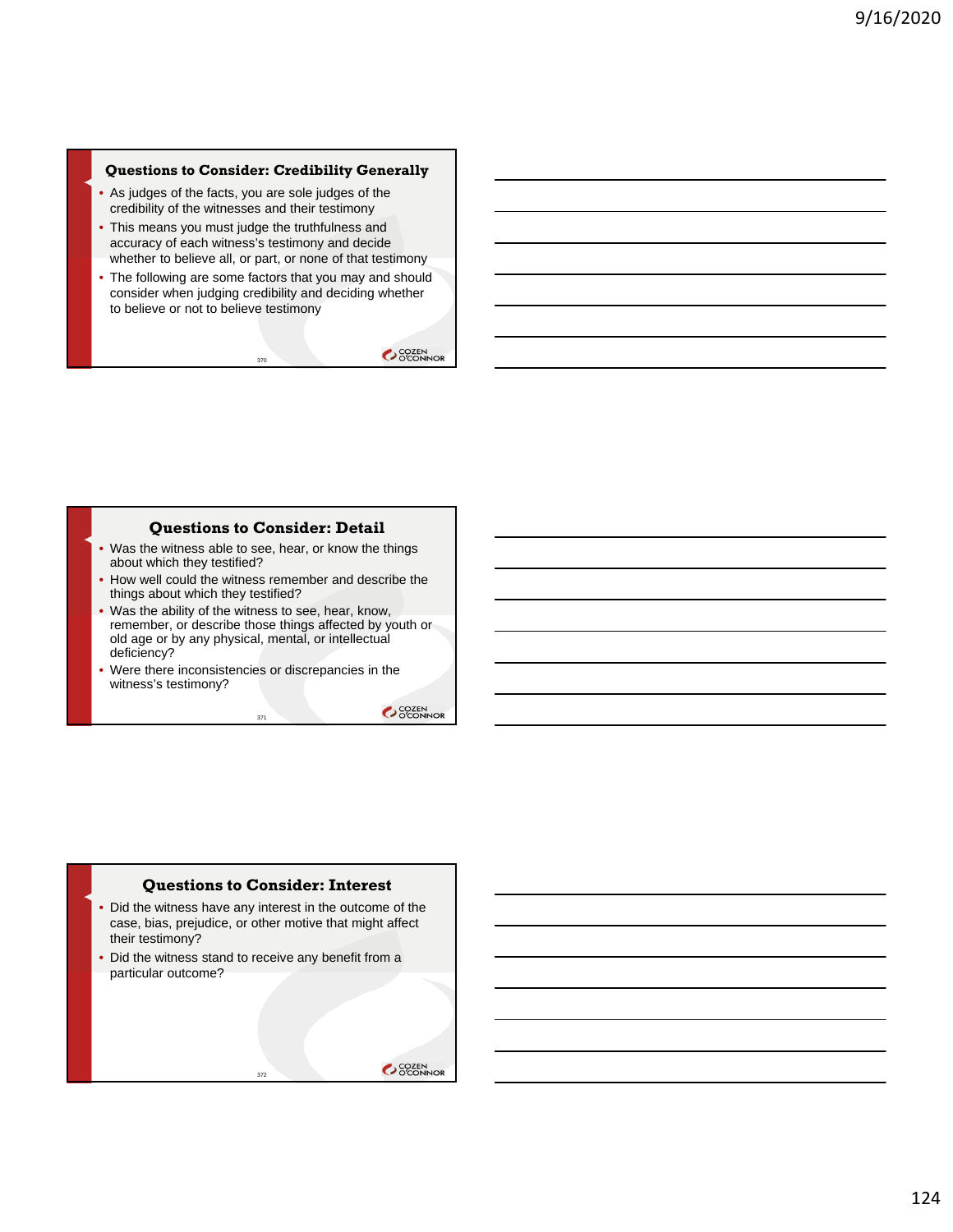## **Questions to Consider: Demeanor**

- Did the witness testify in a convincing manner?
- How did the witness look, act, and speak while testifying?
- How did the witness's nonverbal communications (posture, gestures, facial expressions, eye contact) match their verbal communications (voice, expression)?

373

• Was the testimony uncertain, confused, selfcontradictory, or evasive?

SCOZEN<br>O'CONNOR

#### **Questions to Consider: Corroboration**

- How well did the testimony of the witness square with the other evidence in the case, including the testimony of other witnesses?
- Was it contradicted or supported by the other testimony and evidence?

374

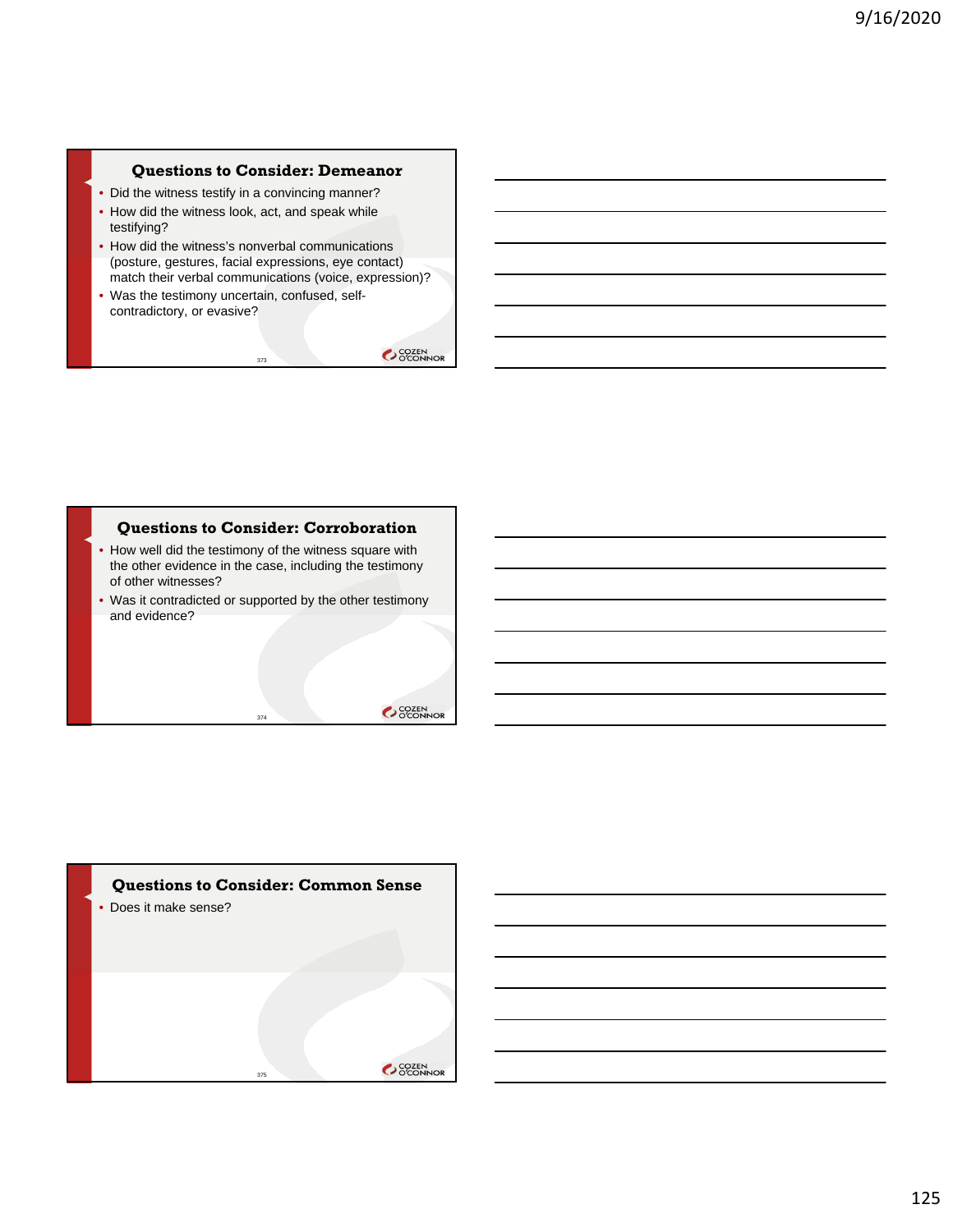## **Credibility Considerations from OCR 1997 Sexual Harassment Guidance**

If there is a dispute about whether harassment occurred or whether it was welcome -- in a case in which it is appropriate to consider whether the conduct could be welcome -- determinations should be made based on the **totality of the circumstances**. The following types of information may be helpful in resolving the dispute:

• **Statements by any witnesses** to the alleged incident.

**…** (continued on next slide) 376

OCOZEN<br>OCONNOR

#### **Credibility Considerations from OCR**

**(1997 Sexual Harassment Guidance continued)**

• **Evidence about the relative credibility** of the allegedly harassed student and the alleged harasser. For example, the level of **detail and consistency** of each person's account **should be compared** in an attempt to determine who is telling the truth. Another way to assess credibility is to see if **corroborative evidence is lacking where it**<br>**should logically exist.** However, the absence of witnesses<br>may indicate only the unwillingness of others to step<br>forward, perhaps due to fear of the harasser or a des to get involved.

> **...** 377

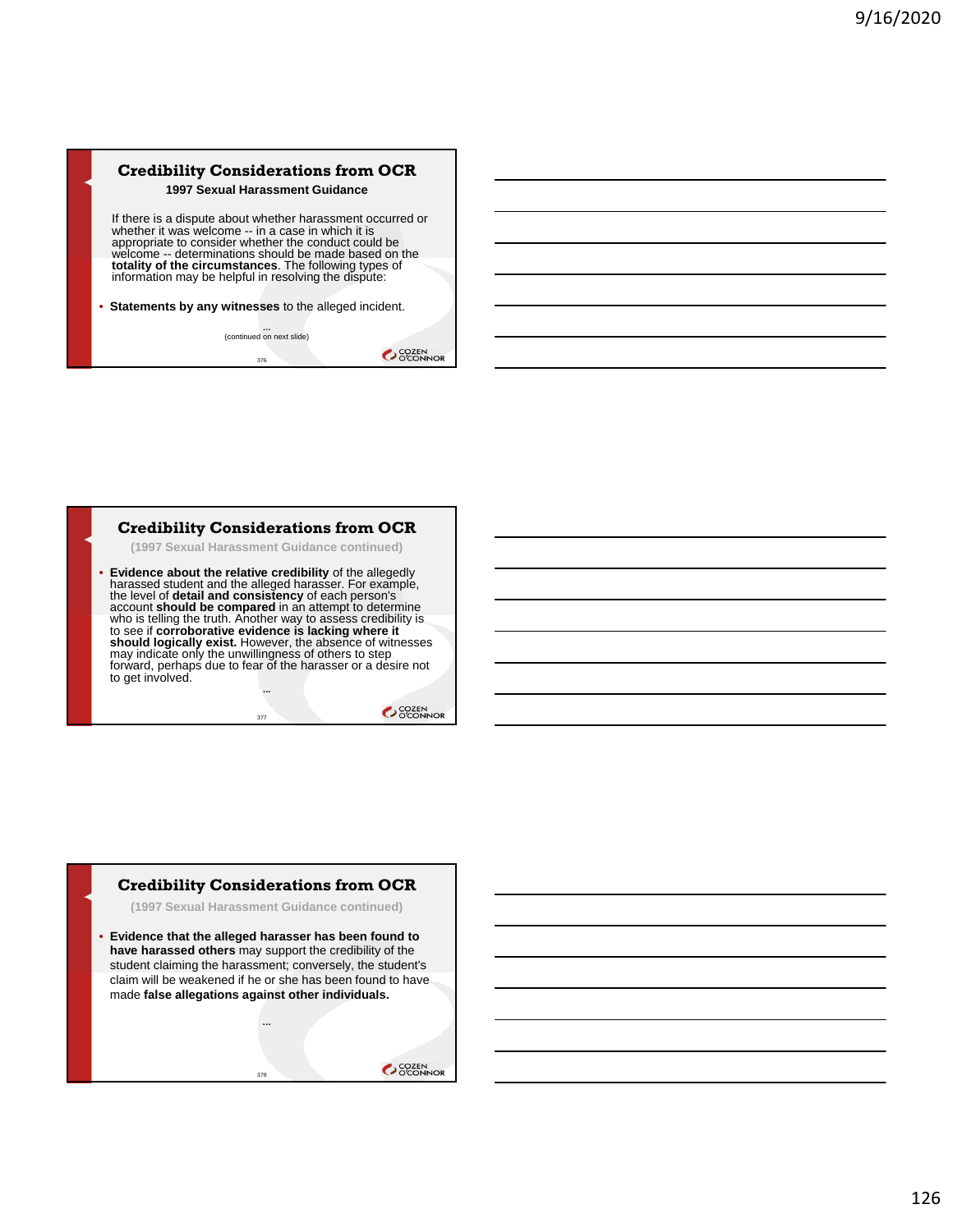## **Credibility Considerations from OCR**

**(1997 Sexual Harassment Guidance continued)**

- Evidence of the allegedly harassed student's **reaction or behavior after the alleged harassment.**
	-
	- For example, were there **witnesses who saw the student immediately after**<br>the alleged incident who say that the student appeared to be upset?<br>- However, it is important to note that some students may respond to **harassment in ways that do not manifest themselves right away,** but may surface several days or weeks after the harassment.
	- For example, a student may initially show no signs of having been<br>harassed, but several weeks after the harassment, there may be significant<br>changes in the student's behavior, including difficulty concentrating on<br>academ

379

OCOZEN<br>OCONNOR

# **Credibility Considerations from OCR**

**(1997 Sexual Harassment Guidance continued)**

• Evidence about whether the student claiming harassment filed a complaint or **took other action to protest the conduct** soon after the alleged incident occurred. However, failure to immediately complain may merely reflect a fear of retaliation or a fear that the Claimant may not be believed rather than that the alleged harassment did not occur.

380

OCOZEN<br>OCONNOR

## **Credibility Considerations from OCR**

**(1997 Sexual Harassment Guidance continued)**

• Other **contemporaneous** evidence. For example, did the student claiming harassment write about the conduct, and his or her reaction to it, soon after it occurred (e.g., in a diary or letter)? Did the student tell others (friends, parents) about the conduct (and his or her reaction to it) soon after it occurred?

381

See 1997 Sexual Harassment Guidance

OCCIEN<br>OCCONNOR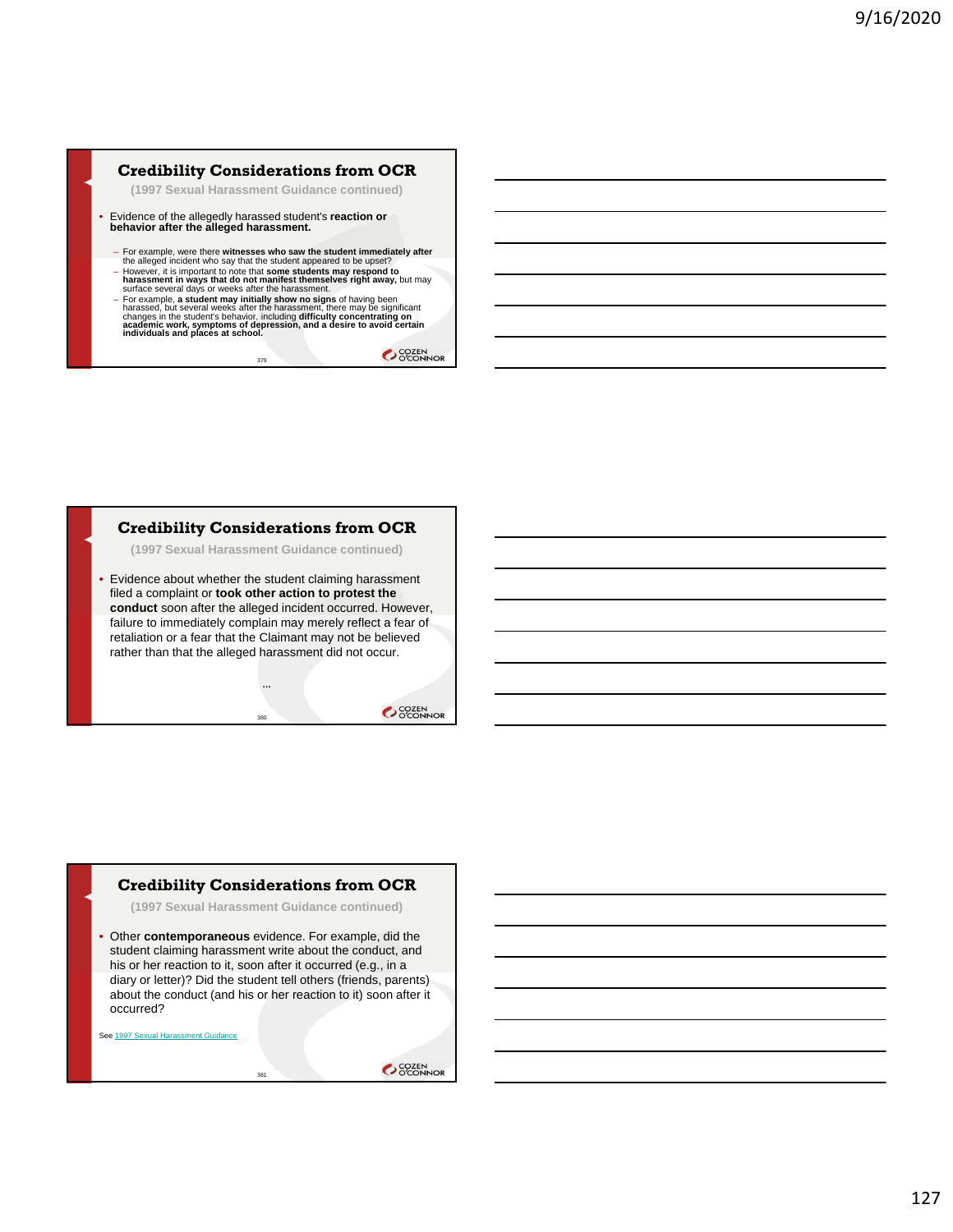